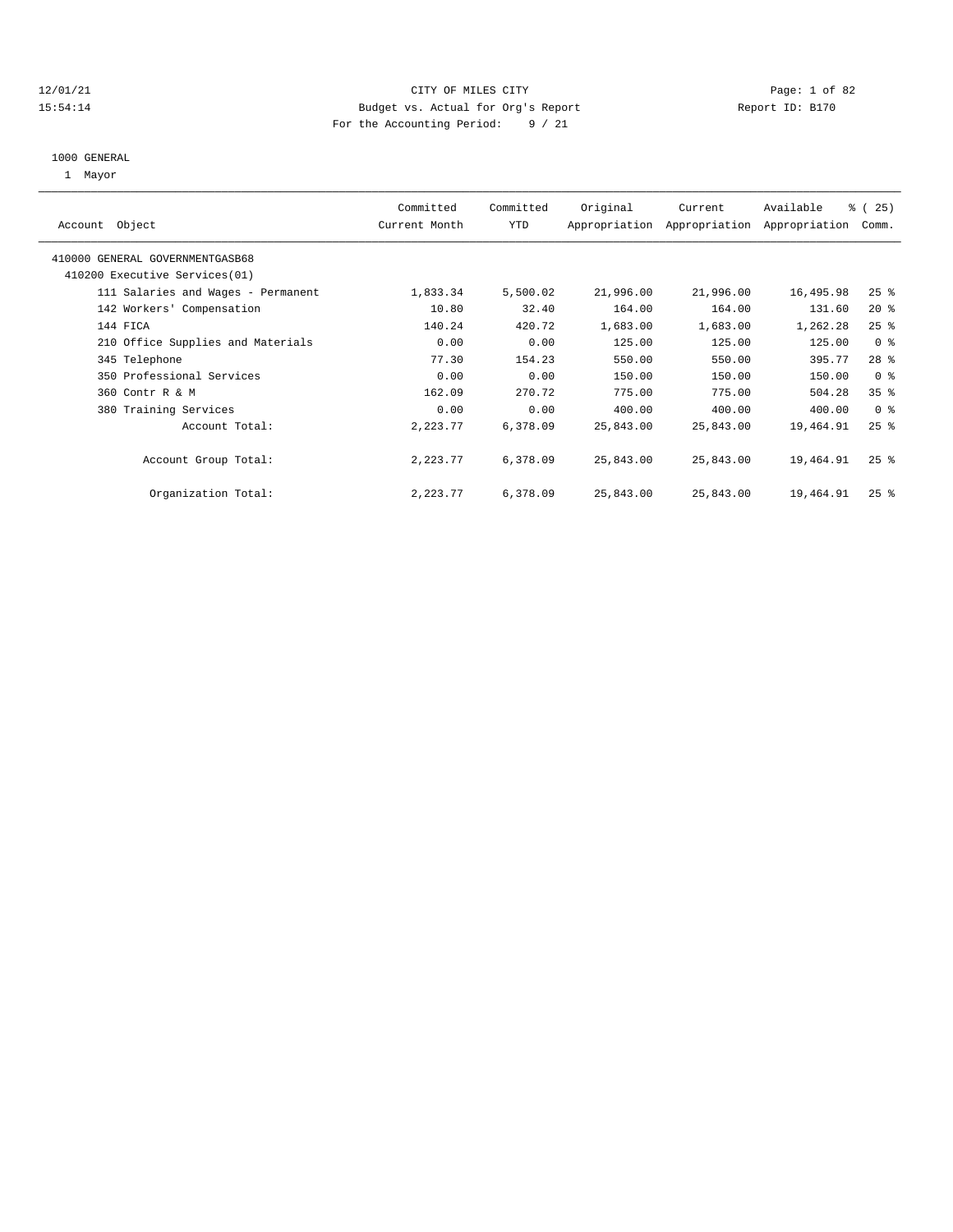#### 12/01/21 CITY OF MILES CITY Page: 2 of 82 15:54:14 Budget vs. Actual for Org's Report Report ID: B170 For the Accounting Period: 9 / 21

# 1000 GENERAL

2 City Council

| Account Object                           | Committed<br>Current Month | Committed<br><b>YTD</b> | Original  | Current<br>Appropriation Appropriation Appropriation | Available    | % (25)<br>Comm. |  |
|------------------------------------------|----------------------------|-------------------------|-----------|------------------------------------------------------|--------------|-----------------|--|
| 410000 GENERAL GOVERNMENTGASB68          |                            |                         |           |                                                      |              |                 |  |
| 410100 Legislative Services(02)          |                            |                         |           |                                                      |              |                 |  |
| 111 Salaries and Wages - Permanent       | 2,333.38                   | 7,000.14                | 31,968.00 | 31,968.00                                            | 24,967.86    | $22$ $%$        |  |
| 142 Workers' Compensation                | 13.72                      | 41.16                   | 239.00    | 239.00                                               | 197.84       | $17*$           |  |
| 144 FICA                                 | 178.50                     | 535.50                  | 2,445.00  | 2,445.00                                             | 1,909.50     | $22$ $%$        |  |
| 145 PERS                                 | 29.56                      | 88.68                   | 354.00    | 354.00                                               | 265.32       | 25%             |  |
| 220 Operating Expenses                   | 0.00                       | 5.00                    | 100.00    | 100.00                                               | 95.00        | 5 <sup>8</sup>  |  |
| 350 Professional Services                | 2,957.50                   | 13,093.60               | 0.00      | 0.00                                                 | $-13,093.60$ | $***$ $%$       |  |
| Account Total:                           | 5,512.66                   | 20,764.08               | 35,106.00 | 35,106.00                                            | 14,341.92    | 59 %            |  |
| Account Group Total:                     | 5,512.66                   | 20,764.08               | 35,106.00 | 35,106.00                                            | 14,341.92    | 59 <sup>8</sup> |  |
| 470000 Housing and Community Development |                            |                         |           |                                                      |              |                 |  |
| 470300 Ecomonic Development              |                            |                         |           |                                                      |              |                 |  |
| 350 Professional Services                | 556.25                     | 556.25                  | 558.00    | 558.00                                               | 1.75         | $100*$          |  |
| Account Total:                           | 556.25                     | 556.25                  | 558.00    | 558.00                                               | 1.75         | $100*$          |  |
| Account Group Total:                     | 556.25                     | 556.25                  | 558.00    | 558.00                                               |              | $1.75$ 100 %    |  |
| Organization Total:                      | 6,068.91                   | 21,320.33               | 35,664.00 | 35,664.00                                            | 14, 343.67   | 60 %            |  |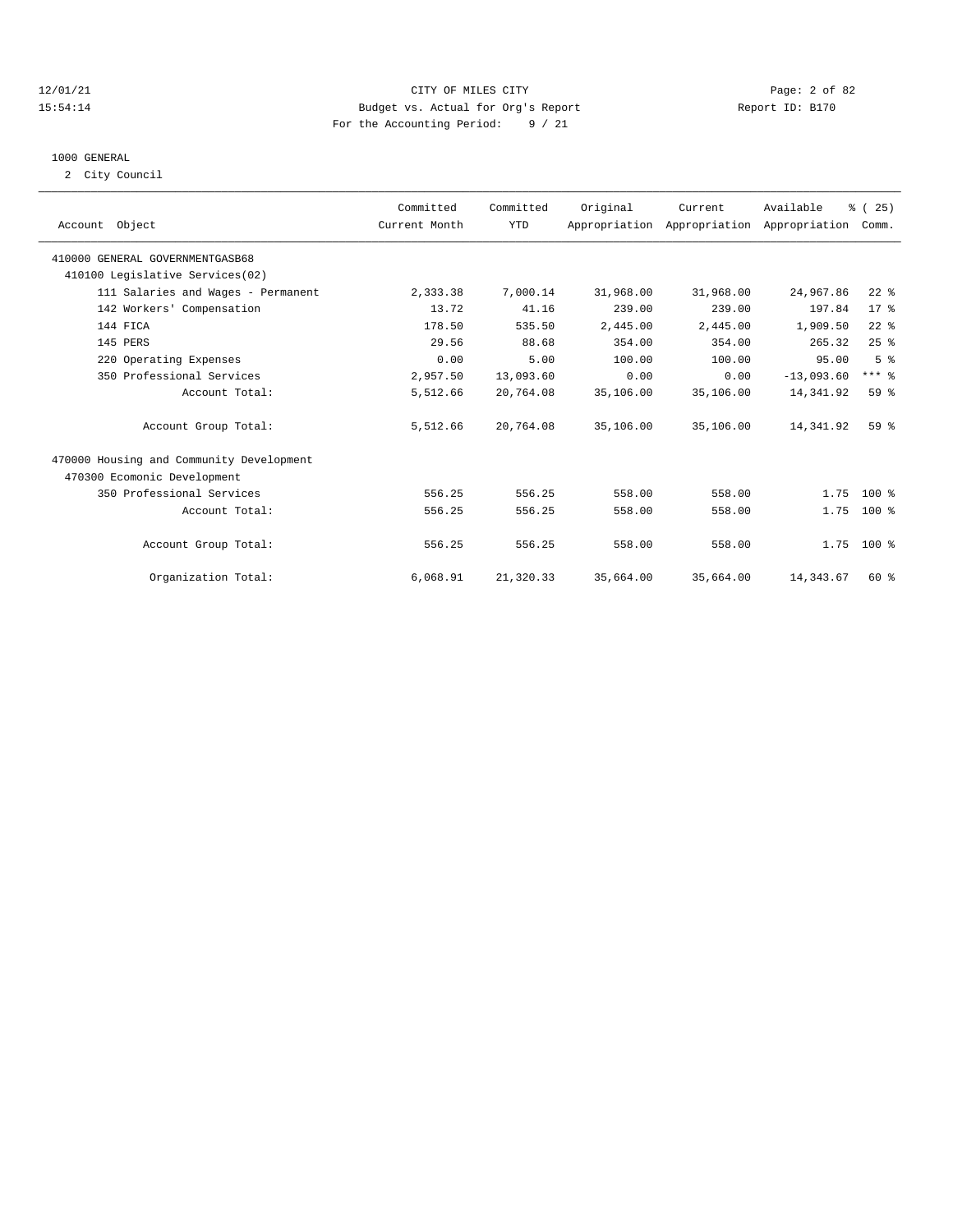#### 12/01/21 Page: 3 of 82<br>15:54:14 Budget vs. Actual for Org's Report Page: 15:54:14 15:54:14 Budget vs. Actual for Org's Report For the Accounting Period: 9 / 21

————————————————————————————————————————————————————————————————————————————————————————————————————————————————————————————————————

## 1000 GENERAL

3 City Clerk

|                                            | Committed     | Committed  | Original    | Current     | Available                                       | $*(25)$         |
|--------------------------------------------|---------------|------------|-------------|-------------|-------------------------------------------------|-----------------|
| Account Object                             | Current Month | <b>YTD</b> |             |             | Appropriation Appropriation Appropriation Comm. |                 |
| 410000 GENERAL GOVERNMENTGASB68            |               |            |             |             |                                                 |                 |
| 410500 Financial Services(03)              |               |            |             |             |                                                 |                 |
| 111 Salaries and Wages - Permanent         | 9,539.48      | 29,084.70  | 114,840.00  | 114,840.00  | 85,755.30                                       | 25%             |
| 121 OVERTIME-PERMANENT                     | 0.00          | 26.22      | 648.00      | 648.00      | 621.78                                          | 4%              |
| 131 VACATION                               | 1,087.65      | 2,230.01   | 7,552.00    | 7,552.00    | 5,321.99                                        | $30*$           |
| 132 SICK LEAVE                             | 384.78        | 1,294.06   | 4,100.00    | 4,100.00    | 2,805.94                                        | 32%             |
| 133 OTHER LEAVE PAY                        | 0.00          | 0.00       | 2,940.00    | 2,940.00    | 2,940.00                                        | 0 <sup>8</sup>  |
| 141 Unemployment Insurance                 | 27.53         | 82.71      | 195.00      | 195.00      | 112.29                                          | 42 %            |
| 142 Workers' Compensation                  | 54.92         | 165.76     | 856.00      | 856.00      | 690.24                                          | 19 <sup>°</sup> |
| 143 Health Insurance                       | 2,569.20      | 7,696.70   | 29,737.00   | 29,737.00   | 22,040.30                                       | 26%             |
| 144 FICA                                   | 834.76        | 2,510.15   | 9,949.00    | 9,949.00    | 7,438.85                                        | $25$ %          |
| 145 PERS                                   | 976.76        | 2,894.71   | 11,536.00   | 11,536.00   | 8,641.29                                        | 25%             |
| 196 CLOTHING ALLOTMENT                     | 0.00          | 450.00     | 450.00      | 450.00      | 0.00                                            | 100 %           |
| 210 Office Supplies and Materials          | 283.53        | 283.53     | 1,500.00    | 1,500.00    | 1,216.47                                        | 19 <sup>°</sup> |
| 214 Small Items of Equipment               | 0.00          | 0.00       | 3,100.00    | 3,100.00    | 3,100.00                                        | 0 <sup>8</sup>  |
| 220 Operating Expenses                     | 5.00          | 176.04     | 4,000.00    | 4,000.00    | 3,823.96                                        | 4%              |
| 311 Postage, Box Rent, Etc.                | $-130.75$     | $-370.73$  | 2,500.00    | 2,500.00    | 2,870.73                                        | $-15$ %         |
| 320 Printing, Duplicating, Typing &        | 0.00          | 0.00       | 100.00      | 100.00      | 100.00                                          | 0 <sup>8</sup>  |
| 330 Publicity, Subscriptions & Dues        | $-0.60$       | $-0.60$    | 1,500.00    | 1,500.00    | 1,500.60                                        | 0 <sup>8</sup>  |
| 331 Publication of Formal & Legal Notices  | 198.00        | 198.00     | 200.00      | 200.00      | 2.00                                            | 99%             |
| 334 Memberships, Registrations & Dues      | 0.00          | 118.00     | 3,600.00    | 3,600.00    | 3,482.00                                        | 38              |
| 345 Telephone                              | 103.62        | 206.74     | 865.00      | 865.00      | 658.26                                          | $24$ %          |
| 347 Internet                               | 8.70          | 17.40      | 108.00      | 108.00      | 90.60                                           | 16 <sup>8</sup> |
| 350 Professional Services                  | 0.00          | 14,750.00  | 35,000.00   | 35,000.00   | 20,250.00                                       | $42*$           |
| 360 Contr R & M                            | 507.06        | 7,845.27   | 16,500.00   | 16,500.00   | 8,654.73                                        | 48 %            |
| 370 Travel                                 | 0.00          | 0.00       | 2,800.00    | 2,800.00    | 2,800.00                                        | 0 <sup>8</sup>  |
| 380 Training Services                      | 25.00         | 25.00      | 2,050.00    | 2,050.00    | 2,025.00                                        | 1 <sup>8</sup>  |
| 382 Books                                  | 0.00          | 0.00       | 700.00      | 700.00      | 700.00                                          | 0 <sup>8</sup>  |
| 390 Other Purchased Services (Recorded     | 0.00          | 0.00       | 100.00      | 100.00      | 100.00                                          | 0 <sup>8</sup>  |
| 513 Liability                              | 0.00          | 79,107.30  | 97,749.00   | 97,749.00   | 18,641.70                                       | 81 %            |
| 521 Surety Bonds for Officials & Employees | 0.00          | 750.00     | 750.00      | 750.00      | 0.00                                            | $100*$          |
| 555 Bank Service Charges                   | 36.66         | 109.98     | 500.00      | 500.00      | 390.02                                          | $22$ %          |
| Account Total:                             | 16,511.30     | 149,650.95 | 356,425.00  | 356,425.00  | 206,774.05                                      | $42$ $%$        |
| 411101 Labor Negotiations                  |               |            |             |             |                                                 |                 |
| 350 Professional Services                  | 0.00          | 0.00       | 5,000.00    | 5,000.00    | 5,000.00                                        | 0 <sup>8</sup>  |
| Account Total:                             | 0.00          | 0.00       | 5,000.00    | 5,000.00    | 5,000.00                                        | 0 <sup>8</sup>  |
| Account Group Total:                       | 16,511.30     | 149,650.95 | 361,425.00  | 361,425.00  | 211,774.05                                      | 41 %            |
| Organization Total:                        | 16,511.30     | 149,650.95 | 361, 425.00 | 361, 425.00 | 211,774.05                                      | $41*$           |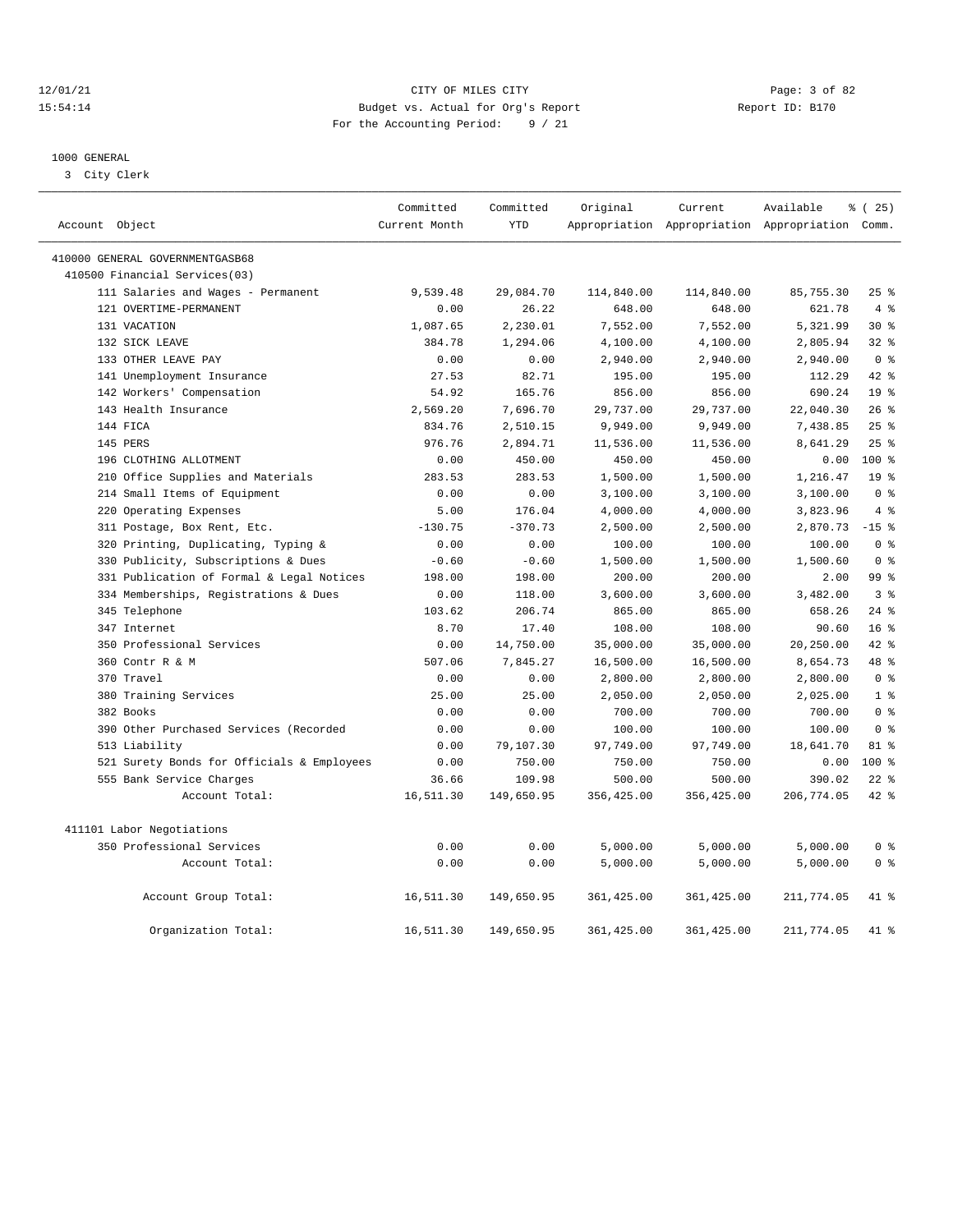#### 12/01/21 CITY OF MILES CITY Page: 4 of 82 15:54:14 Budget vs. Actual for Org's Report Report ID: B170 For the Accounting Period: 9 / 21

# 1000 GENERAL

4 Attorney

| Account Object                     | Committed<br>Current Month | Committed<br>YTD | Original   | Current    | Available<br>Appropriation Appropriation Appropriation | % (25)<br>Comm. |  |
|------------------------------------|----------------------------|------------------|------------|------------|--------------------------------------------------------|-----------------|--|
| 410000 GENERAL GOVERNMENTGASB68    |                            |                  |            |            |                                                        |                 |  |
| 411100 Legal Services(04)          |                            |                  |            |            |                                                        |                 |  |
| 111 Salaries and Wages - Permanent | 5,433.20                   | 16,136.68        | 92,480.00  | 92,480.00  | 76, 343.32                                             | $17*$           |  |
| 131 VACATION                       | 15.40                      | 1,028.79         | 2,700.00   | 2,700.00   | 1,671.21                                               | 38 <sup>8</sup> |  |
| 132 SICK LEAVE                     | 123.20                     | 236.56           | 1,900.00   | 1,900.00   | 1,663.44                                               | $12*$           |  |
| 141 Unemployment Insurance         | 13.93                      | 43.50            | 146.00     | 146.00     | 102.50                                                 | $30*$           |  |
| 142 Workers' Compensation          | 28.53                      | 89.62            | 714.00     | 714.00     | 624.38                                                 | $13*$           |  |
| 143 Health Insurance               | 429.48                     | 429.48           | 5,127.00   | 5,127.00   | 4,697.52                                               | 8 %             |  |
| 144 FICA                           | 426.24                     | 1,323.75         | 7,427.00   | 7,427.00   | 6, 103.25                                              | 18 %            |  |
| 145 PERS                           | 494.21                     | 1,393.16         | 8,611.00   | 8,611.00   | 7,217.84                                               | 16 <sup>°</sup> |  |
| 196 CLOTHING ALLOTMENT             | 0.00                       | 0.00             | 150.00     | 150.00     | 150.00                                                 | 0 <sup>8</sup>  |  |
| 210 Office Supplies and Materials  | 0.00                       | 0.00             | 1,000.00   | 1,000.00   | 1,000.00                                               | 0 <sup>8</sup>  |  |
| 214 Small Items of Equipment       | 0.00                       | 0.00             | 1,000.00   | 1,000.00   | 1,000.00                                               | 0 <sup>8</sup>  |  |
| 220 Operating Expenses             | 35.00                      | 35.00            | 1,000.00   | 1,000.00   | 965.00                                                 | 4%              |  |
| 311 Postage, Box Rent, Etc.        | 8.80                       | 20.77            | 500.00     | 500.00     | 479.23                                                 | 4%              |  |
| 345 Telephone                      | 111.99                     | 223.48           | 1,000.00   | 1,000.00   | 776.52                                                 | $22$ %          |  |
| 350 Professional Services          | 180.00                     | 3,737.00         | 4,000.00   | 4,000.00   | 263.00                                                 | 93%             |  |
| 360 Contr R & M                    | 0.00                       | 0.00             | 207.00     | 207.00     | 207.00                                                 | 0 <sup>8</sup>  |  |
| 370 Travel                         | 0.00                       | 0.00             | 700.00     | 700.00     | 700.00                                                 | 0 <sup>8</sup>  |  |
| Account Total:                     | 7,299.98                   | 24,697.79        | 128,662.00 | 128,662.00 | 103,964.21                                             | 19 <sup>8</sup> |  |
| Account Group Total:               | 7,299.98                   | 24,697.79        | 128,662.00 | 128,662.00 | 103,964.21                                             | 19 <sup>°</sup> |  |
| Organization Total:                | 7,299.98                   | 24,697.79        | 128,662.00 | 128,662.00 | 103,964.21                                             | 19 <sup>°</sup> |  |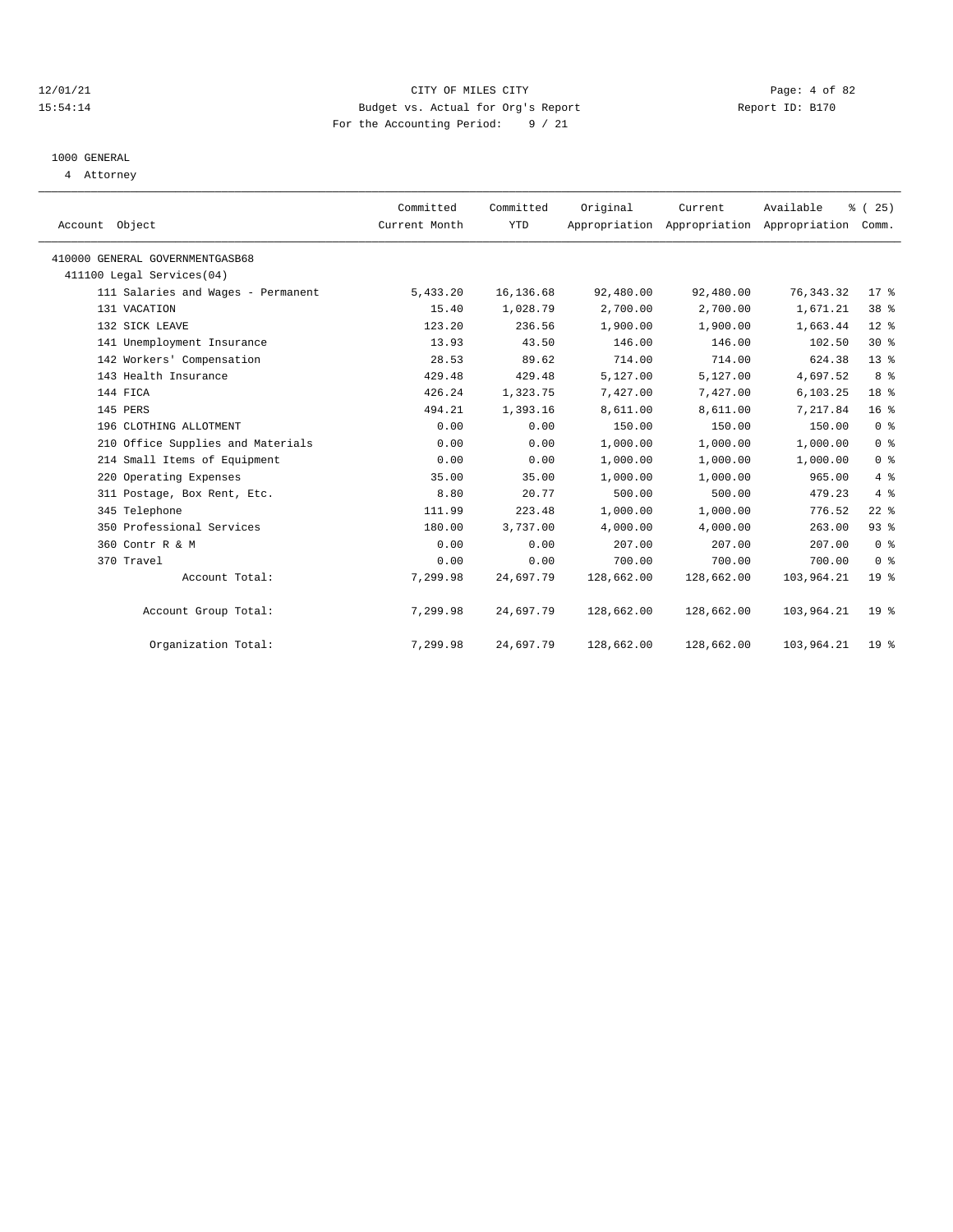### 12/01/21 Page: 5 of 82<br>15:54:14 Budget vs. Actual for Org's Report Page: 5 of 82<br>15:54:14 Budget vs. Actual for Org's Report Physics Report ID: B170 15:54:14 Budget vs. Actual for Org's Report For the Accounting Period: 9 / 21

## 1000 GENERAL

5 Police

| 420000 PUBLIC SAFETY-GASB68<br>420140 Crime Control and Investigation(05)<br>111 Salaries and Wages - Permanent<br>830,677.00<br>64,664.28<br>189,095.91<br>830,677.00<br>641,581.09<br>23 %<br>121 OVERTIME-PERMANENT<br>2,028.71<br>6,284.92<br>40,100.00<br>40,100.00<br>33,815.08<br>16 <sup>8</sup><br>131 VACATION<br>5,396.19<br>18,455.10<br>51,000.00<br>51,000.00<br>32,544.90<br>36%<br>132 SICK LEAVE<br>4,812.40<br>10,753.71<br>25,000.00<br>25,000.00<br>14,246.29<br>$43$ %<br>133 OTHER LEAVE PAY<br>2,537.00<br>6,307.70<br>24,692.30<br>$20*$<br>31,000.00<br>31,000.00<br>134 HOLIDAY PAY<br>28,039.92<br>$20*$<br>2,864.24<br>6,960.08<br>35,000.00<br>35,000.00<br>40 %<br>141 Unemployment Insurance<br>221.04<br>610.10<br>908.90<br>1,519.00<br>1,519.00<br>23%<br>142 Workers' Compensation<br>2,616.95<br>7,170.78<br>30,678.00<br>30,678.00<br>23,507.22<br>143 Health Insurance<br>16,697.96<br>45,500.66<br>179,445.00<br>133,944.34<br>$25$ %<br>179,445.00<br>144 FICA<br>$24$ %<br>1,338.23<br>3,808.88<br>15,682.00<br>15,682.00<br>11,873.12<br>76 %<br>145 PERS<br>125.68<br>515.41<br>681.00<br>681.00<br>165.59<br>23%<br>146 Police Pension<br>10,810.58<br>30,918.08<br>133,549.00<br>133,549.00<br>102,630.92<br>$51$ %<br>196 CLOTHING ALLOTMENT<br>6,120.00<br>6, 195.00<br>12,240.00<br>12,240.00<br>6,045.00<br>29%<br>210 Office Supplies and Materials<br>237.05<br>1,474.05<br>5,000.00<br>5,000.00<br>3,525.95<br>0 <sup>8</sup><br>214 Small Items of Equipment<br>0.00<br>0.00<br>5,500.00<br>5,500.00<br>5,500.00<br>220 Operating Expenses<br>277.22<br>$14$ %<br>2,887.73<br>20,000.00<br>20,000.00<br>17,112.27<br>226 Clothing and Uniforms<br>0 <sup>8</sup><br>0.00<br>500.00<br>500.00<br>500.00<br>0.00<br>0 <sup>8</sup><br>227 Firearm Supplies<br>0.00<br>0.00<br>1,500.00<br>1,500.00<br>1,500.00<br>$***$ $%$<br>230 Repair and Maintenance Supplies<br>1,357.07<br>0.00<br>$-1, 357.07$<br>0.00<br>0.00<br>231 Gas, Oil, Diesel Fuel, Grease, etc.<br>8,386.77<br>25,000.00<br>25,000.00<br>$34$ $%$<br>2,676.98<br>16,613.23<br>935.60<br>6 %<br>311 Postage, Box Rent, Etc.<br>45.90<br>64.40<br>1,000.00<br>1,000.00<br>3 <sup>°</sup><br>334 Memberships, Registrations & Dues<br>0.00<br>50.00<br>2,000.00<br>2,000.00<br>1,950.00<br>23%<br>341 Electric Utility Services<br>0.00<br>270.27<br>1,165.00<br>894.73<br>1,165.00<br>42.76<br>128.28<br>25%<br>342 Water Utility Services<br>514.00<br>514.00<br>385.72<br>343 Sewer Utility Services<br>32.00<br>96.00<br>384.00<br>288.00<br>$25$ %<br>384.00<br>344 Gas Utility Service<br>0.00<br>1,725.10<br>3%<br>49.90<br>1,775.00<br>1,775.00<br>345 Telephone<br>334.12<br>667.74<br>4,000.00<br>4,000.00<br>3,332.26<br>$17*$<br>347 Internet<br>57.86<br>115.72<br>800.00<br>800.00<br>684.28<br>$14*$<br>350 Professional Services<br>1,183.40<br>10,476.75<br>18,454.00<br>18,454.00<br>7,977.25<br>57%<br>600.00<br>600.00<br>559.50<br>7 %<br>360 Contr R & M<br>13.50<br>40.50<br>366 R&M Vehicles - Police/Animal Control<br>4,984.65<br>5,798.07<br>22,000.00<br>$26$ %<br>22,000.00<br>16,201.93<br>6 <sup>8</sup><br>370 Travel<br>317.04<br>5,000.00<br>5,000.00<br>4,682.96<br>0.00<br>380 Training Services<br>0.00<br>0.00<br>6,600.00<br>6,600.00<br>6,600.00<br>0 <sup>8</sup><br>100 %<br>511 Insurance on Buildings<br>0.00<br>333.86<br>334.00<br>334.00<br>0.14<br>100 %<br>512 Insurance on Vehicles & Equipment<br>1,099.77<br>1,100.00<br>0.23<br>0.00<br>1,100.00<br>9,347.51<br>530 Rent<br>6,231.66<br>18,695.00<br>$50*$<br>9,347.49<br>18,695.00<br>700 Grants, Contributions & Indemnities<br>0.00<br>4,500.00<br>4,500.00<br>4,500.00<br>0.00<br>100 %<br>$***$ $-$<br>790 K9 from contributions<br>0.00<br>80.00<br>0.00<br>0.00<br>$-80.00$<br>950 Construction<br>8,503.00<br>13,839.00<br>1,290,816.00<br>1,290,816.00<br>1,276,977.00<br>1 <sup>8</sup><br>Account Total:<br>144,853.36<br>393,956.74<br>2,823,808.00<br>2,823,808.00<br>2,429,851.26<br>$14*$<br>420160 Communications-Dispatch<br>111 Salaries and Wages - Permanent<br>20,612.48<br>60,688.14<br>176,977.00<br>116,288.86<br>176,977.00<br>34 %<br>121 OVERTIME-PERMANENT<br>766.15<br>3,139.16<br>25,060.84<br>28,200.00<br>28,200.00<br>11 %<br>131 VACATION<br>651.60<br>9,877.45<br>3,622.55<br>13,500.00<br>13,500.00<br>$27$ %<br>132 SICK LEAVE<br>1,566.92<br>2,676.94<br>7,400.00<br>7,400.00<br>4,723.06<br>36%<br>133 OTHER LEAVE PAY<br>240.72<br>240.72<br>5,327.00<br>5,327.00<br>5,086.28<br>5 <sup>8</sup><br>$***$ $%$<br>134 HOLIDAY PAY<br>1,655.36<br>2,935.52<br>0.00<br>0.00<br>$-2,935.52$ | Account Object | Committed<br>Current Month | Committed<br>YTD | Original | Current | Available<br>Appropriation Appropriation Appropriation Comm. | <sub>है</sub> (25) |
|-------------------------------------------------------------------------------------------------------------------------------------------------------------------------------------------------------------------------------------------------------------------------------------------------------------------------------------------------------------------------------------------------------------------------------------------------------------------------------------------------------------------------------------------------------------------------------------------------------------------------------------------------------------------------------------------------------------------------------------------------------------------------------------------------------------------------------------------------------------------------------------------------------------------------------------------------------------------------------------------------------------------------------------------------------------------------------------------------------------------------------------------------------------------------------------------------------------------------------------------------------------------------------------------------------------------------------------------------------------------------------------------------------------------------------------------------------------------------------------------------------------------------------------------------------------------------------------------------------------------------------------------------------------------------------------------------------------------------------------------------------------------------------------------------------------------------------------------------------------------------------------------------------------------------------------------------------------------------------------------------------------------------------------------------------------------------------------------------------------------------------------------------------------------------------------------------------------------------------------------------------------------------------------------------------------------------------------------------------------------------------------------------------------------------------------------------------------------------------------------------------------------------------------------------------------------------------------------------------------------------------------------------------------------------------------------------------------------------------------------------------------------------------------------------------------------------------------------------------------------------------------------------------------------------------------------------------------------------------------------------------------------------------------------------------------------------------------------------------------------------------------------------------------------------------------------------------------------------------------------------------------------------------------------------------------------------------------------------------------------------------------------------------------------------------------------------------------------------------------------------------------------------------------------------------------------------------------------------------------------------------------------------------------------------------------------------------------------------------------------------------------------------------------------------------------------------------------------------------------------------------------------------------------------------------------------------------------------------------------------------------------------------------------------------------------------------------------------------------------------------------------------------------------------------------------------------------------------------------------------------------------------------------------------------------------------------------------------------------------------------------------------------------------------------------------------------------------------------------------------------------------------------------------------------------------------------------------------------------------------------------------------------------|----------------|----------------------------|------------------|----------|---------|--------------------------------------------------------------|--------------------|
|                                                                                                                                                                                                                                                                                                                                                                                                                                                                                                                                                                                                                                                                                                                                                                                                                                                                                                                                                                                                                                                                                                                                                                                                                                                                                                                                                                                                                                                                                                                                                                                                                                                                                                                                                                                                                                                                                                                                                                                                                                                                                                                                                                                                                                                                                                                                                                                                                                                                                                                                                                                                                                                                                                                                                                                                                                                                                                                                                                                                                                                                                                                                                                                                                                                                                                                                                                                                                                                                                                                                                                                                                                                                                                                                                                                                                                                                                                                                                                                                                                                                                                                                                                                                                                                                                                                                                                                                                                                                                                                                                                                                                                                       |                |                            |                  |          |         |                                                              |                    |
|                                                                                                                                                                                                                                                                                                                                                                                                                                                                                                                                                                                                                                                                                                                                                                                                                                                                                                                                                                                                                                                                                                                                                                                                                                                                                                                                                                                                                                                                                                                                                                                                                                                                                                                                                                                                                                                                                                                                                                                                                                                                                                                                                                                                                                                                                                                                                                                                                                                                                                                                                                                                                                                                                                                                                                                                                                                                                                                                                                                                                                                                                                                                                                                                                                                                                                                                                                                                                                                                                                                                                                                                                                                                                                                                                                                                                                                                                                                                                                                                                                                                                                                                                                                                                                                                                                                                                                                                                                                                                                                                                                                                                                                       |                |                            |                  |          |         |                                                              |                    |
|                                                                                                                                                                                                                                                                                                                                                                                                                                                                                                                                                                                                                                                                                                                                                                                                                                                                                                                                                                                                                                                                                                                                                                                                                                                                                                                                                                                                                                                                                                                                                                                                                                                                                                                                                                                                                                                                                                                                                                                                                                                                                                                                                                                                                                                                                                                                                                                                                                                                                                                                                                                                                                                                                                                                                                                                                                                                                                                                                                                                                                                                                                                                                                                                                                                                                                                                                                                                                                                                                                                                                                                                                                                                                                                                                                                                                                                                                                                                                                                                                                                                                                                                                                                                                                                                                                                                                                                                                                                                                                                                                                                                                                                       |                |                            |                  |          |         |                                                              |                    |
|                                                                                                                                                                                                                                                                                                                                                                                                                                                                                                                                                                                                                                                                                                                                                                                                                                                                                                                                                                                                                                                                                                                                                                                                                                                                                                                                                                                                                                                                                                                                                                                                                                                                                                                                                                                                                                                                                                                                                                                                                                                                                                                                                                                                                                                                                                                                                                                                                                                                                                                                                                                                                                                                                                                                                                                                                                                                                                                                                                                                                                                                                                                                                                                                                                                                                                                                                                                                                                                                                                                                                                                                                                                                                                                                                                                                                                                                                                                                                                                                                                                                                                                                                                                                                                                                                                                                                                                                                                                                                                                                                                                                                                                       |                |                            |                  |          |         |                                                              |                    |
|                                                                                                                                                                                                                                                                                                                                                                                                                                                                                                                                                                                                                                                                                                                                                                                                                                                                                                                                                                                                                                                                                                                                                                                                                                                                                                                                                                                                                                                                                                                                                                                                                                                                                                                                                                                                                                                                                                                                                                                                                                                                                                                                                                                                                                                                                                                                                                                                                                                                                                                                                                                                                                                                                                                                                                                                                                                                                                                                                                                                                                                                                                                                                                                                                                                                                                                                                                                                                                                                                                                                                                                                                                                                                                                                                                                                                                                                                                                                                                                                                                                                                                                                                                                                                                                                                                                                                                                                                                                                                                                                                                                                                                                       |                |                            |                  |          |         |                                                              |                    |
|                                                                                                                                                                                                                                                                                                                                                                                                                                                                                                                                                                                                                                                                                                                                                                                                                                                                                                                                                                                                                                                                                                                                                                                                                                                                                                                                                                                                                                                                                                                                                                                                                                                                                                                                                                                                                                                                                                                                                                                                                                                                                                                                                                                                                                                                                                                                                                                                                                                                                                                                                                                                                                                                                                                                                                                                                                                                                                                                                                                                                                                                                                                                                                                                                                                                                                                                                                                                                                                                                                                                                                                                                                                                                                                                                                                                                                                                                                                                                                                                                                                                                                                                                                                                                                                                                                                                                                                                                                                                                                                                                                                                                                                       |                |                            |                  |          |         |                                                              |                    |
|                                                                                                                                                                                                                                                                                                                                                                                                                                                                                                                                                                                                                                                                                                                                                                                                                                                                                                                                                                                                                                                                                                                                                                                                                                                                                                                                                                                                                                                                                                                                                                                                                                                                                                                                                                                                                                                                                                                                                                                                                                                                                                                                                                                                                                                                                                                                                                                                                                                                                                                                                                                                                                                                                                                                                                                                                                                                                                                                                                                                                                                                                                                                                                                                                                                                                                                                                                                                                                                                                                                                                                                                                                                                                                                                                                                                                                                                                                                                                                                                                                                                                                                                                                                                                                                                                                                                                                                                                                                                                                                                                                                                                                                       |                |                            |                  |          |         |                                                              |                    |
|                                                                                                                                                                                                                                                                                                                                                                                                                                                                                                                                                                                                                                                                                                                                                                                                                                                                                                                                                                                                                                                                                                                                                                                                                                                                                                                                                                                                                                                                                                                                                                                                                                                                                                                                                                                                                                                                                                                                                                                                                                                                                                                                                                                                                                                                                                                                                                                                                                                                                                                                                                                                                                                                                                                                                                                                                                                                                                                                                                                                                                                                                                                                                                                                                                                                                                                                                                                                                                                                                                                                                                                                                                                                                                                                                                                                                                                                                                                                                                                                                                                                                                                                                                                                                                                                                                                                                                                                                                                                                                                                                                                                                                                       |                |                            |                  |          |         |                                                              |                    |
|                                                                                                                                                                                                                                                                                                                                                                                                                                                                                                                                                                                                                                                                                                                                                                                                                                                                                                                                                                                                                                                                                                                                                                                                                                                                                                                                                                                                                                                                                                                                                                                                                                                                                                                                                                                                                                                                                                                                                                                                                                                                                                                                                                                                                                                                                                                                                                                                                                                                                                                                                                                                                                                                                                                                                                                                                                                                                                                                                                                                                                                                                                                                                                                                                                                                                                                                                                                                                                                                                                                                                                                                                                                                                                                                                                                                                                                                                                                                                                                                                                                                                                                                                                                                                                                                                                                                                                                                                                                                                                                                                                                                                                                       |                |                            |                  |          |         |                                                              |                    |
|                                                                                                                                                                                                                                                                                                                                                                                                                                                                                                                                                                                                                                                                                                                                                                                                                                                                                                                                                                                                                                                                                                                                                                                                                                                                                                                                                                                                                                                                                                                                                                                                                                                                                                                                                                                                                                                                                                                                                                                                                                                                                                                                                                                                                                                                                                                                                                                                                                                                                                                                                                                                                                                                                                                                                                                                                                                                                                                                                                                                                                                                                                                                                                                                                                                                                                                                                                                                                                                                                                                                                                                                                                                                                                                                                                                                                                                                                                                                                                                                                                                                                                                                                                                                                                                                                                                                                                                                                                                                                                                                                                                                                                                       |                |                            |                  |          |         |                                                              |                    |
|                                                                                                                                                                                                                                                                                                                                                                                                                                                                                                                                                                                                                                                                                                                                                                                                                                                                                                                                                                                                                                                                                                                                                                                                                                                                                                                                                                                                                                                                                                                                                                                                                                                                                                                                                                                                                                                                                                                                                                                                                                                                                                                                                                                                                                                                                                                                                                                                                                                                                                                                                                                                                                                                                                                                                                                                                                                                                                                                                                                                                                                                                                                                                                                                                                                                                                                                                                                                                                                                                                                                                                                                                                                                                                                                                                                                                                                                                                                                                                                                                                                                                                                                                                                                                                                                                                                                                                                                                                                                                                                                                                                                                                                       |                |                            |                  |          |         |                                                              |                    |
|                                                                                                                                                                                                                                                                                                                                                                                                                                                                                                                                                                                                                                                                                                                                                                                                                                                                                                                                                                                                                                                                                                                                                                                                                                                                                                                                                                                                                                                                                                                                                                                                                                                                                                                                                                                                                                                                                                                                                                                                                                                                                                                                                                                                                                                                                                                                                                                                                                                                                                                                                                                                                                                                                                                                                                                                                                                                                                                                                                                                                                                                                                                                                                                                                                                                                                                                                                                                                                                                                                                                                                                                                                                                                                                                                                                                                                                                                                                                                                                                                                                                                                                                                                                                                                                                                                                                                                                                                                                                                                                                                                                                                                                       |                |                            |                  |          |         |                                                              |                    |
|                                                                                                                                                                                                                                                                                                                                                                                                                                                                                                                                                                                                                                                                                                                                                                                                                                                                                                                                                                                                                                                                                                                                                                                                                                                                                                                                                                                                                                                                                                                                                                                                                                                                                                                                                                                                                                                                                                                                                                                                                                                                                                                                                                                                                                                                                                                                                                                                                                                                                                                                                                                                                                                                                                                                                                                                                                                                                                                                                                                                                                                                                                                                                                                                                                                                                                                                                                                                                                                                                                                                                                                                                                                                                                                                                                                                                                                                                                                                                                                                                                                                                                                                                                                                                                                                                                                                                                                                                                                                                                                                                                                                                                                       |                |                            |                  |          |         |                                                              |                    |
|                                                                                                                                                                                                                                                                                                                                                                                                                                                                                                                                                                                                                                                                                                                                                                                                                                                                                                                                                                                                                                                                                                                                                                                                                                                                                                                                                                                                                                                                                                                                                                                                                                                                                                                                                                                                                                                                                                                                                                                                                                                                                                                                                                                                                                                                                                                                                                                                                                                                                                                                                                                                                                                                                                                                                                                                                                                                                                                                                                                                                                                                                                                                                                                                                                                                                                                                                                                                                                                                                                                                                                                                                                                                                                                                                                                                                                                                                                                                                                                                                                                                                                                                                                                                                                                                                                                                                                                                                                                                                                                                                                                                                                                       |                |                            |                  |          |         |                                                              |                    |
|                                                                                                                                                                                                                                                                                                                                                                                                                                                                                                                                                                                                                                                                                                                                                                                                                                                                                                                                                                                                                                                                                                                                                                                                                                                                                                                                                                                                                                                                                                                                                                                                                                                                                                                                                                                                                                                                                                                                                                                                                                                                                                                                                                                                                                                                                                                                                                                                                                                                                                                                                                                                                                                                                                                                                                                                                                                                                                                                                                                                                                                                                                                                                                                                                                                                                                                                                                                                                                                                                                                                                                                                                                                                                                                                                                                                                                                                                                                                                                                                                                                                                                                                                                                                                                                                                                                                                                                                                                                                                                                                                                                                                                                       |                |                            |                  |          |         |                                                              |                    |
|                                                                                                                                                                                                                                                                                                                                                                                                                                                                                                                                                                                                                                                                                                                                                                                                                                                                                                                                                                                                                                                                                                                                                                                                                                                                                                                                                                                                                                                                                                                                                                                                                                                                                                                                                                                                                                                                                                                                                                                                                                                                                                                                                                                                                                                                                                                                                                                                                                                                                                                                                                                                                                                                                                                                                                                                                                                                                                                                                                                                                                                                                                                                                                                                                                                                                                                                                                                                                                                                                                                                                                                                                                                                                                                                                                                                                                                                                                                                                                                                                                                                                                                                                                                                                                                                                                                                                                                                                                                                                                                                                                                                                                                       |                |                            |                  |          |         |                                                              |                    |
|                                                                                                                                                                                                                                                                                                                                                                                                                                                                                                                                                                                                                                                                                                                                                                                                                                                                                                                                                                                                                                                                                                                                                                                                                                                                                                                                                                                                                                                                                                                                                                                                                                                                                                                                                                                                                                                                                                                                                                                                                                                                                                                                                                                                                                                                                                                                                                                                                                                                                                                                                                                                                                                                                                                                                                                                                                                                                                                                                                                                                                                                                                                                                                                                                                                                                                                                                                                                                                                                                                                                                                                                                                                                                                                                                                                                                                                                                                                                                                                                                                                                                                                                                                                                                                                                                                                                                                                                                                                                                                                                                                                                                                                       |                |                            |                  |          |         |                                                              |                    |
|                                                                                                                                                                                                                                                                                                                                                                                                                                                                                                                                                                                                                                                                                                                                                                                                                                                                                                                                                                                                                                                                                                                                                                                                                                                                                                                                                                                                                                                                                                                                                                                                                                                                                                                                                                                                                                                                                                                                                                                                                                                                                                                                                                                                                                                                                                                                                                                                                                                                                                                                                                                                                                                                                                                                                                                                                                                                                                                                                                                                                                                                                                                                                                                                                                                                                                                                                                                                                                                                                                                                                                                                                                                                                                                                                                                                                                                                                                                                                                                                                                                                                                                                                                                                                                                                                                                                                                                                                                                                                                                                                                                                                                                       |                |                            |                  |          |         |                                                              |                    |
|                                                                                                                                                                                                                                                                                                                                                                                                                                                                                                                                                                                                                                                                                                                                                                                                                                                                                                                                                                                                                                                                                                                                                                                                                                                                                                                                                                                                                                                                                                                                                                                                                                                                                                                                                                                                                                                                                                                                                                                                                                                                                                                                                                                                                                                                                                                                                                                                                                                                                                                                                                                                                                                                                                                                                                                                                                                                                                                                                                                                                                                                                                                                                                                                                                                                                                                                                                                                                                                                                                                                                                                                                                                                                                                                                                                                                                                                                                                                                                                                                                                                                                                                                                                                                                                                                                                                                                                                                                                                                                                                                                                                                                                       |                |                            |                  |          |         |                                                              |                    |
|                                                                                                                                                                                                                                                                                                                                                                                                                                                                                                                                                                                                                                                                                                                                                                                                                                                                                                                                                                                                                                                                                                                                                                                                                                                                                                                                                                                                                                                                                                                                                                                                                                                                                                                                                                                                                                                                                                                                                                                                                                                                                                                                                                                                                                                                                                                                                                                                                                                                                                                                                                                                                                                                                                                                                                                                                                                                                                                                                                                                                                                                                                                                                                                                                                                                                                                                                                                                                                                                                                                                                                                                                                                                                                                                                                                                                                                                                                                                                                                                                                                                                                                                                                                                                                                                                                                                                                                                                                                                                                                                                                                                                                                       |                |                            |                  |          |         |                                                              |                    |
|                                                                                                                                                                                                                                                                                                                                                                                                                                                                                                                                                                                                                                                                                                                                                                                                                                                                                                                                                                                                                                                                                                                                                                                                                                                                                                                                                                                                                                                                                                                                                                                                                                                                                                                                                                                                                                                                                                                                                                                                                                                                                                                                                                                                                                                                                                                                                                                                                                                                                                                                                                                                                                                                                                                                                                                                                                                                                                                                                                                                                                                                                                                                                                                                                                                                                                                                                                                                                                                                                                                                                                                                                                                                                                                                                                                                                                                                                                                                                                                                                                                                                                                                                                                                                                                                                                                                                                                                                                                                                                                                                                                                                                                       |                |                            |                  |          |         |                                                              |                    |
|                                                                                                                                                                                                                                                                                                                                                                                                                                                                                                                                                                                                                                                                                                                                                                                                                                                                                                                                                                                                                                                                                                                                                                                                                                                                                                                                                                                                                                                                                                                                                                                                                                                                                                                                                                                                                                                                                                                                                                                                                                                                                                                                                                                                                                                                                                                                                                                                                                                                                                                                                                                                                                                                                                                                                                                                                                                                                                                                                                                                                                                                                                                                                                                                                                                                                                                                                                                                                                                                                                                                                                                                                                                                                                                                                                                                                                                                                                                                                                                                                                                                                                                                                                                                                                                                                                                                                                                                                                                                                                                                                                                                                                                       |                |                            |                  |          |         |                                                              |                    |
|                                                                                                                                                                                                                                                                                                                                                                                                                                                                                                                                                                                                                                                                                                                                                                                                                                                                                                                                                                                                                                                                                                                                                                                                                                                                                                                                                                                                                                                                                                                                                                                                                                                                                                                                                                                                                                                                                                                                                                                                                                                                                                                                                                                                                                                                                                                                                                                                                                                                                                                                                                                                                                                                                                                                                                                                                                                                                                                                                                                                                                                                                                                                                                                                                                                                                                                                                                                                                                                                                                                                                                                                                                                                                                                                                                                                                                                                                                                                                                                                                                                                                                                                                                                                                                                                                                                                                                                                                                                                                                                                                                                                                                                       |                |                            |                  |          |         |                                                              |                    |
|                                                                                                                                                                                                                                                                                                                                                                                                                                                                                                                                                                                                                                                                                                                                                                                                                                                                                                                                                                                                                                                                                                                                                                                                                                                                                                                                                                                                                                                                                                                                                                                                                                                                                                                                                                                                                                                                                                                                                                                                                                                                                                                                                                                                                                                                                                                                                                                                                                                                                                                                                                                                                                                                                                                                                                                                                                                                                                                                                                                                                                                                                                                                                                                                                                                                                                                                                                                                                                                                                                                                                                                                                                                                                                                                                                                                                                                                                                                                                                                                                                                                                                                                                                                                                                                                                                                                                                                                                                                                                                                                                                                                                                                       |                |                            |                  |          |         |                                                              |                    |
|                                                                                                                                                                                                                                                                                                                                                                                                                                                                                                                                                                                                                                                                                                                                                                                                                                                                                                                                                                                                                                                                                                                                                                                                                                                                                                                                                                                                                                                                                                                                                                                                                                                                                                                                                                                                                                                                                                                                                                                                                                                                                                                                                                                                                                                                                                                                                                                                                                                                                                                                                                                                                                                                                                                                                                                                                                                                                                                                                                                                                                                                                                                                                                                                                                                                                                                                                                                                                                                                                                                                                                                                                                                                                                                                                                                                                                                                                                                                                                                                                                                                                                                                                                                                                                                                                                                                                                                                                                                                                                                                                                                                                                                       |                |                            |                  |          |         |                                                              |                    |
|                                                                                                                                                                                                                                                                                                                                                                                                                                                                                                                                                                                                                                                                                                                                                                                                                                                                                                                                                                                                                                                                                                                                                                                                                                                                                                                                                                                                                                                                                                                                                                                                                                                                                                                                                                                                                                                                                                                                                                                                                                                                                                                                                                                                                                                                                                                                                                                                                                                                                                                                                                                                                                                                                                                                                                                                                                                                                                                                                                                                                                                                                                                                                                                                                                                                                                                                                                                                                                                                                                                                                                                                                                                                                                                                                                                                                                                                                                                                                                                                                                                                                                                                                                                                                                                                                                                                                                                                                                                                                                                                                                                                                                                       |                |                            |                  |          |         |                                                              |                    |
|                                                                                                                                                                                                                                                                                                                                                                                                                                                                                                                                                                                                                                                                                                                                                                                                                                                                                                                                                                                                                                                                                                                                                                                                                                                                                                                                                                                                                                                                                                                                                                                                                                                                                                                                                                                                                                                                                                                                                                                                                                                                                                                                                                                                                                                                                                                                                                                                                                                                                                                                                                                                                                                                                                                                                                                                                                                                                                                                                                                                                                                                                                                                                                                                                                                                                                                                                                                                                                                                                                                                                                                                                                                                                                                                                                                                                                                                                                                                                                                                                                                                                                                                                                                                                                                                                                                                                                                                                                                                                                                                                                                                                                                       |                |                            |                  |          |         |                                                              |                    |
|                                                                                                                                                                                                                                                                                                                                                                                                                                                                                                                                                                                                                                                                                                                                                                                                                                                                                                                                                                                                                                                                                                                                                                                                                                                                                                                                                                                                                                                                                                                                                                                                                                                                                                                                                                                                                                                                                                                                                                                                                                                                                                                                                                                                                                                                                                                                                                                                                                                                                                                                                                                                                                                                                                                                                                                                                                                                                                                                                                                                                                                                                                                                                                                                                                                                                                                                                                                                                                                                                                                                                                                                                                                                                                                                                                                                                                                                                                                                                                                                                                                                                                                                                                                                                                                                                                                                                                                                                                                                                                                                                                                                                                                       |                |                            |                  |          |         |                                                              |                    |
|                                                                                                                                                                                                                                                                                                                                                                                                                                                                                                                                                                                                                                                                                                                                                                                                                                                                                                                                                                                                                                                                                                                                                                                                                                                                                                                                                                                                                                                                                                                                                                                                                                                                                                                                                                                                                                                                                                                                                                                                                                                                                                                                                                                                                                                                                                                                                                                                                                                                                                                                                                                                                                                                                                                                                                                                                                                                                                                                                                                                                                                                                                                                                                                                                                                                                                                                                                                                                                                                                                                                                                                                                                                                                                                                                                                                                                                                                                                                                                                                                                                                                                                                                                                                                                                                                                                                                                                                                                                                                                                                                                                                                                                       |                |                            |                  |          |         |                                                              |                    |
|                                                                                                                                                                                                                                                                                                                                                                                                                                                                                                                                                                                                                                                                                                                                                                                                                                                                                                                                                                                                                                                                                                                                                                                                                                                                                                                                                                                                                                                                                                                                                                                                                                                                                                                                                                                                                                                                                                                                                                                                                                                                                                                                                                                                                                                                                                                                                                                                                                                                                                                                                                                                                                                                                                                                                                                                                                                                                                                                                                                                                                                                                                                                                                                                                                                                                                                                                                                                                                                                                                                                                                                                                                                                                                                                                                                                                                                                                                                                                                                                                                                                                                                                                                                                                                                                                                                                                                                                                                                                                                                                                                                                                                                       |                |                            |                  |          |         |                                                              |                    |
|                                                                                                                                                                                                                                                                                                                                                                                                                                                                                                                                                                                                                                                                                                                                                                                                                                                                                                                                                                                                                                                                                                                                                                                                                                                                                                                                                                                                                                                                                                                                                                                                                                                                                                                                                                                                                                                                                                                                                                                                                                                                                                                                                                                                                                                                                                                                                                                                                                                                                                                                                                                                                                                                                                                                                                                                                                                                                                                                                                                                                                                                                                                                                                                                                                                                                                                                                                                                                                                                                                                                                                                                                                                                                                                                                                                                                                                                                                                                                                                                                                                                                                                                                                                                                                                                                                                                                                                                                                                                                                                                                                                                                                                       |                |                            |                  |          |         |                                                              |                    |
|                                                                                                                                                                                                                                                                                                                                                                                                                                                                                                                                                                                                                                                                                                                                                                                                                                                                                                                                                                                                                                                                                                                                                                                                                                                                                                                                                                                                                                                                                                                                                                                                                                                                                                                                                                                                                                                                                                                                                                                                                                                                                                                                                                                                                                                                                                                                                                                                                                                                                                                                                                                                                                                                                                                                                                                                                                                                                                                                                                                                                                                                                                                                                                                                                                                                                                                                                                                                                                                                                                                                                                                                                                                                                                                                                                                                                                                                                                                                                                                                                                                                                                                                                                                                                                                                                                                                                                                                                                                                                                                                                                                                                                                       |                |                            |                  |          |         |                                                              |                    |
|                                                                                                                                                                                                                                                                                                                                                                                                                                                                                                                                                                                                                                                                                                                                                                                                                                                                                                                                                                                                                                                                                                                                                                                                                                                                                                                                                                                                                                                                                                                                                                                                                                                                                                                                                                                                                                                                                                                                                                                                                                                                                                                                                                                                                                                                                                                                                                                                                                                                                                                                                                                                                                                                                                                                                                                                                                                                                                                                                                                                                                                                                                                                                                                                                                                                                                                                                                                                                                                                                                                                                                                                                                                                                                                                                                                                                                                                                                                                                                                                                                                                                                                                                                                                                                                                                                                                                                                                                                                                                                                                                                                                                                                       |                |                            |                  |          |         |                                                              |                    |
|                                                                                                                                                                                                                                                                                                                                                                                                                                                                                                                                                                                                                                                                                                                                                                                                                                                                                                                                                                                                                                                                                                                                                                                                                                                                                                                                                                                                                                                                                                                                                                                                                                                                                                                                                                                                                                                                                                                                                                                                                                                                                                                                                                                                                                                                                                                                                                                                                                                                                                                                                                                                                                                                                                                                                                                                                                                                                                                                                                                                                                                                                                                                                                                                                                                                                                                                                                                                                                                                                                                                                                                                                                                                                                                                                                                                                                                                                                                                                                                                                                                                                                                                                                                                                                                                                                                                                                                                                                                                                                                                                                                                                                                       |                |                            |                  |          |         |                                                              |                    |
|                                                                                                                                                                                                                                                                                                                                                                                                                                                                                                                                                                                                                                                                                                                                                                                                                                                                                                                                                                                                                                                                                                                                                                                                                                                                                                                                                                                                                                                                                                                                                                                                                                                                                                                                                                                                                                                                                                                                                                                                                                                                                                                                                                                                                                                                                                                                                                                                                                                                                                                                                                                                                                                                                                                                                                                                                                                                                                                                                                                                                                                                                                                                                                                                                                                                                                                                                                                                                                                                                                                                                                                                                                                                                                                                                                                                                                                                                                                                                                                                                                                                                                                                                                                                                                                                                                                                                                                                                                                                                                                                                                                                                                                       |                |                            |                  |          |         |                                                              |                    |
|                                                                                                                                                                                                                                                                                                                                                                                                                                                                                                                                                                                                                                                                                                                                                                                                                                                                                                                                                                                                                                                                                                                                                                                                                                                                                                                                                                                                                                                                                                                                                                                                                                                                                                                                                                                                                                                                                                                                                                                                                                                                                                                                                                                                                                                                                                                                                                                                                                                                                                                                                                                                                                                                                                                                                                                                                                                                                                                                                                                                                                                                                                                                                                                                                                                                                                                                                                                                                                                                                                                                                                                                                                                                                                                                                                                                                                                                                                                                                                                                                                                                                                                                                                                                                                                                                                                                                                                                                                                                                                                                                                                                                                                       |                |                            |                  |          |         |                                                              |                    |
|                                                                                                                                                                                                                                                                                                                                                                                                                                                                                                                                                                                                                                                                                                                                                                                                                                                                                                                                                                                                                                                                                                                                                                                                                                                                                                                                                                                                                                                                                                                                                                                                                                                                                                                                                                                                                                                                                                                                                                                                                                                                                                                                                                                                                                                                                                                                                                                                                                                                                                                                                                                                                                                                                                                                                                                                                                                                                                                                                                                                                                                                                                                                                                                                                                                                                                                                                                                                                                                                                                                                                                                                                                                                                                                                                                                                                                                                                                                                                                                                                                                                                                                                                                                                                                                                                                                                                                                                                                                                                                                                                                                                                                                       |                |                            |                  |          |         |                                                              |                    |
|                                                                                                                                                                                                                                                                                                                                                                                                                                                                                                                                                                                                                                                                                                                                                                                                                                                                                                                                                                                                                                                                                                                                                                                                                                                                                                                                                                                                                                                                                                                                                                                                                                                                                                                                                                                                                                                                                                                                                                                                                                                                                                                                                                                                                                                                                                                                                                                                                                                                                                                                                                                                                                                                                                                                                                                                                                                                                                                                                                                                                                                                                                                                                                                                                                                                                                                                                                                                                                                                                                                                                                                                                                                                                                                                                                                                                                                                                                                                                                                                                                                                                                                                                                                                                                                                                                                                                                                                                                                                                                                                                                                                                                                       |                |                            |                  |          |         |                                                              |                    |
|                                                                                                                                                                                                                                                                                                                                                                                                                                                                                                                                                                                                                                                                                                                                                                                                                                                                                                                                                                                                                                                                                                                                                                                                                                                                                                                                                                                                                                                                                                                                                                                                                                                                                                                                                                                                                                                                                                                                                                                                                                                                                                                                                                                                                                                                                                                                                                                                                                                                                                                                                                                                                                                                                                                                                                                                                                                                                                                                                                                                                                                                                                                                                                                                                                                                                                                                                                                                                                                                                                                                                                                                                                                                                                                                                                                                                                                                                                                                                                                                                                                                                                                                                                                                                                                                                                                                                                                                                                                                                                                                                                                                                                                       |                |                            |                  |          |         |                                                              |                    |
|                                                                                                                                                                                                                                                                                                                                                                                                                                                                                                                                                                                                                                                                                                                                                                                                                                                                                                                                                                                                                                                                                                                                                                                                                                                                                                                                                                                                                                                                                                                                                                                                                                                                                                                                                                                                                                                                                                                                                                                                                                                                                                                                                                                                                                                                                                                                                                                                                                                                                                                                                                                                                                                                                                                                                                                                                                                                                                                                                                                                                                                                                                                                                                                                                                                                                                                                                                                                                                                                                                                                                                                                                                                                                                                                                                                                                                                                                                                                                                                                                                                                                                                                                                                                                                                                                                                                                                                                                                                                                                                                                                                                                                                       |                |                            |                  |          |         |                                                              |                    |
|                                                                                                                                                                                                                                                                                                                                                                                                                                                                                                                                                                                                                                                                                                                                                                                                                                                                                                                                                                                                                                                                                                                                                                                                                                                                                                                                                                                                                                                                                                                                                                                                                                                                                                                                                                                                                                                                                                                                                                                                                                                                                                                                                                                                                                                                                                                                                                                                                                                                                                                                                                                                                                                                                                                                                                                                                                                                                                                                                                                                                                                                                                                                                                                                                                                                                                                                                                                                                                                                                                                                                                                                                                                                                                                                                                                                                                                                                                                                                                                                                                                                                                                                                                                                                                                                                                                                                                                                                                                                                                                                                                                                                                                       |                |                            |                  |          |         |                                                              |                    |
|                                                                                                                                                                                                                                                                                                                                                                                                                                                                                                                                                                                                                                                                                                                                                                                                                                                                                                                                                                                                                                                                                                                                                                                                                                                                                                                                                                                                                                                                                                                                                                                                                                                                                                                                                                                                                                                                                                                                                                                                                                                                                                                                                                                                                                                                                                                                                                                                                                                                                                                                                                                                                                                                                                                                                                                                                                                                                                                                                                                                                                                                                                                                                                                                                                                                                                                                                                                                                                                                                                                                                                                                                                                                                                                                                                                                                                                                                                                                                                                                                                                                                                                                                                                                                                                                                                                                                                                                                                                                                                                                                                                                                                                       |                |                            |                  |          |         |                                                              |                    |
|                                                                                                                                                                                                                                                                                                                                                                                                                                                                                                                                                                                                                                                                                                                                                                                                                                                                                                                                                                                                                                                                                                                                                                                                                                                                                                                                                                                                                                                                                                                                                                                                                                                                                                                                                                                                                                                                                                                                                                                                                                                                                                                                                                                                                                                                                                                                                                                                                                                                                                                                                                                                                                                                                                                                                                                                                                                                                                                                                                                                                                                                                                                                                                                                                                                                                                                                                                                                                                                                                                                                                                                                                                                                                                                                                                                                                                                                                                                                                                                                                                                                                                                                                                                                                                                                                                                                                                                                                                                                                                                                                                                                                                                       |                |                            |                  |          |         |                                                              |                    |
|                                                                                                                                                                                                                                                                                                                                                                                                                                                                                                                                                                                                                                                                                                                                                                                                                                                                                                                                                                                                                                                                                                                                                                                                                                                                                                                                                                                                                                                                                                                                                                                                                                                                                                                                                                                                                                                                                                                                                                                                                                                                                                                                                                                                                                                                                                                                                                                                                                                                                                                                                                                                                                                                                                                                                                                                                                                                                                                                                                                                                                                                                                                                                                                                                                                                                                                                                                                                                                                                                                                                                                                                                                                                                                                                                                                                                                                                                                                                                                                                                                                                                                                                                                                                                                                                                                                                                                                                                                                                                                                                                                                                                                                       |                |                            |                  |          |         |                                                              |                    |
|                                                                                                                                                                                                                                                                                                                                                                                                                                                                                                                                                                                                                                                                                                                                                                                                                                                                                                                                                                                                                                                                                                                                                                                                                                                                                                                                                                                                                                                                                                                                                                                                                                                                                                                                                                                                                                                                                                                                                                                                                                                                                                                                                                                                                                                                                                                                                                                                                                                                                                                                                                                                                                                                                                                                                                                                                                                                                                                                                                                                                                                                                                                                                                                                                                                                                                                                                                                                                                                                                                                                                                                                                                                                                                                                                                                                                                                                                                                                                                                                                                                                                                                                                                                                                                                                                                                                                                                                                                                                                                                                                                                                                                                       |                |                            |                  |          |         |                                                              |                    |
|                                                                                                                                                                                                                                                                                                                                                                                                                                                                                                                                                                                                                                                                                                                                                                                                                                                                                                                                                                                                                                                                                                                                                                                                                                                                                                                                                                                                                                                                                                                                                                                                                                                                                                                                                                                                                                                                                                                                                                                                                                                                                                                                                                                                                                                                                                                                                                                                                                                                                                                                                                                                                                                                                                                                                                                                                                                                                                                                                                                                                                                                                                                                                                                                                                                                                                                                                                                                                                                                                                                                                                                                                                                                                                                                                                                                                                                                                                                                                                                                                                                                                                                                                                                                                                                                                                                                                                                                                                                                                                                                                                                                                                                       |                |                            |                  |          |         |                                                              |                    |
|                                                                                                                                                                                                                                                                                                                                                                                                                                                                                                                                                                                                                                                                                                                                                                                                                                                                                                                                                                                                                                                                                                                                                                                                                                                                                                                                                                                                                                                                                                                                                                                                                                                                                                                                                                                                                                                                                                                                                                                                                                                                                                                                                                                                                                                                                                                                                                                                                                                                                                                                                                                                                                                                                                                                                                                                                                                                                                                                                                                                                                                                                                                                                                                                                                                                                                                                                                                                                                                                                                                                                                                                                                                                                                                                                                                                                                                                                                                                                                                                                                                                                                                                                                                                                                                                                                                                                                                                                                                                                                                                                                                                                                                       |                |                            |                  |          |         |                                                              |                    |
|                                                                                                                                                                                                                                                                                                                                                                                                                                                                                                                                                                                                                                                                                                                                                                                                                                                                                                                                                                                                                                                                                                                                                                                                                                                                                                                                                                                                                                                                                                                                                                                                                                                                                                                                                                                                                                                                                                                                                                                                                                                                                                                                                                                                                                                                                                                                                                                                                                                                                                                                                                                                                                                                                                                                                                                                                                                                                                                                                                                                                                                                                                                                                                                                                                                                                                                                                                                                                                                                                                                                                                                                                                                                                                                                                                                                                                                                                                                                                                                                                                                                                                                                                                                                                                                                                                                                                                                                                                                                                                                                                                                                                                                       |                |                            |                  |          |         |                                                              |                    |
|                                                                                                                                                                                                                                                                                                                                                                                                                                                                                                                                                                                                                                                                                                                                                                                                                                                                                                                                                                                                                                                                                                                                                                                                                                                                                                                                                                                                                                                                                                                                                                                                                                                                                                                                                                                                                                                                                                                                                                                                                                                                                                                                                                                                                                                                                                                                                                                                                                                                                                                                                                                                                                                                                                                                                                                                                                                                                                                                                                                                                                                                                                                                                                                                                                                                                                                                                                                                                                                                                                                                                                                                                                                                                                                                                                                                                                                                                                                                                                                                                                                                                                                                                                                                                                                                                                                                                                                                                                                                                                                                                                                                                                                       |                |                            |                  |          |         |                                                              |                    |
|                                                                                                                                                                                                                                                                                                                                                                                                                                                                                                                                                                                                                                                                                                                                                                                                                                                                                                                                                                                                                                                                                                                                                                                                                                                                                                                                                                                                                                                                                                                                                                                                                                                                                                                                                                                                                                                                                                                                                                                                                                                                                                                                                                                                                                                                                                                                                                                                                                                                                                                                                                                                                                                                                                                                                                                                                                                                                                                                                                                                                                                                                                                                                                                                                                                                                                                                                                                                                                                                                                                                                                                                                                                                                                                                                                                                                                                                                                                                                                                                                                                                                                                                                                                                                                                                                                                                                                                                                                                                                                                                                                                                                                                       |                |                            |                  |          |         |                                                              |                    |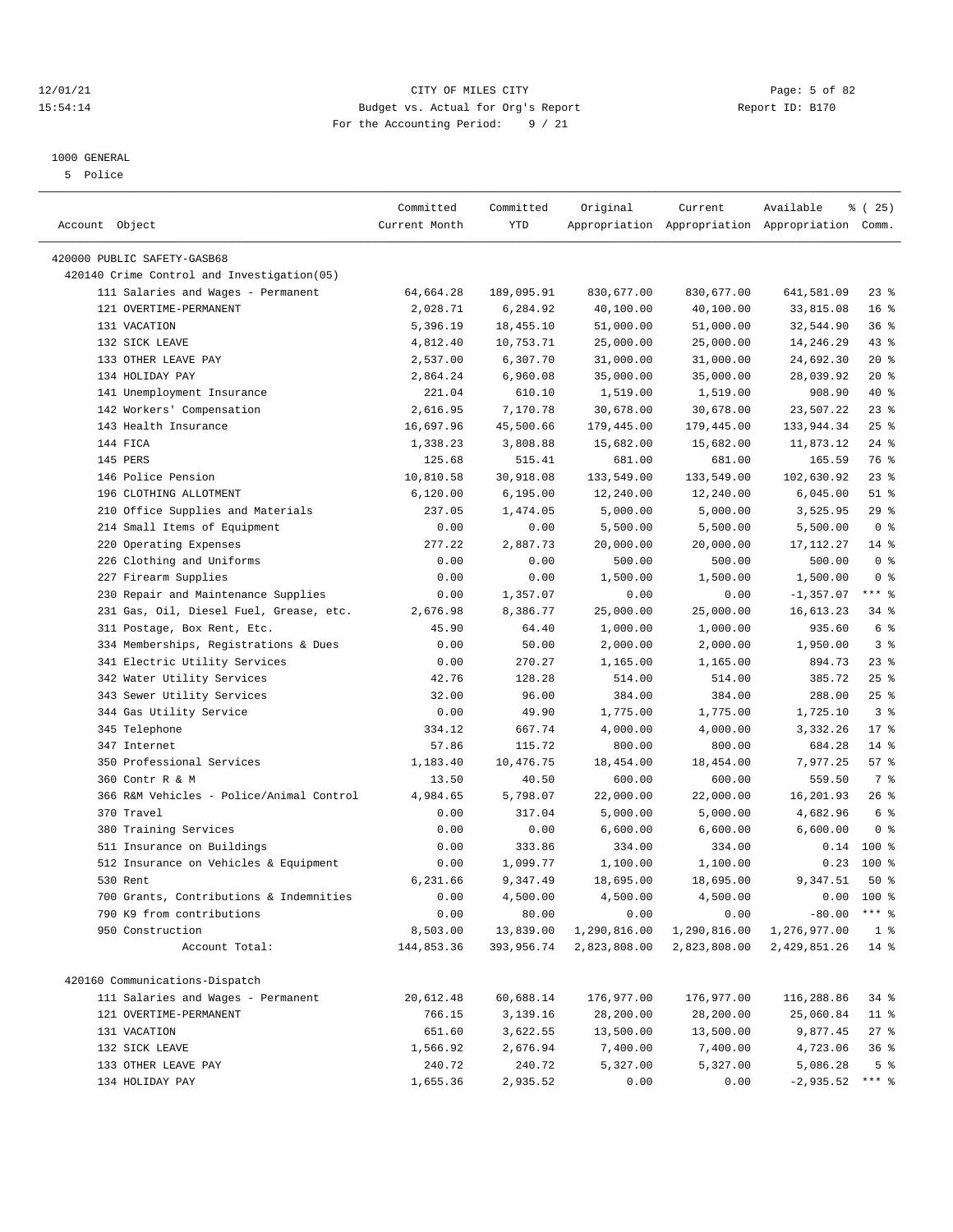#### 12/01/21 Page: 6 of 82<br>15:54:14 Budget vs. Actual for Org's Report Page: 6 of 82<br>15:54:14 Budget vs. Actual for Org's Report Physics Report ID: B170 15:54:14 Budget vs. Actual for Org's Report For the Accounting Period: 9 / 21

#### 1000 GENERAL

5 Police

| Account Object                          | Committed<br>Current Month | Committed<br><b>YTD</b> | Original     | Current<br>Appropriation Appropriation Appropriation Comm. | Available    | % (25)          |  |
|-----------------------------------------|----------------------------|-------------------------|--------------|------------------------------------------------------------|--------------|-----------------|--|
| 141 Unemployment Insurance              | 65.90                      | 185.44                  | 452.00       | 452.00                                                     | 266.56       | 41 %            |  |
| 142 Workers' Compensation               | 778.55                     | 2,210.65                | 9,055.00     | 9,055.00                                                   | 6,844.35     | 24%             |  |
| 143 Health Insurance                    | 4,289.75                   | 14,552.27               | 61,524.00    | 61,524.00                                                  | 46,971.73    | $24$ %          |  |
| 144 FICA                                | 1,967.55                   | 5,525.79                | 23,066.00    | 23,066.00                                                  | 17,540.21    | 24%             |  |
| 145 PERS                                | 2,261.23                   | 6,501.96                | 27, 218.00   | 27, 218.00                                                 | 20,716.04    | $24$ $%$        |  |
| 196 CLOTHING ALLOTMENT                  | 875.00                     | 875.00                  | 0.00         | 0.00                                                       | $-875.00$    | $***$ $_{8}$    |  |
| 210 Office Supplies and Materials       | 197.97                     | $-110.73$               | 2,500.00     | 2,500.00                                                   | 2,610.73     | $-4$ %          |  |
| 214 Small Items of Equipment            | 0.00                       | 0.00                    | 1,000.00     | 1,000.00                                                   | 1,000.00     | 0 <sup>8</sup>  |  |
| 220 Operating Expenses                  | 0.00                       | 0.00                    | 100.00       | 100.00                                                     | 100.00       | 0 <sup>8</sup>  |  |
| 231 Gas, Oil, Diesel Fuel, Grease, etc. | 0.00                       | 0.00                    | 300.00       | 300.00                                                     | 300.00       | 0 <sup>8</sup>  |  |
| 311 Postage, Box Rent, Etc.             | 0.00                       | 12.30                   | 100.00       | 100.00                                                     | 87.70        | $12*$           |  |
| 334 Memberships, Registrations & Dues   | 0.00                       | 0.00                    | 100.00       | 100.00                                                     | 100.00       | 0 <sup>8</sup>  |  |
| 345 Telephone                           | 356.14                     | 1,015.86                | 5,000.00     | 5,000.00                                                   | 3,984.14     | 20%             |  |
| 350 Professional Services               | 0.00                       | 0.00                    | 1,500.00     | 1,500.00                                                   | 1,500.00     | 0 <sup>8</sup>  |  |
| 370 Travel                              | 87.18                      | 383.54                  | 2,000.00     | 2,000.00                                                   | 1,616.46     | 19 <sup>°</sup> |  |
| 380 Training Services                   | 21.00                      | 21.00                   | 500.00       | 500.00                                                     | 479.00       | 4%              |  |
| Account Total:                          | 36, 393.50                 | 104,476.11              | 365,819.00   | 365,819.00                                                 | 261, 342.89  | 29%             |  |
| Account Group Total:                    | 181,246.86                 | 498, 432.85             | 3,189,627.00 | 3,189,627.00                                               | 2,691,194.15 | $16*$           |  |
| Organization Total:                     | 181,246.86                 | 498, 432.85             | 3,189,627.00 | 3,189,627.00                                               | 2,691,194.15 | 16 <sup>8</sup> |  |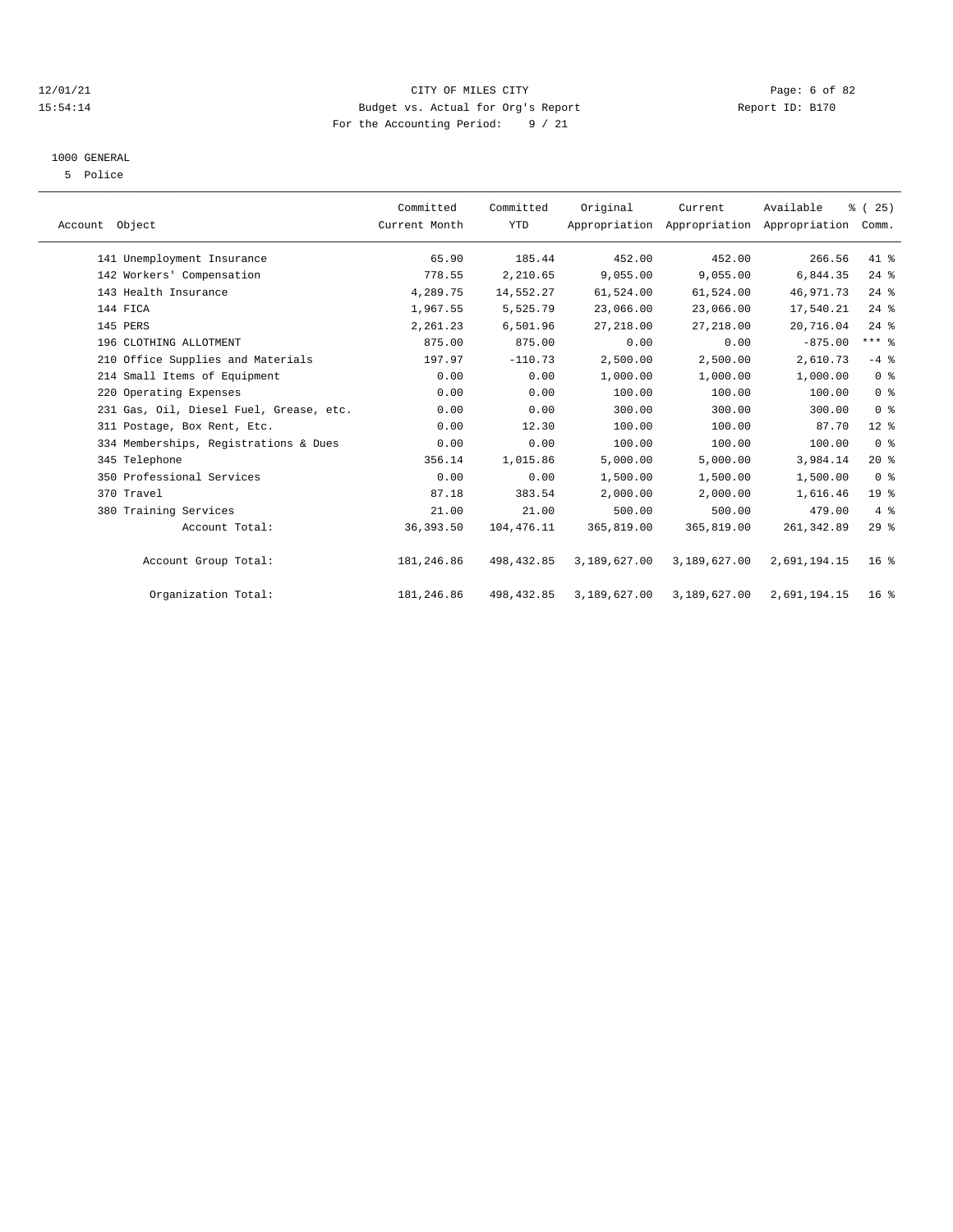#### 12/01/21 CITY OF MILES CITY Page: 7 of 82 15:54:14 Budget vs. Actual for Org's Report Report ID: B170 For the Accounting Period: 9 / 21

# 1000 GENERAL

6 Police Judge

| Account Object                        | Committed<br>Current Month | Committed<br><b>YTD</b> | Original   | Current    | Available<br>Appropriation Appropriation Appropriation | % (25)<br>Comm. |
|---------------------------------------|----------------------------|-------------------------|------------|------------|--------------------------------------------------------|-----------------|
| 410000 GENERAL GOVERNMENTGASB68       |                            |                         |            |            |                                                        |                 |
| 410300 Judicial Services(06)          |                            |                         |            |            |                                                        |                 |
| 111 Salaries and Wages - Permanent    | 3,844.09                   | 13,744.71               | 70,296.00  | 70,296.00  | 56, 551.29                                             | $20*$           |
| 131 VACATION                          | 1,359.65                   | 2,081.26                | 4,000.00   | 4,000.00   | 1,918.74                                               | $52$ $%$        |
| 132 SICK LEAVE                        | 153.20                     | 725.79                  | 3,500.00   | 3,500.00   | 2,774.21                                               | $21$ %          |
| 141 Unemployment Insurance            | 8.81                       | 28.19                   | 84.00      | 84.00      | 55.81                                                  | 34%             |
| 142 Workers' Compensation             | 20.84                      | 64.54                   | 542.00     | 542.00     | 477.46                                                 | $12*$           |
| 143 Health Insurance                  | 857.16                     | 2,863.01                | 10,254.00  | 10,254.00  | 7,390.99                                               | $28$ %          |
| 144 FICA                              | 409.80                     | 1,283.40                | 5,951.00   | 5,951.00   | 4,667.60                                               | $22$ %          |
| 145 PERS                              | 475.17                     | 1,470.37                | 6,900.00   | 6.900.00   | 5,429.63                                               | $21$ %          |
| 196 CLOTHING ALLOTMENT                | 0.00                       | 225.00                  | 300.00     | 300.00     | 75.00                                                  | 75 %            |
| 210 Office Supplies and Materials     | 0.00                       | 0.00                    | 2,000.00   | 2,000.00   | 2,000.00                                               | 0 <sup>8</sup>  |
| 311 Postage, Box Rent, Etc.           | 0.00                       | 4.59                    | 1,100.00   | 1,100.00   | 1,095.41                                               | 0 <sup>8</sup>  |
| 334 Memberships, Registrations & Dues | 0.00                       | 300.00                  | 1,100.00   | 1,100.00   | 800.00                                                 | 27%             |
| 345 Telephone                         | 142.13                     | 265.98                  | 1,500.00   | 1,500.00   | 1,234.02                                               | 18 <sup>8</sup> |
| 370 Travel                            | 0.00                       | 489.44                  | 1,500.00   | 1,500.00   | 1,010.56                                               | 33 <sup>8</sup> |
| 380 Training Services                 | 0.00                       | 0.00                    | 1,650.00   | 1,650.00   | 1,650.00                                               | 0 <sup>8</sup>  |
| 382 Books                             | 0.00                       | 0.00                    | 900.00     | 900.00     | 900.00                                                 | 0 <sup>8</sup>  |
| 394 Jury and Witness Fees             | 0.00                       | $-78.00$                | 500.00     | 500.00     | 578.00                                                 | $-16$ %         |
| Account Total:                        | 7,270.85                   | 23, 468. 28             | 112,077.00 | 112,077.00 | 88,608.72                                              | $21$ %          |
| Account Group Total:                  | 7,270.85                   | 23, 468. 28             | 112,077.00 | 112,077.00 | 88,608.72                                              | $21$ %          |
| Organization Total:                   | 7,270.85                   | 23, 468. 28             | 112,077.00 | 112,077.00 | 88,608.72                                              | $21$ %          |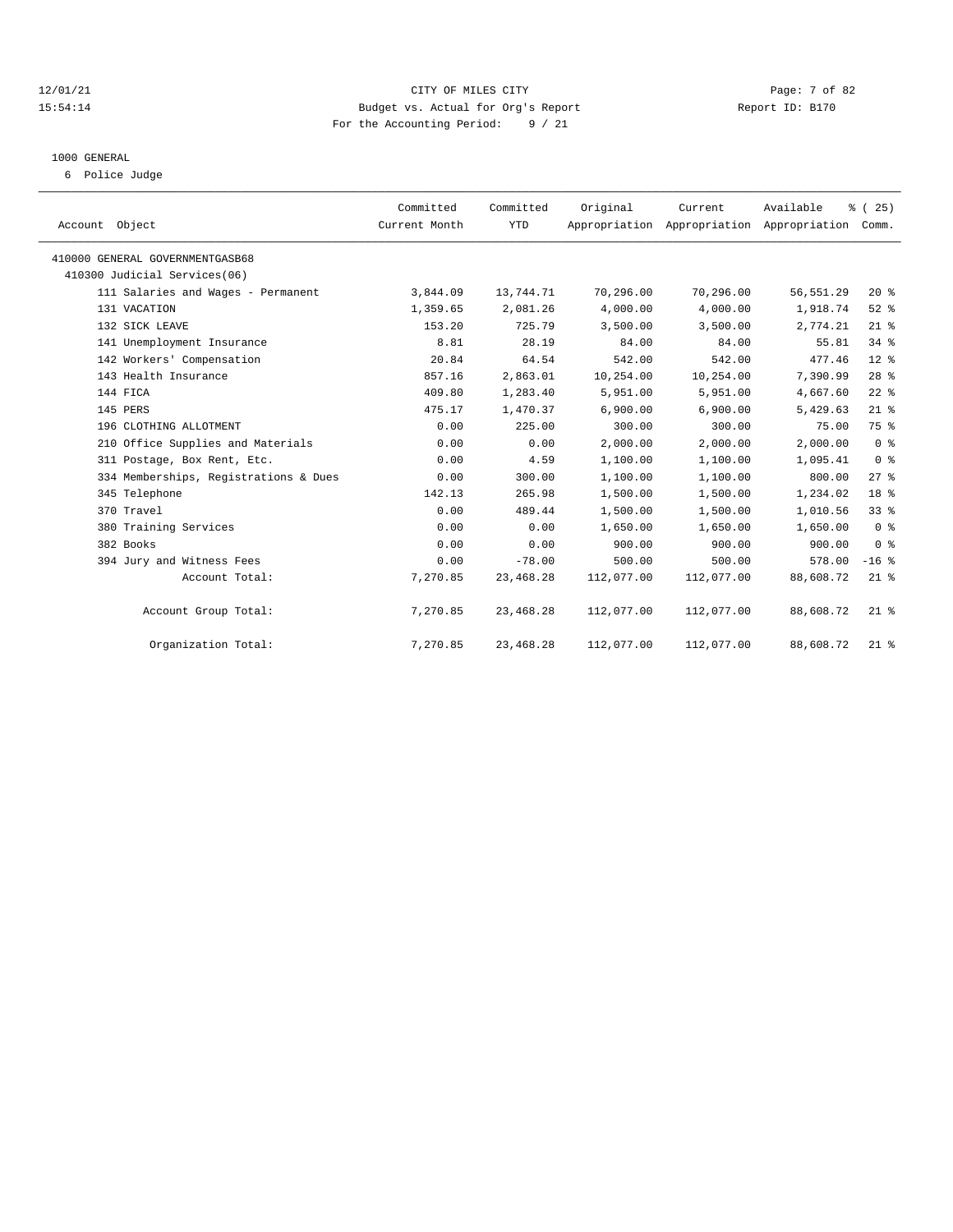#### 12/01/21 Page: 8 of 82<br>15:54:14 Budget vs. Actual for Org's Report Page: 8 of 82<br>15:54:14 Budget vs. Actual for Org's Report Physics Report ID: B170 15:54:14 Budget vs. Actual for Org's Report For the Accounting Period: 9 / 21

————————————————————————————————————————————————————————————————————————————————————————————————————————————————————————————————————

#### 1000 GENERAL

7 Fire

|                                                            | Committed     | Committed  | Original            | Current                | Available                                       | <sub>है</sub> (25) |
|------------------------------------------------------------|---------------|------------|---------------------|------------------------|-------------------------------------------------|--------------------|
| Account Object                                             | Current Month | YTD        |                     |                        | Appropriation Appropriation Appropriation Comm. |                    |
|                                                            |               |            |                     |                        |                                                 |                    |
| 420000 PUBLIC SAFETY-GASB68<br>420460 Fire Suppression(07) |               |            |                     |                        |                                                 |                    |
| 111 Salaries and Wages - Permanent                         | 36,606.16     |            |                     | 443,056.00             |                                                 | $25$ %             |
| 112 SALARIES AND WAGES - PART PAID                         | 843.00        | 111,669.69 | 443,056.00          |                        | 331,386.31                                      | $11$ %             |
| 121 OVERTIME-PERMANENT                                     |               | 2,169.00   | 20,004.00           | 20,004.00<br>65,780.00 | 17,835.00                                       | 16 <sup>°</sup>    |
| 131 VACATION                                               | 3,583.93      | 10,197.80  | 65,780.00           |                        | 55,582.20                                       | 34%                |
| 132 SICK LEAVE                                             | 8,486.67      | 15,612.51  | 45,600.00           | 45,600.00              | 29,987.49<br>20,985.05                          | $25$ %             |
| 133 OTHER LEAVE PAY                                        | 1,194.95      | 7,114.95   | 28,100.00           | 28,100.00              | 11,348.11                                       | 1 <sup>8</sup>     |
| 134 HOLIDAY PAY                                            | 0.00          | 88.89      | 11,437.00           | 11,437.00              |                                                 | 8 %                |
| 141 Unemployment Insurance                                 | 1,013.51      | 2,300.43   | 27,600.00<br>906.00 | 27,600.00              | 25, 299.57                                      | 41 %               |
|                                                            | 129.30        | 372.95     |                     | 906.00                 | 533.05                                          |                    |
| 142 Workers' Compensation                                  | 3,195.63      | 9,198.53   | 31,066.00           | 31,066.00              | 21,867.47                                       | $30*$<br>$24$ %    |
| 143 Health Insurance                                       | 7,118.13      | 22,161.17  | 93,824.00           | 93,824.00              | 71,662.83                                       |                    |
| 144 FICA                                                   | 789.90        | 2,261.47   | 8,740.00            | 8,740.00               | 6,478.53                                        | 26%                |
| 147 Firemen's Pension                                      | 6,045.97      | 18,387.90  | 75,504.00           | 75,504.00              | 57,116.10                                       | $24$ %             |
| 149 Firemen's 457B Match                                   | 488.89        | 1,469.15   | 6,769.00            | 6,769.00               | 5,299.85                                        | $22$ %             |
| 210 Office Supplies and Materials                          | 373.55        | 1,009.28   | 10,000.00           | 10,000.00              | 8,990.72                                        | $10*$              |
| 211 Clothing Allotment                                     | 2,325.00      | 2,325.00   | 10,200.00           | 10,200.00              | 7,875.00                                        | $23$ $%$           |
| 214 Small Items of Equipment                               | 796.00        | 9,409.46   | 7,500.00            | 7,500.00               | $-1,909.46$                                     | $125$ %            |
| 217 Small Item Equ/Inspector                               | 0.00          | 21.98      | 1,000.00            | 1,000.00               | 978.02                                          | 2 <sup>8</sup>     |
| 220 Operating Expenses                                     | 448.21        | 660.24     | 10,501.00           | 10,501.00              | 9,840.76                                        | 6 %                |
| 222 Chemicals, Lab & Med Supplies                          | 0.00          | 196.80     | 0.00                | 0.00                   | $-196.80$                                       | $***$ $_{8}$       |
| 223 Operating Exp/Inspector                                | 0.00          | 0.00       | 500.00              | 500.00                 | 500.00                                          | 0 <sup>8</sup>     |
| 226 Clothing and Uniforms                                  | 2,011.47      | 2,414.31   | 25,000.00           | 25,000.00              | 22,585.69                                       | $10*$              |
| 230 Repair and Maintenance Supplies                        | 180.35        | 303.81     | 4,000.00            | 4,000.00               | 3,696.19                                        | 8 %                |
| 231 Gas, Oil, Diesel Fuel, Grease, etc.                    | 484.30        | 1,848.74   | 12,500.00           | 12,500.00              | 10,651.26                                       | 15 <sup>°</sup>    |
| 241 Consumable Tools                                       | 0.00          | 544.90     | 3,000.00            | 3,000.00               | 2,455.10                                        | 18 %               |
| 311 Postage, Box Rent, Etc.                                | 0.00          | 110.00     | 150.00              | 150.00                 | 40.00                                           | 73 %               |
| 320 Printing, Duplicating, Typing &                        | 0.00          | 0.00       | 750.00              | 750.00                 | 750.00                                          | 0 <sup>8</sup>     |
| 330 Publicity, Subscriptions & Dues                        | 0.00          | 0.00       | 300.00              | 300.00                 | 300.00                                          | 0 <sup>8</sup>     |
| 334 Memberships, Registrations & Dues                      | 55.95         | 55.95      | 1,500.00            | 1,500.00               | 1,444.05                                        | 4%                 |
| 341 Electric Utility Services                              | 374.44        | 1,803.36   | 5,350.00            | 5,350.00               | 3,546.64                                        | 34 %               |
| 342 Water Utility Services                                 | 36.00         | 111.72     | 500.00              | 500.00                 | 388.28                                          | $22$ %             |
| 343 Sewer Utility Services                                 | 43.11         | 129.33     | 500.00              | 500.00                 | 370.67                                          | 26%                |
| 344 Gas Utility Service                                    | 234.01        | 314.96     | 2,900.00            | 2,900.00               | 2,585.04                                        | $11$ %             |
| 345 Telephone                                              | 229.15        | 570.35     | 3,245.00            | 3,245.00               | 2,674.65                                        | 18 %               |
| 346 Garbage Service                                        | 0.00          | 0.00       | 1,500.00            | 1,500.00               | 1,500.00                                        | 0 <sup>8</sup>     |
| 347 Internet                                               | 50.69         | 101.38     | 2,000.00            | 2,000.00               | 1,898.62                                        | 5 <sup>8</sup>     |
| 350 Professional Services                                  | 0.00          | 1,200.00   | 17,000.00           | 17,000.00              | 15,800.00                                       | 7 %                |
| 360 Contr R & M                                            | 216.52        | 5,307.80   | 15,000.00           | 15,000.00              | 9,692.20                                        | 35%                |
| 364 R&M Vehicles - Fire/Amb                                | 4,387.39      | 5,081.75   | 40,000.00           | 40,000.00              | 34,918.25                                       | $13*$              |
| 370 Travel                                                 | 0.00          | 1,389.76   | 3,000.00            | 3,000.00               | 1,610.24                                        | 46 %               |
| 375 Travel/Inspector                                       | 0.00          | 0.00       | 1,100.00            | 1,100.00               | 1,100.00                                        | 0 <sup>8</sup>     |
| 380 Training Services                                      | 0.00          | 185.00     | 12,000.00           | 12,000.00              | 11,815.00                                       | 2 <sub>8</sub>     |
| 382 Books                                                  | 0.00          | 0.00       | 2,000.00            | 2,000.00               | 2,000.00                                        | 0 <sup>8</sup>     |
| 400 BUILDING MATERIALS                                     | 0.00          | 11.11      | 10,000.00           | 10,000.00              | 9,988.89                                        | 0 <sup>8</sup>     |
| 511 Insurance on Buildings                                 | 0.00          | 1,475.93   | 1,476.00            | 1,476.00               | 0.07                                            | 100 %              |
| 512 Insurance on Vehicles & Equipment                      | 0.00          | 5,489.91   | 5,490.00            | 5,490.00               | 0.09                                            | 100 %              |
| 940 Machinery & Equipment                                  | 0.00          | 0.00       | 80,000.00           | 80,000.00              | 80,000.00                                       | 0 <sup>8</sup>     |
| Account Total:                                             | 81,742.18     | 245,077.27 | 1,148,348.00        | 1,148,348.00           | 903, 270.73                                     | 21 %               |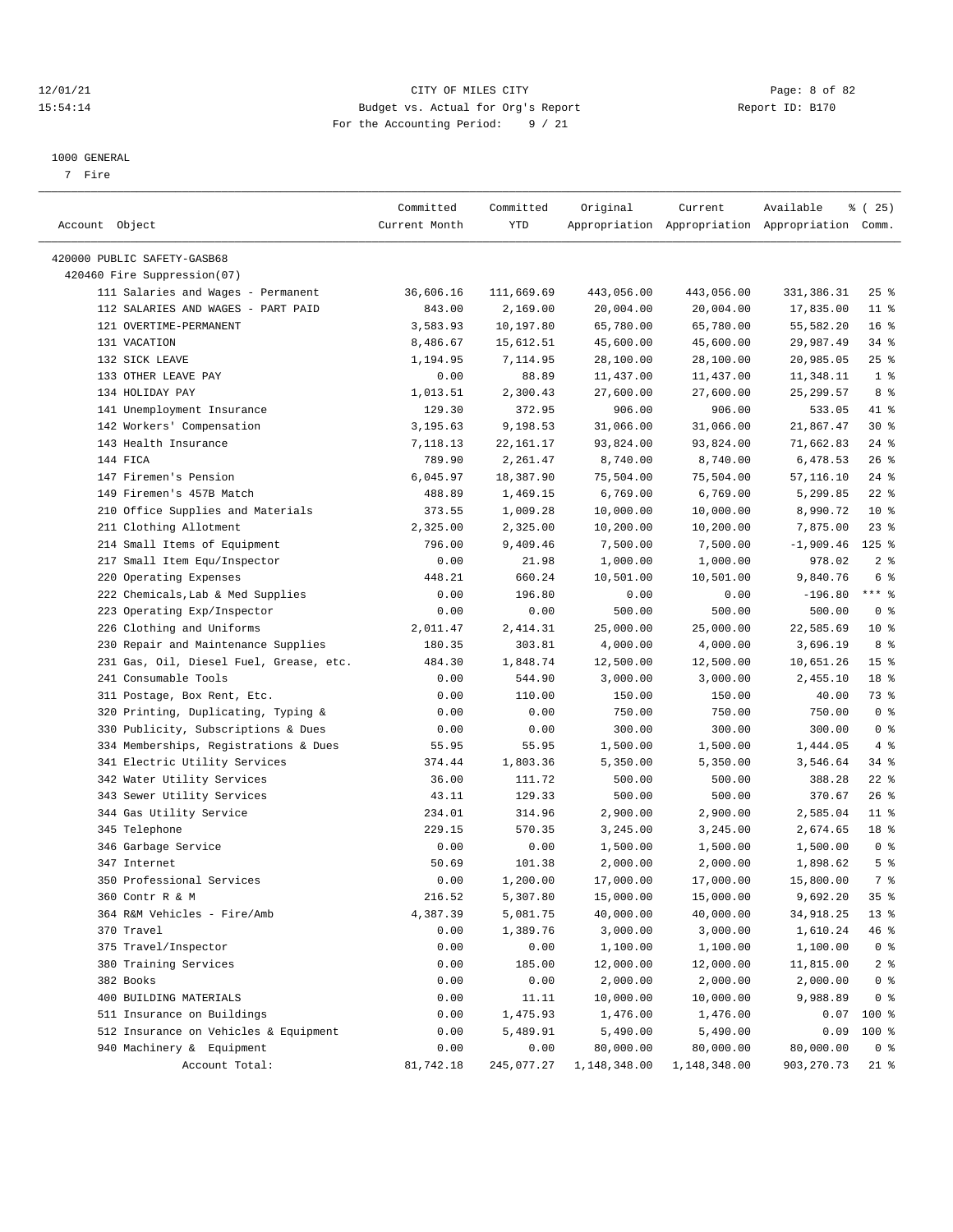#### 12/01/21 Page: 9 of 82<br>15:54:14 Budget vs. Actual for Org's Report Page: 9 of 82<br>15:54:14 Budget vs. Actual for Org's Report Physics Report ID: B170 15:54:14 Budget vs. Actual for Org's Report For the Accounting Period: 9 / 21

#### 1000 GENERAL

7 Fire

| Account Object                                        | Committed<br>Current Month | Committed<br><b>YTD</b> | Original     | Current<br>Appropriation Appropriation Appropriation Comm. | Available    | % (25)              |
|-------------------------------------------------------|----------------------------|-------------------------|--------------|------------------------------------------------------------|--------------|---------------------|
| 420470 Fire Improve-Personal Prot. Clothing-Grant #14 |                            |                         |              |                                                            |              |                     |
| 211 Clothing Allotment                                | 0.00                       | 50.00                   | 0.00         | 0.00                                                       | $-50.00$     | $***$ $%$           |
| Account Total:                                        | 0.00                       | 50.00                   | 0.00         | 0.00                                                       | $-50.00$     | $***$ $\frac{6}{5}$ |
| Account Group Total:                                  | 81,742.18                  | 245, 127. 27            | 1,148,348.00 | 1,148,348.00                                               | 903, 220, 73 | $21$ %              |
| 490000 DEBT SERVICE                                   |                            |                         |              |                                                            |              |                     |
| 490500 Other Debt Service Payments                    |                            |                         |              |                                                            |              |                     |
| 654 Training Center- Principal                        | 597.52                     | 1,750.54                | 7,139.00     | 7,139.00                                                   | 5,388.46     | $25$ $%$            |
| 655 Training Center- Interest                         | 565.44                     | 1,738.34                | 6,818.00     | 6,818.00                                                   | 5,079.66     | 25%                 |
| Account Total:                                        | 1,162.96                   | 3,488.88                | 13,957.00    | 13,957.00                                                  | 10,468.12    | 25%                 |
| Account Group Total:                                  | 1,162.96                   | 3,488.88                | 13,957.00    | 13,957.00                                                  | 10,468.12    | 25%                 |
| 520000 OTHER FINANCING USES                           |                            |                         |              |                                                            |              |                     |
| 521000 Interfund Operating Transfers Out              |                            |                         |              |                                                            |              |                     |
| 820 Transfers to Other Funds                          | 0.00                       | 0.00                    | 123,689.00   | 123,689.00                                                 | 123,689.00   | 0 <sup>8</sup>      |
| Account Total:                                        | 0.00                       | 0.00                    | 123,689.00   | 123,689.00                                                 | 123,689.00   | 0 <sup>8</sup>      |
| Account Group Total:                                  | 0.00                       | 0.00                    | 123,689.00   | 123,689.00                                                 | 123,689.00   | 0 <sup>8</sup>      |
| Organization Total:                                   | 82,905.14                  | 248,616.15              | 1,285,994.00 | 1,285,994.00                                               | 1,037,377.85 | 19 <sup>8</sup>     |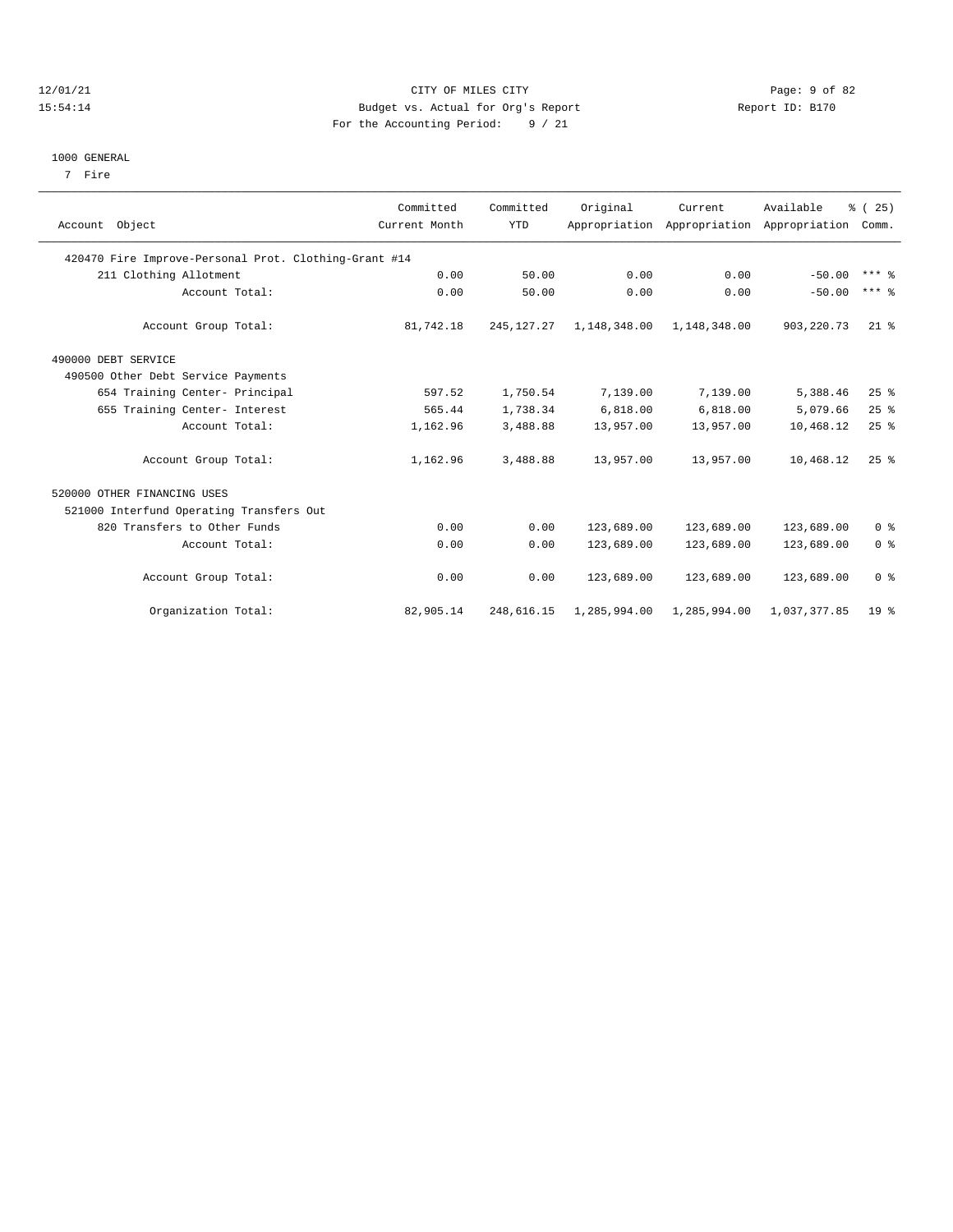#### 12/01/21 Page: 10 of 82 15:54:14 Budget vs. Actual for Org's Report Report ID: B170 For the Accounting Period: 9 / 21

#### 1000 GENERAL

8 City Hall Maintenance

| Account Object                      | Committed<br>Current Month | Committed<br>YTD | Original  | Current<br>Appropriation Appropriation Appropriation | Available   | % (25)<br>Comm. |
|-------------------------------------|----------------------------|------------------|-----------|------------------------------------------------------|-------------|-----------------|
| 410000 GENERAL GOVERNMENTGASB68     |                            |                  |           |                                                      |             |                 |
| 411230 City Hall                    |                            |                  |           |                                                      |             |                 |
| 214 Small Items of Equipment        | 0.00                       | 0.00             | 400.00    | 400.00                                               | 400.00      | 0 <sup>8</sup>  |
| 220 Operating Expenses              | 146.00                     | 219.00           | 3,500.00  | 3,500.00                                             | 3,281.00    | 6 %             |
| 230 Repair and Maintenance Supplies | 0.00                       | 0.00             | 2,000.00  | 2,000.00                                             | 2,000.00    | 0 <sup>8</sup>  |
| 341 Electric Utility Services       | 426.06                     | 1,839.75         | 5,000.00  | 5,000.00                                             | 3,160.25    | 37%             |
| 342 Water Utility Services          | 59.01                      | 177.03           | 750.00    | 750.00                                               | 572.97      | $24$ %          |
| 343 Sewer Utility Services          | 70.68                      | 212.04           | 800.00    | 800.00                                               | 587.96      | $27$ $%$        |
| 344 Gas Utility Service             | 74.20                      | 212.74           | 2,600.00  | 2,600.00                                             | 2,387.26    | 8 %             |
| 346 Garbage Service                 | 0.00                       | 0.00             | 250.00    | 250.00                                               | 250.00      | 0 <sup>8</sup>  |
| 360 Contr R & M                     | 2,888.23                   | 17,558.08        | 15,000.00 | 15,000.00                                            | $-2,558.08$ | $117*$          |
| 511 Insurance on Buildings          | 0.00                       | 3,450.00         | 3,450.00  | 3,450.00                                             | 0.00        | $100$ %         |
| Account Total:                      | 3,664.18                   | 23,668.64        | 33,750.00 | 33,750.00                                            | 10,081.36   | 70 %            |
| Account Group Total:                | 3,664.18                   | 23,668.64        | 33,750.00 | 33,750.00                                            | 10,081.36   | 70 %            |
| Organization Total:                 | 3,664.18                   | 23,668.64        | 33,750.00 | 33,750.00                                            | 10,081.36   | 70 %            |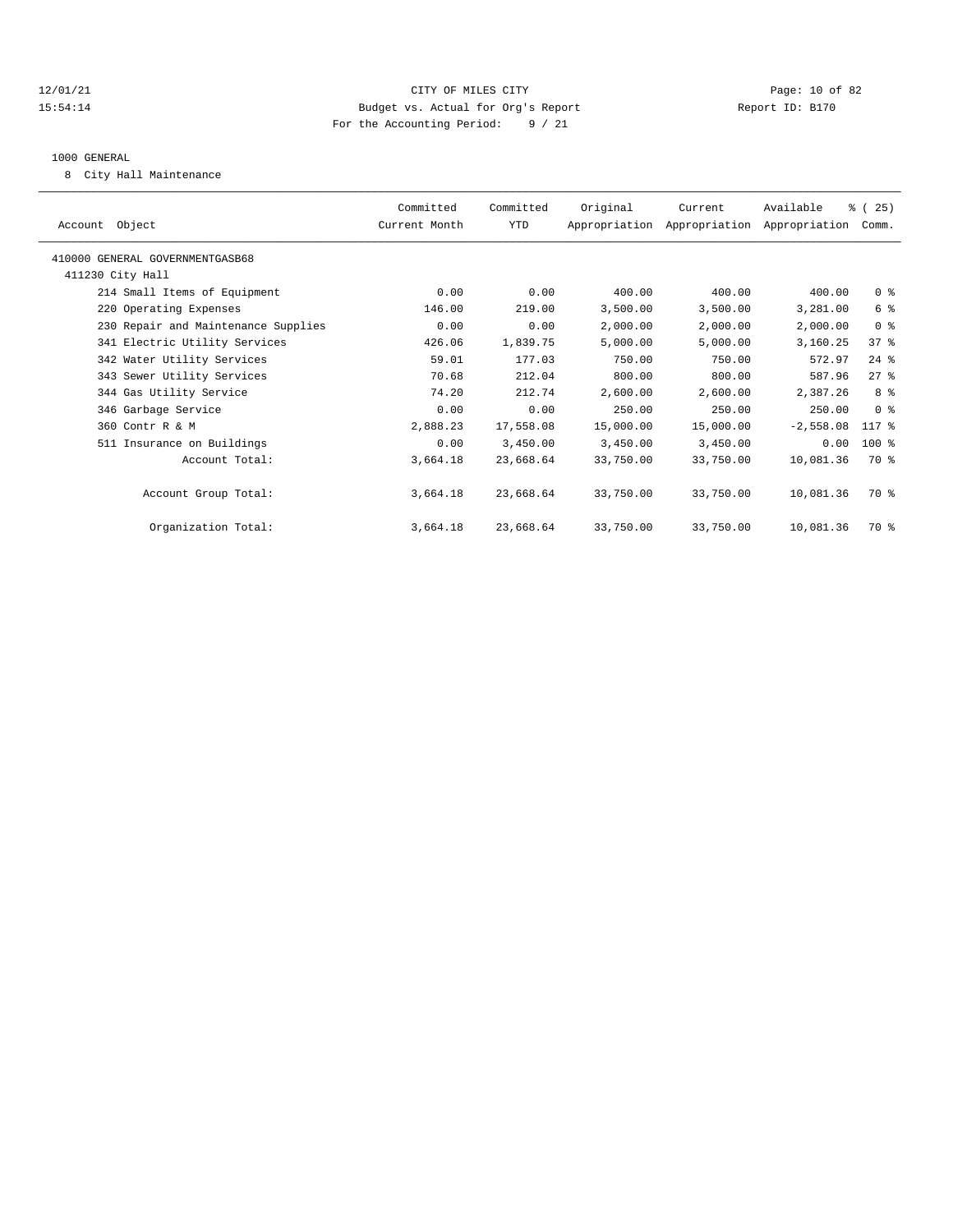#### 12/01/21 Page: 11 of 82 15:54:14 Budget vs. Actual for Org's Report Report ID: B170 For the Accounting Period: 9 / 21

## 1000 GENERAL

9 Treasurer

| Account Object                                               | Committed<br>Current Month | Committed<br><b>YTD</b> | Original  | Current<br>Appropriation Appropriation | Available<br>Appropriation | % (25)<br>Comm.    |
|--------------------------------------------------------------|----------------------------|-------------------------|-----------|----------------------------------------|----------------------------|--------------------|
| 410000 GENERAL GOVERNMENTGASB68<br>410540 City Treasurer(09) |                            |                         |           |                                        |                            |                    |
| 111 Salaries and Wages - Permanent                           | 1,833.34                   | 5,500.02                | 21,996.00 | 21,996.00                              | 16,495.98                  | $25$ %             |
| 142 Workers' Compensation                                    | 10.80                      | 32.40                   | 164.00    | 164.00                                 | 131.60                     | $20*$              |
| 144 FICA                                                     | 140.24                     | 420.72                  | 1,683.00  | 1,683.00                               | 1,262.28                   | 25%                |
| 145 PERS                                                     | 162.62                     | 487.86                  | 1,951.00  | 1,951.00                               | 1,463.14                   | $25$ %             |
| 345 Telephone                                                | 58.85                      | 117.20                  | 400.00    | 400.00                                 | 282.80                     | 29%                |
| 350 Professional Services                                    | 0.00                       | 0.00                    | 550.00    | 550.00                                 | 550.00                     | 0 <sup>8</sup>     |
| 360 Contr R & M                                              | 162.09                     | 270.71                  | 1,000.00  | 1,000.00                               | 729.29                     | 27%                |
| Account Total:                                               | 2,367.94                   | 6,828.91                | 27,744.00 | 27,744.00                              | 20,915.09                  | $25$ $%$           |
| Account Group Total:                                         | 2,367.94                   | 6,828.91                | 27,744.00 | 27,744.00                              | 20,915.09                  | $25$ $\frac{6}{5}$ |
| Organization Total:                                          | 2,367.94                   | 6,828.91                | 27,744.00 | 27,744.00                              | 20,915.09                  | $25$ $\frac{6}{5}$ |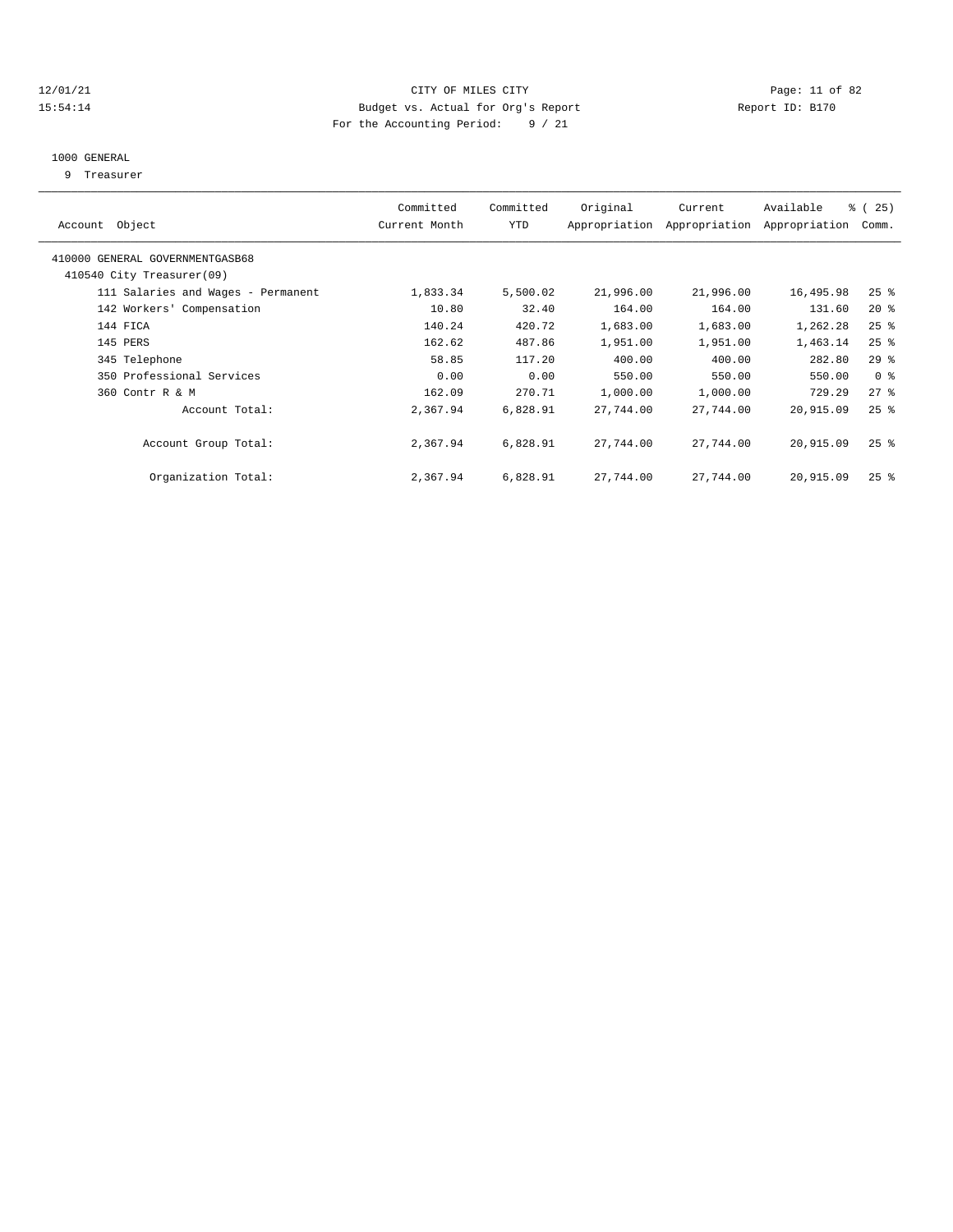### 12/01/21 Page: 12 of 82<br>15:54:14 Pudget vs. Actual for Org's Report Report Report ID: B170 15:54:14 Budget vs. Actual for Org's Report For the Accounting Period: 9 / 21

————————————————————————————————————————————————————————————————————————————————————————————————————————————————————————————————————

### 1000 GENERAL

13 Park

| Account Object                                                      | Committed<br>Current Month | Committed<br><b>YTD</b> | Original    | Current             | Available<br>Appropriation Appropriation Appropriation Comm. | 8 (25)          |
|---------------------------------------------------------------------|----------------------------|-------------------------|-------------|---------------------|--------------------------------------------------------------|-----------------|
| 460000 CULTURE AND RECREATION-GASB68                                |                            |                         |             |                     |                                                              |                 |
| 460433 Park Operations(13)                                          |                            |                         |             |                     |                                                              |                 |
| 111 Salaries and Wages - Permanent                                  | 15, 111.86                 | 48,701.56               | 207,040.00  | 207,040.00          | 158,338.44                                                   | $24$ %          |
| 121 OVERTIME-PERMANENT                                              | 66.39                      | 4,081.23                | 9,300.00    | 9,300.00            | 5,218.77                                                     | 44 %            |
| 131 VACATION                                                        | 2,084.22                   | 8,108.79                | 12,100.00   | 12,100.00           | 3,991.21                                                     | 67 %            |
| 132 SICK LEAVE                                                      | 424.80                     | 1,760.55                | 9,400.00    | 9,400.00            | 7,639.45                                                     | 19 %            |
| 133 OTHER LEAVE PAY                                                 | 173.28                     | 1,169.64                | 2,670.00    | 2,670.00            | 1,500.36                                                     | 44 %            |
| 134 HOLIDAY PAY                                                     | 262.56                     | 2,158.32                | 5,500.00    | 5,500.00            | 3,341.68                                                     | 39 %            |
| 141 Unemployment Insurance                                          | 45.33                      | 167.36                  | 369.00      | 369.00              | 201.64                                                       | 45 %            |
| 142 Workers' Compensation                                           | 222.43                     | 806.06                  | 4,677.00    | 4,677.00            | 3,870.94                                                     | $17*$           |
| 143 Health Insurance                                                | 3,589.79                   | 10,752.15               | 42,964.00   | 42,964.00           | 32, 211.85                                                   | 25%             |
| 144 FICA                                                            | 1,327.65                   | 4,942.56                | 18,820.00   | 18,820.00           | 13,877.44                                                    | $26$ %          |
| 145 PERS                                                            | 1,607.50                   | 5,461.43                | 21,298.00   | 21,298.00           | 15,836.57                                                    | $26$ %          |
| 196 CLOTHING ALLOTMENT                                              | 0.00                       | 928.50                  | 1,000.00    | 1,000.00            | 71.50                                                        | 93%             |
| 210 Office Supplies and Materials                                   | 0.00                       | 0.00                    | 350.00      | 350.00              | 350.00                                                       | 0 <sup>8</sup>  |
| 214 Small Items of Equipment                                        | 0.00                       | 83.22                   | 4,000.00    | 4,000.00            | 3,916.78                                                     | 2 <sup>8</sup>  |
| 220 Operating Expenses                                              | 648.45                     | 911.39                  | 3,500.00    | 3,500.00            | 2,588.61                                                     | $26$ %          |
| 222 Chemicals, Lab & Med Supplies                                   | 0.00                       | 361.48                  | 5,000.00    | 5,000.00            | 4,638.52                                                     | 7 %             |
| 226 Clothing and Uniforms                                           | 0.00                       | 409.98                  | 1,000.00    | 1,000.00            | 590.02                                                       | 41 %            |
| 230 Repair and Maintenance Supplies                                 | 661.16                     | 2,623.49                | 15,000.00   | 15,000.00           | 12,376.51                                                    | 17.8            |
| 231 Gas, Oil, Diesel Fuel, Grease, etc.                             | 1,152.07                   | 3,987.85                | 8,500.00    | 8,500.00            | 4,512.15                                                     | 47 %            |
| 334 Memberships, Registrations & Dues                               | 0.00                       | 0.00                    | 300.00      | 300.00              | 300.00                                                       | 0 <sup>8</sup>  |
| 341 Electric Utility Services                                       | 939.81                     | 3,210.15                | 10,000.00   | 10,000.00           | 6,789.85                                                     | $32$ %          |
| 342 Water Utility Services                                          | 1,872.38                   | 6,006.52                | 8,000.00    | 8,000.00            | 1,993.48                                                     | 75 %            |
| 343 Sewer Utility Services                                          | 284.46                     | 853.38                  | 1,500.00    | 1,500.00            | 646.62                                                       | 57%             |
| 344 Gas Utility Service                                             | 83.95                      | 263.87                  | 3,000.00    | 3,000.00            | 2,736.13                                                     | 9 <sup>8</sup>  |
| 345 Telephone                                                       | 77.65                      | 154.80                  | 450.00      | 450.00              | 295.20                                                       | 34%             |
| 346 Garbage Service                                                 | 0.00                       | 0.00                    | 800.00      | 800.00              | 800.00                                                       | 0 <sup>8</sup>  |
| 347 Internet                                                        | 26.82                      | 53.64                   | 400.00      | 400.00              | 346.36                                                       | $13*$           |
| 350 Professional Services                                           | 578.94                     | 2,702.51                | 19,500.00   | 19,500.00           | 16,797.49                                                    | $14$ %          |
| 360 Contr R & M                                                     | 487.89                     | 526.71                  | 10,000.00   | 10,000.00           | 9,473.29                                                     | 5 <sup>8</sup>  |
| 363 R&M Vehicles/Equip/Labor-PW                                     | 90.00                      | 996.80                  | 10,000.00   | 10,000.00           | 9,003.20                                                     | $10*$           |
| 370 Travel                                                          | 0.00                       | 0.00                    | 600.00      | 600.00              | 600.00                                                       | 0 <sup>8</sup>  |
| 380 Training Services                                               | 0.00                       | 0.00                    | 400.00      | 400.00              | 400.00                                                       | 0 <sup>8</sup>  |
|                                                                     | 0.00                       | 3,828.65                | 3,829.00    | 3,829.00            | 0.35                                                         | 100 %           |
| 511 Insurance on Buildings<br>512 Insurance on Vehicles & Equipment |                            | 663.47                  | 664.00      |                     | 0.53                                                         | 100 %           |
| 940 Machinery & Equipment                                           | 0.00                       | 2,009.46                | 15,500.00   | 664.00<br>15,500.00 | 13,490.54                                                    | $13*$           |
|                                                                     | 1,357.38                   | 118,685.52              |             |                     | 338,745.48                                                   |                 |
| Account Total:                                                      | 33, 176. 77                |                         | 457, 431.00 | 457,431.00          |                                                              | $26$ %          |
| 460435 Florence Stacy Fountain                                      |                            |                         |             |                     |                                                              |                 |
| 350 Professional Services                                           | 3,077.50                   | 3,077.50                | 17,209.00   | 17,209.00           | 14, 131.50                                                   | 18 <sup>8</sup> |
| Account Total:                                                      | 3,077.50                   | 3,077.50                | 17,209.00   | 17,209.00           | 14, 131.50                                                   | 18 <sup>8</sup> |
| 460436 Denton Complex Upgrades                                      |                            |                         |             |                     |                                                              |                 |
| 230 Repair and Maintenance Supplies                                 | 0.00                       | 0.00                    | 1,000.00    | 1,000.00            | 1,000.00                                                     | 0 <sup>8</sup>  |
| 350 Professional Services                                           | 0.00                       | 0.00                    | 3,000.00    | 3,000.00            | 3,000.00                                                     | 0 <sup>8</sup>  |
| Account Total:                                                      | 0.00                       | 0.00                    | 4,000.00    | 4,000.00            | 4,000.00                                                     | 0 <sup>8</sup>  |
| 460439 Riverside Park Tennis Court Project                          |                            |                         |             |                     |                                                              |                 |
| 230 Repair and Maintenance Supplies                                 | 0.00                       | 0.00                    | 500.00      | 500.00              | 500.00                                                       | 0 <sup>8</sup>  |
|                                                                     |                            |                         |             |                     |                                                              |                 |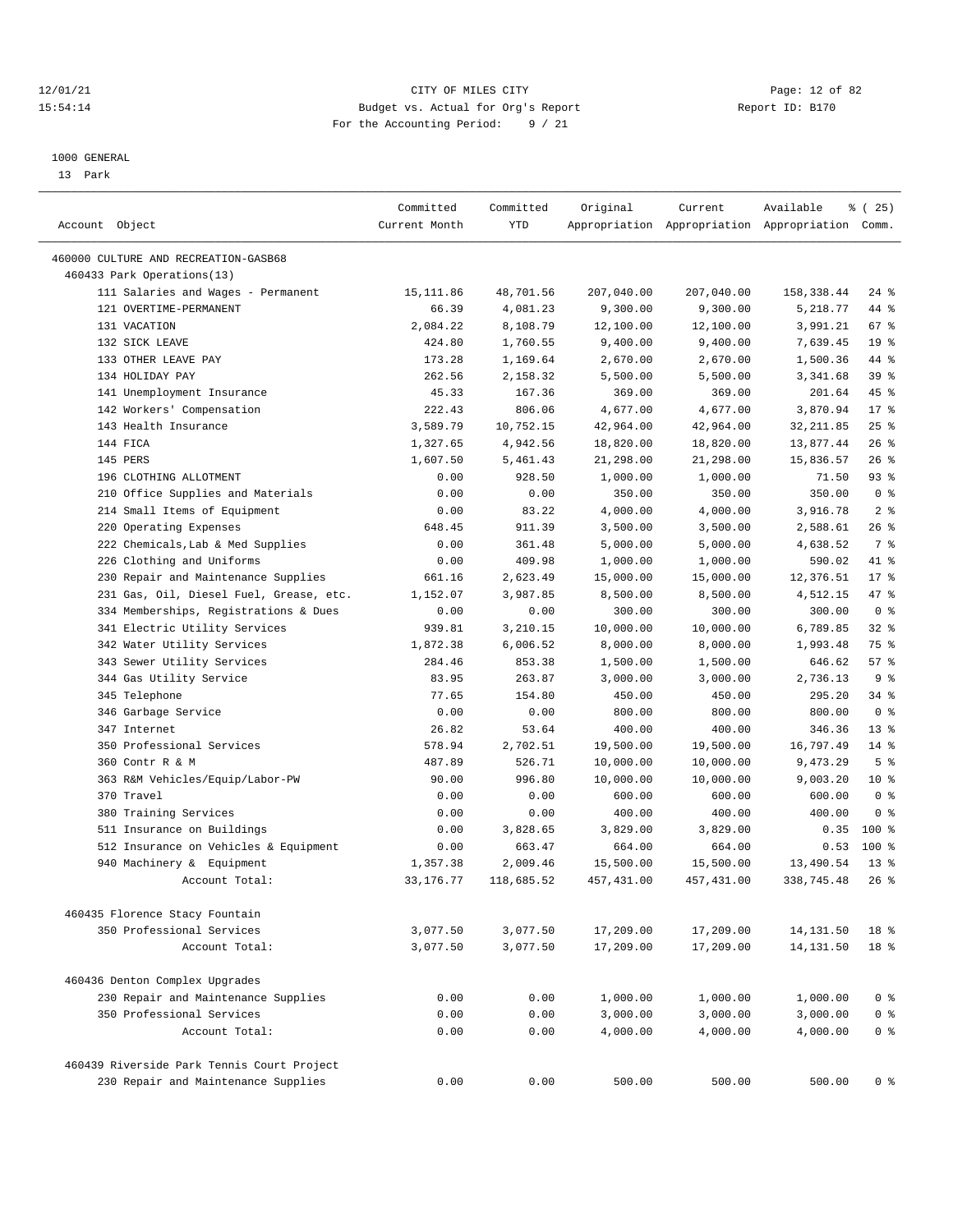#### 12/01/21 CITY OF MILES CITY CHES CITY CONTRACT DEALER PAGE: 13 of 82<br>15:54:14 Budget vs. Actual for Org's Report Aleger (19170) Report ID: B170 15:54:14 Budget vs. Actual for Org's Report For the Accounting Period: 9 / 21

# 1000 GENERAL

13 Park

| Object<br>Account                                                       | Committed<br>Current Month | Committed<br>YTD | Original<br>Appropriation | Current<br>Appropriation | Available<br>Appropriation | $\approx$ (<br>25)<br>Comm. |
|-------------------------------------------------------------------------|----------------------------|------------------|---------------------------|--------------------------|----------------------------|-----------------------------|
| Account Total:                                                          | 0.00                       | 0.00             | 500.00                    | 500.00                   | 500.00                     | 0 <sup>8</sup>              |
| Account Group Total:                                                    | 36, 254. 27                | 121,763.02       | 479,140.00                | 479,140.00               | 357, 376.98                | $25$ $\frac{6}{5}$          |
| 520000 OTHER FINANCING USES<br>521000 Interfund Operating Transfers Out |                            |                  |                           |                          |                            |                             |
| 820 Transfers to Other Funds                                            | 0.00                       | 0.00             | 80,000.00                 | 80,000.00                | 80,000.00                  | 0 <sup>8</sup>              |
| Account Total:                                                          | 0.00                       | 0.00             | 80,000.00                 | 80,000.00                | 80,000.00                  | 0 <sup>8</sup>              |
| Account Group Total:                                                    | 0.00                       | 0.00             | 80,000.00                 | 80,000.00                | 80,000.00                  | 0 <sup>8</sup>              |
| Organization Total:                                                     | 36, 254. 27                | 121,763.02       | 559,140.00                | 559,140.00               | 437,376.98                 | $22$ $%$                    |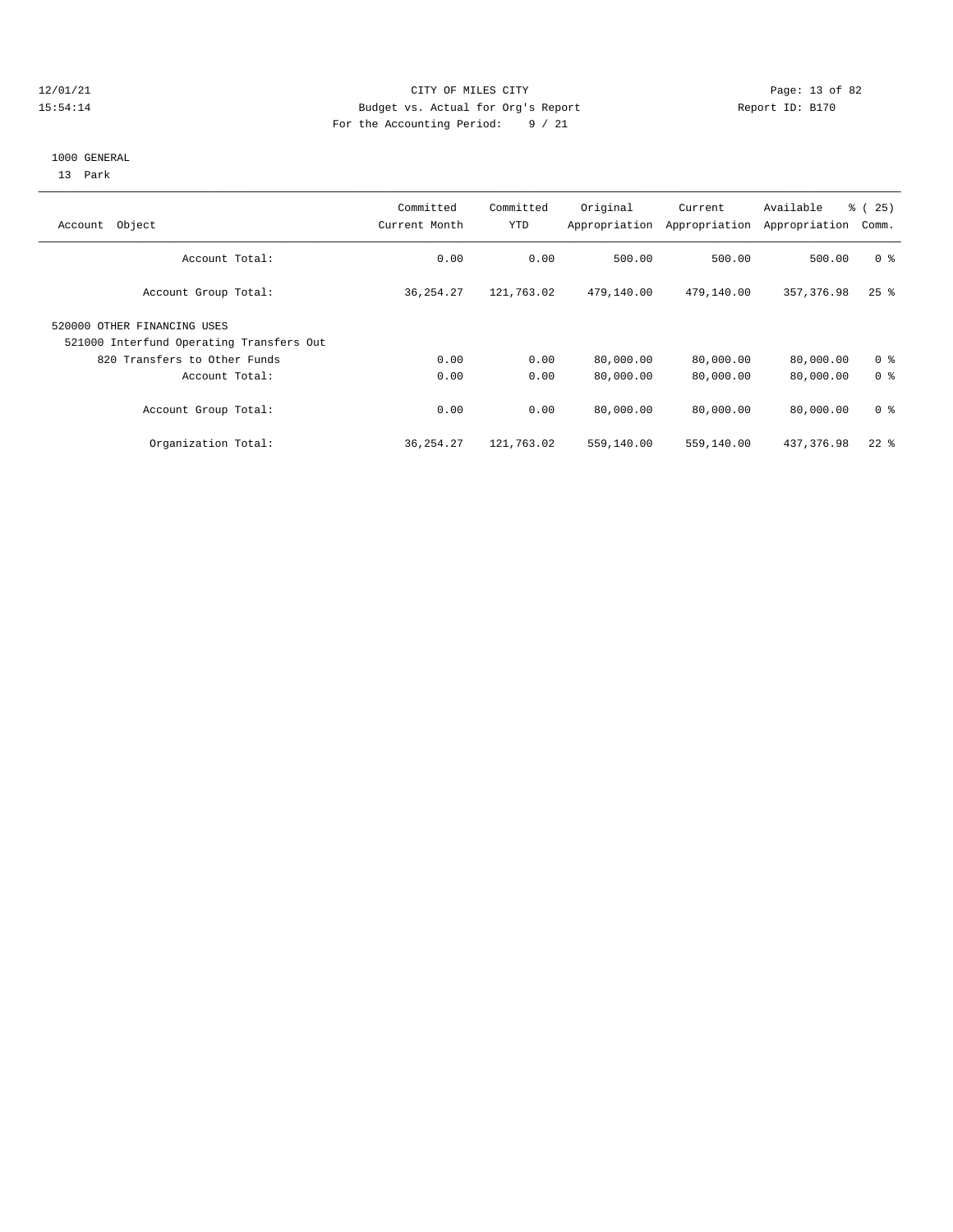#### 12/01/21 Page: 14 of 82 15:54:14 Budget vs. Actual for Org's Report Report ID: B170 For the Accounting Period: 9 / 21

### 1000 GENERAL

14 Swim Pool

| Account Object                       | Committed<br>Current Month | Committed<br><b>YTD</b> | Original  | Current   | Available<br>Appropriation Appropriation Appropriation | % (25)<br>Comm.         |  |
|--------------------------------------|----------------------------|-------------------------|-----------|-----------|--------------------------------------------------------|-------------------------|--|
|                                      |                            |                         |           |           |                                                        |                         |  |
| 460000 CULTURE AND RECREATION-GASB68 |                            |                         |           |           |                                                        |                         |  |
| 460445 Swimming Pool                 |                            |                         |           |           |                                                        |                         |  |
| 111 Salaries and Wages - Permanent   | 0.00                       | 29,009.56               | 43,821.00 | 43,821.00 | 14,811.44                                              | 66 %                    |  |
| 121 OVERTIME-PERMANENT               | 0.00                       | 1,012.82                | 0.00      | 0.00      | $-1,012.82$                                            | $***$ 8                 |  |
| 141 Unemployment Insurance           | 0.00                       | 75.05                   | 66.00     | 66.00     | $-9.05$                                                | $114*$                  |  |
| 142 Workers' Compensation            | 0.00                       | 380.22                  | 886.00    | 886.00    | 505.78                                                 | 43.8                    |  |
| 144 FICA                             | 0.00                       | 2,296.75                | 3,353.00  | 3,353.00  | 1,056.25                                               | 68 %                    |  |
| 145 PERS                             | 0.00                       | 466.65                  | 798.00    | 798.00    | 331.35                                                 | 58 %                    |  |
| 214 Small Items of Equipment         | 0.00                       | 0.00                    | 600.00    | 600.00    | 600.00                                                 | $0 \text{ }$ $\text{ }$ |  |
| 220 Operating Expenses               | 0.00                       | 15.54                   | 0.00      | 0.00      | $-15.54$                                               | $***$ 8                 |  |
| 222 Chemicals, Lab & Med Supplies    | 0.00                       | 0.00                    | 4,000.00  | 4,000.00  | 4,000.00                                               | $0 \text{ }$ $\text{ }$ |  |
| 226 Clothing and Uniforms            | 0.00                       | 0.00                    | 600.00    | 600.00    | 600.00                                                 | 0 <sup>8</sup>          |  |
| 230 Repair and Maintenance Supplies  | 0.00                       | 0.00                    | 500.00    | 500.00    | 500.00                                                 | 0 <sup>8</sup>          |  |
| 341 Electric Utility Services        | 123.77                     | 768.39                  | 2,000.00  | 2,000.00  | 1,231.61                                               | 38 %                    |  |
| 342 Water Utility Services           | 40.71                      | 81.42                   | 300.00    | 300.00    | 218.58                                                 | $27$ $%$                |  |
| 343 Sewer Utility Services           | 46.38                      | 92.76                   | 250.00    | 250.00    | 157.24                                                 | 37 <sup>8</sup>         |  |
| 345 Telephone                        | 465.69                     | 513.49                  | 150.00    | 150.00    | $-363.49$                                              | $342$ $%$               |  |
| 360 Contr R & M                      | 0.00                       | 0.00                    | 500.00    | 500.00    | 500.00                                                 | 0 <sup>8</sup>          |  |
| 363 R&M Vehicles/Equip/Labor-PW      | 0.00                       | 0.00                    | 6,300.00  | 6,300.00  | 6,300.00                                               | 0 <sup>8</sup>          |  |
| 380 Training Services                | 0.00                       | 0.00                    | 1,000.00  | 1,000.00  | 1,000.00                                               | 0 <sup>8</sup>          |  |
| 540 Special Assessments              | 0.00                       | 0.00                    | 1,400.00  | 1,400.00  | 1,400.00                                               | 0 <sup>8</sup>          |  |
| Account Total:                       | 676.55                     | 34,712.65               | 66,524.00 | 66,524.00 | 31,811.35                                              | $52$ $%$                |  |
| Account Group Total:                 | 676.55                     | 34,712.65               | 66,524.00 | 66,524.00 | 31,811.35                                              | $52$ $%$                |  |
| Organization Total:                  | 676.55                     | 34,712.65               | 66,524.00 | 66,524.00 | 31,811.35                                              | $52$ $%$                |  |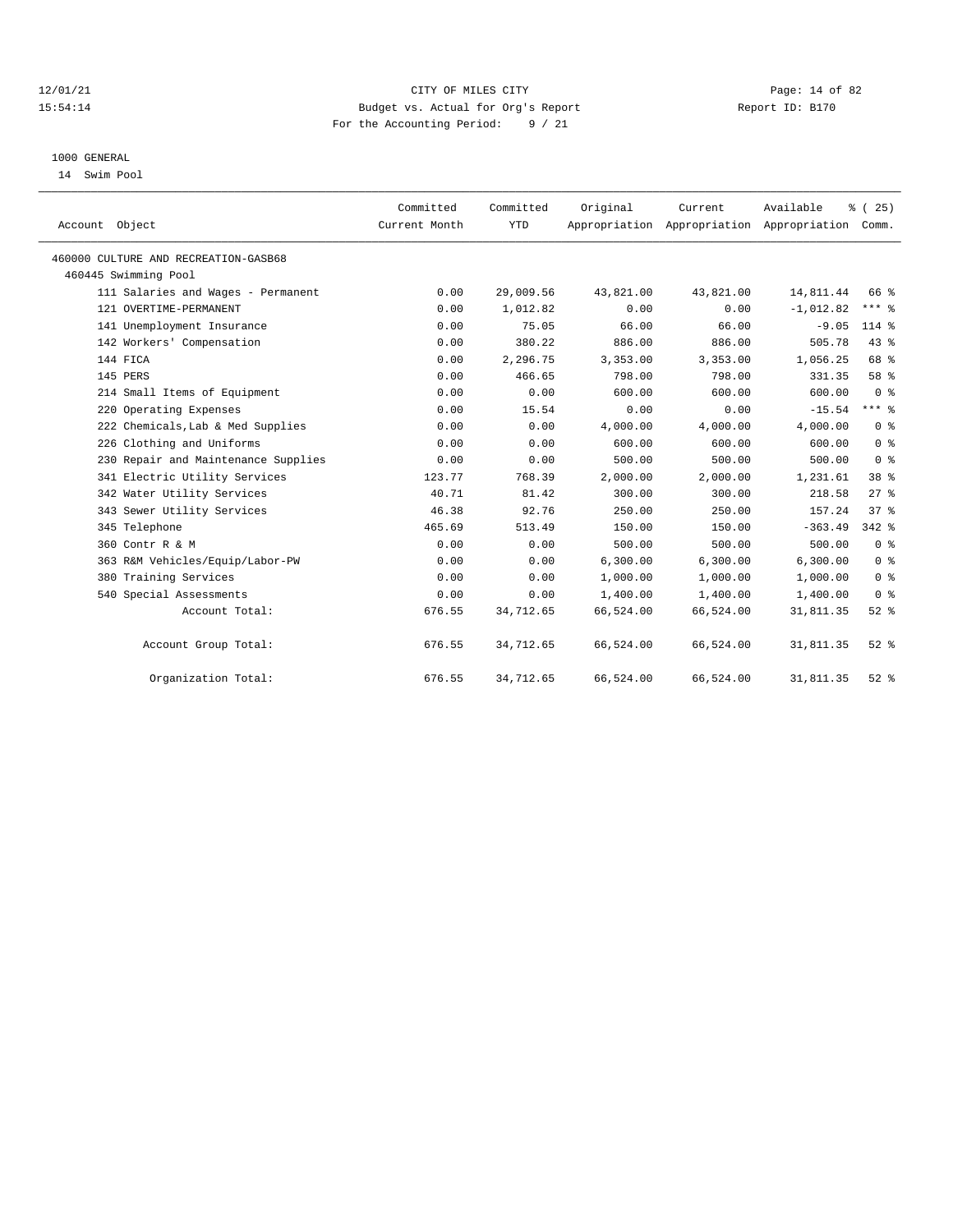#### 12/01/21 **CITY OF MILES CITY CITY CITY Page: 15 of 82** 15:54:14 Budget vs. Actual for Org's Report Report ID: B170 For the Accounting Period: 9 / 21

## 1000 GENERAL 16 Library

|                                          | Committed     | Committed | Original      | Current       | Available     | $\frac{6}{6}$ ( 25 ) |
|------------------------------------------|---------------|-----------|---------------|---------------|---------------|----------------------|
| Object<br>Account                        | Current Month | YTD       | Appropriation | Appropriation | Appropriation | Comm.                |
| 520000 OTHER FINANCING USES              |               |           |               |               |               |                      |
| 521000 Interfund Operating Transfers Out |               |           |               |               |               |                      |
| 820 Transfers to Other Funds             | 25,998.75     | 77,996.25 | 311,985.00    | 311,985.00    | 233,988.75    | $25$ $\frac{6}{5}$   |
| Account Total:                           | 25,998.75     | 77.996.25 | 311,985.00    | 311,985.00    | 233,988.75    | $25$ $\frac{6}{5}$   |
| Account Group Total:                     | 25,998.75     | 77,996.25 | 311,985.00    | 311,985.00    | 233,988.75    | $25$ %               |
| Organization Total:                      | 25,998.75     | 77,996.25 | 311,985.00    | 311,985.00    | 233,988.75    | $25$ $%$             |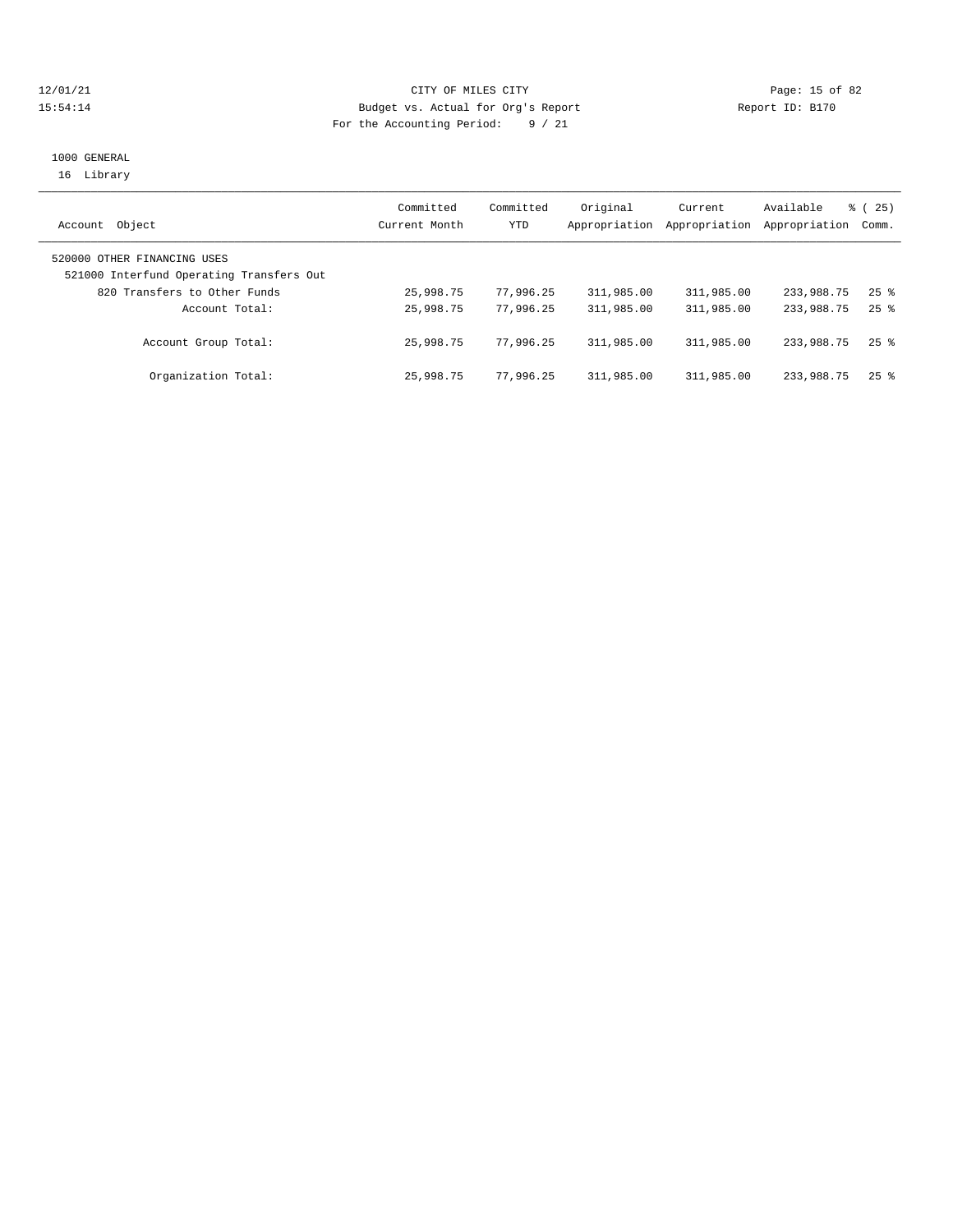#### 12/01/21 Page: 16 of 82 15:54:14 Budget vs. Actual for Org's Report Report ID: B170 For the Accounting Period: 9 / 21

#### 1000 GENERAL

21 Animal Control

| Account Object                          | Committed<br>Current Month | Committed<br>YTD | Original  | Current<br>Appropriation Appropriation Appropriation Comm. | Available  | % (25)          |
|-----------------------------------------|----------------------------|------------------|-----------|------------------------------------------------------------|------------|-----------------|
| 440000 PUBLIC HEALTH-GASB68             |                            |                  |           |                                                            |            |                 |
| 440600 Animal Control Services (21)     |                            |                  |           |                                                            |            |                 |
| 111 Salaries and Wages - Permanent      | 3,547.50                   | 9,782.50         | 46,016.00 | 46,016.00                                                  | 36, 233.50 | $21*$           |
| 121 OVERTIME-PERMANENT                  | 0.00                       | 0.00             | 800.00    | 800.00                                                     | 800.00     | 0 <sup>8</sup>  |
| 131 VACATION                            | 408.50                     | 1,569.50         | 1,500.00  | 1,500.00                                                   | $-69.50$   | $105$ %         |
| 132 SICK LEAVE                          | 0.00                       | 0.00             | 700.00    | 700.00                                                     | 700.00     | 0 <sup>8</sup>  |
| 133 OTHER LEAVE PAY                     | 0.00                       | 0.00             | 500.00    | 500.00                                                     | 500.00     | 0 <sup>8</sup>  |
| 141 Unemployment Insurance              | 10.98                      | 29.47            | 74.00     | 74.00                                                      | 44.53      | 40 %            |
| 142 Workers' Compensation               | 133.37                     | 361.54           | 974.00    | 974.00                                                     | 612.46     | 378             |
| 143 Health Insurance                    | 856.85                     | 2,566.25         | 10,254.00 | 10,254.00                                                  | 7,687.75   | 25%             |
| 144 FICA                                | 335.91                     | 901.68           | 3,788.00  | 3,788.00                                                   | 2,886.32   | $24$ %          |
| 145 PERS                                | 350.90                     | 1,006.92         | 3,690.00  | 3,690.00                                                   | 2,683.08   | $27$ %          |
| 196 CLOTHING ALLOTMENT                  | 435.00                     | 435.00           | 870.00    | 870.00                                                     | 435.00     | 50%             |
| 210 Office Supplies and Materials       | 0.00                       | $-5.88$          | 0.00      | 0.00                                                       | 5.88       | $***$ 8         |
| 214 Small Items of Equipment            | 0.00                       | 0.00             | 100.00    | 100.00                                                     | 100.00     | 0 <sup>8</sup>  |
| 220 Operating Expenses                  | 101.62                     | 412.32           | 1,200.00  | 1,200.00                                                   | 787.68     | 34.8            |
| 230 Repair and Maintenance Supplies     | 0.00                       | 0.00             | 50.00     | 50.00                                                      | 50.00      | 0 <sup>8</sup>  |
| 231 Gas, Oil, Diesel Fuel, Grease, etc. | 102.77                     | 385.42           | 1,400.00  | 1,400.00                                                   | 1,014.58   | $28$ %          |
| 311 Postage, Box Rent, Etc.             | 29.00                      | 40.80            | 100.00    | 100.00                                                     | 59.20      | 41.8            |
| 341 Electric Utility Services           | 47.12                      | 153.67           | 529.00    | 529.00                                                     | 375.33     | $29*$           |
| 342 Water Utility Services              | 23.90                      | 47.80            | 350.00    | 350.00                                                     | 302.20     | $14*$           |
| 343 Sewer Utility Services              | 28.16                      | 79.84            | 150.00    | 150.00                                                     | 70.16      | 53%             |
| 344 Gas Utility Service                 | 30.32                      | 91.92            | 635.00    | 635.00                                                     | 543.08     | $14*$           |
| 345 Telephone                           | 76.30                      | 152.10           | 500.00    | 500.00                                                     | 347.90     | $30*$           |
| 347 Internet                            | 44.95                      | 89.90            | 560.00    | 560.00                                                     | 470.10     | 16 <sup>8</sup> |
| 350 Professional Services               | 949.66                     | 1,209.67         | 4,000.00  | 4,000.00                                                   | 2,790.33   | $30*$           |
| 511 Insurance on Buildings              | 0.00                       | 100.15           | 101.00    | 101.00                                                     | 0.85       | 99 <sub>8</sub> |
| Account Total:                          | 7,512.81                   | 19,410.57        | 78,841.00 | 78,841.00                                                  | 59,430.43  | 25%             |
| Account Group Total:                    | 7,512.81                   | 19,410.57        | 78,841.00 | 78,841.00                                                  | 59,430.43  | $25$ $%$        |
| Organization Total:                     | 7,512.81                   | 19,410.57        | 78,841.00 | 78,841.00                                                  | 59,430.43  | $25$ %          |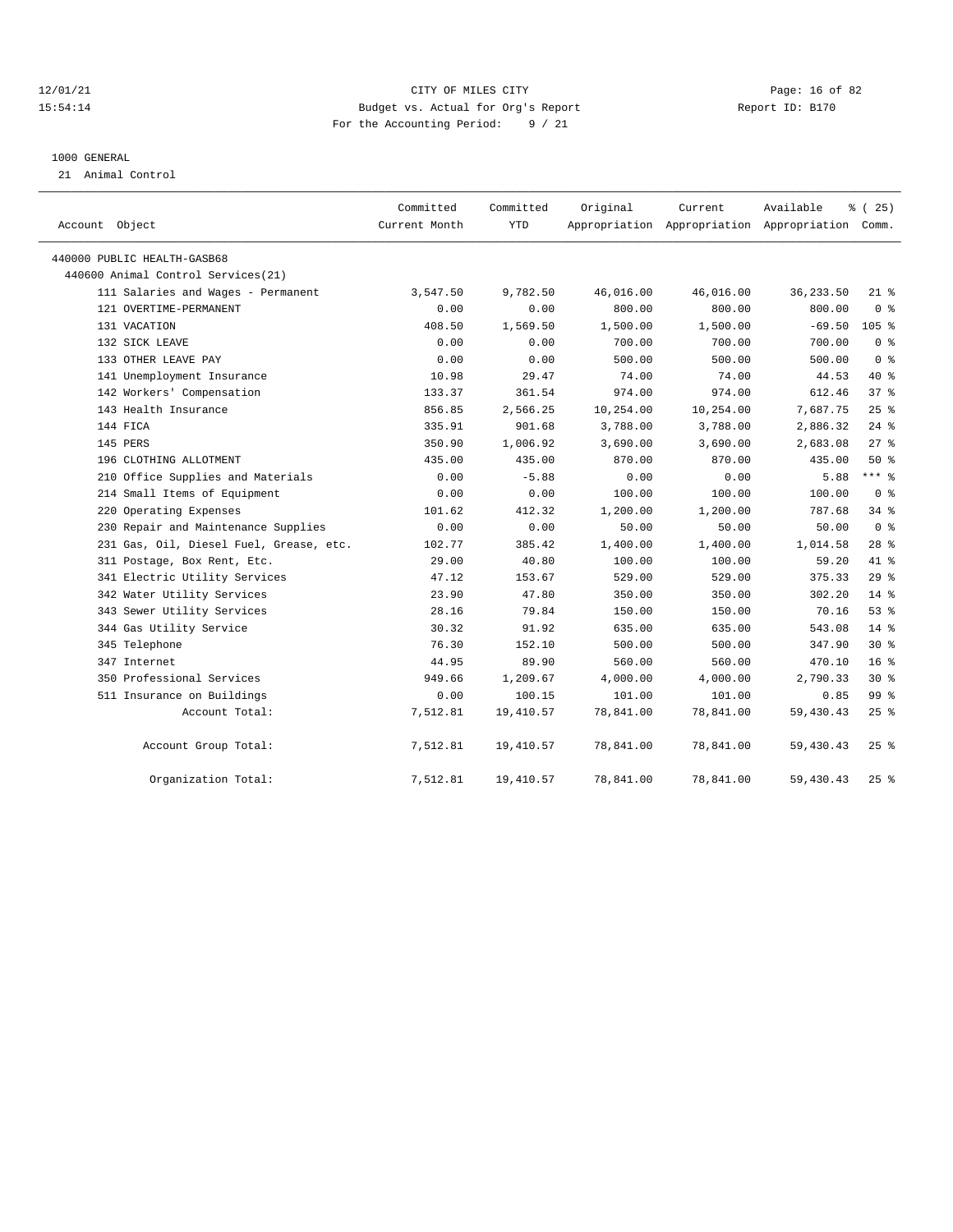#### 12/01/21 Page: 17 of 82 15:54:14 Budget vs. Actual for Org's Report Report ID: B170 For the Accounting Period: 9 / 21

#### 1000 GENERAL

36 Planning & Community Services

| Account Object                            | Committed<br>Current Month | Committed<br><b>YTD</b> | Original  | Current   | Available<br>Appropriation Appropriation Appropriation Comm. | $*(25)$         |
|-------------------------------------------|----------------------------|-------------------------|-----------|-----------|--------------------------------------------------------------|-----------------|
| 410000 GENERAL GOVERNMENTGASB68           |                            |                         |           |           |                                                              |                 |
| 411020 Community Services & Planning      |                            |                         |           |           |                                                              |                 |
| 111 Salaries and Wages - Permanent        | 855.68                     | 2,480.40                | 7,804.00  | 7,804.00  | 5,323.60                                                     | 32%             |
| 121 OVERTIME-PERMANENT                    | 0.00                       | 0.00                    | 200.00    | 200.00    | 200.00                                                       | 0 <sup>8</sup>  |
| 131 VACATION                              | 64.05                      | 188.44                  | 2,800.00  | 2,800.00  | 2,611.56                                                     | 7 %             |
| 132 SICK LEAVE                            | 47.36                      | 130.25                  | 1,300.00  | 1,300.00  | 1,169.75                                                     | 10 <sup>8</sup> |
| 133 OTHER LEAVE PAY                       | 0.00                       | 58.23                   | 466.00    | 466.00    | 407.77                                                       | $12*$           |
| 141 Unemployment Insurance                | 2.44                       | 7.29                    | 19.00     | 19.00     | 11.71                                                        | $38*$           |
| 142 Workers' Compensation                 | 4.68                       | 14.10                   | 90.00     | 90.00     | 75.90                                                        | 16 <sup>8</sup> |
| 143 Health Insurance                      | 231.12                     | 729.65                  | 2,769.00  | 2,769.00  | 2,039.35                                                     | $26$ %          |
| 144 FICA                                  | 73.71                      | 220.90                  | 962.00    | 962.00    | 741.10                                                       | $23$ $%$        |
| 145 PERS                                  | 85.76                      | 253.38                  | 1,115.00  | 1,115.00  | 861.62                                                       | $23$ $%$        |
| 196 CLOTHING ALLOTMENT                    | 0.00                       | 40.50                   | 164.00    | 164.00    | 123.50                                                       | 25%             |
| 210 Office Supplies and Materials         | 20.12                      | 20.12                   | 500.00    | 500.00    | 479.88                                                       | 4%              |
| 214 Small Items of Equipment              | 0.00                       | 0.00                    | 400.00    | 400.00    | 400.00                                                       | 0 <sup>8</sup>  |
| 231 Gas, Oil, Diesel Fuel, Grease, etc.   | 0.00                       | 0.00                    | 200.00    | 200.00    | 200.00                                                       | 0 <sup>8</sup>  |
| 311 Postage, Box Rent, Etc.               | 0.00                       | 6.11                    | 1,000.00  | 1,000.00  | 993.89                                                       | 1 <sup>8</sup>  |
| 320 Printing, Duplicating, Typing &       | 0.00                       | 0.00                    | 300.00    | 300.00    | 300.00                                                       | 0 <sup>8</sup>  |
| 327 Map Printing                          | 0.00                       | 0.00                    | 200.00    | 200.00    | 200.00                                                       | 0 <sup>8</sup>  |
| 330 Publicity, Subscriptions & Dues       | 0.00                       | 0.00                    | 500.00    | 500.00    | 500.00                                                       | 0 <sup>8</sup>  |
| 331 Publication of Formal & Legal Notices | 0.00                       | 123.50                  | 700.00    | 700.00    | 576.50                                                       | 18 <sup>8</sup> |
| 334 Memberships, Registrations & Dues     | 262.00                     | 262.00                  | 1,000.00  | 1,000.00  | 738.00                                                       | 26%             |
| 345 Telephone                             | 43.89                      | 87.28                   | 300.00    | 300.00    | 212.72                                                       | 298             |
| 350 Professional Services                 | 3,739.00                   | 4,491.00                | 69,000.00 | 69,000.00 | 64,509.00                                                    | 7 %             |
| 360 Contr R & M                           | 162.09                     | 270.72                  | 1,000.00  | 1,000.00  | 729.28                                                       | 27%             |
| 370 Travel                                | 0.00                       | 422.75                  | 1,000.00  | 1,000.00  | 577.25                                                       | $42$ %          |
| 380 Training Services                     | 295.00                     | 295.00                  | 2,000.00  | 2,000.00  | 1,705.00                                                     | 15 <sup>°</sup> |
| 382 Books                                 | 0.00                       | 0.00                    | 400.00    | 400.00    | 400.00                                                       | 0 <sup>8</sup>  |
| Account Total:                            | 5,886.90                   | 10,101.62               | 96,189.00 | 96,189.00 | 86,087.38                                                    | $11$ %          |
| Account Group Total:                      | 5,886.90                   | 10,101.62               | 96,189.00 | 96,189.00 | 86,087.38                                                    | $11$ %          |
| Organization Total:                       | 5,886.90                   | 10,101.62               | 96,189.00 | 96,189.00 | 86,087.38                                                    | $11$ %          |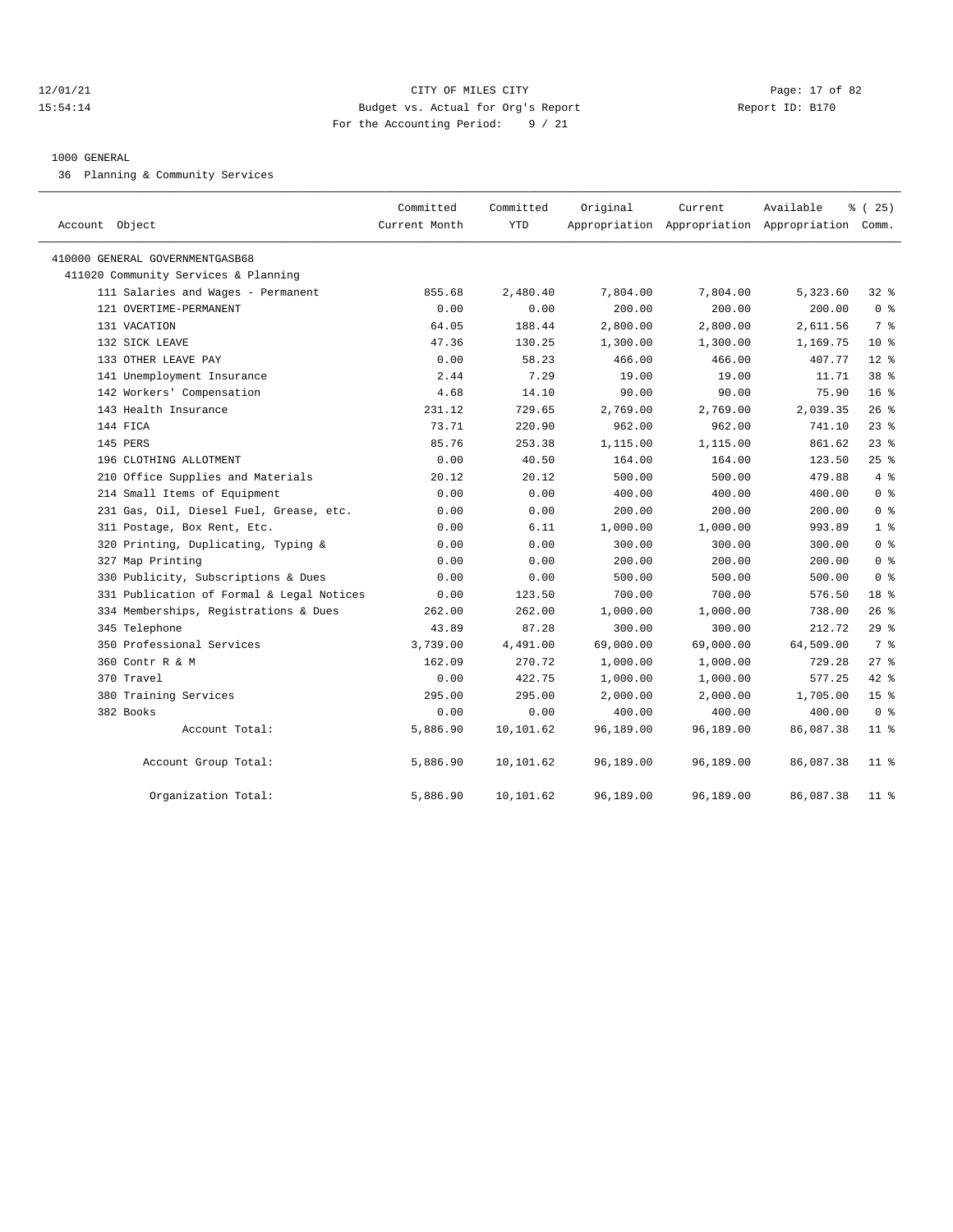#### 12/01/21 Page: 18 of 82<br>
12/01/21 Page: 18 of 82<br>
Budget vs. Actual for Org's Report Physics (Page: 18 of 82<br>
Report ID: B170 15:54:14 Budget vs. Actual for Org's Report For the Accounting Period: 9 / 21

# 1000 GENERAL

37 CITY HEALTH

| Object<br>Account                                                       | Committed<br>Current Month | Committed<br>YTD | Original<br>Appropriation | Current<br>Appropriation | Available<br>Appropriation | 25)<br>ී (<br>Comm. |
|-------------------------------------------------------------------------|----------------------------|------------------|---------------------------|--------------------------|----------------------------|---------------------|
|                                                                         |                            |                  |                           |                          |                            |                     |
| 520000 OTHER FINANCING USES<br>521000 Interfund Operating Transfers Out |                            |                  |                           |                          |                            |                     |
| 820 Transfers to Other Funds                                            | 0.00                       | 0.00             | 13,000.00                 | 13,000.00                | 13,000.00                  | 0 <sup>8</sup>      |
| Account Total:                                                          | 0.00                       | 0.00             | 13,000.00                 | 13,000.00                | 13,000.00                  | 0 <sup>8</sup>      |
| Account Group Total:                                                    | 0.00                       | 0.00             | 13,000.00                 | 13,000.00                | 13,000.00                  | 0 <sup>8</sup>      |
| Organization Total:                                                     | 0.00                       | 0.00             | 13,000.00                 | 13,000.00                | 13,000.00                  | 0 %                 |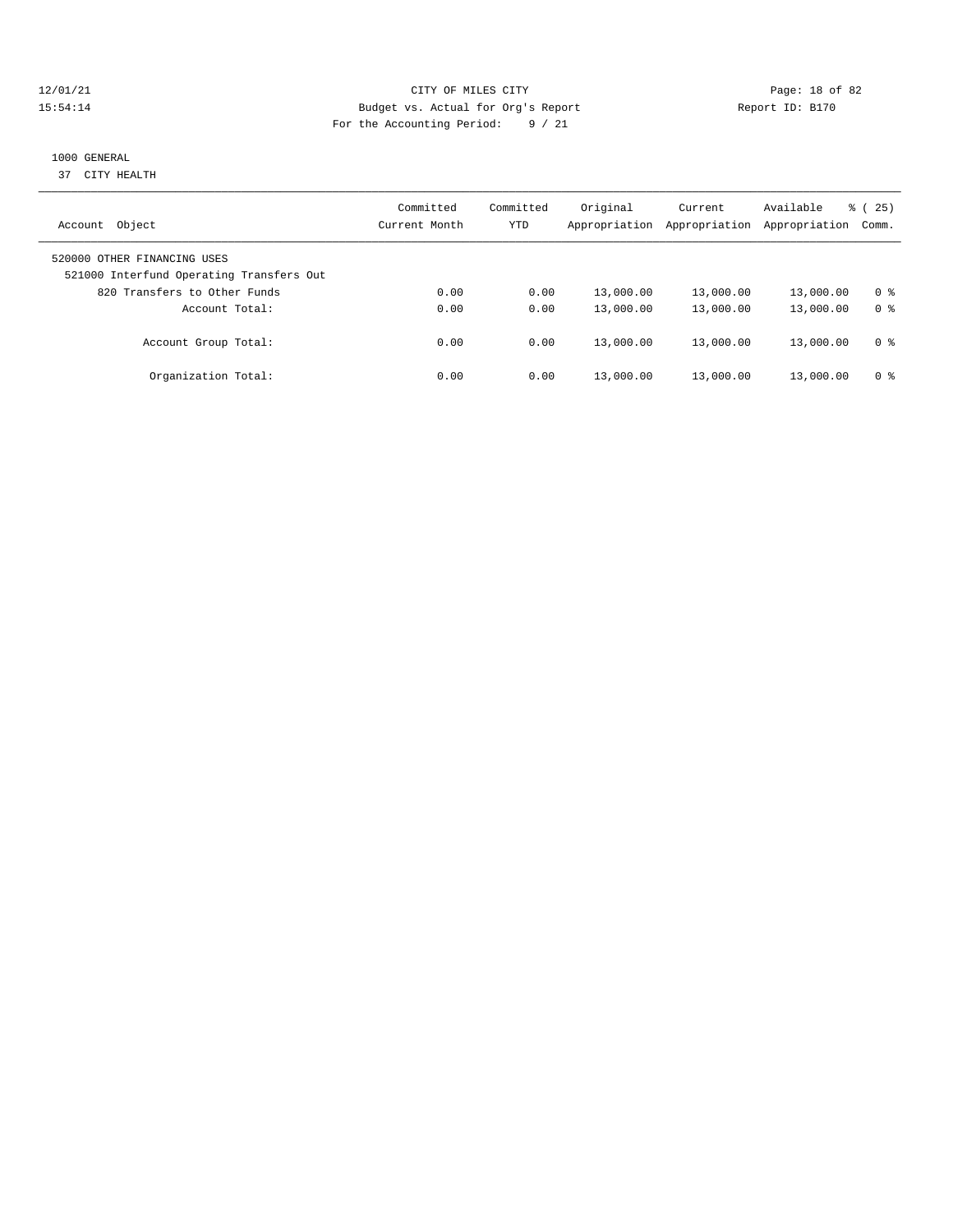#### 12/01/21 Page: 19 of 82 15:54:14 Budget vs. Actual for Org's Report Report ID: B170 For the Accounting Period: 9 / 21

#### 1000 GENERAL

201 Flood Prevention

| Account Object                            | Committed<br>Current Month | Committed<br><b>YTD</b> | Original   | Current    | Available<br>Appropriation Appropriation Appropriation Comm. | $*(25)$        |
|-------------------------------------------|----------------------------|-------------------------|------------|------------|--------------------------------------------------------------|----------------|
| 430000 Public Works-GASB68                |                            |                         |            |            |                                                              |                |
| 431200 Flood Control                      |                            |                         |            |            |                                                              |                |
| 111 Salaries and Wages - Permanent        | 1,333.31                   | 3,870.90                | 16,692.00  | 16,692.00  | 12,821.10                                                    | 23%            |
| 131 VACATION                              | 32.30                      | 122.57                  | 1,000.00   | 1,000.00   | 877.43                                                       | $12*$          |
| 132 SICK LEAVE                            | 149.99                     | 305.96                  | 500.00     | 500.00     | 194.04                                                       | 61 %           |
| 133 OTHER LEAVE PAY                       | 0.00                       | 247.26                  | 1,049.00   | 1,049.00   | 801.74                                                       | $24$ %         |
| 141 Unemployment Insurance                | 3.83                       | 11.60                   | 29.00      | 29.00      | 17.40                                                        | $40*$          |
| 142 Workers' Compensation                 | 8.92                       | 27.15                   | 389.00     | 389.00     | 361.85                                                       | 7 %            |
| 143 Health Insurance                      | 342.52                     | 1,050.83                | 4,102.00   | 4,102.00   | 3,051.17                                                     | 26%            |
| 144 FICA                                  | 113.52                     | 345.61                  | 1,472.00   | 1,472.00   | 1,126.39                                                     | $23$ $%$       |
| 145 PERS                                  | 134.47                     | 403.37                  | 1,707.00   | 1,707.00   | 1,303.63                                                     | $24$ %         |
| 196 CLOTHING ALLOTMENT                    | 0.00                       | 60.00                   | 60.00      | 60.00      | 0.00                                                         | 100 %          |
| 210 Office Supplies and Materials         | 0.00                       | 8.08                    | 500.00     | 500.00     | 491.92                                                       | 2 <sup>8</sup> |
| 214 Small Items of Equipment              | 0.00                       | 0.00                    | 400.00     | 400.00     | 400.00                                                       | 0 <sup>8</sup> |
| 220 Operating Expenses                    | 0.00                       | 0.00                    | 300.00     | 300.00     | 300.00                                                       | 0 <sup>8</sup> |
| 311 Postage, Box Rent, Etc.               | 9.85                       | 38.27                   | 2,000.00   | 2,000.00   | 1,961.73                                                     | 2 <sup>8</sup> |
| 330 Publicity, Subscriptions & Dues       | 0.00                       | 0.00                    | 50.00      | 50.00      | 50.00                                                        | 0 <sup>8</sup> |
| 331 Publication of Formal & Legal Notices | 299.00                     | 988.00                  | 2,000.00   | 2,000.00   | 1,012.00                                                     | 49 %           |
| 334 Memberships, Registrations & Dues     | 0.00                       | 0.00                    | 250.00     | 250.00     | 250.00                                                       | 0 <sup>8</sup> |
| 345 Telephone                             | 55.06                      | 109.62                  | 350.00     | 350.00     | 240.38                                                       | 31.8           |
| 350 Professional Services                 | 0.00                       | 1,888.60                | 200,000.00 | 200,000.00 | 198,111.40                                                   | 1 <sup>8</sup> |
| 370 Travel                                | 0.00                       | 0.00                    | 1,000.00   | 1,000.00   | 1,000.00                                                     | 0 <sup>8</sup> |
| 380 Training Services                     | 0.00                       | 0.00                    | 250.00     | 250.00     | 250.00                                                       | 0 <sup>8</sup> |
| 540 Special Assessments                   | 0.00                       | 0.00                    | 300.00     | 300.00     | 300.00                                                       | 0 <sup>8</sup> |
| Account Total:                            | 2,482.77                   | 9,477.82                | 234,400.00 | 234,400.00 | 224, 922. 18                                                 | 4%             |
| Account Group Total:                      | 2,482.77                   | 9,477.82                | 234,400.00 | 234,400.00 | 224,922.18                                                   | 4%             |
| 490000 DEBT SERVICE                       |                            |                         |            |            |                                                              |                |
| 490500 Other Debt Service Payments        |                            |                         |            |            |                                                              |                |
| 652 Principle- Flood Study Loan           | 0.00                       | 15,044.16               | 30,266.00  | 30,266.00  | 15,221.84                                                    | 50%            |
| 653 Interest- Flood Study Loan            | 0.00                       | 495.69                  | 875.00     | 875.00     | 379.31                                                       | 57%            |
| Account Total:                            | 0.00                       | 15,539.85               | 31,141.00  | 31,141.00  | 15,601.15                                                    | $50*$          |
| Account Group Total:                      | 0.00                       | 15,539.85               | 31,141.00  | 31,141.00  | 15,601.15                                                    | $50*$          |
| Organization Total:                       | 2,482.77                   | 25,017.67               | 265,541.00 | 265,541.00 | 240,523.33                                                   | 9%             |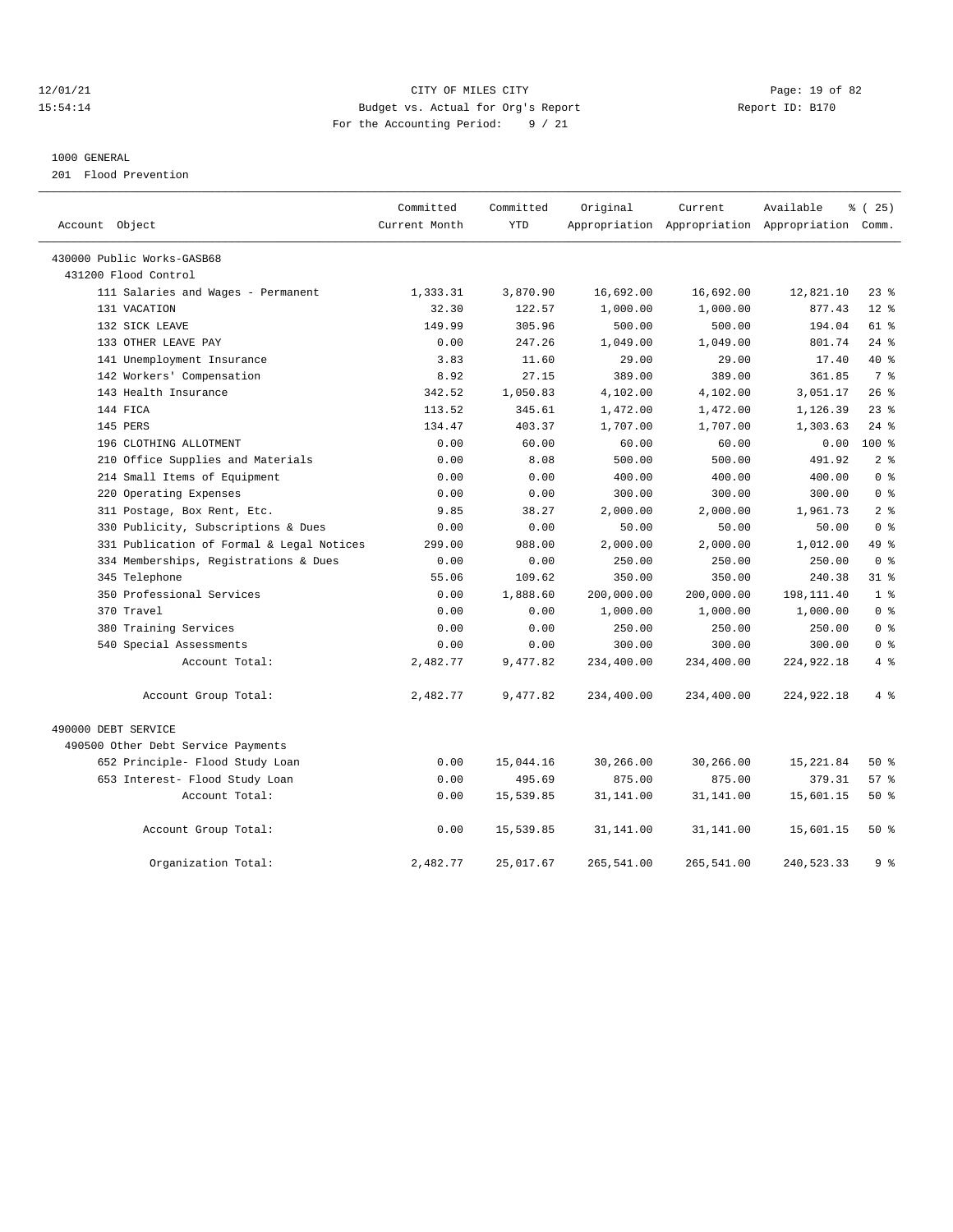#### 12/01/21 Page: 20 of 82 15:54:14 Budget vs. Actual for Org's Report Report ID: B170 For the Accounting Period: 9 / 21

# 1000 GENERAL

301 Elections

| Object<br>Account                                   | Committed<br>Current Month | Committed<br>YTD | Original<br>Appropriation | Current<br>Appropriation | Available<br>Appropriation | 25)<br>ී (<br>Comm. |
|-----------------------------------------------------|----------------------------|------------------|---------------------------|--------------------------|----------------------------|---------------------|
| 410000 GENERAL GOVERNMENTGASB68<br>410600 Elections |                            |                  |                           |                          |                            |                     |
| PURCHASED SERVICES<br>300                           | 0.00                       | 0.00             | 10,000.00                 | 10,000.00                | 10,000.00                  | 0 <sup>8</sup>      |
| Account Total:                                      | 0.00                       | 0.00             | 10,000.00                 | 10,000.00                | 10,000.00                  | 0 <sup>8</sup>      |
| Account Group Total:                                | 0.00                       | 0.00             | 10,000.00                 | 10,000.00                | 10,000.00                  | 0 <sup>8</sup>      |
| Organization Total:                                 | 0.00                       | 0.00             | 10,000.00                 | 10,000.00                | 10,000.00                  | 0 <sup>8</sup>      |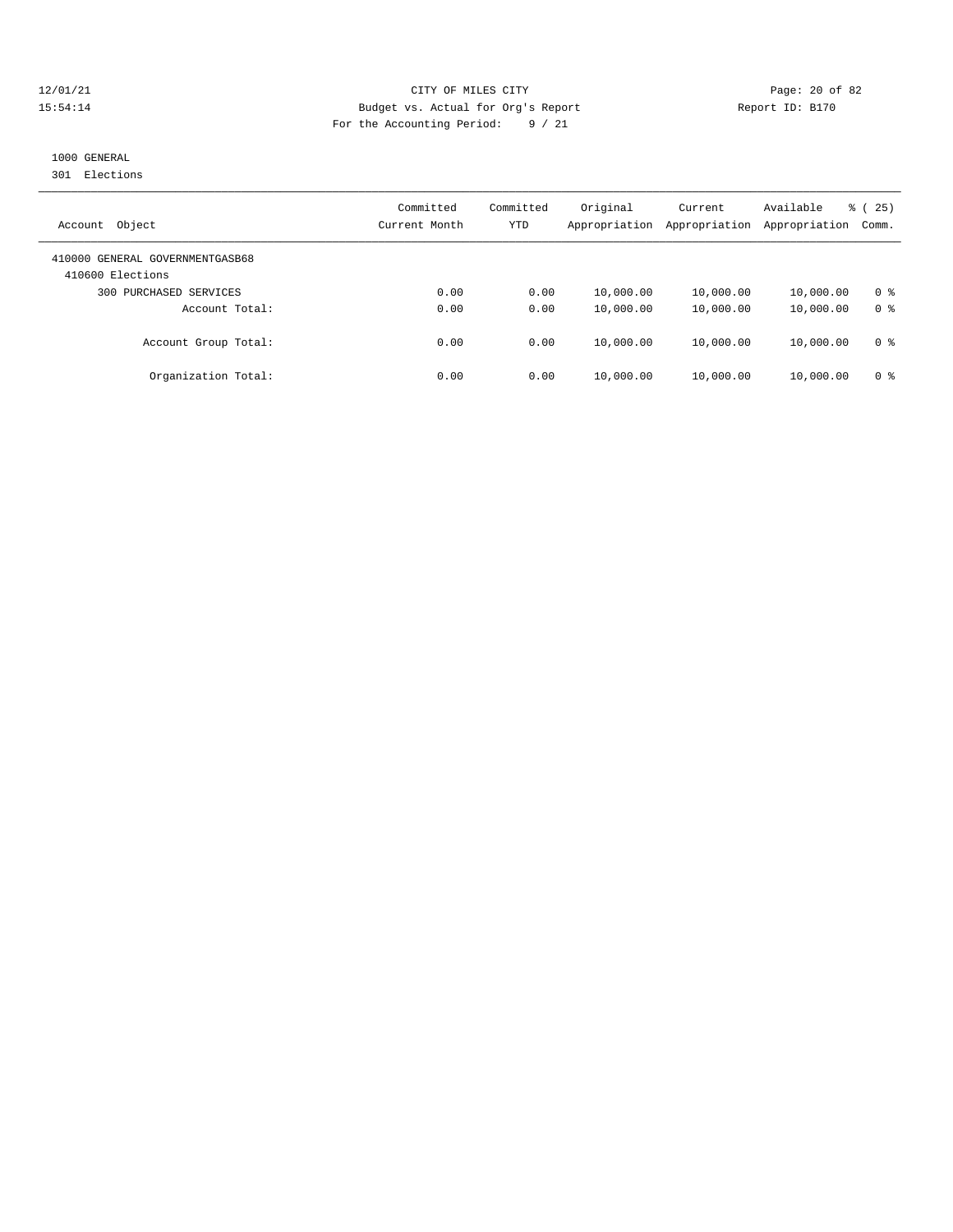#### 12/01/21 Page: 21 of 82 15:54:14 Budget vs. Actual for Org's Report Report ID: B170 For the Accounting Period: 9 / 21

#### 1000 GENERAL

402 Public Nuisance

| Account Object                 | Committed<br>Current Month | Committed<br>YTD | Original<br>Appropriation | Current<br>Appropriation | Available<br>Appropriation | % (25)<br>Comm. |
|--------------------------------|----------------------------|------------------|---------------------------|--------------------------|----------------------------|-----------------|
| 420000 PUBLIC SAFETY-GASB68    |                            |                  |                           |                          |                            |                 |
| 420532 Public Nuisance Cleanup |                            |                  |                           |                          |                            |                 |
| 350 Professional Services      | 0.00                       | 0.00             | 2,000.00                  | 2,000.00                 | 2,000.00                   | 0 <sup>8</sup>  |
| 360 Contr R & M                | 0.00                       | 0.00             | 2,000.00                  | 2,000.00                 | 2,000.00                   | 0 <sup>8</sup>  |
| Account Total:                 | 0.00                       | 0.00             | 4,000.00                  | 4,000.00                 | 4,000.00                   | 0 <sup>8</sup>  |
| Account Group Total:           | 0.00                       | 0.00             | 4,000.00                  | 4,000.00                 | 4,000.00                   | 0 <sup>8</sup>  |
| Organization Total:            | 0.00                       | 0.00             | 4,000.00                  | 4,000.00                 | 4,000.00                   | 0 <sup>8</sup>  |
|                                |                            |                  |                           |                          |                            |                 |
| Fund Total:                    | 388,370.98                 | 1,292,063.77     | 6,606,006.00              | 6,606,006.00             | 5, 313, 942. 23            | $20*$           |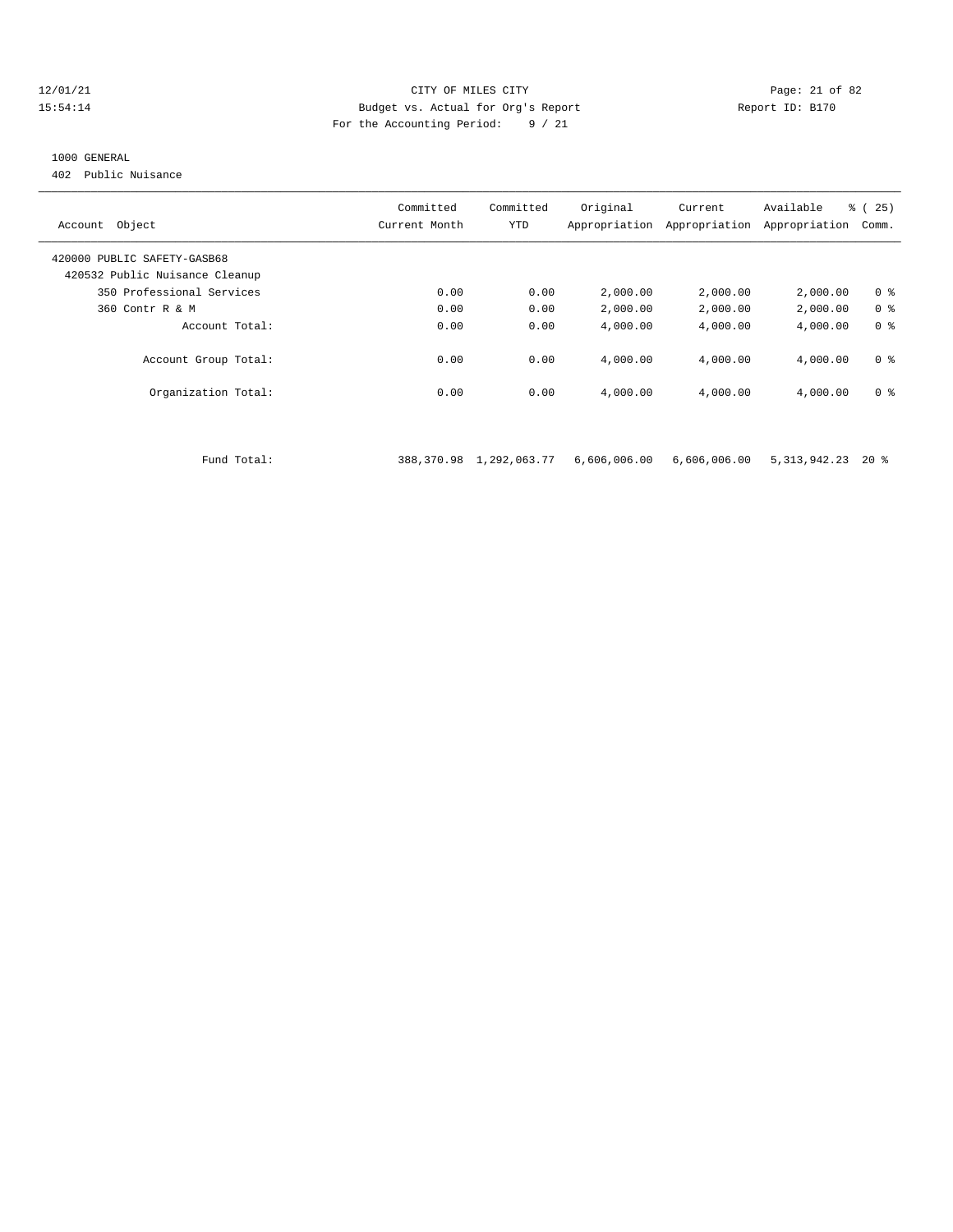#### 12/01/21 Page: 22 of 82<br>15:54:14 Page: 22 of 82<br>15:54:14 Budget vs. Actual for Org's Report Page: 22 of 82 15:54:14 Budget vs. Actual for Org's Report For the Accounting Period: 9 / 21

————————————————————————————————————————————————————————————————————————————————————————————————————————————————————————————————————

# 2220 LIBRARY

16 Library

|                                          | Committed     | Committed   | Original   | Current    | Available                                       | % (25)          |
|------------------------------------------|---------------|-------------|------------|------------|-------------------------------------------------|-----------------|
| Account Object                           | Current Month | <b>YTD</b>  |            |            | Appropriation Appropriation Appropriation Comm. |                 |
| 460000 CULTURE AND RECREATION-GASB68     |               |             |            |            |                                                 |                 |
| 460100 Library Services(16)              |               |             |            |            |                                                 |                 |
| 111 Salaries and Wages - Permanent       | 9,904.86      | 32, 187. 42 | 158,500.00 | 158,500.00 | 126, 312.58                                     | $20*$           |
| 121 OVERTIME-PERMANENT                   | 0.00          | 0.00        | 600.00     | 600.00     | 600.00                                          | 0 <sup>8</sup>  |
| 131 VACATION                             | 122.77        | 1,856.87    | 16,000.00  | 16,000.00  | 14, 143. 13                                     | $12*$           |
| 132 SICK LEAVE                           | 146.40        | 848.36      | 7,300.00   | 7,300.00   | 6,451.64                                        | $12*$           |
| 133 OTHER LEAVE PAY                      | 0.00          | 0.00        | 4,163.00   | 4,163.00   | 4,163.00                                        | 0 <sup>8</sup>  |
| 141 Unemployment Insurance               | 25.44         | 88.41       | 280.00     | 280.00     | 191.59                                          | 32%             |
| 142 Workers' Compensation                | 59.94         | 208.22      | 1,394.00   | 1,394.00   | 1,185.78                                        | 15 <sup>°</sup> |
| 143 Health Insurance                     | 4,013.60      | 8,289.20    | 51,270.00  | 51,270.00  | 42,980.80                                       | 16 <sup>8</sup> |
| 144 FICA                                 | 775.32        | 2,694.74    | 14,272.00  | 14,272.00  | 11,577.26                                       | 19 <sup>°</sup> |
| 145 PERS                                 | 902.44        | 3,094.98    | 16,548.00  | 16,548.00  | 13,453.02                                       | 19 <sup>°</sup> |
| 196 CLOTHING ALLOTMENT                   | 0.00          | 450.00      | 750.00     | 750.00     | 300.00                                          | 60 %            |
| 210 Office Supplies and Materials        | 34.50         | 51.29       | 600.00     | 600.00     | 548.71                                          | 9%              |
| 214 Small Items of Equipment             | 0.00          | 2,033.16    | 8,500.00   | 8,500.00   | 6,466.84                                        | $24$ %          |
| 220 Operating Expenses                   | 0.00          | 0.00        | 500.00     | 500.00     | 500.00                                          | 0 <sup>8</sup>  |
| 224 Janitorial Supplies                  | 0.00          | 35.93       | 1,200.00   | 1,200.00   | 1,164.07                                        | 3 <sup>8</sup>  |
| 311 Postage, Box Rent, Etc.              | 144.39        | 398.19      | 1,500.00   | 1,500.00   | 1,101.81                                        | $27$ %          |
| 320 Printing, Duplicating, Typing &      | 62.21         | 62.21       | 2,000.00   | 2,000.00   | 1,937.79                                        | 3 <sup>8</sup>  |
| 334 Memberships, Registrations & Dues    | 0.00          | 0.00        | 500.00     | 500.00     | 500.00                                          | 0 <sup>8</sup>  |
| 341 Electric Utility Services            | 985.76        | 3,502.21    | 10,000.00  | 10,000.00  | 6,497.79                                        | 35%             |
| 342 Water Utility Services               | 23.90         | 71.70       | 750.00     | 750.00     | 678.30                                          | $10*$           |
| 343 Sewer Utility Services               | 28.16         | 84.48       | 500.00     | 500.00     | 415.52                                          | $17*$           |
| 344 Gas Utility Service                  | 74.90         | 216.91      | 6,500.00   | 6,500.00   | 6,283.09                                        | 3 <sup>8</sup>  |
| 345 Telephone                            | 97.92         | 197.62      | 1,750.00   | 1,750.00   | 1,552.38                                        | $11$ %          |
| 346 Garbage Service                      | 0.00          | 0.00        | 400.00     | 400.00     | 400.00                                          | 0 <sup>8</sup>  |
| 347 Internet                             | 340.75        | 454.30      | 3,500.00   | 3,500.00   | 3,045.70                                        | $13*$           |
| 350 Professional Services                | 45.60         | 526.85      | 15,000.00  | 15,000.00  | 14, 473. 15                                     | 4%              |
| 360 Contr R & M                          | 650.00        | 975.00      | 15,000.00  | 15,000.00  | 14,025.00                                       | 7 %             |
| 370 Travel                               | 0.00          | 0.00        | 2,500.00   | 2,500.00   | 2,500.00                                        | 0 <sup>8</sup>  |
| 380 Training Services                    | 0.00          | 0.00        | 2,000.00   | 2,000.00   | 2,000.00                                        | 0 <sup>8</sup>  |
| 382 Books                                | 139.57        | 2,606.97    | 16,000.00  | 16,000.00  | 13,393.03                                       | 16 <sup>8</sup> |
| 511 Insurance on Buildings               | 0.00          | 3,513.44    | 3,514.00   | 3,514.00   | 0.56                                            | $100$ %         |
| 513 Liability                            | 0.00          | 3,566.27    | 3,200.00   | 3,200.00   | $-366.27$                                       | 111 %           |
| 920 Buildings                            | 0.00          | 0.00        | 20,000.00  | 20,000.00  | 20,000.00                                       | 0 <sup>8</sup>  |
| Account Total:                           | 18,578.43     | 68,014.73   | 386,491.00 | 386,491.00 | 318, 476. 27                                    | 18 %            |
| Account Group Total:                     | 18,578.43     | 68,014.73   | 386,491.00 | 386,491.00 | 318, 476. 27                                    | 18 <sup>8</sup> |
| 520000 OTHER FINANCING USES              |               |             |            |            |                                                 |                 |
| 521000 Interfund Operating Transfers Out |               |             |            |            |                                                 |                 |
| 820 Transfers to Other Funds             | 1,589.24      | 4,767.72    | 19,071.00  | 19,071.00  | 14,303.28                                       | 25%             |
| Account Total:                           | 1,589.24      | 4,767.72    | 19,071.00  | 19,071.00  | 14,303.28                                       | 25%             |
| Account Group Total:                     | 1,589.24      | 4,767.72    | 19,071.00  | 19,071.00  | 14,303.28                                       | 25%             |
| Organization Total:                      | 20,167.67     | 72,782.45   | 405,562.00 | 405,562.00 | 332,779.55                                      | 18 %            |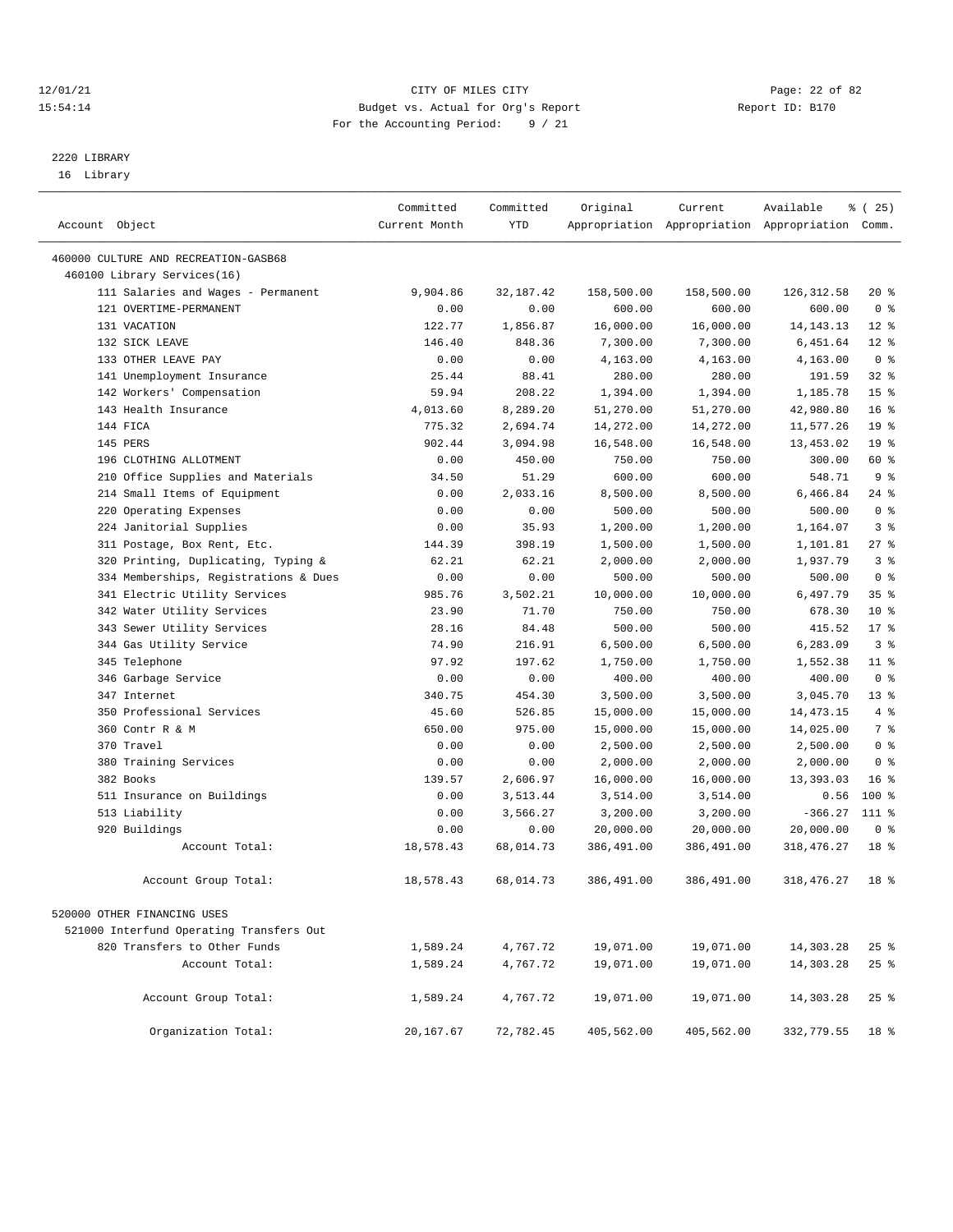#### 12/01/21 Page: 23 of 82<br>
12/01/21 Page: 23 of 82<br>
Budget vs. Actual for Org's Report Physics (Report ID: B170 15:54:14 Budget vs. Actual for Org's Report For the Accounting Period: 9 / 21

### 2220 LIBRARY 16 Library

| Account Object |             | Committed<br>Current Month | Committed<br><b>YTD</b> | Original   | Current    | Available<br>Appropriation Appropriation Appropriation Comm. | 8 (25) |
|----------------|-------------|----------------------------|-------------------------|------------|------------|--------------------------------------------------------------|--------|
|                | Fund Total: | 20,167.67                  | 72,782.45               | 405,562.00 | 405,562.00 | 332,779.55 18 %                                              |        |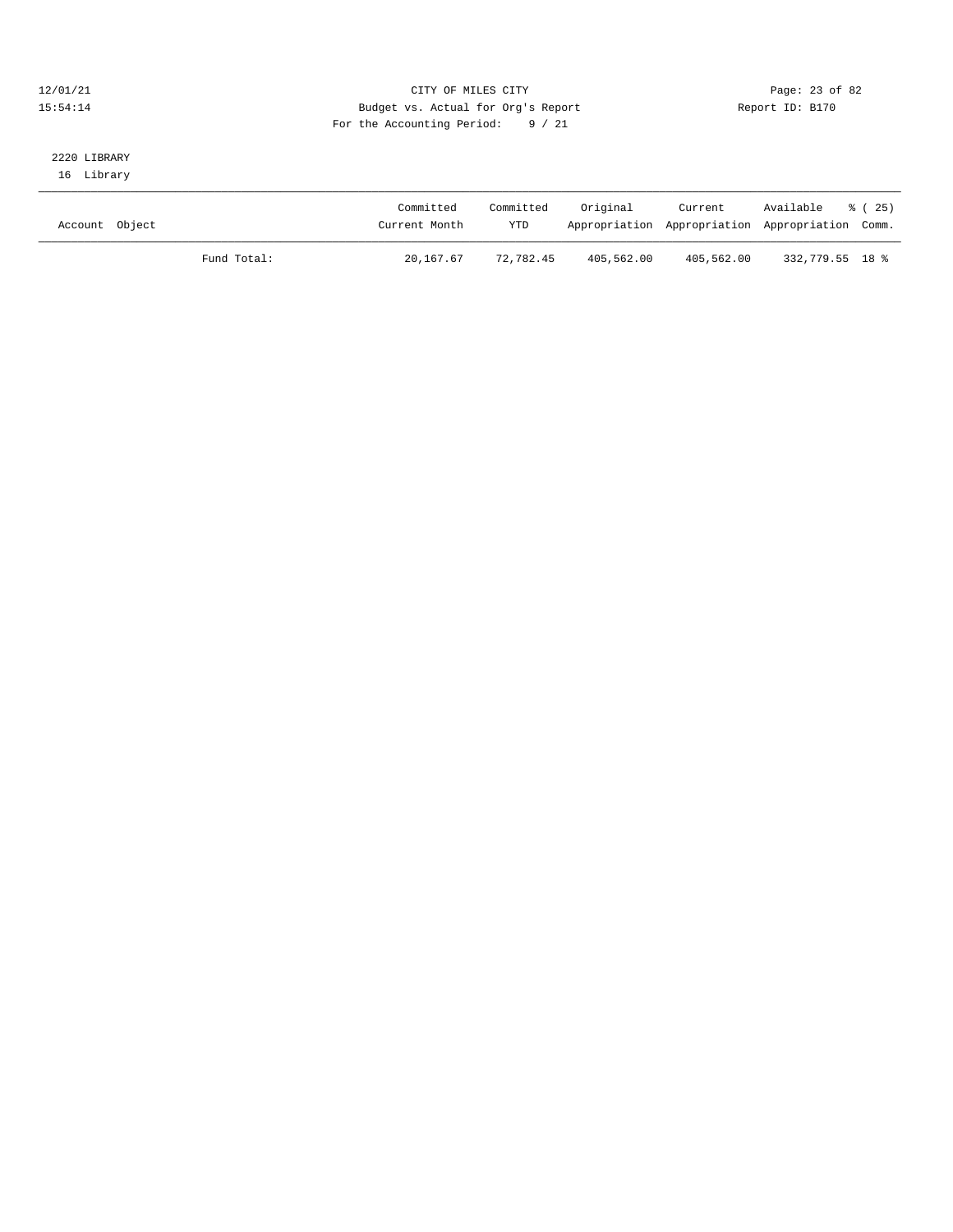#### 12/01/21 Page: 24 of 82 15:54:14 Budget vs. Actual for Org's Report Report ID: B170 For the Accounting Period: 9 / 21

#### 2270 Health 37 CITY HEALTH

| Account Object                                                    | Committed<br>Current Month | Committed<br><b>YTD</b> | Original | Current<br>Appropriation Appropriation | Available<br>$\approx$ (<br>25)<br>Appropriation<br>Comm. |
|-------------------------------------------------------------------|----------------------------|-------------------------|----------|----------------------------------------|-----------------------------------------------------------|
| 440000 PUBLIC HEALTH-GASB68<br>440140 Registration and Inspection |                            |                         |          |                                        |                                                           |
| 350 Professional Services                                         | 30.00                      | 14,006.16               | 0.00     | 0.00                                   | $***$ $%$<br>$-14,006.16$                                 |
| Account Total:                                                    | 30.00                      | 14,006.16               | 0.00     | 0.00                                   | $***$ 2<br>$-14,006.16$                                   |
| Account Group Total:                                              | 30.00                      | 14,006.16               | 0.00     | 0.00                                   | $***$ 2<br>$-14,006,16$                                   |
| Organization Total:                                               | 30.00                      | 14,006.16               | 0.00     | 0.00                                   | $***$ 2<br>$-14,006.16$                                   |
|                                                                   |                            |                         |          |                                        |                                                           |
| Fund Total:                                                       | 30.00                      | 14,006.16               | 0.00     | 0.00                                   | $-14.006.16$ *** &                                        |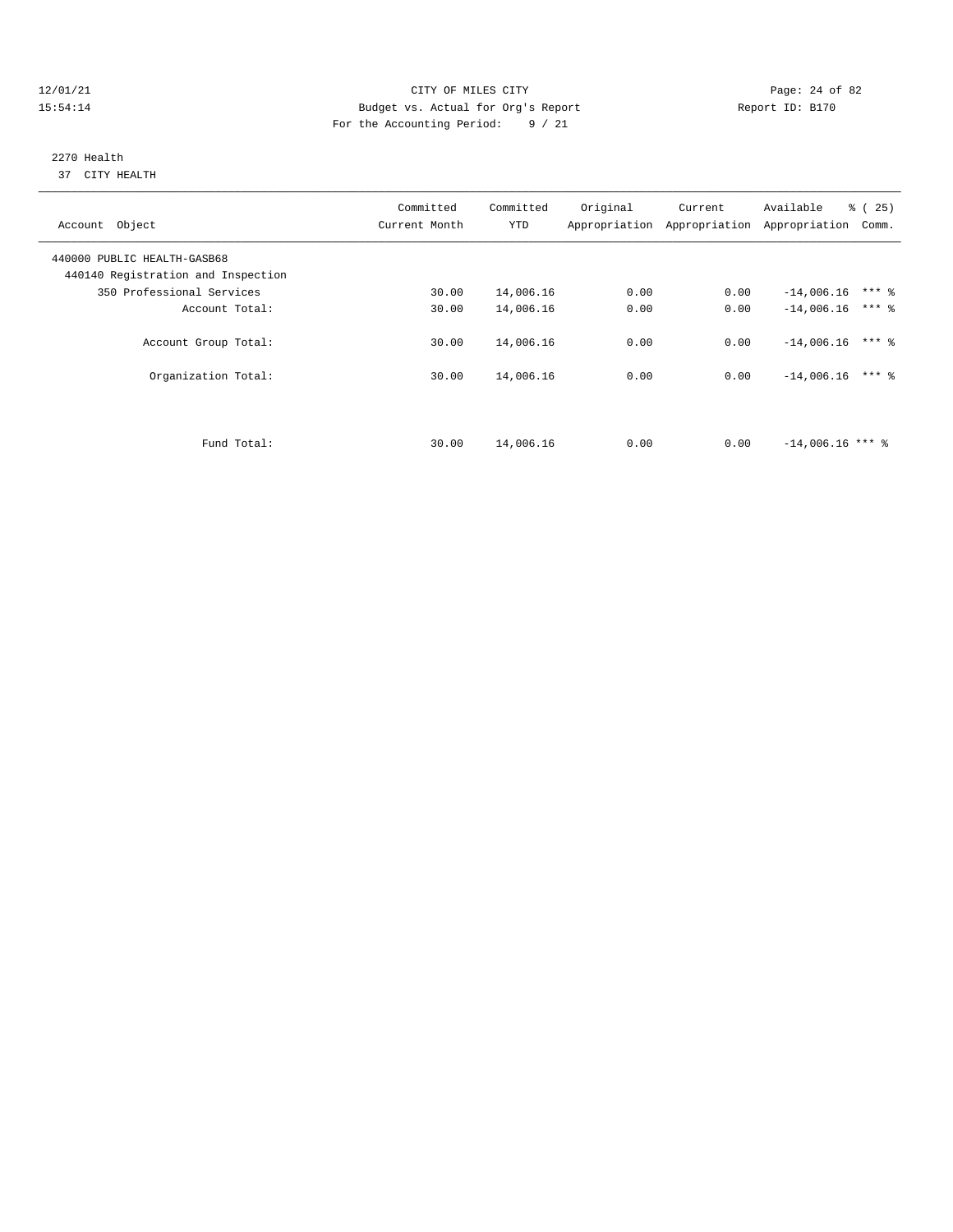#### 12/01/21 Page: 25 of 82 15:54:14 Budget vs. Actual for Org's Report Report ID: B170 For the Accounting Period: 9 / 21

#### 2310 TIFD-Downtown

11 Historic Preservation

| Account Object                                | Committed<br>Current Month | Committed<br>YTD | Original  | Current   | Available<br>Appropriation Appropriation Appropriation Comm. | <sub>ර</sub> ි (25) |
|-----------------------------------------------|----------------------------|------------------|-----------|-----------|--------------------------------------------------------------|---------------------|
| 460000 CULTURE AND RECREATION-GASB68          |                            |                  |           |           |                                                              |                     |
| 460462 Urban Renewal District                 |                            |                  |           |           |                                                              |                     |
| 111 Salaries and Wages - Permanent            | 152.76                     | 450.93           | 1,992.00  | 1,992.00  | 1,541.07                                                     | 238                 |
| 131 VACATION                                  | 14.74                      | 36.80            | 60.00     | 60.00     | 23.20                                                        | 61 %                |
| 132 SICK LEAVE                                | 7.57                       | 21.56            | 60.00     | 60.00     | 38.44                                                        | 36%                 |
| 133 OTHER LEAVE PAY                           | 0.00                       | 16.37            | 122.00    | 122.00    | 105.63                                                       | $13*$               |
| 141 Unemployment Insurance                    | 0.44                       | 1.34             | 3.00      | 3.00      | 1.66                                                         | 45 %                |
| 142 Workers' Compensation                     | 1.04                       | 3.15             | 17.00     | 17.00     | 13.85                                                        | 19 <sup>°</sup>     |
| 143 Health Insurance                          | 42.73                      | 128.25           | 513.00    | 513.00    | 384.75                                                       | $25$ %              |
| 144 FICA                                      | 13.39                      | 40.82            | 171.00    | 171.00    | 130.18                                                       | $24$ %              |
| 145 PERS                                      | 15.53                      | 46.63            | 198.00    | 198.00    | 151.37                                                       | $24$ %              |
| 196 CLOTHING ALLOTMENT                        | 0.00                       | 7.50             | 0.00      | 0.00      | $-7.50$                                                      | $***$ 8             |
| 210 Office Supplies and Materials             | 0.00                       | 0.00             | 200.00    | 200.00    | 200.00                                                       | 0 <sup>8</sup>      |
| 220 Operating Expenses                        | 0.00                       | 0.00             | 500.00    | 500.00    | 500.00                                                       | 0 <sup>8</sup>      |
| 231 Gas, Oil, Diesel Fuel, Grease, etc.       | 0.00                       | 0.00             | 200.00    | 200.00    | 200.00                                                       | 0 <sup>8</sup>      |
| 311 Postage, Box Rent, Etc.                   | 0.53                       | 0.53             | 100.00    | 100.00    | 99.47                                                        | 1 <sup>8</sup>      |
| 320 Printing, Duplicating, Typing &           | 0.00                       | 0.00             | 200.00    | 200.00    | 200.00                                                       | 0 <sup>8</sup>      |
| 330 Publicity, Subscriptions & Dues           | 0.00                       | 0.00             | 100.00    | 100.00    | 100.00                                                       | 0 <sup>8</sup>      |
| 331 Publication of Formal & Legal Notices     | 0.00                       | 0.00             | 200.00    | 200.00    | 200.00                                                       | 0 <sup>8</sup>      |
| 345 Telephone                                 | 42.89                      | 64.07            | 175.00    | 175.00    | 110.93                                                       | 37%                 |
| 347 Internet                                  | 0.49                       | 0.98             | 300.00    | 300.00    | 299.02                                                       | 0 <sup>8</sup>      |
| 350 Professional Services                     | 0.00                       | 0.00             | 400.00    | 400.00    | 400.00                                                       | 0 <sup>8</sup>      |
| 360 Contr R & M                               | 162.09                     | 270.70           | 1,000.00  | 1,000.00  | 729.30                                                       | $27$ %              |
| 370 Travel                                    | 0.00                       | 0.00             | 200.00    | 200.00    | 200.00                                                       | 0 <sup>8</sup>      |
| 380 Training Services                         |                            | 0.00             | 200.00    | 200.00    | 200.00                                                       | 0 <sup>8</sup>      |
|                                               | 0.00<br>0.00               | 42.30            | 46.00     | 46.00     | 3.70                                                         | 92%                 |
| 513 Liability                                 | 0.00                       | 0.00             |           |           | 25,000.00                                                    | 0 <sup>8</sup>      |
| 721 Redevelopment<br>Account Total:           |                            |                  | 25,000.00 | 25,000.00 |                                                              | 4%                  |
|                                               | 454.20                     | 1,131.93         | 31,957.00 | 31,957.00 | 30,825.07                                                    |                     |
| 460466 Historic Preservation- Montana Main St |                            |                  |           |           |                                                              |                     |
| 730 Grants & Donations to Other               | 0.00                       | 3,600.00         | 8,075.00  | 8,075.00  | 4,475.00                                                     | 45 %                |
| Account Total:                                | 0.00                       | 3,600.00         | 8,075.00  | 8,075.00  | 4,475.00                                                     | $45$ %              |
| Account Group Total:                          | 454.20                     | 4,731.93         | 40,032.00 | 40,032.00 | 35,300.07                                                    | $12$ %              |
| 520000 OTHER FINANCING USES                   |                            |                  |           |           |                                                              |                     |
| 521000 Interfund Operating Transfers Out      |                            |                  |           |           |                                                              |                     |
| 820 Transfers to Other Funds                  | 0.00                       | 0.00             | 38,000.00 | 38,000.00 | 38,000.00                                                    | 0 %                 |
| Account Total:                                | 0.00                       | 0.00             | 38,000.00 | 38,000.00 | 38,000.00                                                    | 0 <sup>8</sup>      |
|                                               |                            |                  |           |           |                                                              |                     |
| Account Group Total:                          | 0.00                       | 0.00             | 38,000.00 | 38,000.00 | 38,000.00                                                    | 0 <sup>8</sup>      |
| Organization Total:                           | 454.20                     | 4,731.93         | 78,032.00 | 78,032.00 | 73,300.07                                                    | 6 %                 |
| Fund Total:                                   | 454.20                     | 4,731.93         | 78,032.00 | 78,032.00 | 73,300.07                                                    | 6 %                 |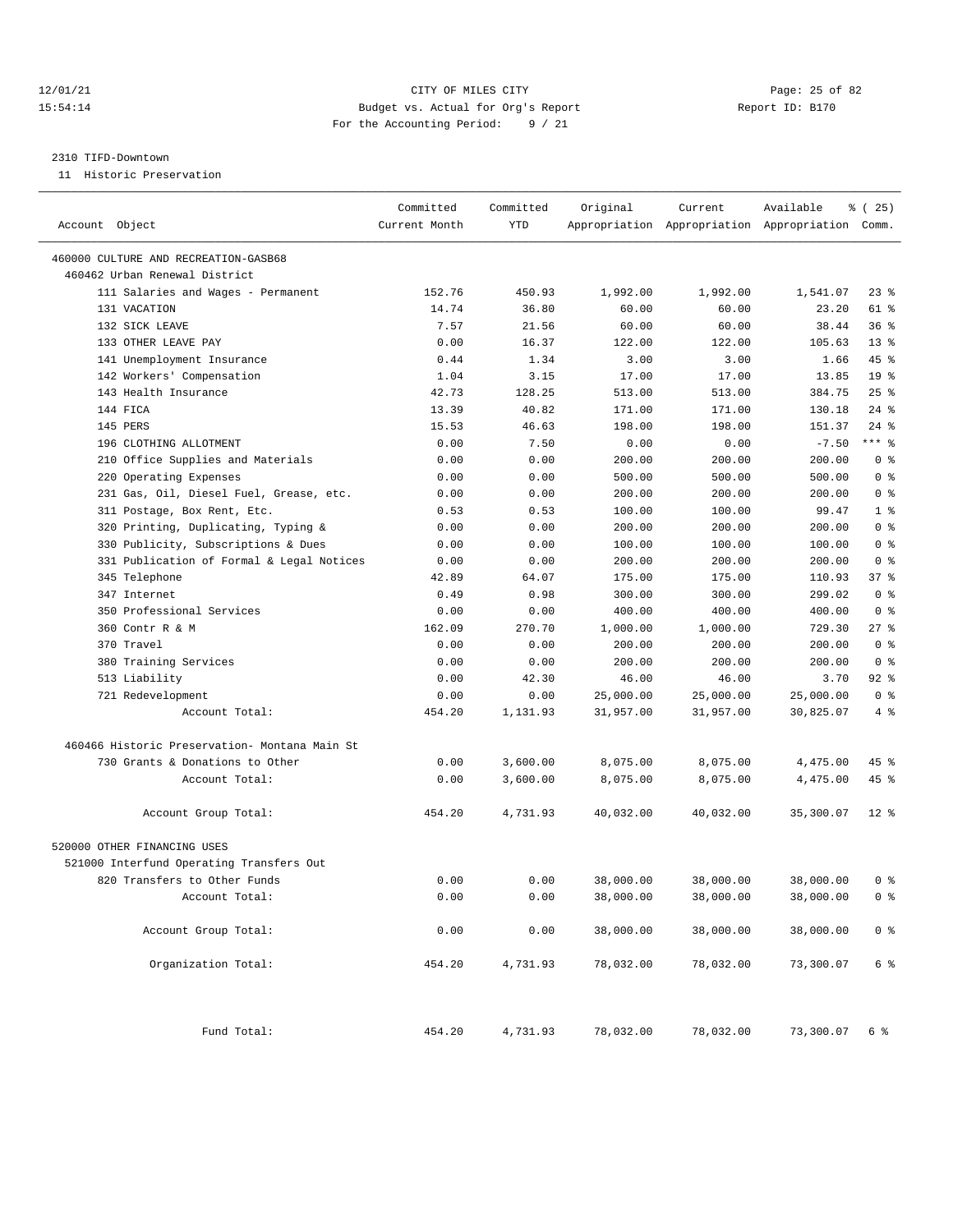#### 12/01/21 Page: 26 of 82 15:54:14 Budget vs. Actual for Org's Report Report ID: B170 For the Accounting Period: 9 / 21

# 2372 Permissive Medical Levy

20 Permissive Medical Levy

| Account Object                                                          | Committed<br>Current Month | Committed<br>YTD | Original   | Current<br>Appropriation Appropriation | Available<br>Appropriation | $\approx$ (<br>25)<br>Comm. |
|-------------------------------------------------------------------------|----------------------------|------------------|------------|----------------------------------------|----------------------------|-----------------------------|
| 520000 OTHER FINANCING USES<br>521000 Interfund Operating Transfers Out |                            |                  |            |                                        |                            |                             |
| 820 Transfers to Other Funds                                            | 0.00                       | 0.00             | 288,446.00 | 288,446.00                             | 288,446.00                 | 0 <sup>8</sup>              |
| Account Total:                                                          | 0.00                       | 0.00             | 288,446.00 | 288,446.00                             | 288,446.00                 | 0 <sup>8</sup>              |
| Account Group Total:                                                    | 0.00                       | 0.00             | 288,446.00 | 288,446.00                             | 288,446.00                 | 0 <sup>8</sup>              |
| Organization Total:                                                     | 0.00                       | 0.00             | 288,446.00 | 288,446.00                             | 288,446.00                 | 0 <sup>8</sup>              |
| Fund Total:                                                             | 0.00                       | 0.00             | 288,446.00 | 288,446.00                             | 288,446.00                 | 0 <sup>8</sup>              |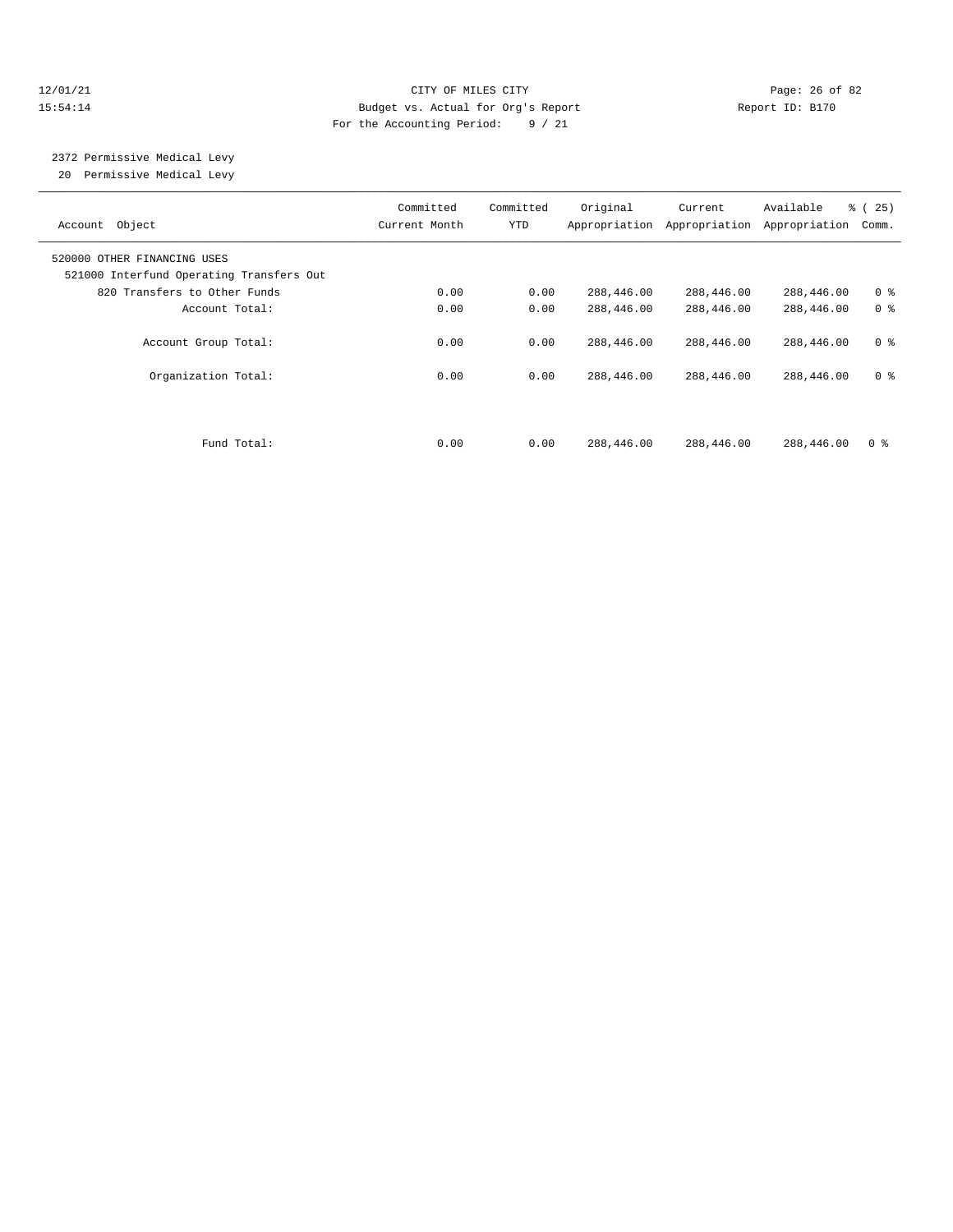#### 12/01/21 Page: 27 of 82<br>15:54:14 Page: 27 of 82<br>15:54:14 Budget vs. Actual for Org's Report Report Report ID: B170 15:54:14 Budget vs. Actual for Org's Report For the Accounting Period: 9 / 21

# 2394 BUILDING CODE ENFORCEMENT

18 BUILDING INSPECTION

| Account Object                            | Committed<br>Current Month | Committed<br>YTD | Original   | Current    | Available<br>Appropriation Appropriation Appropriation Comm. | <sub>है</sub> (25) |
|-------------------------------------------|----------------------------|------------------|------------|------------|--------------------------------------------------------------|--------------------|
| 420000 PUBLIC SAFETY-GASB68               |                            |                  |            |            |                                                              |                    |
| 420531 Building Inspection                |                            |                  |            |            |                                                              |                    |
| 111 Salaries and Wages - Permanent        | 1,012.67                   | 2,874.21         | 11,480.00  | 11,480.00  | 8,605.79                                                     | 25 %               |
| 121 OVERTIME-PERMANENT                    | 0.00                       | 0.00             | 240.00     | 240.00     | 240.00                                                       | 0 <sup>8</sup>     |
| 131 VACATION                              | 32.48                      | 154.91           | 1,000.00   | 1,000.00   | 845.09                                                       | 15 <sup>°</sup>    |
| 132 SICK LEAVE                            | 82.24                      | 193.63           | 600.00     | 600.00     | 406.37                                                       | $32$ $%$           |
| 133 OTHER LEAVE PAY                       | 0.00                       | 61.81            | 264.00     | 264.00     | 202.19                                                       | $23$ %             |
| 141 Unemployment Insurance                | 2.80                       | 8.28             | 20.00      | 20.00      | 11.72                                                        | $41*$              |
| 142 Workers' Compensation                 | 4.36                       | 12.98            | 150.00     | 150.00     | 137.02                                                       | 9 <sup>8</sup>     |
| 143 Health Insurance                      | 256.33                     | 756.74           | 3,076.00   | 3,076.00   | 2,319.26                                                     | 25%                |
| 144 FICA                                  | 85.08                      | 251.54           | 1,039.00   | 1,039.00   | 787.46                                                       | $24$ %             |
| 145 PERS                                  | 100.00                     | 291.34           | 1,205.00   | 1,205.00   | 913.66                                                       | $24$ %             |
| 196 CLOTHING ALLOTMENT                    | 0.00                       | 45.00            | 45.00      | 45.00      | 0.00                                                         | $100*$             |
| 210 Office Supplies and Materials         | 20.12                      | 24.70            | 3,000.00   | 3,000.00   | 2,975.30                                                     | 1 <sup>8</sup>     |
| 214 Small Items of Equipment              | 0.00                       | 0.00             | 4,000.00   | 4,000.00   | 4,000.00                                                     | 0 <sup>8</sup>     |
| 220 Operating Expenses                    | 0.00                       | 0.00             | 3,000.00   | 3,000.00   | 3,000.00                                                     | 0 <sup>8</sup>     |
| 311 Postage, Box Rent, Etc.               | 5.50                       | 260.82           | 600.00     | 600.00     | 339.18                                                       | $43$ %             |
| 320 Printing, Duplicating, Typing &       | 0.00                       | 0.00             | 500.00     | 500.00     | 500.00                                                       | 0 <sup>8</sup>     |
| 330 Publicity, Subscriptions & Dues       | 0.00                       | 0.00             | 500.00     | 500.00     | 500.00                                                       | 0 <sup>8</sup>     |
| 331 Publication of Formal & Legal Notices | 0.00                       | 110.50           | 1,000.00   | 1,000.00   | 889.50                                                       | $11$ %             |
| 334 Memberships, Registrations & Dues     | 0.00                       | 0.00             | 400.00     | 400.00     | 400.00                                                       | 0 <sup>8</sup>     |
| 345 Telephone                             | 81.11                      | 161.72           | 650.00     | 650.00     | 488.28                                                       | $25$ %             |
| 350 Professional Services                 | 8,900.00                   | 27,000.00        | 100,000.00 | 100,000.00 | 73,000.00                                                    | $27$ %             |
| 360 Contr R & M                           | 350.13                     | 1,757.76         | 4,000.00   | 4,000.00   | 2,242.24                                                     | 44 %               |
| 363 R&M Vehicles/Equip/Labor-PW           | 0.00                       | 0.00             | 3,000.00   | 3,000.00   | 3,000.00                                                     | 0 <sup>8</sup>     |
| 513 Liability                             | 0.00                       | 0.00             | 250.00     | 250.00     | 250.00                                                       | 0 <sup>8</sup>     |
| 531 Building & Office Rental              | 200.00                     | 600.00           | 2,500.00   | 2,500.00   | 1,900.00                                                     | $24$ %             |
| 540 Special Assessments                   | 0.00                       | 496.14           | 0.00       | 0.00       | $-496.14$                                                    | $***$ $%$          |
| Account Total:                            | 11, 132.82                 | 35,062.08        | 142,519.00 | 142,519.00 | 107,456.92                                                   | 25%                |
|                                           |                            |                  |            |            |                                                              |                    |
| Account Group Total:                      | 11,132.82                  | 35,062.08        | 142,519.00 | 142,519.00 | 107,456.92                                                   | 25%                |
| 510000 MISCELLANEOUS                      |                            |                  |            |            |                                                              |                    |
| 510330 Comprehensive Liability Insurance  |                            |                  |            |            |                                                              |                    |
| 513 Liability                             | 0.00                       | 242.03           | 0.00       | 0.00       | $-242.03$                                                    | $***$ 2            |
| Account Total:                            | 0.00                       | 242.03           | 0.00       | 0.00       | $-242.03$                                                    | $***$ %            |
| Account Group Total:                      | 0.00                       | 242.03           | 0.00       | 0.00       | $-242.03$                                                    | $***$ 2            |
| 520000 OTHER FINANCING USES               |                            |                  |            |            |                                                              |                    |
| 521000 Interfund Operating Transfers Out  |                            |                  |            |            |                                                              |                    |
| 820 Transfers to Other Funds              | 457.56                     | 1,372.68         | 5,491.00   | 5,491.00   | 4,118.32                                                     | 25%                |
| Account Total:                            | 457.56                     | 1,372.68         | 5,491.00   | 5,491.00   | 4,118.32                                                     | 25%                |
|                                           |                            |                  |            |            |                                                              |                    |
| Account Group Total:                      | 457.56                     | 1,372.68         | 5,491.00   | 5,491.00   | 4,118.32                                                     | 25%                |
| Organization Total:                       | 11,590.38                  | 36,676.79        | 148,010.00 | 148,010.00 | 111, 333.21                                                  | $25$ %             |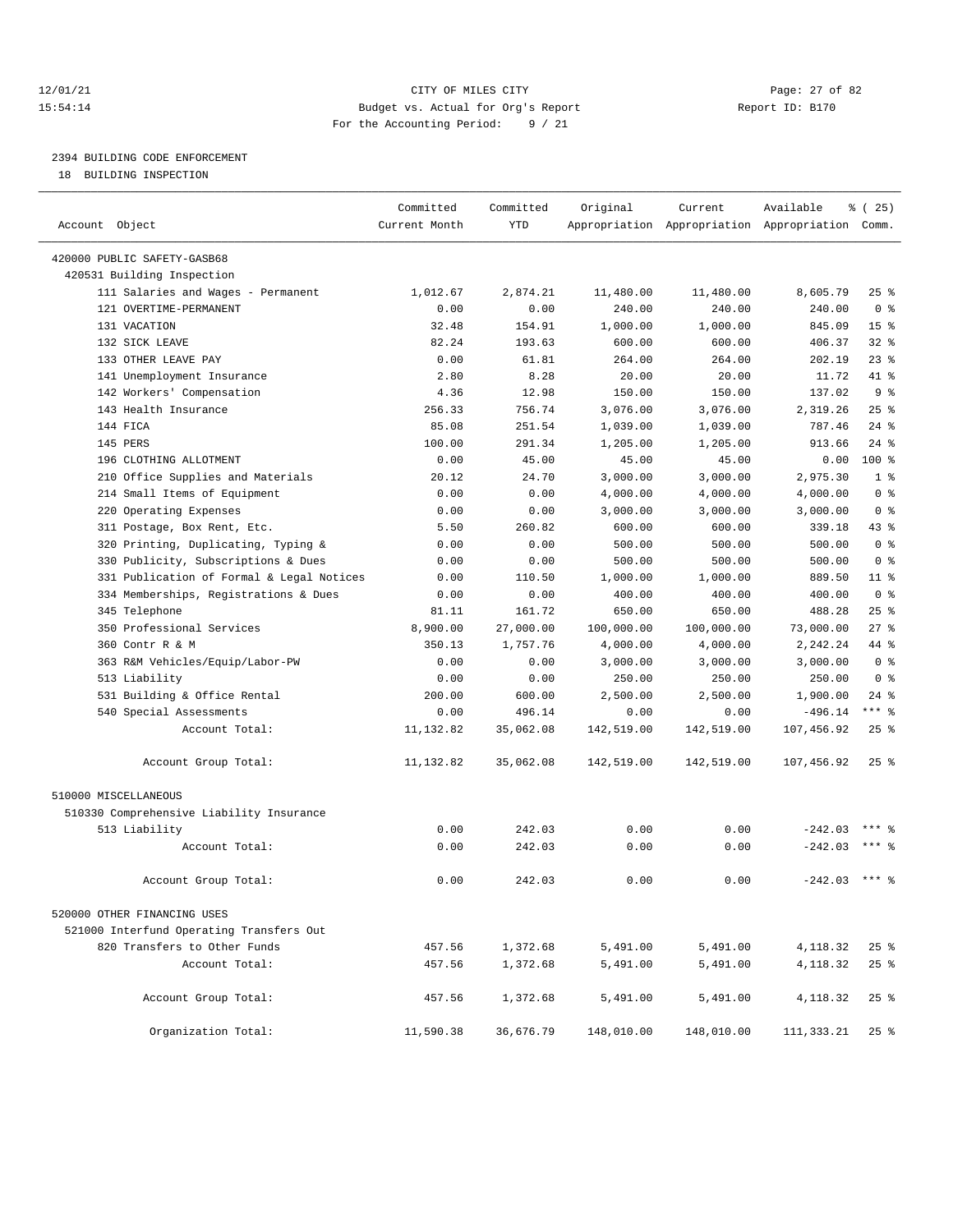#### 12/01/21 Page: 28 of 82 15:54:14 Budget vs. Actual for Org's Report Report ID: B170 For the Accounting Period: 9 / 21

## 2394 BUILDING CODE ENFORCEMENT

18 BUILDING INSPECTION

| Account Object |             | Committed<br>Current Month | Committed<br><b>YTD</b> | Original   | Current<br>Appropriation Appropriation Appropriation Comm. | Available       | 8 (25) |
|----------------|-------------|----------------------------|-------------------------|------------|------------------------------------------------------------|-----------------|--------|
|                | Fund Total: | 11,590.38                  | 36,676.79               | 148,010.00 | 148,010.00                                                 | 111,333.21 25 % |        |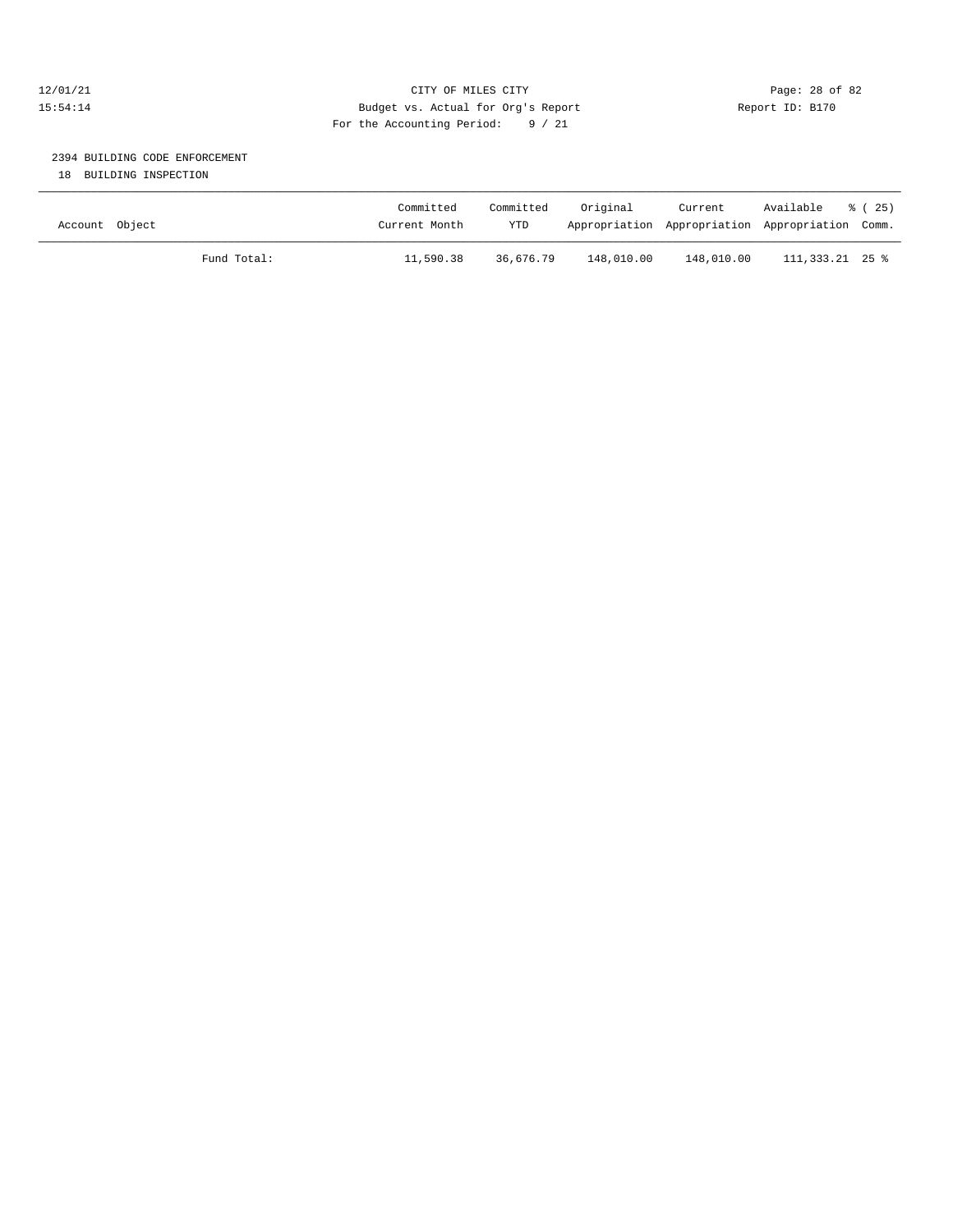#### 12/01/21 Page: 29 of 82<br>15:54:14 Pudget vs. Actual for Org's Report Report Report ID: B170 15:54:14 Budget vs. Actual for Org's Report For the Accounting Period: 9 / 21

### 2400 LTG M D#165-(Gen City) 46 SID #165

| Account Object                           | Committed<br>Current Month | Committed<br><b>YTD</b> | Original   | Current<br>Appropriation Appropriation Appropriation | Available    | % (25)<br>Comm. |  |
|------------------------------------------|----------------------------|-------------------------|------------|------------------------------------------------------|--------------|-----------------|--|
| 430000 Public Works-GASB68               |                            |                         |            |                                                      |              |                 |  |
| 430263 STREET LIGHTING                   |                            |                         |            |                                                      |              |                 |  |
| 341 Electric Utility Services            | 3,978.07                   | 16,818.84               | 50,000.00  | 50,000.00                                            | 33, 181. 16  | 34%             |  |
| 533 Machinery and Equipment Rental       | 8,836.60                   | 21,847.38               | 120,000.00 | 120,000.00                                           | 98, 152.62   | 18 %            |  |
| Account Total:                           | 12,814.67                  | 38,666.22               | 170,000.00 | 170,000.00                                           | 131, 333. 78 | 23%             |  |
| Account Group Total:                     | 12,814.67                  | 38,666.22               | 170,000.00 | 170,000.00                                           | 131, 333. 78 | $23$ $%$        |  |
| 520000 OTHER FINANCING USES              |                            |                         |            |                                                      |              |                 |  |
| 521000 Interfund Operating Transfers Out |                            |                         |            |                                                      |              |                 |  |
| 820 Transfers to Other Funds             | 0.00                       | 1,000.00                | 1,000.00   | 1,000.00                                             | 0.00         | $100*$          |  |
| Account Total:                           | 0.00                       | 1,000.00                | 1,000.00   | 1,000.00                                             | 0.00         | $100$ %         |  |
| Account Group Total:                     | 0.00                       | 1,000.00                | 1,000.00   | 1,000.00                                             |              | $0.00 100$ %    |  |
| Organization Total:                      | 12,814.67                  | 39,666.22               | 171,000.00 | 171,000.00                                           | 131, 333. 78 | $23$ $%$        |  |
| Fund Total:                              | 12,814.67                  | 39,666.22               | 171,000.00 | 171,000.00                                           | 131,333.78   | $23*$           |  |
|                                          |                            |                         |            |                                                      |              |                 |  |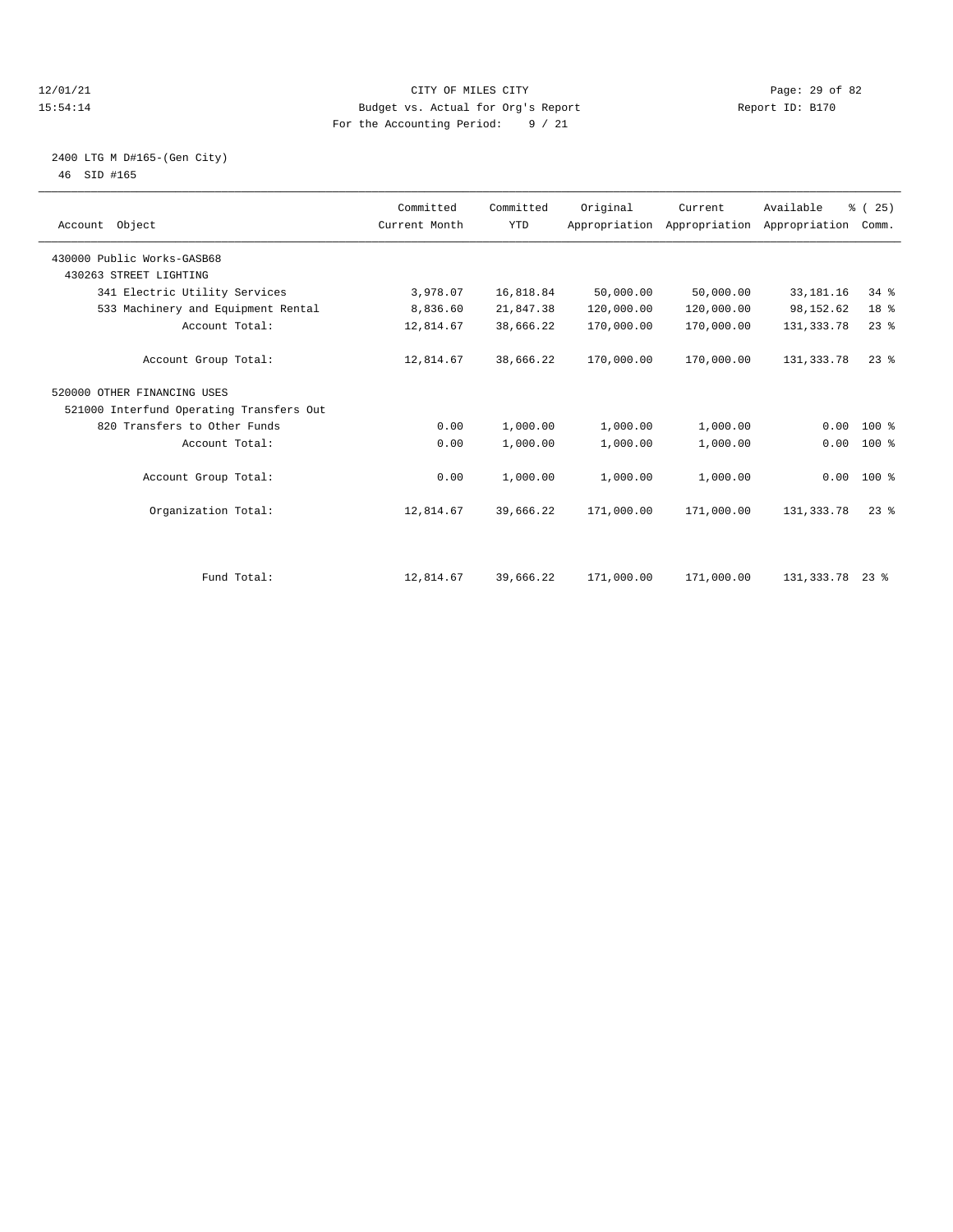#### 12/01/21 Page: 30 of 82<br>15:54:14 Pudget vs. Actual for Org's Report Report Report ID: B170 15:54:14 Budget vs. Actual for Org's Report For the Accounting Period: 9 / 21

# 2420 LTG M D#167-(MilesAddn Etc)

48 SID #167

| Account Object                           | Committed<br>Current Month | Committed<br><b>YTD</b> | Original  | Current<br>Appropriation Appropriation Appropriation | Available | % (25)<br>Comm.    |  |
|------------------------------------------|----------------------------|-------------------------|-----------|------------------------------------------------------|-----------|--------------------|--|
| 430000 Public Works-GASB68               |                            |                         |           |                                                      |           |                    |  |
| 430263 STREET LIGHTING                   |                            |                         |           |                                                      |           |                    |  |
| 341 Electric Utility Services            | 629.11                     | 1,783.17                | 8,000.00  | 8,000.00                                             | 6,216.83  | $22$ $%$           |  |
| 533 Machinery and Equipment Rental       | 1,054.80                   | 3,164.40                | 16,000.00 | 16,000.00                                            | 12,835.60 | 20%                |  |
| Account Total:                           | 1,683.91                   | 4,947.57                | 24,000.00 | 24,000.00                                            | 19,052.43 | $21$ %             |  |
| Account Group Total:                     | 1,683.91                   | 4,947.57                | 24,000.00 | 24,000.00                                            | 19,052.43 | $21$ %             |  |
| 520000 OTHER FINANCING USES              |                            |                         |           |                                                      |           |                    |  |
| 521000 Interfund Operating Transfers Out |                            |                         |           |                                                      |           |                    |  |
| 820 Transfers to Other Funds             | 0.00                       | 1,000.00                | 1,000.00  | 1,000.00                                             | 0.00      | $100*$             |  |
| Account Total:                           | 0.00                       | 1,000.00                | 1,000.00  | 1,000.00                                             | 0.00      | 100 %              |  |
| Account Group Total:                     | 0.00                       | 1,000.00                | 1,000.00  | 1,000.00                                             | 0.00      | $100*$             |  |
| Organization Total:                      | 1,683.91                   | 5,947.57                | 25,000.00 | 25,000.00                                            | 19,052.43 | $24$ $%$           |  |
|                                          |                            |                         |           |                                                      |           |                    |  |
| Fund Total:                              | 1,683.91                   | 5,947.57                | 25,000.00 | 25,000.00                                            | 19,052.43 | $24$ $\frac{6}{3}$ |  |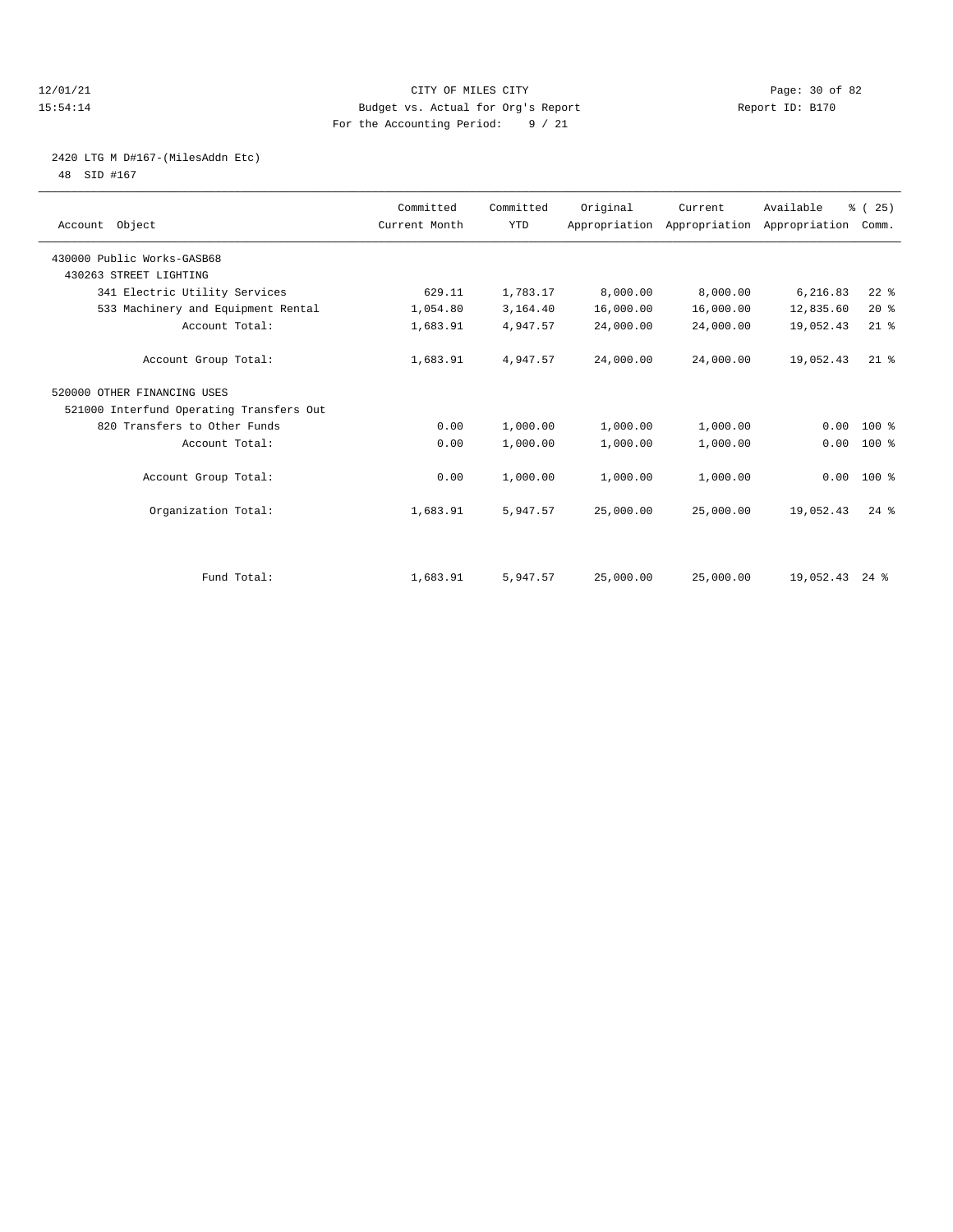#### 12/01/21 Page: 31 of 82<br>15:54:14 Pudget vs. Actual for Org's Report Report Report ID: B170 15:54:14 Budget vs. Actual for Org's Report For the Accounting Period: 9 / 21

#### 2430 LTG M D#171-(Balsam Est) 49 SID #171

| Account Object                           | Committed<br>Current Month | Committed<br><b>YTD</b> | Original | Current<br>Appropriation Appropriation Appropriation Comm. | Available       | % (25)          |  |
|------------------------------------------|----------------------------|-------------------------|----------|------------------------------------------------------------|-----------------|-----------------|--|
| 430000 Public Works-GASB68               |                            |                         |          |                                                            |                 |                 |  |
| 430263 STREET LIGHTING                   |                            |                         |          |                                                            |                 |                 |  |
| 230 Repair and Maintenance Supplies      | 0.00                       | 0.00                    | 2,500.00 | 2,500.00                                                   | 2,500.00        | 0 <sup>8</sup>  |  |
| 341 Electric Utility Services            | 161.47                     | 500.46                  | 2,500.00 | 2,500.00                                                   | 1,999.54        | $20*$           |  |
| 360 Contr R & M                          | 78.86                      | 78.86                   | 2,500.00 | 2,500.00                                                   | 2,421.14        | 3 <sup>8</sup>  |  |
| Account Total:                           | 240.33                     | 579.32                  | 7,500.00 | 7,500.00                                                   | 6,920.68        | 8 <sup>8</sup>  |  |
| Account Group Total:                     | 240.33                     | 579.32                  | 7,500.00 | 7,500.00                                                   | 6,920.68        | 8 %             |  |
| 520000 OTHER FINANCING USES              |                            |                         |          |                                                            |                 |                 |  |
| 521000 Interfund Operating Transfers Out |                            |                         |          |                                                            |                 |                 |  |
| 820 Transfers to Other Funds             | 0.00                       | 1,000.00                | 1,000.00 | 1,000.00                                                   | 0.00            | $100*$          |  |
| Account Total:                           | 0.00                       | 1,000.00                | 1,000.00 | 1,000.00                                                   | 0.00            | $100*$          |  |
| Account Group Total:                     | 0.00                       | 1,000.00                | 1,000.00 | 1,000.00                                                   | 0.00            | $100*$          |  |
| Organization Total:                      | 240.33                     | 1,579.32                | 8,500.00 | 8,500.00                                                   | 6,920.68        | 19 <sup>8</sup> |  |
|                                          |                            |                         |          |                                                            |                 |                 |  |
| Fund Total:                              | 240.33                     | 1,579.32                | 8,500.00 | 8,500.00                                                   | $6.920.68$ 19 % |                 |  |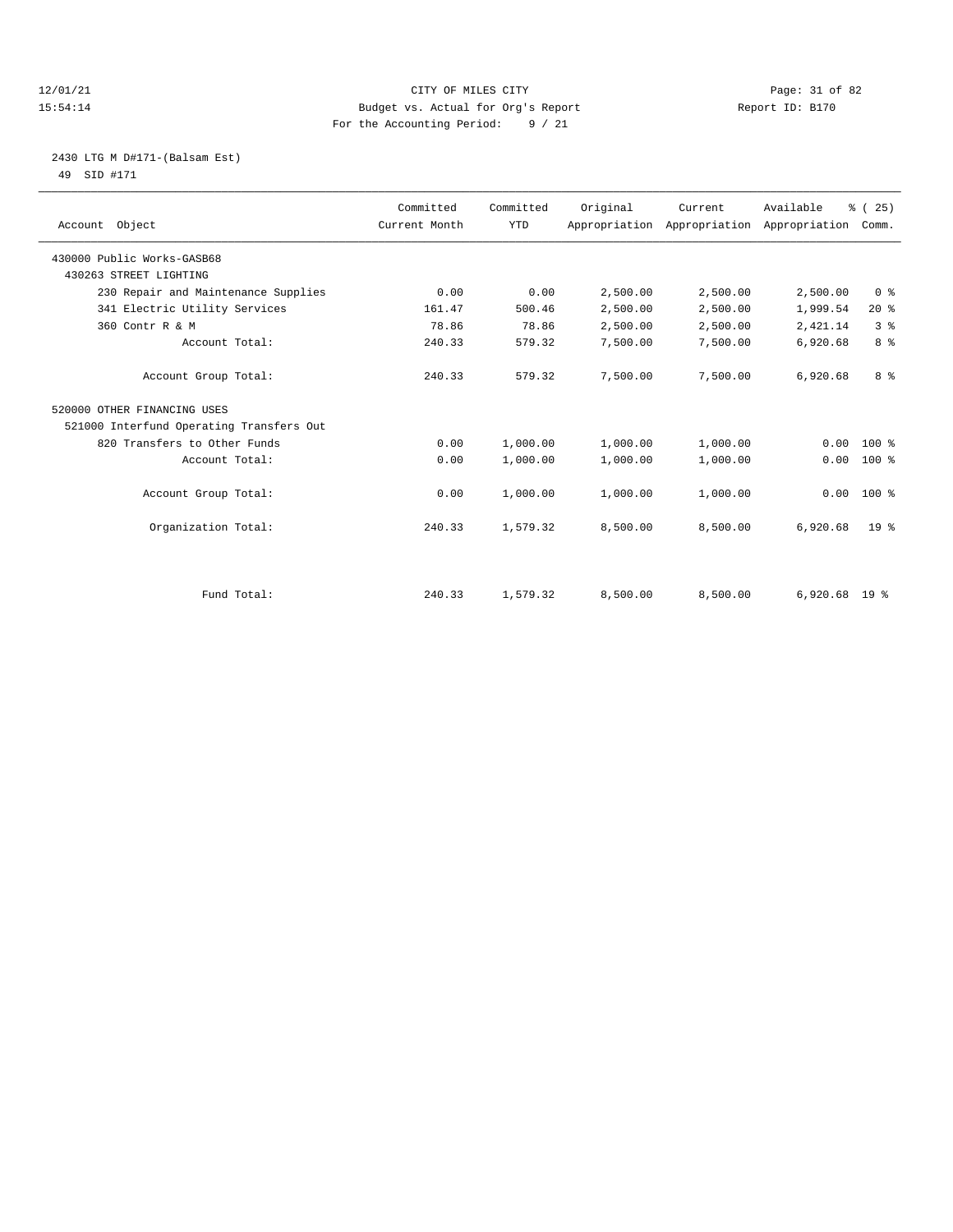#### 12/01/21 Page: 32 of 82<br>15:54:14 Pudget vs. Actual for Org's Report Report Report ID: B170 15:54:14 Budget vs. Actual for Org's Report For the Accounting Period: 9 / 21

#### 2440 LTG M D#172-(Main Str) 50 SID #172

| Account Object                           | Committed<br>Current Month | Committed<br><b>YTD</b> | Original  | Current<br>Appropriation Appropriation Appropriation Comm. | Available       | % (25)          |
|------------------------------------------|----------------------------|-------------------------|-----------|------------------------------------------------------------|-----------------|-----------------|
| 430000 Public Works-GASB68               |                            |                         |           |                                                            |                 |                 |
| 430263 STREET LIGHTING                   |                            |                         |           |                                                            |                 |                 |
| 230 Repair and Maintenance Supplies      | 0.00                       | 62.63                   | 8,500.00  | 8,500.00                                                   | 8,437.37        | 1 <sup>8</sup>  |
| 341 Electric Utility Services            | 1,343.72                   | 4,125.60                | 20,000.00 | 20,000.00                                                  | 15,874.40       | $21$ %          |
| 360 Contr R & M                          | 78.86                      | 78.86                   | 4,000.00  | 4,000.00                                                   | 3,921.14        | 2 <sup>8</sup>  |
| Account Total:                           | 1,422.58                   | 4,267.09                | 32,500.00 | 32,500.00                                                  | 28, 232.91      | $13*$           |
| Account Group Total:                     | 1,422.58                   | 4,267.09                | 32,500.00 | 32,500.00                                                  | 28, 232.91      | $13*$           |
| 520000 OTHER FINANCING USES              |                            |                         |           |                                                            |                 |                 |
| 521000 Interfund Operating Transfers Out |                            |                         |           |                                                            |                 |                 |
| 820 Transfers to Other Funds             | 0.00                       | 1,000.00                | 1,000.00  | 1,000.00                                                   | 0.00            | $100*$          |
| Account Total:                           | 0.00                       | 1,000.00                | 1,000.00  | 1,000.00                                                   | 0.00            | $100*$          |
| Account Group Total:                     | 0.00                       | 1,000.00                | 1,000.00  | 1,000.00                                                   |                 | $0.00 100$ %    |
| Organization Total:                      | 1,422.58                   | 5,267.09                | 33,500.00 | 33,500.00                                                  | 28, 232.91      | 16 <sup>8</sup> |
|                                          |                            |                         |           |                                                            |                 |                 |
| Fund Total:                              | 1,422.58                   | 5,267.09                | 33,500.00 | 33,500.00                                                  | 28, 232.91 16 % |                 |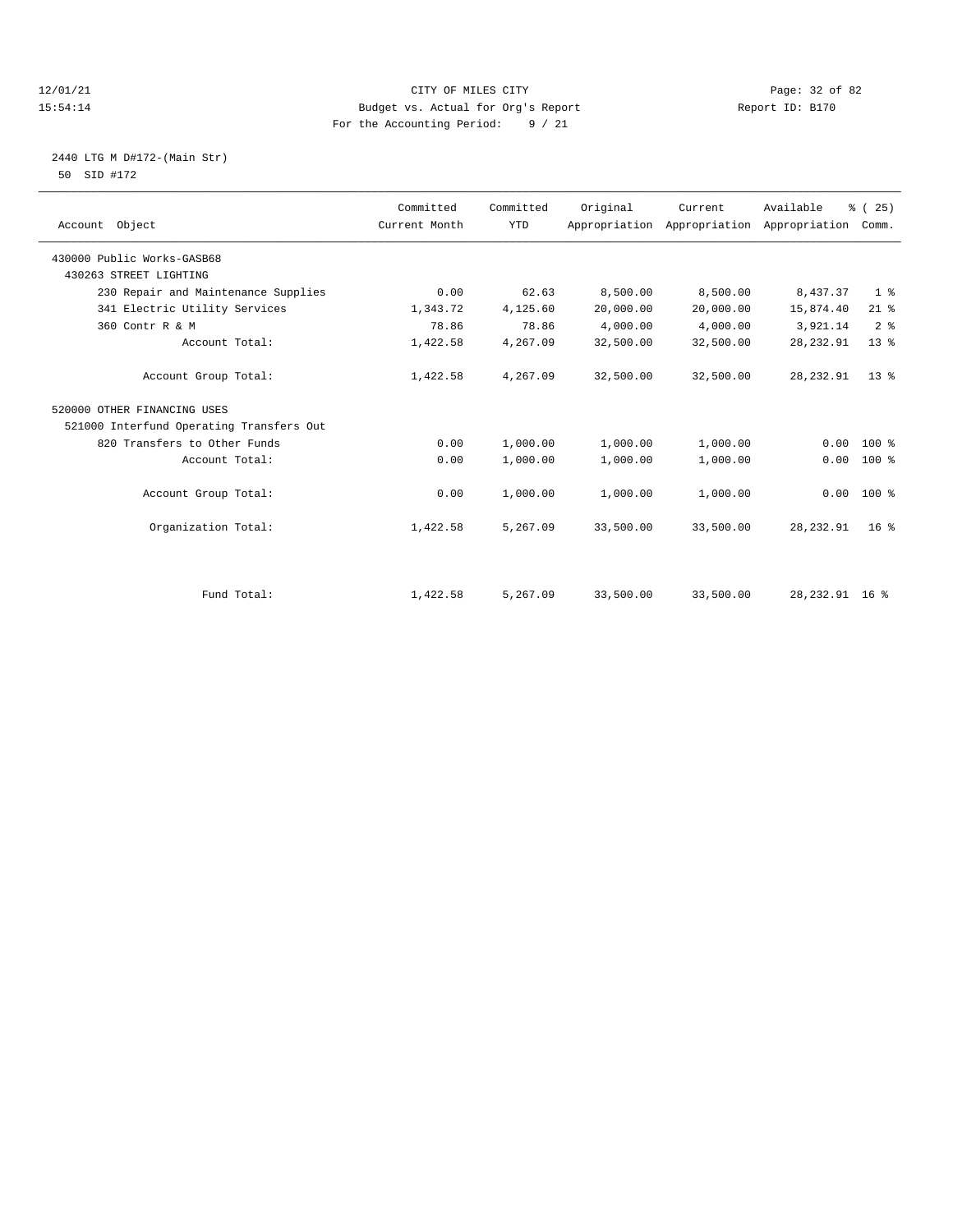#### 12/01/21 Page: 33 of 82<br>15:54:14 Pudget vs. Actual for Org's Report Report Report ID: B170 15:54:14 Budget vs. Actual for Org's Report For the Accounting Period: 9 / 21

### 2450 LTG M D#195-(SG-Trico) 51 SID #195

| Account Object                           | Committed<br>Current Month | Committed<br><b>YTD</b> | Original | Current<br>Appropriation Appropriation Appropriation Comm. | Available     | % (25)          |  |
|------------------------------------------|----------------------------|-------------------------|----------|------------------------------------------------------------|---------------|-----------------|--|
| 430000 Public Works-GASB68               |                            |                         |          |                                                            |               |                 |  |
| 430263 STREET LIGHTING                   |                            |                         |          |                                                            |               |                 |  |
| 341 Electric Utility Services            | 603.86                     | 1,653.86                | 6,500.00 | 6,500.00                                                   | 4,846.14      | $25$ %          |  |
| Account Total:                           | 603.86                     | 1,653.86                | 6,500.00 | 6,500.00                                                   | 4,846.14      | 25%             |  |
| Account Group Total:                     | 603.86                     | 1,653.86                | 6,500.00 | 6,500.00                                                   | 4,846.14      | $25$ $%$        |  |
| 520000 OTHER FINANCING USES              |                            |                         |          |                                                            |               |                 |  |
| 521000 Interfund Operating Transfers Out |                            |                         |          |                                                            |               |                 |  |
| 820 Transfers to Other Funds             | 0.00                       | 1,000.00                | 1,000.00 | 1,000.00                                                   | 0.00          | $100*$          |  |
| Account Total:                           | 0.00                       | 1,000.00                | 1,000.00 | 1,000.00                                                   | 0.00          | 100 %           |  |
|                                          |                            |                         |          |                                                            |               |                 |  |
| Account Group Total:                     | 0.00                       | 1,000.00                | 1,000.00 | 1,000.00                                                   |               | $0.00$ 100 %    |  |
|                                          |                            |                         |          |                                                            |               |                 |  |
| Organization Total:                      | 603.86                     | 2,653.86                | 7,500.00 | 7,500.00                                                   | 4,846.14      | 35 <sup>8</sup> |  |
|                                          |                            |                         |          |                                                            |               |                 |  |
| Fund Total:                              | 603.86                     | 2,653.86                | 7,500.00 | 7,500.00                                                   | 4,846.14 35 % |                 |  |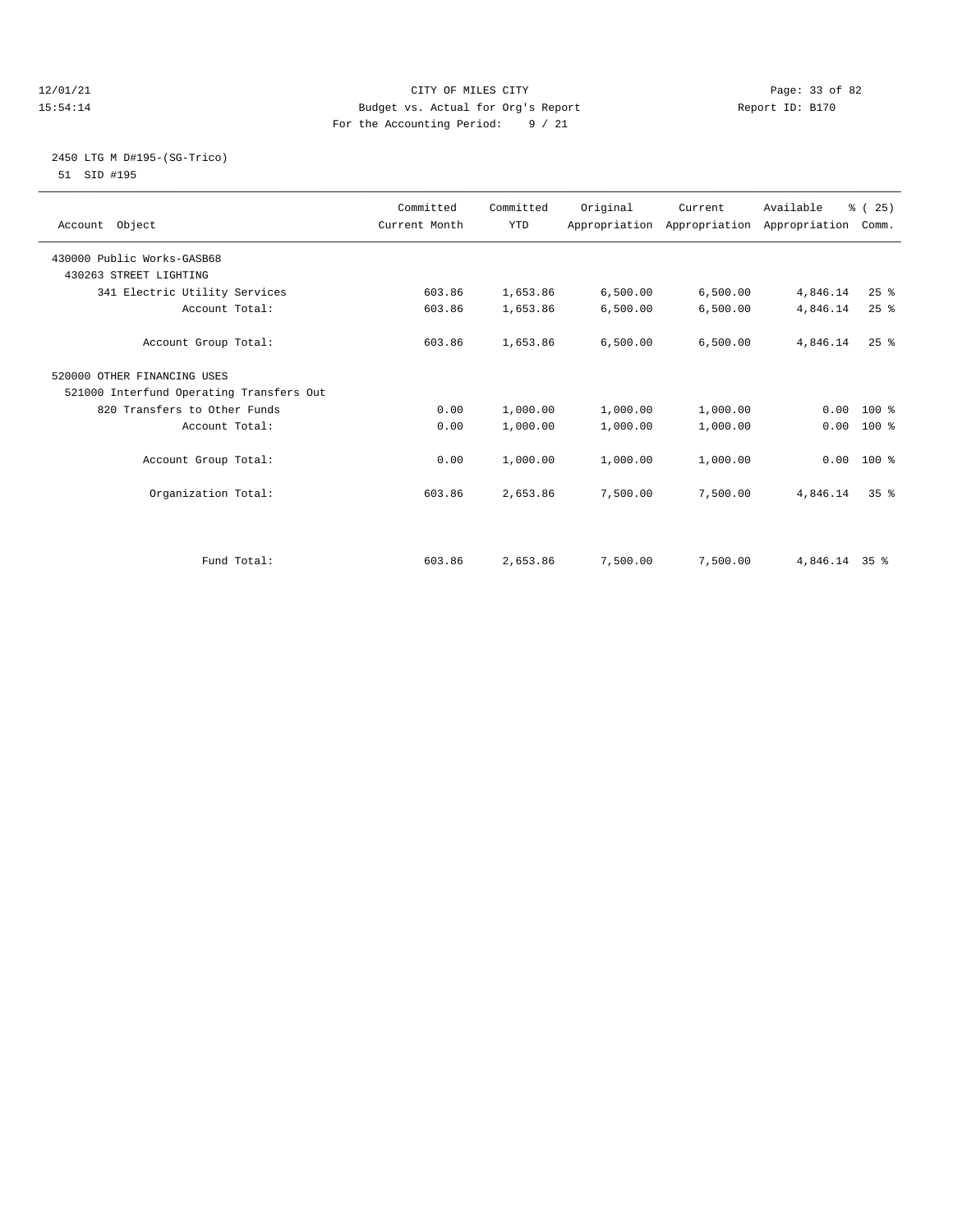#### 12/01/21 Page: 34 of 82<br>15:54:14 Pudget vs. Actual for Org's Report Report Report ID: B170 15:54:14 Budget vs. Actual for Org's Report For the Accounting Period: 9 / 21

#### 2470 LTG M D#202-(SG-MDU&NV) 72 SID #202

| Account Object                           | Committed<br>Current Month | Committed<br><b>YTD</b> | Original | Current<br>Appropriation Appropriation Appropriation | Available | % (25)<br>Comm. |  |
|------------------------------------------|----------------------------|-------------------------|----------|------------------------------------------------------|-----------|-----------------|--|
| 430000 Public Works-GASB68               |                            |                         |          |                                                      |           |                 |  |
| 430263 STREET LIGHTING                   |                            |                         |          |                                                      |           |                 |  |
| 341 Electric Utility Services            | 192.99                     | 432.38                  | 2,000.00 | 2,000.00                                             | 1,567.62  | $22$ $%$        |  |
| 533 Machinery and Equipment Rental       | 325.90                     | 977.70                  | 4,500.00 | 4,500.00                                             | 3,522.30  | $22$ %          |  |
| Account Total:                           | 518.89                     | 1,410.08                | 6,500.00 | 6,500.00                                             | 5,089.92  | $22$ %          |  |
| Account Group Total:                     | 518.89                     | 1,410.08                | 6,500.00 | 6,500.00                                             | 5,089.92  | $22$ $%$        |  |
| 520000 OTHER FINANCING USES              |                            |                         |          |                                                      |           |                 |  |
| 521000 Interfund Operating Transfers Out |                            |                         |          |                                                      |           |                 |  |
| 820 Transfers to Other Funds             | 0.00                       | 1,000.00                | 1,000.00 | 1,000.00                                             | 0.00      | 100 %           |  |
| Account Total:                           | 0.00                       | 1,000.00                | 1,000.00 | 1,000.00                                             | 0.00      | 100 %           |  |
| Account Group Total:                     | 0.00                       | 1,000.00                | 1,000.00 | 1,000.00                                             |           | $0.00 100$ %    |  |
| Organization Total:                      | 518.89                     | 2,410.08                | 7,500.00 | 7,500.00                                             | 5,089.92  | 328             |  |
|                                          |                            |                         |          |                                                      |           |                 |  |
| Fund Total:                              | 518.89                     | 2,410.08                | 7,500.00 | 7,500.00                                             | 5,089.92  | $32*$           |  |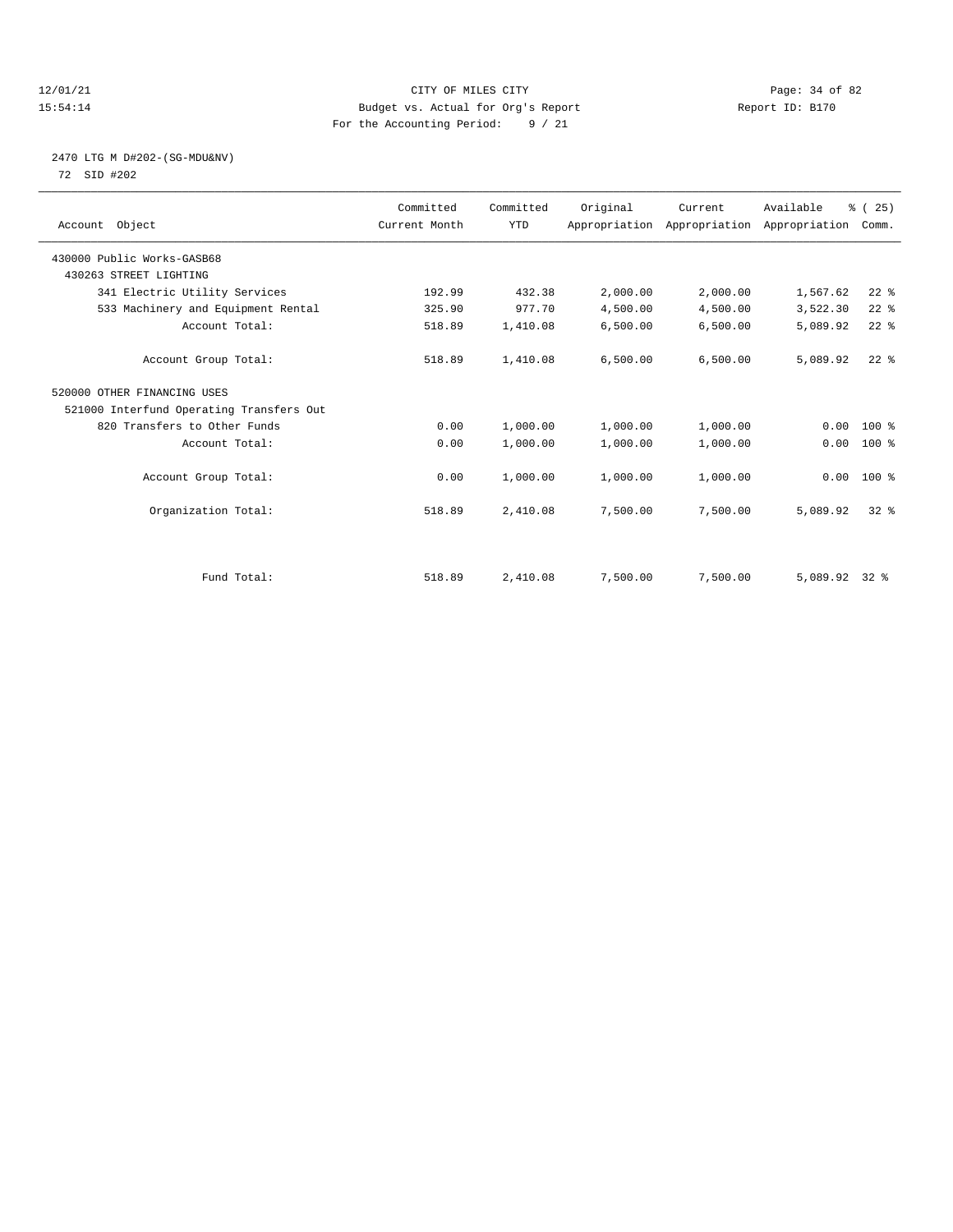#### 12/01/21 Page: 35 of 82 15:54:14 Budget vs. Actual for Org's Report Report ID: B170 For the Accounting Period: 9 / 21

### 2480 LTG M M#173-(Milestown Estates)

47 SID #173(Ltg-Milestown)

| Account Object                           | Committed<br>Current Month | Committed<br><b>YTD</b> | Original | Current<br>Appropriation Appropriation Appropriation Comm. | Available       | % (25)         |
|------------------------------------------|----------------------------|-------------------------|----------|------------------------------------------------------------|-----------------|----------------|
| 430000 Public Works-GASB68               |                            |                         |          |                                                            |                 |                |
| 430263 STREET LIGHTING                   |                            |                         |          |                                                            |                 |                |
| 230 Repair and Maintenance Supplies      | 0.00                       | 0.00                    | 1,500.00 | 1,500.00                                                   | 1,500.00        | 0 <sup>8</sup> |
| 341 Electric Utility Services            | 33.08                      | 98.78                   | 1,600.00 | 1,600.00                                                   | 1,501.22        | 6 <sup>8</sup> |
| 360 Contr R & M                          | 78.84                      | 78.84                   | 300.00   | 300.00                                                     | 221.16          | 26%            |
| Account Total:                           | 111.92                     | 177.62                  | 3,400.00 | 3,400.00                                                   | 3,222.38        | 5 <sup>8</sup> |
| Account Group Total:                     | 111.92                     | 177.62                  | 3.400.00 | 3,400.00                                                   | 3,222.38        | 5 <sup>8</sup> |
| 520000 OTHER FINANCING USES              |                            |                         |          |                                                            |                 |                |
| 521000 Interfund Operating Transfers Out |                            |                         |          |                                                            |                 |                |
| 820 Transfers to Other Funds             | 0.00                       | 250.00                  | 250.00   | 250.00                                                     | 0.00            | $100*$         |
| Account Total:                           | 0.00                       | 250.00                  | 250.00   | 250.00                                                     | 0.00            | $100*$         |
| Account Group Total:                     | 0.00                       | 250.00                  | 250.00   | 250.00                                                     |                 | $0.00 100$ %   |
| Organization Total:                      | 111.92                     | 427.62                  | 3,650.00 | 3,650.00                                                   | 3,222.38        | $12*$          |
|                                          |                            |                         |          |                                                            |                 |                |
| Fund Total:                              | 111.92                     | 427.62                  | 3,650.00 | 3,650.00                                                   | $3.222.38$ 12 % |                |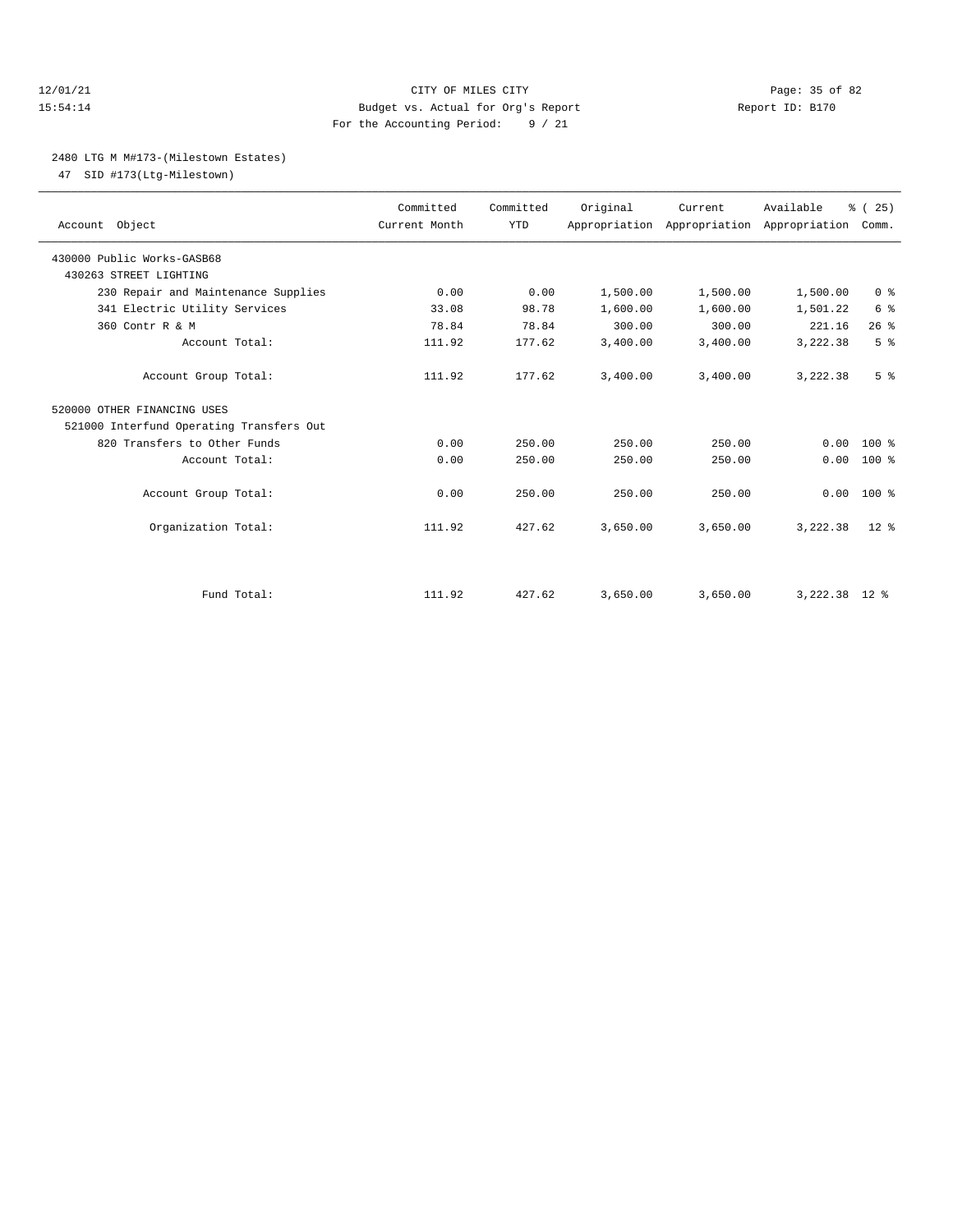#### 12/01/21 Page: 36 of 82<br>15:54:14 Pudget vs. Actual for Org's Report Report Report ID: B170 15:54:14 Budget vs. Actual for Org's Report For the Accounting Period: 9 / 21

————————————————————————————————————————————————————————————————————————————————————————————————————————————————————————————————————

2510 STR MAINT DIST #204

107 Paved St. Maint. Dist.#204

|                                           | Committed     | Committed   | Original   | Current    | Available                                       | 8 (25)          |
|-------------------------------------------|---------------|-------------|------------|------------|-------------------------------------------------|-----------------|
| Account Object                            | Current Month | <b>YTD</b>  |            |            | Appropriation Appropriation Appropriation Comm. |                 |
|                                           |               |             |            |            |                                                 |                 |
| 430000 Public Works-GASB68                |               |             |            |            |                                                 |                 |
| 430220 Operations                         |               |             |            |            |                                                 |                 |
| 111 Salaries and Wages - Permanent        | 21,695.05     | 59, 346. 71 | 266,512.00 | 266,512.00 | 207,165.29                                      | 22 %            |
| 121 OVERTIME-PERMANENT                    | 59.37         | 236.20      | 9,100.00   | 9,100.00   | 8,863.80                                        | 3%              |
| 131 VACATION                              | 627.60        | 3, 315.45   | 19,600.00  | 19,600.00  | 16,284.55                                       | 17.8            |
| 132 SICK LEAVE                            | 309.37        | 2,142.21    | 13,000.00  | 13,000.00  | 10,857.79                                       | 16 <sup>8</sup> |
| 133 OTHER LEAVE PAY                       | 0.00          | 242.33      | 2,838.00   | 2,838.00   | 2,595.67                                        | 9 <sup>8</sup>  |
| 134 HOLIDAY PAY                           | 0.00          | 0.00        | 3,000.00   | 3,000.00   | 3,000.00                                        | 0 <sup>8</sup>  |
| 141 Unemployment Insurance                | 56.73         | 165.51      | 471.00     | 471.00     | 305.49                                          | 35%             |
| 142 Workers' Compensation                 | 722.66        | 2,088.79    | 10,979.00  | 10,979.00  | 8,890.21                                        | 19 <sup>°</sup> |
| 143 Health Insurance                      | 4,535.37      | 13,565.31   | 69,932.00  | 69,932.00  | 56,366.69                                       | 19 <sup>°</sup> |
| 144 FICA                                  | 1,670.33      | 4,868.15    | 24,025.00  | 24,025.00  | 19,156.85                                       | $20*$           |
| 145 PERS                                  | 2,012.75      | 5,790.62    | 27,856.00  | 27,856.00  | 22,065.38                                       | $21$ %          |
| 196 CLOTHING ALLOTMENT                    | 0.00          | 906.00      | 1,200.00   | 1,200.00   | 294.00                                          | 76 %            |
| 210 Office Supplies and Materials         | 21.91         | 33.36       | 3,000.00   | 3,000.00   | 2,966.64                                        | 1 <sup>8</sup>  |
| 214 Small Items of Equipment              | 0.00          | 0.00        | 10,000.00  | 10,000.00  | 10,000.00                                       | 0 <sup>8</sup>  |
| 220 Operating Expenses                    | 66.15         | 242.93      | 20,000.00  | 20,000.00  | 19,757.07                                       | 1 <sup>8</sup>  |
| 222 Chemicals, Lab & Med Supplies         | 0.00          | 0.00        | 1,500.00   | 1,500.00   | 1,500.00                                        | 0 <sup>8</sup>  |
| 226 Clothing and Uniforms                 | 0.00          | 0.00        | 1,200.00   | 1,200.00   | 1,200.00                                        | 0 <sup>8</sup>  |
| 230 Repair and Maintenance Supplies       | 0.00          | 0.00        | 10,000.00  | 10,000.00  | 10,000.00                                       | 0 <sup>8</sup>  |
| 231 Gas, Oil, Diesel Fuel, Grease, etc.   | 2,633.37      | 7,120.96    | 40,000.00  | 40,000.00  | 32,879.04                                       | 18 %            |
| 242 Sign Parts and Supplies               | 0.00          | 11.98       | 8,000.00   | 8,000.00   | 7,988.02                                        | 0 <sup>8</sup>  |
| 311 Postage, Box Rent, Etc.               | 0.26          | 8.19        | 100.00     | 100.00     | 91.81                                           | 8 %             |
| 320 Printing, Duplicating, Typing &       | 0.00          | 0.00        | 100.00     | 100.00     | 100.00                                          | 0 <sup>8</sup>  |
| 330 Publicity, Subscriptions & Dues       | 0.00          | 0.00        | 200.00     | 200.00     | 200.00                                          | 0 <sup>8</sup>  |
| 331 Publication of Formal & Legal Notices | 0.00          | 268.80      | 500.00     | 500.00     | 231.20                                          | $54$ %          |
| 334 Memberships, Registrations & Dues     | 104.00        | 176.00      | 500.00     | 500.00     | 324.00                                          | 35%             |
| 341 Electric Utility Services             | 351.18        | 694.48      | 1,700.00   | 1,700.00   | 1,005.52                                        | 41 %            |
| 344 Gas Utility Service                   | 13.14         | 41.64       | 700.00     | 700.00     | 658.36                                          | 6 %             |
| 345 Telephone                             | 138.03        | 275.56      | 1,000.00   | 1,000.00   | 724.44                                          | $28$ %          |
| 346 Garbage Service                       | 0.00          | 0.00        | 175.00     | 175.00     | 175.00                                          | 0 <sup>8</sup>  |
| 347 Internet                              | 0.00          | 0.00        | 200.00     | 200.00     | 200.00                                          | 0 <sup>8</sup>  |
| 350 Professional Services                 | 0.00          | 179.87      | 50,000.00  | 50,000.00  | 49,820.13                                       | 0 <sup>8</sup>  |
| 360 Contr R & M                           | 230.16        | 623.72      | 20,000.00  | 20,000.00  | 19,376.28                                       | 3%              |
| 363 R&M Vehicles/Equip/Labor-PW           | 8,424.80      | 28,852.26   | 100,000.00 | 100,000.00 | 71,147.74                                       | 29%             |
| 370 Travel                                | 0.00          | 267.00      | 1,000.00   | 1,000.00   | 733.00                                          | $27$ %          |
| 380 Training Services                     | 0.00          | 144.00      | 1,000.00   | 1,000.00   | 856.00                                          | $14$ %          |
| 382 Books                                 | 0.00          | 0.00        | 100.00     | 100.00     | 100.00                                          | 0 <sup>8</sup>  |
| 511 Insurance on Buildings                | 0.00          | 824.75      | 825.00     | 825.00     | 0.25                                            | 100 %           |
| 512 Insurance on Vehicles & Equipment     | 0.00          | 3,707.21    | 3,708.00   | 3,708.00   | 0.79                                            | 100 %           |
| 513 Liability                             | 0.00          | 11,499.82   | 16,800.00  | 16,800.00  | 5,300.18                                        | 68 %            |
| 531 Building & Office Rental              | 350.00        | 1,050.00    | 4,200.00   | 4,200.00   | 3,150.00                                        | 25%             |
| Account Total:                            | 44,022.23     | 148,689.81  | 745,021.00 | 745,021.00 | 596,331.19                                      | 20%             |
|                                           |               |             |            |            |                                                 |                 |
| 430233 Roadway/Re-surfacing               |               |             |            |            |                                                 |                 |
| 230 Repair and Maintenance Supplies       | 0.00          | 15,849.05   | 80,000.00  | 80,000.00  | 64,150.95                                       | 20 %            |
| 350 Professional Services                 | 0.00          | 0.00        | 50,000.00  | 50,000.00  | 50,000.00                                       | 0 <sup>8</sup>  |
| Account Total:                            | 0.00          | 15,849.05   | 130,000.00 | 130,000.00 | 114,150.95                                      | 12 %            |

430234 CURB AND GUTTER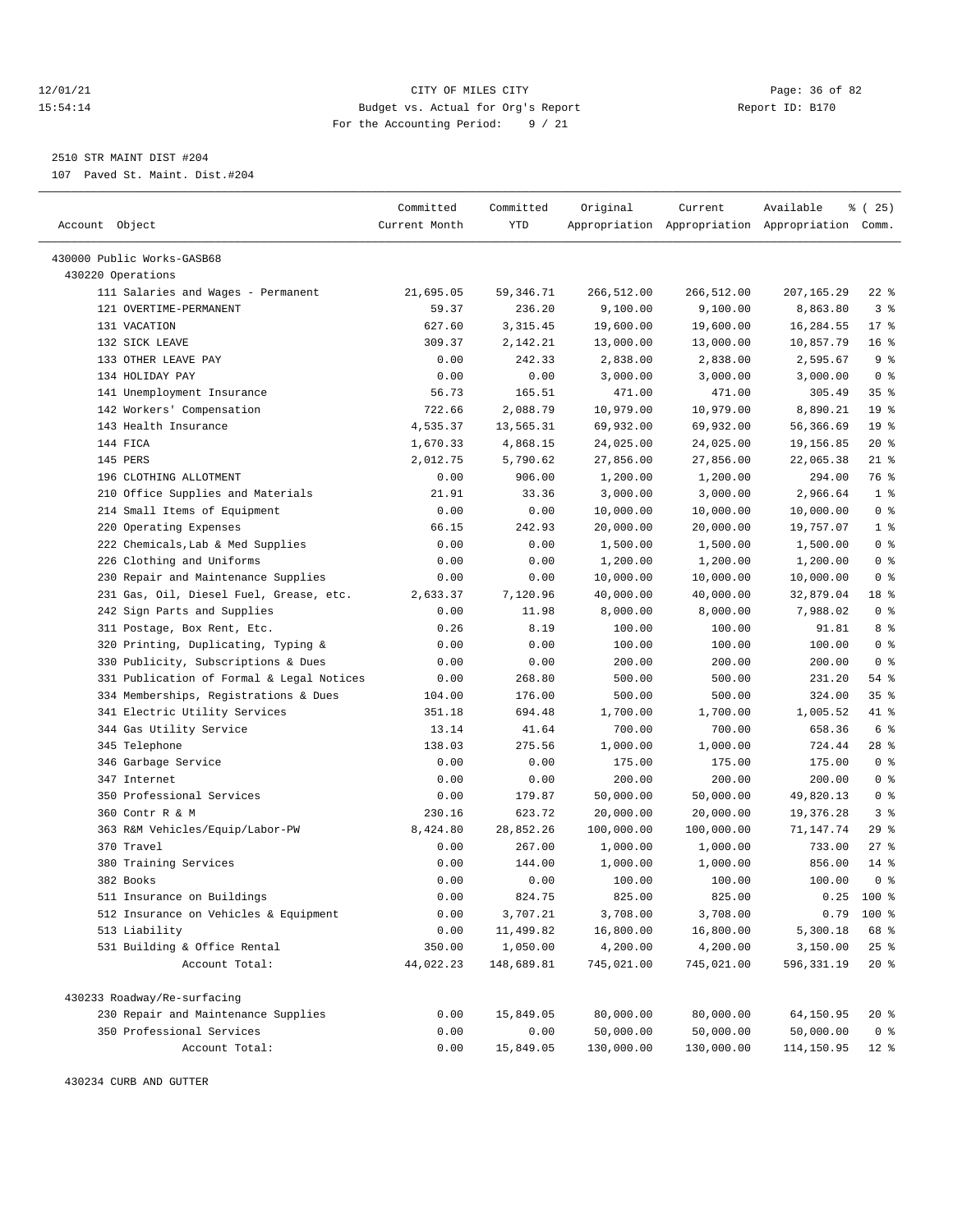#### 12/01/21 Page: 37 of 82<br>15:54:14 Pudget vs. Actual for Org's Report Report Report ID: B170 15:54:14 Budget vs. Actual for Org's Report For the Accounting Period: 9 / 21

## 2510 STR MAINT DIST #204

107 Paved St. Maint. Dist.#204

| Account Object                                  | Committed<br>Current Month | Committed<br><b>YTD</b> | Original     | Current      | Available<br>Appropriation Appropriation Appropriation Comm. | $*(25)$        |
|-------------------------------------------------|----------------------------|-------------------------|--------------|--------------|--------------------------------------------------------------|----------------|
|                                                 |                            |                         |              |              |                                                              |                |
| 350 Professional Services                       | 0.00                       | 15,103.31               | 30,000.00    | 30,000.00    | 14,896.69                                                    | $50*$          |
| Account Total:                                  | 0.00                       | 15, 103. 31             | 30,000.00    | 30,000.00    | 14,896.69                                                    | 50%            |
|                                                 |                            |                         |              |              |                                                              |                |
| 430235 Storm Drain & Culvert Maintenance        |                            |                         |              |              |                                                              |                |
| 230 Repair and Maintenance Supplies             | 15,303.58                  | 38,562.48               | 35,000.00    | 35,000.00    | $-3,562.48$                                                  | 110 %          |
| Account Total:                                  | 15, 303.58                 | 38,562.48               | 35,000.00    | 35,000.00    | $-3,562.48$ 110 %                                            |                |
| 430236 Darling Addition Project                 |                            |                         |              |              |                                                              |                |
| 220 Operating Expenses                          | 0.00                       | 184.15                  | 0.00         | 0.00         | $-184.15$                                                    | $***$ $%$      |
| 350 Professional Services                       | 501.10                     | 1,863.28                | 5,000.00     | 5,000.00     | 3,136.72                                                     | 37%            |
| Account Total:                                  | 501.10                     | 2,047.43                | 5,000.00     | 5,000.00     | 2,952.57                                                     | $41$ $%$       |
| 430237 North 7th St Project                     |                            |                         |              |              |                                                              |                |
| 230 Repair and Maintenance Supplies             | 0.00                       | 0.00                    | 145,000.00   | 145,000.00   | 145,000.00                                                   | 0 <sup>8</sup> |
| 350 Professional Services                       | 495.85                     | 12,099.41               | 55,000.00    | 55,000.00    | 42,900.59                                                    | $22$ %         |
| Account Total:                                  | 495.85                     | 12,099.41               | 200,000.00   | 200,000.00   | 187,900.59                                                   | 6 %            |
| 430239 Sidewalks ~ Hwy 59 S & Southgate Meadows |                            |                         |              |              |                                                              |                |
| 230 Repair and Maintenance Supplies             | 0.00                       | 0.00                    | 100,000.00   | 100,000.00   | 100,000.00                                                   | 0 <sup>8</sup> |
| 350 Professional Services                       | 0.00                       | 0.00                    | 50,000.00    | 50,000.00    | 50,000.00                                                    | 0 <sup>8</sup> |
| Account Total:                                  | 0.00                       | 0.00                    | 150,000.00   | 150,000.00   | 150,000.00                                                   | 0 <sup>8</sup> |
| Account Group Total:                            | 60, 322.76                 | 232, 351.49             | 1,295,021.00 | 1,295,021.00 | 1,062,669.51                                                 | 18 %           |
| 520000 OTHER FINANCING USES                     |                            |                         |              |              |                                                              |                |
| 521000 Interfund Operating Transfers Out        |                            |                         |              |              |                                                              |                |
| 820 Transfers to Other Funds                    | 5,350.25                   | 16,050.75               | 818,791.00   | 818,791.00   | 802,740.25                                                   | 2 <sup>8</sup> |
| Account Total:                                  | 5,350.25                   | 16,050.75               | 818,791.00   | 818,791.00   | 802,740.25                                                   | 2 <sup>°</sup> |
| Account Group Total:                            | 5,350.25                   | 16,050.75               | 818,791.00   | 818,791.00   | 802,740.25                                                   | 2 <sup>8</sup> |
| Organization Total:                             | 65,673.01                  | 248,402.24              | 2,113,812.00 | 2,113,812.00 | 1,865,409.76                                                 | $12*$          |
|                                                 |                            |                         |              |              |                                                              |                |
| Fund Total:                                     | 65,673.01                  | 248,402.24              | 2,113,812.00 | 2,113,812.00 | 1,865,409.76 12 %                                            |                |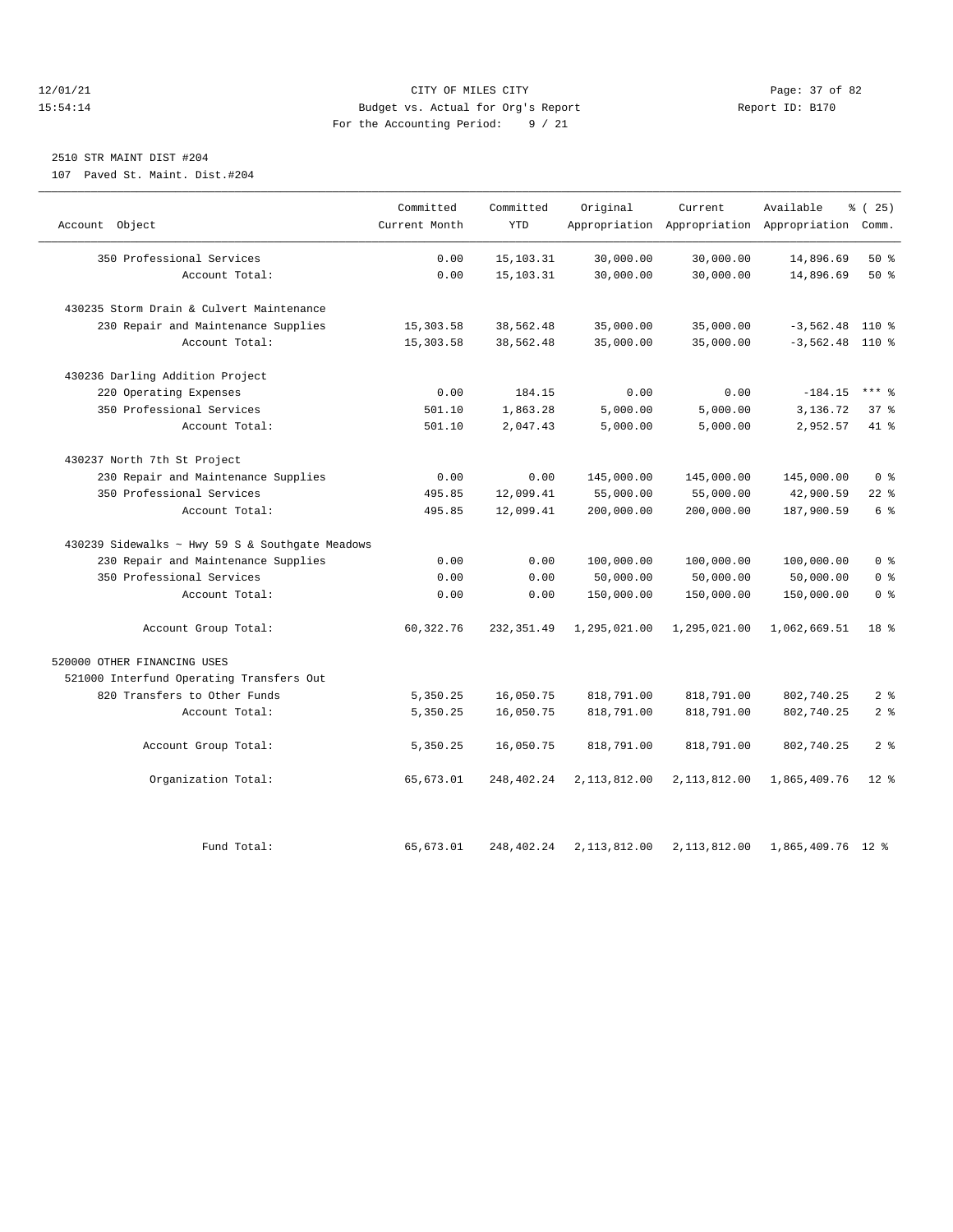#### 12/01/21 Page: 38 of 82 15:54:14 Budget vs. Actual for Org's Report Report ID: B170 For the Accounting Period: 9 / 21

————————————————————————————————————————————————————————————————————————————————————————————————————————————————————————————————————

#### 2520 STR MAINT DIST #205

108 Street Maintenance (North Side)

|                                           | Committed      | Committed  | Original              | Current    | Available                                       | % (25)          |
|-------------------------------------------|----------------|------------|-----------------------|------------|-------------------------------------------------|-----------------|
| Account Object                            | Current Month  | <b>YTD</b> |                       |            | Appropriation Appropriation Appropriation Comm. |                 |
| 430000 Public Works-GASB68                |                |            |                       |            |                                                 |                 |
| 430220 Operations                         |                |            |                       |            |                                                 |                 |
| 111 Salaries and Wages - Permanent        | 6,236.68       | 16,981.49  | 79,696.00             | 79,696.00  | 62,714.51                                       | $21$ %          |
| 121 OVERTIME-PERMANENT                    | 15.03          | 59.48      | 2,500.00              | 2,500.00   | 2,440.52                                        | 2 <sup>8</sup>  |
| 131 VACATION                              | 211.99         | 1,067.59   | 6,000.00              | 6,000.00   | 4,932.41                                        | 18 %            |
| 132 SICK LEAVE                            | 122.41         | 827.45     | 3,800.00              | 3,800.00   | 2,972.55                                        | $22$ %          |
| 133 OTHER LEAVE PAY                       | 0.00           | 59.90      | 706.00                | 706.00     | 646.10                                          | 8 %             |
| 134 HOLIDAY PAY                           | 0.00           | 0.00       | 800.00                | 800.00     | 800.00                                          | 0 <sup>8</sup>  |
| 141 Unemployment Insurance                | 16.43          | 48.08      | 140.00                | 140.00     | 91.92                                           | $34$ $%$        |
| 142 Workers' Compensation                 | 186.26         | 538.67     | 3,423.00              | 3,423.00   | 2,884.33                                        | 16%             |
| 143 Health Insurance                      | 1,303.05       | 3,891.68   | 19,688.00             | 19,688.00  | 15,796.32                                       | $20*$           |
| 144 FICA                                  | 485.65         | 1,418.93   | 7,153.00              | 7,153.00   | 5,734.07                                        | 20%             |
| 145 PERS                                  | 584.17         | 1,684.94   | 8,293.00              | 8,293.00   | 6,608.06                                        | $20*$           |
| 196 CLOTHING ALLOTMENT                    | 0.00           | 256.50     | 400.00                | 400.00     | 143.50                                          | 64 %            |
| 210 Office Supplies and Materials         | 5.54           | 8.40       | 1,000.00              | 1,000.00   | 991.60                                          | 1 <sup>8</sup>  |
| 214 Small Items of Equipment              | 0.00           | 0.00       | 2,500.00              | 2,500.00   | 2,500.00                                        | 0 <sup>8</sup>  |
| 220 Operating Expenses                    | 16.54          | 60.74      | 5,000.00              | 5,000.00   | 4,939.26                                        | 1 <sup>8</sup>  |
| 222 Chemicals, Lab & Med Supplies         | 0.00           | 0.00       | 500.00                | 500.00     | 500.00                                          | 0 <sup>8</sup>  |
| 226 Clothing and Uniforms                 | 0.00           | 0.00       | 300.00                | 300.00     | 300.00                                          | 0 <sup>8</sup>  |
| 230 Repair and Maintenance Supplies       | 0.00           | 0.00       | 5,000.00              | 5,000.00   | 5,000.00                                        | 0 <sup>8</sup>  |
| 231 Gas, Oil, Diesel Fuel, Grease, etc.   |                | 1,780.24   |                       | 10,000.00  | 8,219.76                                        | 18 %            |
| 242 Sign Parts and Supplies               | 658.34<br>0.00 | 2.99       | 10,000.00<br>2,500.00 | 2,500.00   | 2,497.01                                        | 0 <sup>8</sup>  |
|                                           |                |            |                       |            |                                                 | $14$ %          |
| 311 Postage, Box Rent, Etc.               | 0.27           | 8.19       | 60.00                 | 60.00      | 51.81                                           | 0 <sup>8</sup>  |
| 330 Publicity, Subscriptions & Dues       | 0.00           | 0.00       | 100.00                | 100.00     | 100.00                                          |                 |
| 331 Publication of Formal & Legal Notices | 0.00           | 31.20      | 0.00                  | 0.00       | $-31.20$                                        | $***$ $-$       |
| 334 Memberships, Registrations & Dues     | 26.00          | 44.00      | 100.00                | 100.00     | 56.00                                           | 44 %            |
| 341 Electric Utility Services             | 6.02           | 18.08      | 150.00                | 150.00     | 131.92                                          | $12*$           |
| 344 Gas Utility Service                   | 3.29           | 10.41      | 300.00                | 300.00     | 289.59                                          | 3%              |
| 345 Telephone                             | 80.15          | 159.80     | 500.00                | 500.00     | 340.20                                          | 32%             |
| 350 Professional Services                 | 0.00           | 45.19      | 20,000.00             | 20,000.00  | 19,954.81                                       | 0 <sup>8</sup>  |
| 360 Contr R & M                           | 102.39         | 244.77     | 4,000.00              | 4,000.00   | 3,755.23                                        | 6 %             |
| 363 R&M Vehicles/Equip/Labor-PW           | 7,230.57       | 11,392.45  | 35,000.00             | 35,000.00  | 23,607.55                                       | 33%             |
| 370 Travel                                | 0.00           | 66.75      | 250.00                | 250.00     | 183.25                                          | $27$ %          |
| 380 Training Services                     | 0.00           | 36.00      | 200.00                | 200.00     | 164.00                                          | 18 <sup>8</sup> |
| 382 Books                                 | 0.00           | 0.00       | 100.00                | 100.00     | 100.00                                          | 0 <sup>8</sup>  |
| 511 Insurance on Buildings                | 0.00           | 206.19     | 207.00                | 207.00     | 0.81                                            | 100 %           |
| 512 Insurance on Vehicles & Equipment     | 0.00           | 926.80     | 927.00                | 927.00     | 0.20                                            | 100 %           |
| 513 Liability                             | 0.00           | 3,067.18   | 4,322.00              | 4,322.00   | 1,254.82                                        | 71 %            |
| 531 Building & Office Rental              | 166.66         | 499.98     | 2,000.00              | 2,000.00   | 1,500.02                                        | 25%             |
| Account Total:                            | 17,457.44      | 45, 444.07 | 227,615.00            | 227,615.00 | 182,170.93                                      | $20*$           |
| 430233 Roadway/Re-surfacing               |                |            |                       |            |                                                 |                 |
| 230 Repair and Maintenance Supplies       | 0.00           | 0.00       | 50,000.00             | 50,000.00  | 50,000.00                                       | 0 <sup>8</sup>  |
| 350 Professional Services                 | 0.00           | 2,570.09   | 0.00                  | 0.00       | $-2,570.09$                                     | $***$ $_{8}$    |
| Account Total:                            | 0.00           | 2,570.09   | 50,000.00             | 50,000.00  | 47,429.91                                       | 5 <sup>8</sup>  |
|                                           |                |            |                       |            |                                                 |                 |
| 430235 Storm Drain & Culvert Maintenance  |                |            |                       |            |                                                 |                 |
| 230 Repair and Maintenance Supplies       | 0.00           | 1,478.00   | 5,000.00              | 5,000.00   | 3,522.00                                        | 30%             |
| 350 Professional Services                 | 0.00           | 0.00       | 5,000.00              | 5,000.00   | 5,000.00                                        | 0 <sup>8</sup>  |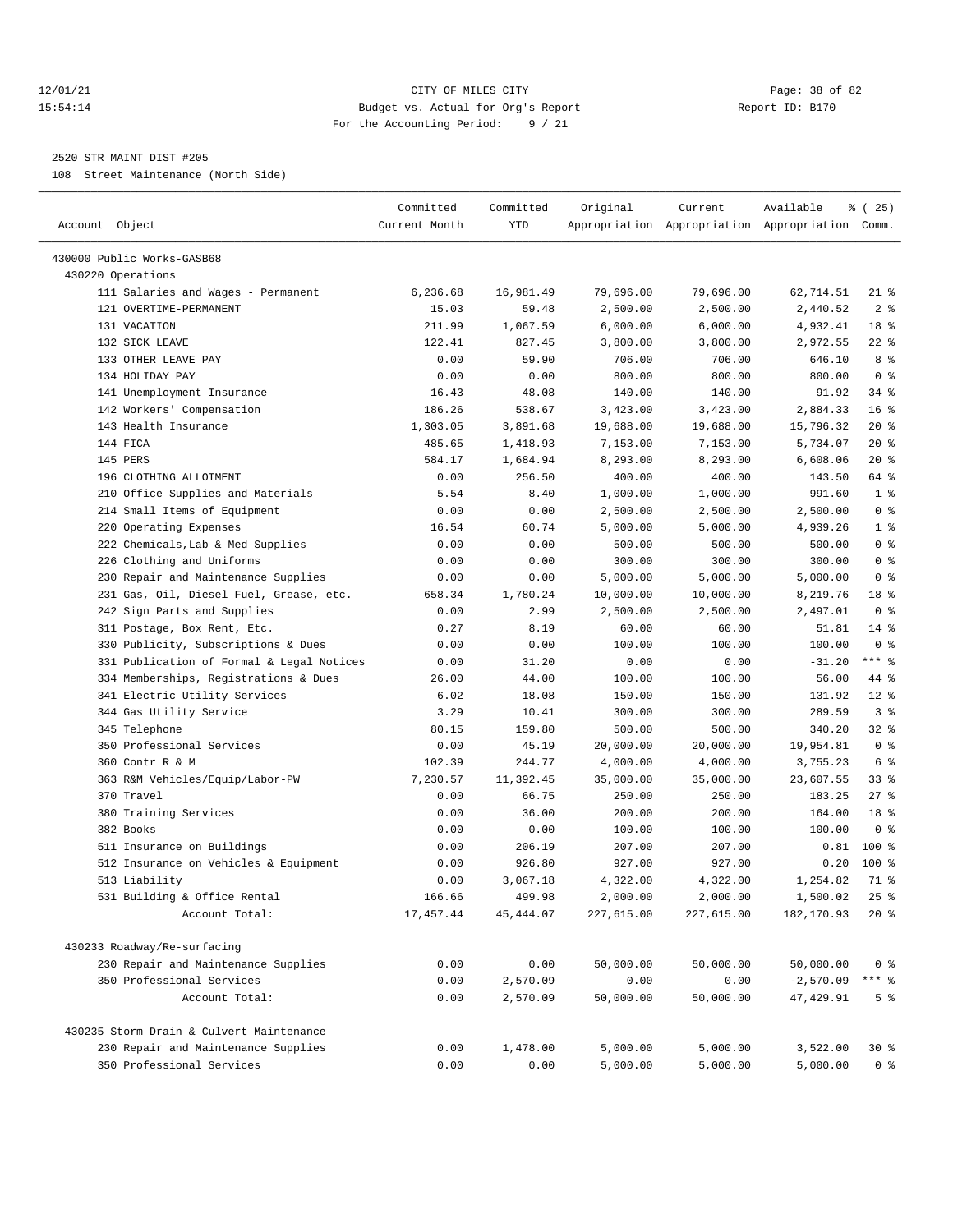#### 12/01/21 Page: 39 of 82 15:54:14 Budget vs. Actual for Org's Report Report ID: B170 For the Accounting Period: 9 / 21

#### 2520 STR MAINT DIST #205

108 Street Maintenance (North Side)

| Account Object                                                                                                            | Committed<br>Current Month | Committed<br><b>YTD</b> | Original                 | Current<br>Appropriation Appropriation | Available<br>Appropriation | % (25)<br>Comm. |
|---------------------------------------------------------------------------------------------------------------------------|----------------------------|-------------------------|--------------------------|----------------------------------------|----------------------------|-----------------|
| Account Total:                                                                                                            | 0.00                       | 1,478.00                | 10,000.00                | 10,000.00                              | 8,522.00                   | 15 <sup>8</sup> |
| Account Group Total:                                                                                                      | 17,457.44                  | 49, 492. 16             | 287,615.00               | 287,615.00                             | 238,122.84                 | $17*$           |
| 520000 OTHER FINANCING USES<br>521000 Interfund Operating Transfers Out<br>820 Transfers to Other Funds<br>Account Total: | 1,799.41<br>1,799.41       | 5,398.23<br>5,398.23    | 157,739.00<br>157,739.00 | 157,739.00<br>157,739.00               | 152,340.77<br>152,340.77   | 3%<br>3%        |
| Account Group Total:                                                                                                      | 1,799.41                   | 5,398.23                | 157,739.00               | 157,739.00                             | 152,340.77                 | 3%              |
| Organization Total:                                                                                                       | 19,256.85                  | 54,890.39               | 445,354.00               | 445, 354.00                            | 390,463.61                 | $12$ %          |
| Fund Total:                                                                                                               | 19,256.85                  | 54,890.39               | 445,354.00               | 445, 354.00                            | 390,463.61 12 %            |                 |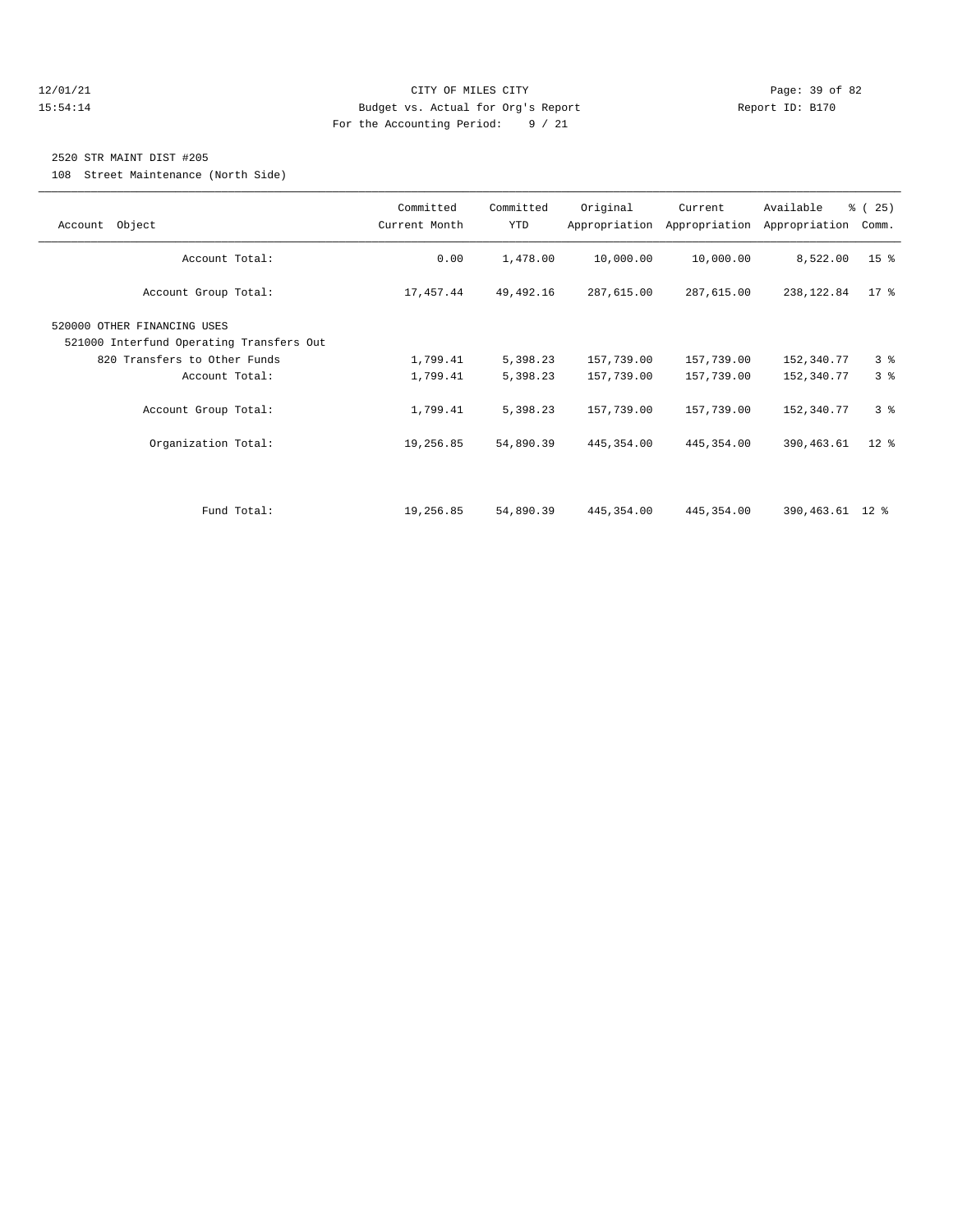#### 12/01/21 Page: 40 of 82 15:54:14 Budget vs. Actual for Org's Report Report ID: B170 For the Accounting Period: 9 / 21

#### 2540 STR MAINT DIST#207-(MILESTOWN ESTATES)

109 Milestown Estates Maintenance Dist.

| Account Object                           | Committed<br>Current Month | Committed<br><b>YTD</b> | Original | Current<br>Appropriation Appropriation Appropriation Comm. | Available      | 8 (25)                  |
|------------------------------------------|----------------------------|-------------------------|----------|------------------------------------------------------------|----------------|-------------------------|
|                                          |                            |                         |          |                                                            |                |                         |
| 430000 Public Works-GASB68               |                            |                         |          |                                                            |                |                         |
| 430220 Operations                        |                            |                         |          |                                                            |                |                         |
| 111 Salaries and Wages - Permanent       | 292.68                     | 794.52                  | 3,436.00 | 3,436.00                                                   | 2,641.48       | $23$ $%$                |
| 121 OVERTIME-PERMANENT                   | 0.75                       | 2.99                    | 100.00   | 100.00                                                     | 97.01          | 3 <sup>°</sup>          |
| 131 VACATION                             | 8.97                       | 48.78                   | 300.00   | 300.00                                                     | 251.22         | 16 <sup>8</sup>         |
| 132 SICK LEAVE                           | 4.57                       | 35.55                   | 200.00   | 200.00                                                     | 164.45         | 18 <sup>8</sup>         |
| 133 OTHER LEAVE PAY                      | 0.00                       | 0.00                    | 40.00    | 40.00                                                      | 40.00          | 0 <sup>8</sup>          |
| 134 HOLIDAY PAY                          | 0.00                       | 0.00                    | 40.00    | 40.00                                                      | 40.00          | $0 \text{ }$ $\text{ }$ |
| 141 Unemployment Insurance               | 0.76                       | 2.19                    | 6.00     | 6.00                                                       | 3.81           | 37%                     |
| 142 Workers' Compensation                | 9.21                       | 26.58                   | 125.00   | 125.00                                                     | 98.42          | $21$ %                  |
| 143 Health Insurance                     | 60.40                      | 180.41                  | 923.00   | 923.00                                                     | 742.59         | $20*$                   |
| 144 FICA                                 | 22.62                      | 65.71                   | 315.00   | 315.00                                                     | 249.29         | $21$ %                  |
| 145 PERS                                 | 27.22                      | 78.19                   | 365.00   | 365.00                                                     | 286.81         | $21$ %                  |
| 196 CLOTHING ALLOTMENT                   | 0.00                       | 12.00                   | 20.00    | 20.00                                                      | 8.00           | 60 %                    |
| 350 Professional Services                | 0.00                       | 0.88                    | 1,000.00 | 1,000.00                                                   | 999.12         | 0 <sup>8</sup>          |
| Account Total:                           | 427.18                     | 1,247.80                | 6,870.00 | 6,870.00                                                   | 5,622.20       | 18 <sup>8</sup>         |
| Account Group Total:                     | 427.18                     | 1,247.80                | 6,870.00 | 6,870.00                                                   | 5,622.20       | 18 <sup>8</sup>         |
| 510000 MISCELLANEOUS                     |                            |                         |          |                                                            |                |                         |
| 510330 Comprehensive Liability Insurance |                            |                         |          |                                                            |                |                         |
| 513 Liability                            | 0.00                       | 79.10                   | 65.00    | 65.00                                                      | $-14.10$       | $122$ %                 |
| Account Total:                           | 0.00                       | 79.10                   | 65.00    | 65.00                                                      | $-14.10$ 122 % |                         |
| Account Group Total:                     | 0.00                       | 79.10                   | 65.00    | 65.00                                                      | $-14.10$ 122 % |                         |
| Organization Total:                      | 427.18                     | 1,326.90                | 6,935.00 | 6,935.00                                                   | 5,608.10       | 19 <sup>8</sup>         |
|                                          |                            |                         |          |                                                            |                |                         |
| Fund Total:                              | 427.18                     | 1,326.90                | 6,935.00 | 6,935.00                                                   | 5,608.10 19 %  |                         |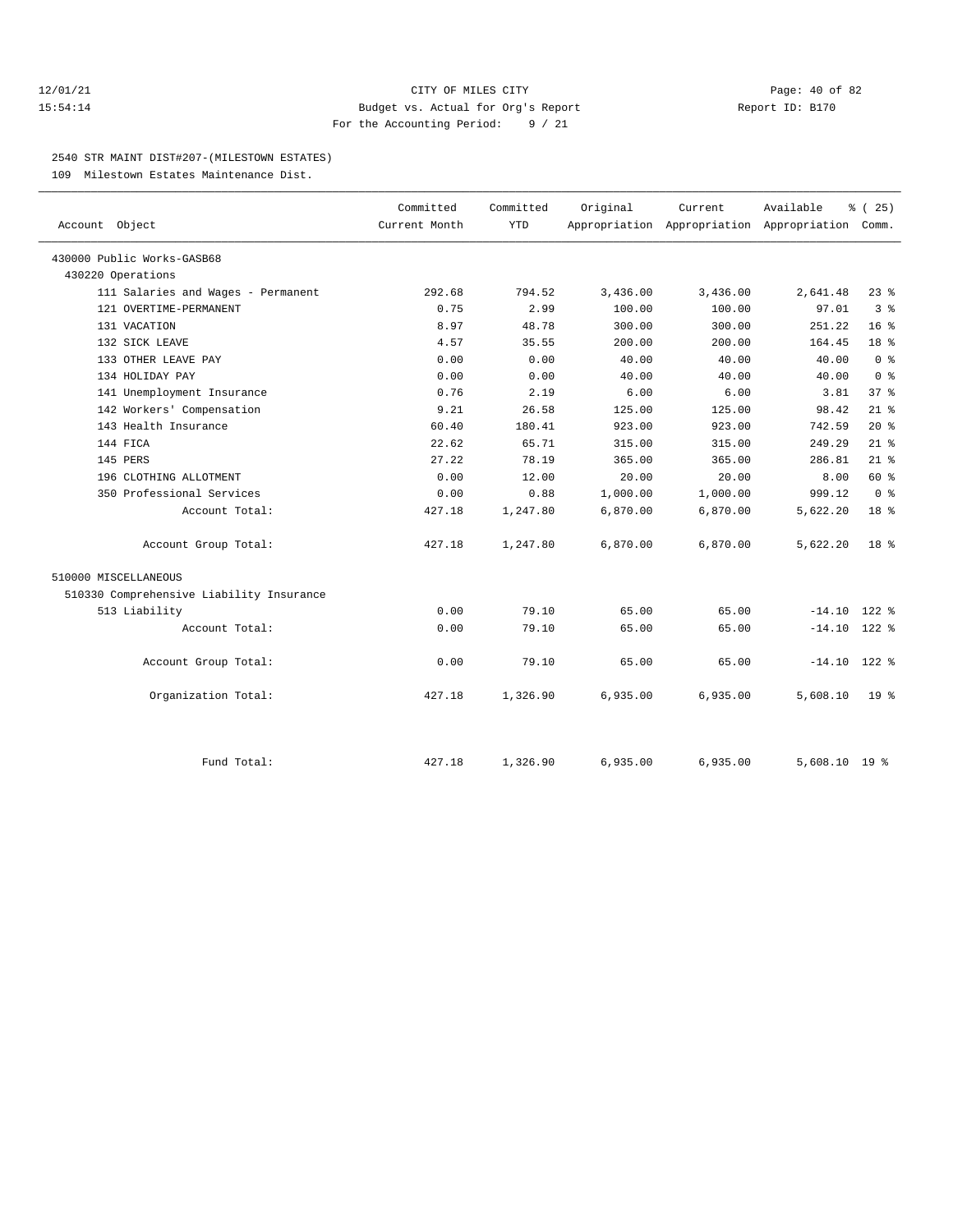#### 12/01/21 Page: 41 of 82 15:54:14 Budget vs. Actual for Org's Report Report ID: B170 For the Accounting Period: 9 / 21

#### 2701 Fire Grants

7 Fire

| Object<br>Account                                                            | Committed<br>Current Month | Committed<br>YTD | Original   | Current<br>Appropriation Appropriation | Available<br>Appropriation | 25)<br>ී (<br>Comm. |
|------------------------------------------------------------------------------|----------------------------|------------------|------------|----------------------------------------|----------------------------|---------------------|
| 420000 PUBLIC SAFETY-GASB68<br>420464 Fire-Turnouts/Accountability Sys Grant |                            |                  |            |                                        |                            |                     |
| 226 Clothing and Uniforms                                                    | 0.00                       | 0.00             | 326,350.00 | 326,350.00                             | 326,350.00                 | 0 <sup>8</sup>      |
| Account Total:                                                               | 0.00                       | 0.00             | 326,350.00 | 326,350.00                             | 326,350.00                 | 0 <sup>8</sup>      |
| Account Group Total:                                                         | 0.00                       | 0.00             | 326,350.00 | 326,350.00                             | 326,350.00                 | 0 <sup>8</sup>      |
| Organization Total:                                                          | 0.00                       | 0.00             | 326,350.00 | 326,350.00                             | 326,350.00                 | 0 <sup>8</sup>      |
| Fund Total:                                                                  | 0.00                       | 0.00             | 326,350.00 | 326,350.00                             | 326,350.00                 | 0 <sup>8</sup>      |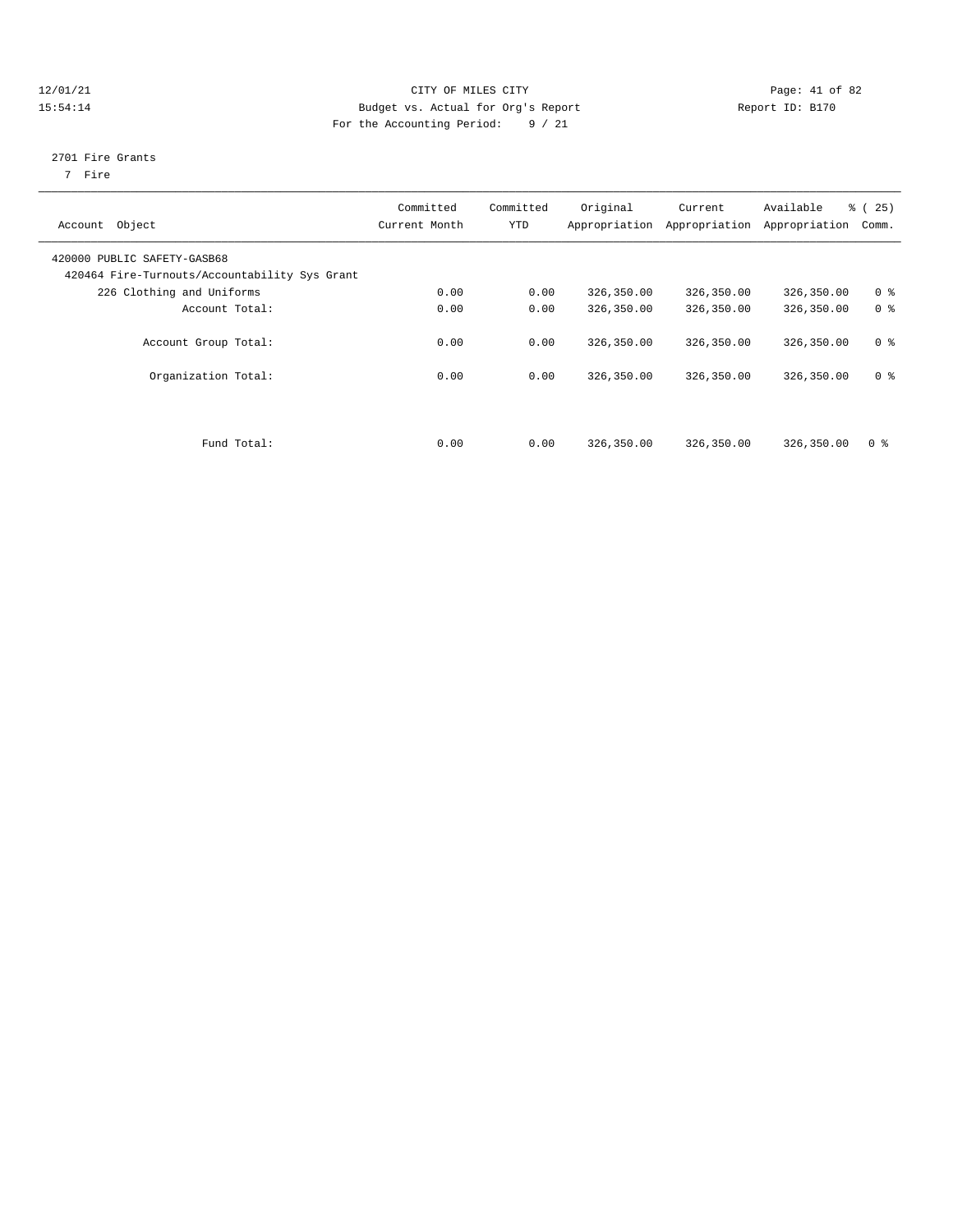#### 12/01/21 Page: 42 of 82<br>15:54:14 Page: 42 of 82<br>15:54:14 Budget vs. Actual for Org's Report Report Report ID: B170 15:54:14 Budget vs. Actual for Org's Report For the Accounting Period: 9 / 21

### 2820 GAS TAX 34 Gas Tax

| Account Object                           | Committed<br>Current Month | Committed<br><b>YTD</b> | Original   | Current    | Available<br>Appropriation Appropriation Appropriation | % (25)<br>Comm. |  |
|------------------------------------------|----------------------------|-------------------------|------------|------------|--------------------------------------------------------|-----------------|--|
| 520000 OTHER FINANCING USES              |                            |                         |            |            |                                                        |                 |  |
| 521000 Interfund Operating Transfers Out |                            |                         |            |            |                                                        |                 |  |
| 820 Transfers to Other Funds             | 207.20                     | 621.60                  | 2,487.00   | 2,487.00   | 1,865.40                                               | $25$ $%$        |  |
| Account Total:                           | 207.20                     | 621.60                  | 2,487.00   | 2,487.00   | 1,865.40                                               | 25%             |  |
| 521204 TRANSFER:<br>STD 204              |                            |                         |            |            |                                                        |                 |  |
| 820 Transfers to Other Funds             | 0.00                       | 0.00                    | 132,524.00 | 132,524.00 | 132,524.00                                             | 0 <sup>8</sup>  |  |
| Account Total:                           | 0.00                       | 0.00                    | 132,524.00 | 132,524.00 | 132,524.00                                             | 0 <sup>8</sup>  |  |
| 521205 TRANSFER:<br>SID 205              |                            |                         |            |            |                                                        |                 |  |
| 820 Transfers to Other Funds             | 0.00                       | 0.00                    | 33,131.00  | 33,131.00  | 33,131.00                                              | 0 <sup>8</sup>  |  |
| Account Total:                           | 0.00                       | 0.00                    | 33,131.00  | 33,131.00  | 33,131.00                                              | 0 <sup>8</sup>  |  |
| Account Group Total:                     | 207.20                     | 621.60                  | 168,142.00 | 168,142.00 | 167,520.40                                             | 0 <sup>8</sup>  |  |
| Organization Total:                      | 207.20                     | 621.60                  | 168,142.00 | 168,142.00 | 167,520.40                                             | 0 <sup>8</sup>  |  |
|                                          |                            |                         |            |            |                                                        |                 |  |
| Fund Total:                              | 207.20                     | 621.60                  | 168,142.00 | 168,142.00 | 167,520.40                                             | 0 <sup>8</sup>  |  |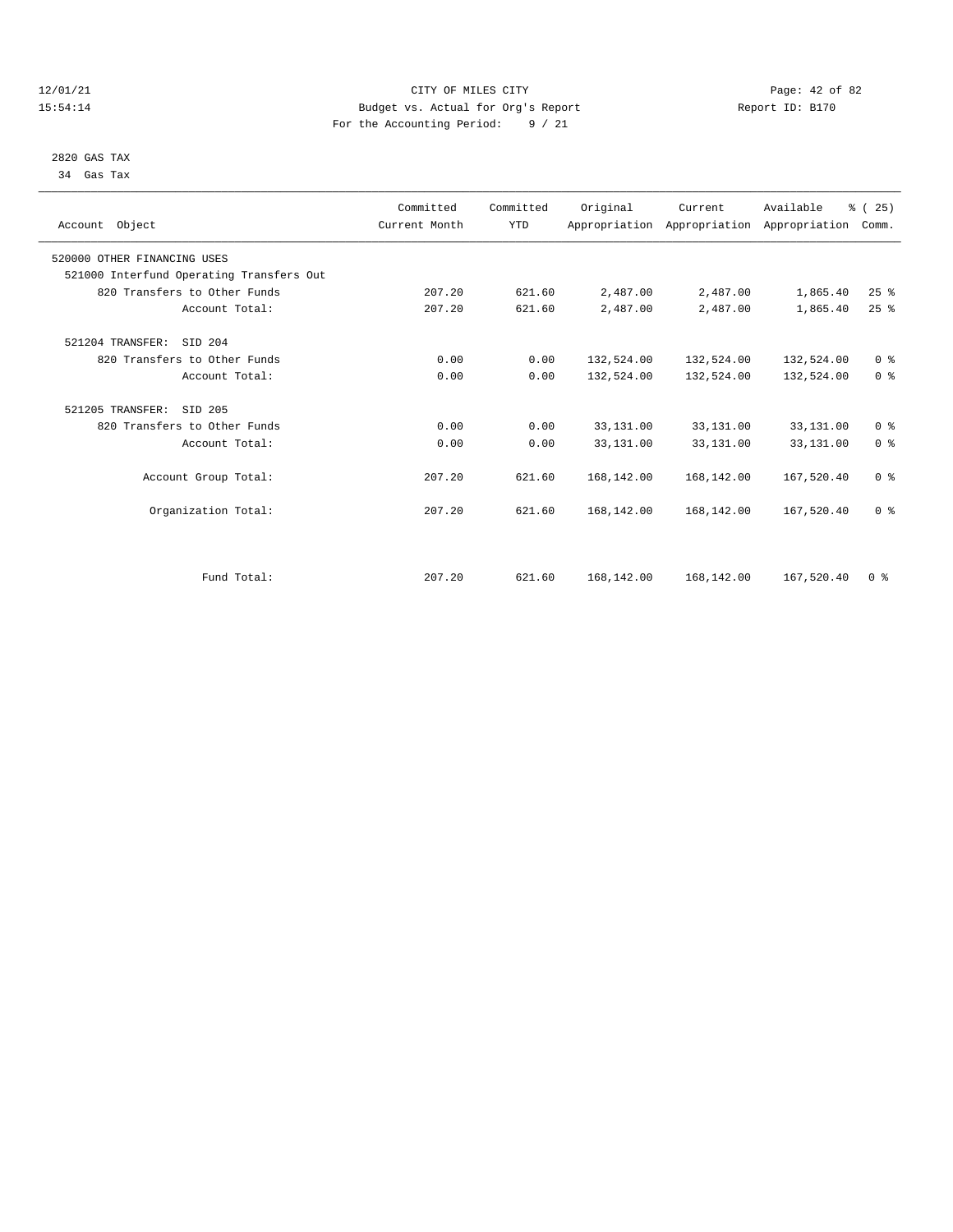#### 12/01/21 Page: 43 of 82<br>15:54:14 Pudget vs. Actual for Org's Report Report Report ID: B170 15:54:14 Budget vs. Actual for Org's Report For the Accounting Period: 9 / 21

#### 2821 HB473- Fuel Tax 95 HB473

| Object<br>Account                                         | Committed<br>Current Month | Committed<br><b>YTD</b> | Original<br>Appropriation | Current<br>Appropriation | Available<br>Appropriation | $\approx$ (<br>25)<br>Comm. |
|-----------------------------------------------------------|----------------------------|-------------------------|---------------------------|--------------------------|----------------------------|-----------------------------|
| 430000 Public Works-GASB68<br>430233 Roadway/Re-surfacing |                            |                         |                           |                          |                            |                             |
| 935 HB473 Tax Match Program                               | 0.00                       | 0.00                    | 210,000.00                | 210,000.00               | 210,000.00                 | 0 <sup>8</sup>              |
| Account Total:                                            | 0.00                       | 0.00                    | 210,000.00                | 210,000.00               | 210,000.00                 | 0 <sup>8</sup>              |
| Account Group Total:                                      | 0.00                       | 0.00                    | 210,000.00                | 210,000.00               | 210,000.00                 | 0 <sup>8</sup>              |
| Organization Total:                                       | 0.00                       | 0.00                    | 210,000.00                | 210,000.00               | 210,000.00                 | 0 <sup>8</sup>              |
| Fund Total:                                               | 0.00                       | 0.00                    | 210,000.00                | 210,000.00               | 210,000.00                 | 0 <sup>8</sup>              |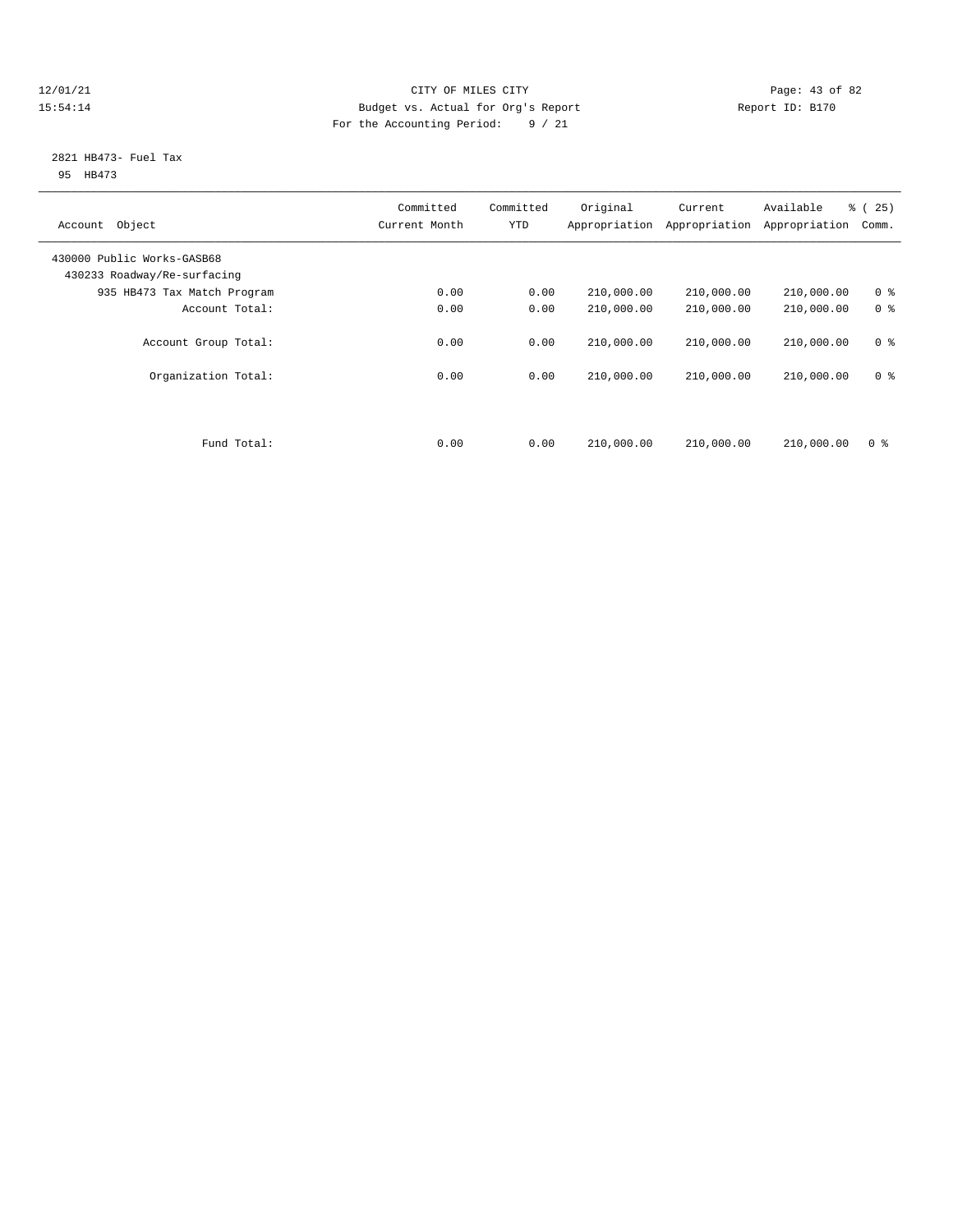#### 12/01/21 Page: 44 of 82 15:54:14 Budget vs. Actual for Org's Report Report ID: B170 For the Accounting Period: 9 / 21

2850 Southeastern Montana Dispatch-911

105 Enhanced 911

| Account Object                              | Committed<br>Current Month | Committed<br><b>YTD</b> | Original   | Current    | Available<br>Appropriation Appropriation Appropriation Comm. | $*(25)$         |
|---------------------------------------------|----------------------------|-------------------------|------------|------------|--------------------------------------------------------------|-----------------|
| 420000 PUBLIC SAFETY-GASB68                 |                            |                         |            |            |                                                              |                 |
| 420140 Crime Control and Investigation (05) |                            |                         |            |            |                                                              |                 |
| 210 Office Supplies and Materials           | 0.00                       | 0.00                    | 1,500.00   | 1,500.00   | 1,500.00                                                     | 0 <sup>8</sup>  |
| 214 Small Items of Equipment                | 0.00                       | 1,926.00                | 2,000.00   | 2,000.00   | 74.00                                                        | 96%             |
| 220 Operating Expenses                      | 700.00                     | 700.00                  | 3,500.00   | 3,500.00   | 2,800.00                                                     | $20*$           |
| 311 Postage, Box Rent, Etc.                 | 0.00                       | 55.00                   | 150.00     | 150.00     | 95.00                                                        | 37%             |
| 320 Printing, Duplicating, Typing &         | 0.00                       | 0.00                    | 100.00     | 100.00     | 100.00                                                       | 0 <sup>8</sup>  |
| 334 Memberships, Registrations & Dues       | 0.00                       | 0.00                    | 100.00     | 100.00     | 100.00                                                       | 0 <sup>8</sup>  |
| 341 Electric Utility Services               | 284.95                     | 1,208.29                | 6,000.00   | 6,000.00   | 4,791.71                                                     | $20*$           |
| 345 Telephone                               | 6,403.34                   | 8,837.04                | 45,000.00  | 45,000.00  | 36, 162.96                                                   | $20*$           |
| 350 Professional Services                   | 45,650.57                  | 87,653.99               | 100,000.00 | 100,000.00 | 12,346.01                                                    | 88 <sup>8</sup> |
| 370 Travel                                  | 0.00                       | 0.00                    | 3,000.00   | 3,000.00   | 3,000.00                                                     | 0 <sup>8</sup>  |
| 380 Training Services                       | 0.00                       | 0.00                    | 1,500.00   | 1,500.00   | 1,500.00                                                     | 0 <sup>8</sup>  |
| 512 Insurance on Vehicles & Equipment       | 0.00                       | 316.25                  | 317.00     | 317.00     | 0.75                                                         | 100 %           |
| 940 Machinery & Equipment                   | 0.00                       | 0.00                    | 30,000.00  | 30,000.00  | 30,000.00                                                    | 0 <sup>8</sup>  |
| 941 911 Eq & Software (2/01)                | 0.00                       | 0.00                    | 30,000.00  | 30,000.00  | 30,000.00                                                    | 0 <sup>8</sup>  |
| Account Total:                              | 53,038.86                  | 100,696.57              | 223,167.00 | 223,167.00 | 122, 470.43                                                  | 45 %            |
| Account Group Total:                        | 53,038.86                  | 100,696.57              | 223,167.00 | 223,167.00 | 122, 470.43                                                  | $45*$           |
| 520000 OTHER FINANCING USES                 |                            |                         |            |            |                                                              |                 |
| 521000 Interfund Operating Transfers Out    |                            |                         |            |            |                                                              |                 |
| 820 Transfers to Other Funds                | 14,923.25                  | 14,923.25               | 59,693.00  | 59,693.00  | 44,769.75                                                    | 25%             |
| Account Total:                              | 14,923.25                  | 14,923.25               | 59,693.00  | 59,693.00  | 44,769.75                                                    | 25%             |
| Account Group Total:                        | 14,923.25                  | 14,923.25               | 59,693.00  | 59,693.00  | 44,769.75                                                    | $25$ $%$        |
| Organization Total:                         | 67,962.11                  | 115,619.82              | 282,860.00 | 282,860.00 | 167,240.18                                                   | $41*$           |
|                                             |                            |                         |            |            |                                                              |                 |
| Fund Total:                                 | 67,962.11                  | 115,619.82              | 282,860.00 | 282,860.00 | 167,240.18                                                   | 41 %            |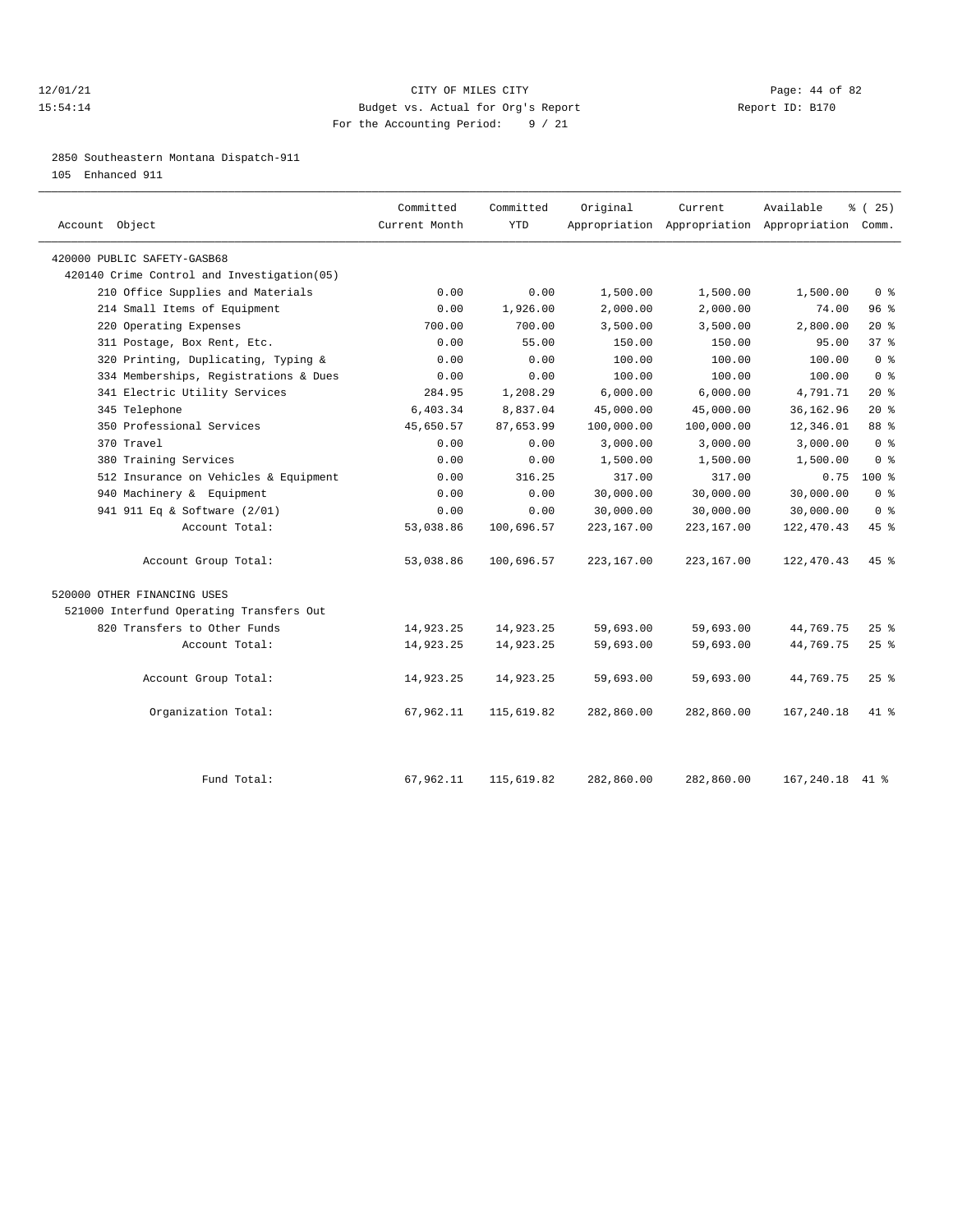#### 12/01/21 Page: 45 of 82 15:54:14 Budget vs. Actual for Org's Report Report ID: B170 For the Accounting Period: 9 / 21

## 2880 LIBRARY GRANTS

39 Partners Program

| Account Object                                                      | Committed<br>Current Month | Committed<br><b>YTD</b> | Original<br>Appropriation | Current<br>Appropriation | Available<br>Appropriation | % (25)<br>Comm. |
|---------------------------------------------------------------------|----------------------------|-------------------------|---------------------------|--------------------------|----------------------------|-----------------|
| 460000 CULTURE AND RECREATION-GASB68<br>460100 Library Services(16) |                            |                         |                           |                          |                            |                 |
| 311 Postage, Box Rent, Etc.                                         | 0.00                       | 450.45                  | 4,900.00                  | 4,900.00                 | 4,449.55                   | 9 %             |
| 382 Books                                                           | 0.00                       | 0.00                    | 100.00                    | 100.00                   | 100.00                     | 0 <sup>8</sup>  |
| Account Total:                                                      | 0.00                       | 450.45                  | 5.000.00                  | 5.000.00                 | 4,549.55                   | 9 <sup>8</sup>  |
| Account Group Total:                                                | 0.00                       | 450.45                  | 5.000.00                  | 5,000.00                 | 4,549.55                   | 9 %             |
| Organization Total:                                                 | 0.00                       | 450.45                  | 5,000.00                  | 5.000.00                 | 4,549.55                   | 9 %             |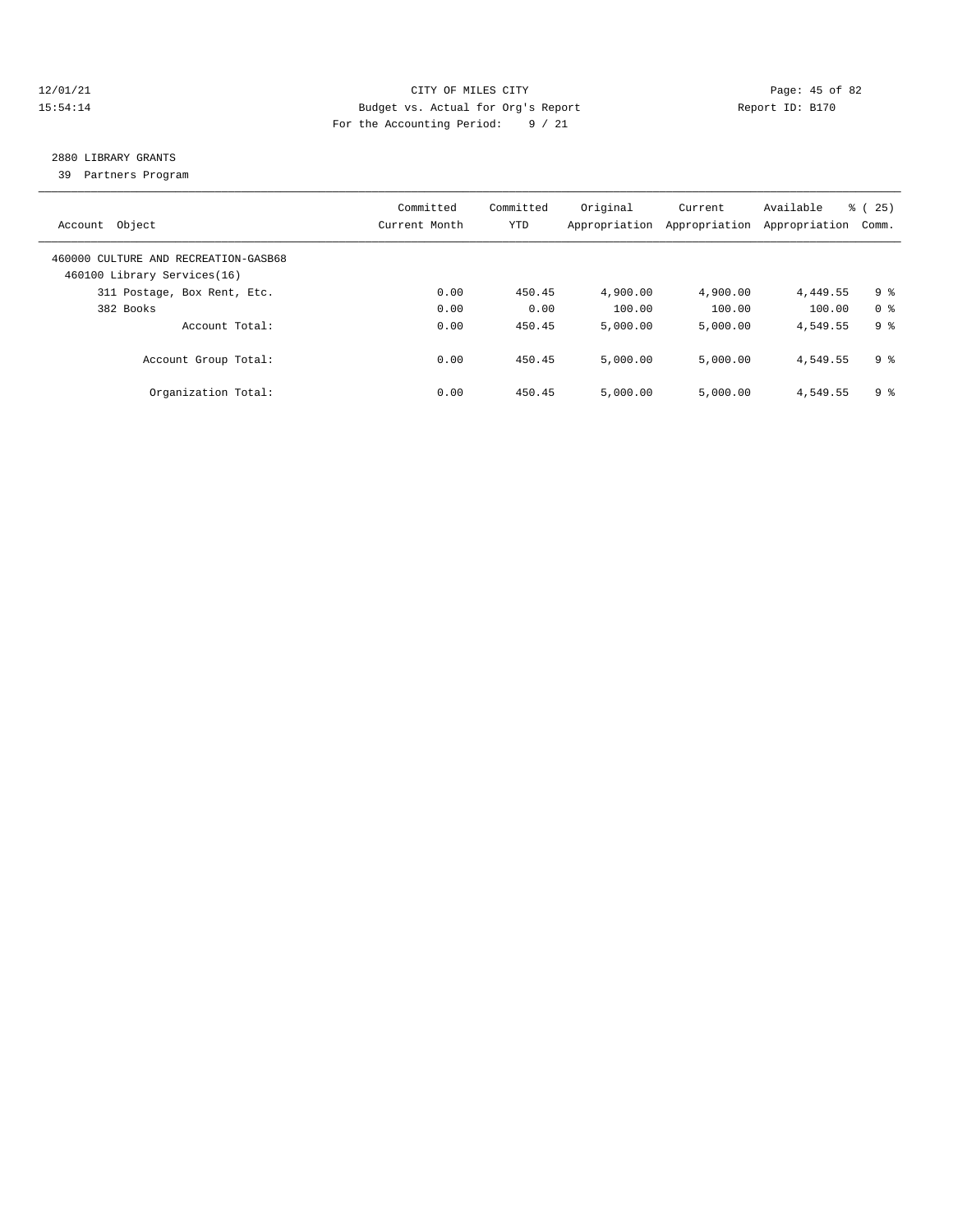#### 12/01/21 Page: 46 of 82 15:54:14 Budget vs. Actual for Org's Report Report ID: B170 For the Accounting Period: 9 / 21

#### 2880 LIBRARY GRANTS

41 Sagebrush Fed/Coal Sev Tax

| Object<br>Account                                                   | Committed<br>Current Month | Committed<br>YTD | Original<br>Appropriation | Current<br>Appropriation | Available<br>Appropriation | $\approx$ (<br>25)<br>Comm. |
|---------------------------------------------------------------------|----------------------------|------------------|---------------------------|--------------------------|----------------------------|-----------------------------|
| 460000 CULTURE AND RECREATION-GASB68<br>460100 Library Services(16) |                            |                  |                           |                          |                            |                             |
| 210 Office Supplies and Materials                                   | 0.00                       | 0.00             | 500.00                    | 500.00                   | 500.00                     | 0 <sup>8</sup>              |
| 214 Small Items of Equipment                                        | 0.00                       | 0.00             | 500.00                    | 500.00                   | 500.00                     | 0 <sup>8</sup>              |
| 350 Professional Services                                           | 0.00                       | 0.00             | 20,019.00                 | 20,019.00                | 20,019.00                  | 0 <sup>8</sup>              |
| 370 Travel                                                          | 0.00                       | 0.00             | 2,000.00                  | 2,000.00                 | 2,000.00                   | 0 <sup>8</sup>              |
| 380 Training Services                                               | 0.00                       | 0.00             | 2,000.00                  | 2,000.00                 | 2,000.00                   | 0 <sup>8</sup>              |
| Account Total:                                                      | 0.00                       | 0.00             | 25,019.00                 | 25,019.00                | 25,019.00                  | 0 <sup>8</sup>              |
| Account Group Total:                                                | 0.00                       | 0.00             | 25,019.00                 | 25,019.00                | 25,019.00                  | 0 <sup>8</sup>              |
| Organization Total:                                                 | 0.00                       | 0.00             | 25,019.00                 | 25,019.00                | 25,019.00                  | 0 <sup>8</sup>              |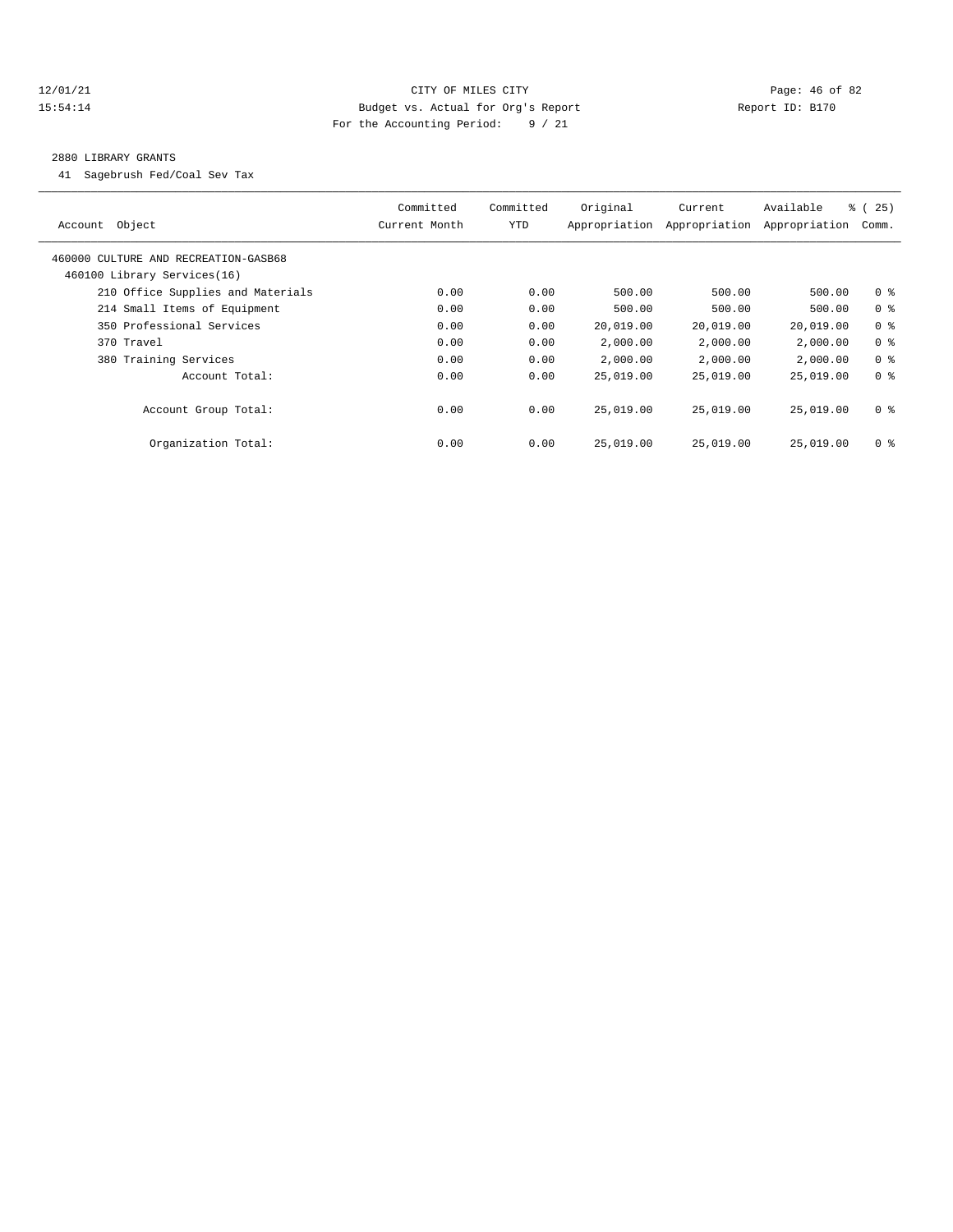#### 12/01/21 Page: 47 of 82 15:54:14 Budget vs. Actual for Org's Report Report ID: B170 For the Accounting Period: 9 / 21

#### 2880 LIBRARY GRANTS

43 State Aid Per Capita-Tech Serv

| Account Object                                                      | Committed<br>Current Month | Committed<br><b>YTD</b> | Original<br>Appropriation | Current<br>Appropriation | Available<br>Appropriation | ී (<br>25)<br>Comm. |
|---------------------------------------------------------------------|----------------------------|-------------------------|---------------------------|--------------------------|----------------------------|---------------------|
| 460000 CULTURE AND RECREATION-GASB68<br>460100 Library Services(16) |                            |                         |                           |                          |                            |                     |
| 210 Office Supplies and Materials                                   | 0.00                       | 0.00                    | 1,000.00                  | 1,000.00                 | 1,000.00                   | 0 <sup>8</sup>      |
| 214 Small Items of Equipment                                        | 0.00                       | 0.00                    | 5.000.00                  | 5,000.00                 | 5,000.00                   | 0 <sup>8</sup>      |
| 350 Professional Services                                           | 0.00                       | 0.00                    | 20,928.00                 | 20,928.00                | 20,928.00                  | 0 <sup>8</sup>      |
| 370 Travel                                                          | 0.00                       | 0.00                    | 1,000.00                  | 1,000.00                 | 1,000.00                   | 0 <sup>8</sup>      |
| Account Total:                                                      | 0.00                       | 0.00                    | 27,928.00                 | 27,928.00                | 27,928.00                  | 0 <sup>8</sup>      |
| Account Group Total:                                                | 0.00                       | 0.00                    | 27,928.00                 | 27,928.00                | 27,928,00                  | 0 <sup>8</sup>      |
| Organization Total:                                                 | 0.00                       | 0.00                    | 27,928.00                 | 27,928.00                | 27,928.00                  | 0 <sup>8</sup>      |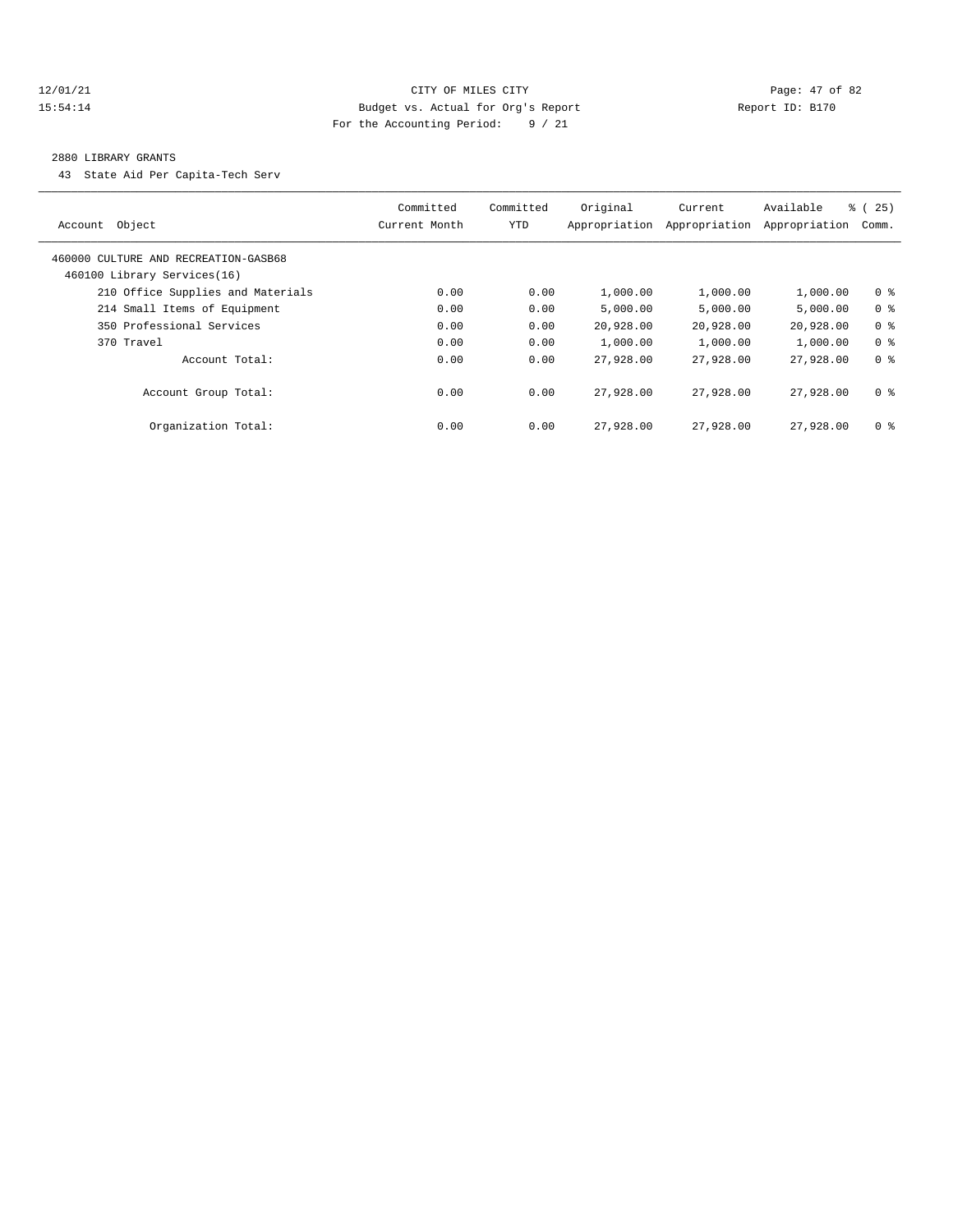#### 12/01/21 Page: 48 of 82 15:54:14 Budget vs. Actual for Org's Report Report ID: B170 For the Accounting Period: 9 / 21

#### 2880 LIBRARY GRANTS

111 One Time Endowments-Library

| Account Object                                                      | Committed<br>Current Month | Committed<br>YTD | Original<br>Appropriation | Current<br>Appropriation | Available<br>Appropriation | 25)<br>ී (<br>Comm. |
|---------------------------------------------------------------------|----------------------------|------------------|---------------------------|--------------------------|----------------------------|---------------------|
| 460000 CULTURE AND RECREATION-GASB68<br>460100 Library Services(16) |                            |                  |                           |                          |                            |                     |
| 360 Contr R & M                                                     | 0.00                       | 0.00             | 2,785.00                  | 2,785.00                 | 2,785.00                   | 0 <sup>8</sup>      |
| Account Total:                                                      | 0.00                       | 0.00             | 2,785.00                  | 2,785.00                 | 2,785.00                   | 0 <sup>8</sup>      |
| Account Group Total:                                                | 0.00                       | 0.00             | 2,785.00                  | 2,785.00                 | 2,785.00                   | 0 %                 |
| Organization Total:                                                 | 0.00                       | 0.00             | 2,785.00                  | 2,785.00                 | 2,785.00                   | 0 <sup>8</sup>      |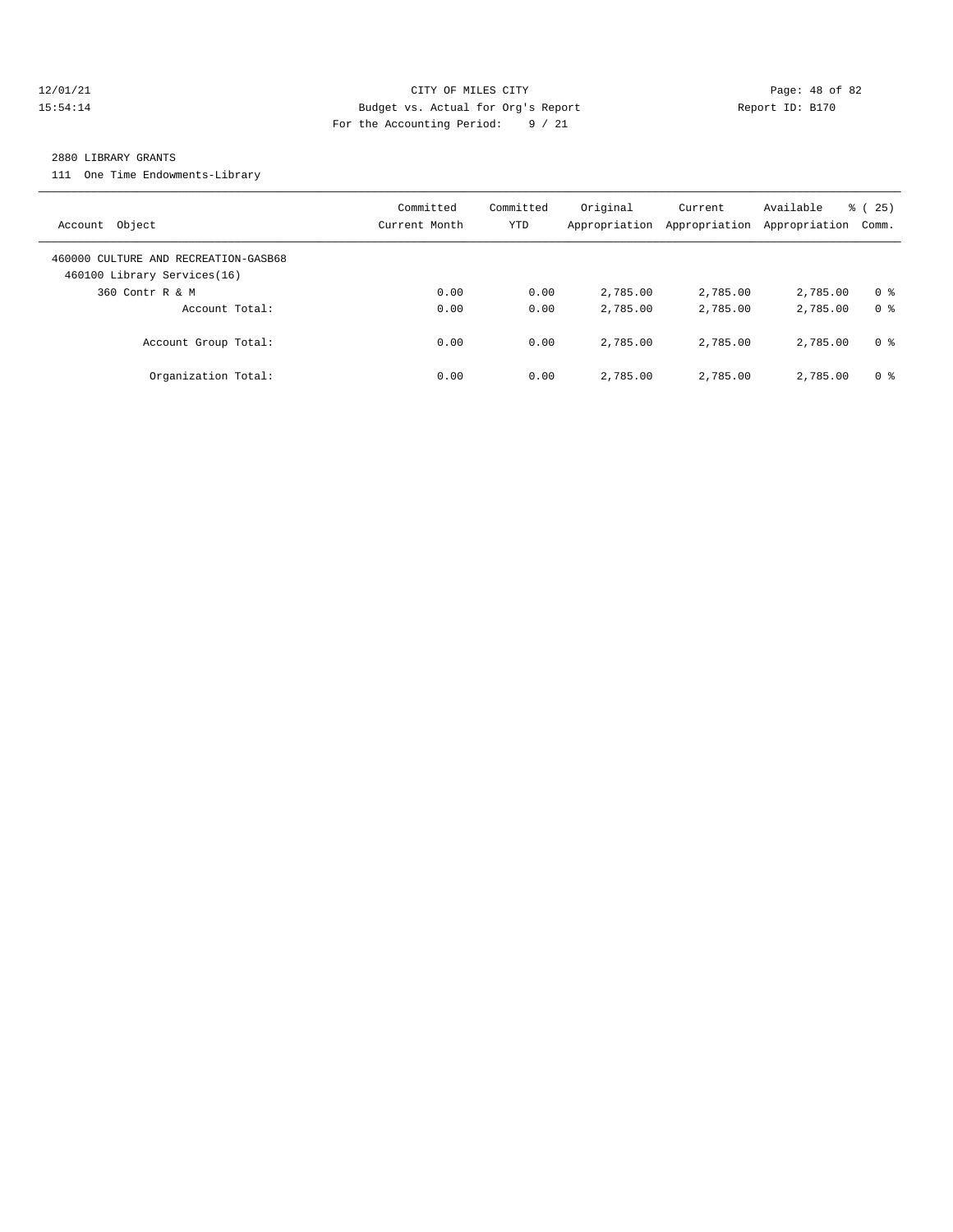#### 12/01/21 Page: 49 of 82 15:54:14 Budget vs. Actual for Org's Report Report ID: B170 For the Accounting Period: 9 / 21

#### 2880 LIBRARY GRANTS

112 Library Board of Trustees-Library

| Object<br>Account                                                   | Committed<br>Current Month | Committed<br>YTD | Original<br>Appropriation | Current<br>Appropriation | Available<br>Appropriation | % (25)<br>Comm. |
|---------------------------------------------------------------------|----------------------------|------------------|---------------------------|--------------------------|----------------------------|-----------------|
| 460000 CULTURE AND RECREATION-GASB68<br>460100 Library Services(16) |                            |                  |                           |                          |                            |                 |
| 350 Professional Services                                           | 0.00                       | 0.00             | 10,000.00                 | 10,000.00                | 10,000.00                  | 0 <sup>8</sup>  |
| 360 Contr R & M                                                     | 0.00                       | 0.00             | 40,000.00                 | 40,000.00                | 40,000.00                  | 0 <sup>8</sup>  |
| 382 Books                                                           | 0.00                       | 0.00             | 10,000.00                 | 10,000.00                | 10,000.00                  | 0 <sup>8</sup>  |
| Account Total:                                                      | 0.00                       | 0.00             | 60,000.00                 | 60,000.00                | 60,000.00                  | 0 <sup>8</sup>  |
| Account Group Total:                                                | 0.00                       | 0.00             | 60,000.00                 | 60,000.00                | 60,000.00                  | 0 <sup>8</sup>  |
| Organization Total:                                                 | 0.00                       | 0.00             | 60,000.00                 | 60,000.00                | 60,000.00                  | 0 <sup>8</sup>  |
|                                                                     |                            |                  |                           |                          |                            |                 |
| Fund Total:                                                         | 0.00                       | 450.45           | 120,732.00                | 120,732.00               | 120,281.55                 | 0 <sup>8</sup>  |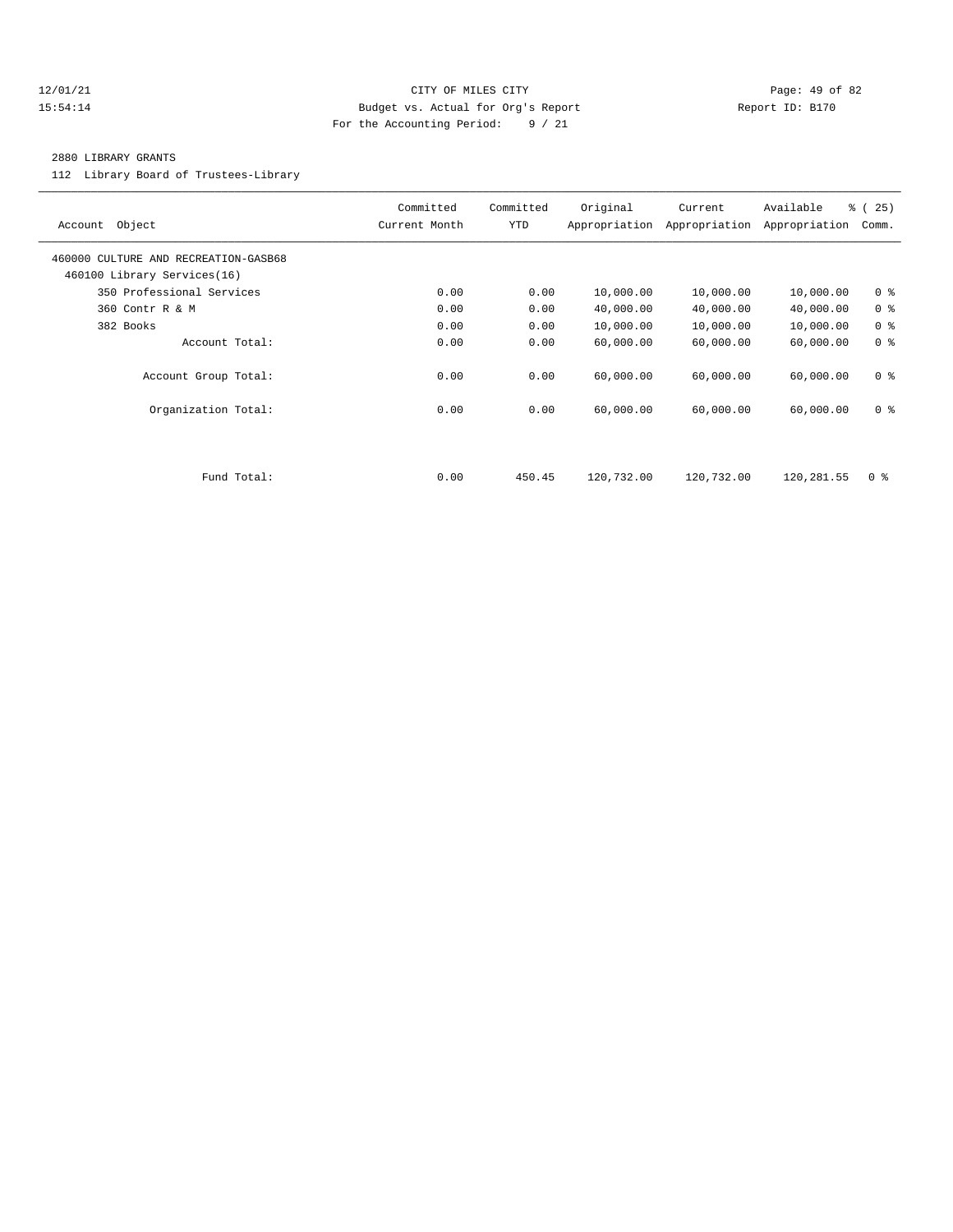#### 12/01/21 Page: 50 of 82 15:54:14 Budget vs. Actual for Org's Report Report ID: B170 For the Accounting Period: 9 / 21

## 2935 Historic Preservation

11 Historic Preservation

| Account Object                              | Committed<br>Current Month | Committed<br><b>YTD</b> | Original  | Current   | Available<br>Appropriation Appropriation Appropriation Comm. | % (25)          |
|---------------------------------------------|----------------------------|-------------------------|-----------|-----------|--------------------------------------------------------------|-----------------|
|                                             |                            |                         |           |           |                                                              |                 |
| 460000 CULTURE AND RECREATION-GASB68        |                            |                         |           |           |                                                              |                 |
| 460461 Historic Preservation-Administration |                            |                         |           |           |                                                              |                 |
| 111 Salaries and Wages - Permanent          | 152.77                     | 450.95                  | 1,980.00  | 1,980.00  | 1,529.05                                                     | $23$ %          |
| 131 VACATION                                | 14.74                      | 36.80                   | 60.00     | 60.00     | 23.20                                                        | 61 %            |
| 132 SICK LEAVE                              | 7.57                       | 21.55                   | 60.00     | 60.00     | 38.45                                                        | 36%             |
| 133 OTHER LEAVE PAY                         | 0.00                       | 16.35                   | 121.00    | 121.00    | 104.65                                                       | $14*$           |
| 141 Unemployment Insurance                  | 0.44                       | 1.34                    | 3.00      | 3.00      | 1.66                                                         | 45%             |
| 142 Workers' Compensation                   | 1.04                       | 3.15                    | 17.00     | 17.00     | 13.85                                                        | 19 <sup>°</sup> |
| 143 Health Insurance                        | 42.82                      | 128.34                  | 513.00    | 513.00    | 384.66                                                       | 25%             |
| 144 FICA                                    | 13.39                      | 40.81                   | 170.00    | 170.00    | 129.19                                                       | $24$ %          |
| 145 PERS                                    | 15.53                      | 46.63                   | 197.00    | 197.00    | 150.37                                                       | 24%             |
| 196 CLOTHING ALLOTMENT                      | 0.00                       | 7.50                    | 0.00      | 0.00      | $-7.50$                                                      | $***$ $%$       |
| 210 Office Supplies and Materials           | 0.00                       | 0.00                    | 500.00    | 500.00    | 500.00                                                       | 0 <sup>8</sup>  |
| 220 Operating Expenses                      | 0.00                       | 0.00                    | 500.00    | 500.00    | 500.00                                                       | 0 <sup>8</sup>  |
| 231 Gas, Oil, Diesel Fuel, Grease, etc.     | 0.00                       | 0.00                    | 200.00    | 200.00    | 200.00                                                       | 0 <sup>8</sup>  |
| 311 Postage, Box Rent, Etc.                 | 0.53                       | 0.53                    | 100.00    | 100.00    | 99.47                                                        | 1 <sup>8</sup>  |
| 320 Printing, Duplicating, Typing &         | 0.00                       | 235.97                  | 1,000.00  | 1,000.00  | 764.03                                                       | $24$ %          |
| 330 Publicity, Subscriptions & Dues         | 0.00                       | 0.00                    | 100.00    | 100.00    | 100.00                                                       | 0 <sup>8</sup>  |
| 331 Publication of Formal & Legal Notices   | 0.00                       | 0.00                    | 100.00    | 100.00    | 100.00                                                       | 0 <sup>8</sup>  |
| 334 Memberships, Registrations & Dues       | 0.00                       | 0.00                    | 100.00    | 100.00    | 100.00                                                       | 0 <sup>8</sup>  |
| 345 Telephone                               | 0.00                       | 21.18                   | 50.00     | 50.00     | 28.82                                                        | 42 %            |
| 347 Internet                                | 0.52                       | 1.07                    | 50.00     | 50.00     | 48.93                                                        | 2 <sup>8</sup>  |
| 350 Professional Services                   | 0.00                       | 0.00                    | 79,480.00 | 79,480.00 | 79,480.00                                                    | 0 <sup>8</sup>  |
| 370 Travel                                  | $-16.00$                   | 83.00                   | 300.00    | 300.00    | 217.00                                                       | $28$ %          |
| 380 Training Services                       | 0.00                       | 0.00                    | 300.00    | 300.00    | 300.00                                                       | 0 <sup>8</sup>  |
| 513 Liability                               | 0.00                       | 42.30                   | 46.00     | 46.00     | 3.70                                                         | $92$ $%$        |
| Account Total:                              | 233.35                     | 1,137.47                | 85,947.00 | 85,947.00 | 84,809.53                                                    | 1 <sup>8</sup>  |
| Account Group Total:                        | 233.35                     | 1,137.47                | 85,947.00 | 85,947.00 | 84,809.53                                                    | 1 <sup>8</sup>  |
| 520000 OTHER FINANCING USES                 |                            |                         |           |           |                                                              |                 |
| 521000 Interfund Operating Transfers Out    |                            |                         |           |           |                                                              |                 |
| 820 Transfers to Other Funds                | 0.00                       | 0.00                    | 2,000.00  | 2,000.00  | 2,000.00                                                     | 0 <sup>8</sup>  |
| Account Total:                              | 0.00                       | 0.00                    | 2,000.00  | 2,000.00  | 2,000.00                                                     | 0 <sup>8</sup>  |
| Account Group Total:                        | 0.00                       | 0.00                    | 2,000.00  | 2,000.00  | 2,000.00                                                     | 0 <sup>8</sup>  |
| Organization Total:                         | 233.35                     | 1,137.47                | 87,947.00 | 87,947.00 | 86,809.53                                                    | 1 <sup>8</sup>  |
| Fund Total:                                 | 233.35                     | 1,137.47                | 87,947.00 | 87,947.00 | 86,809.53                                                    | 1 <sup>°</sup>  |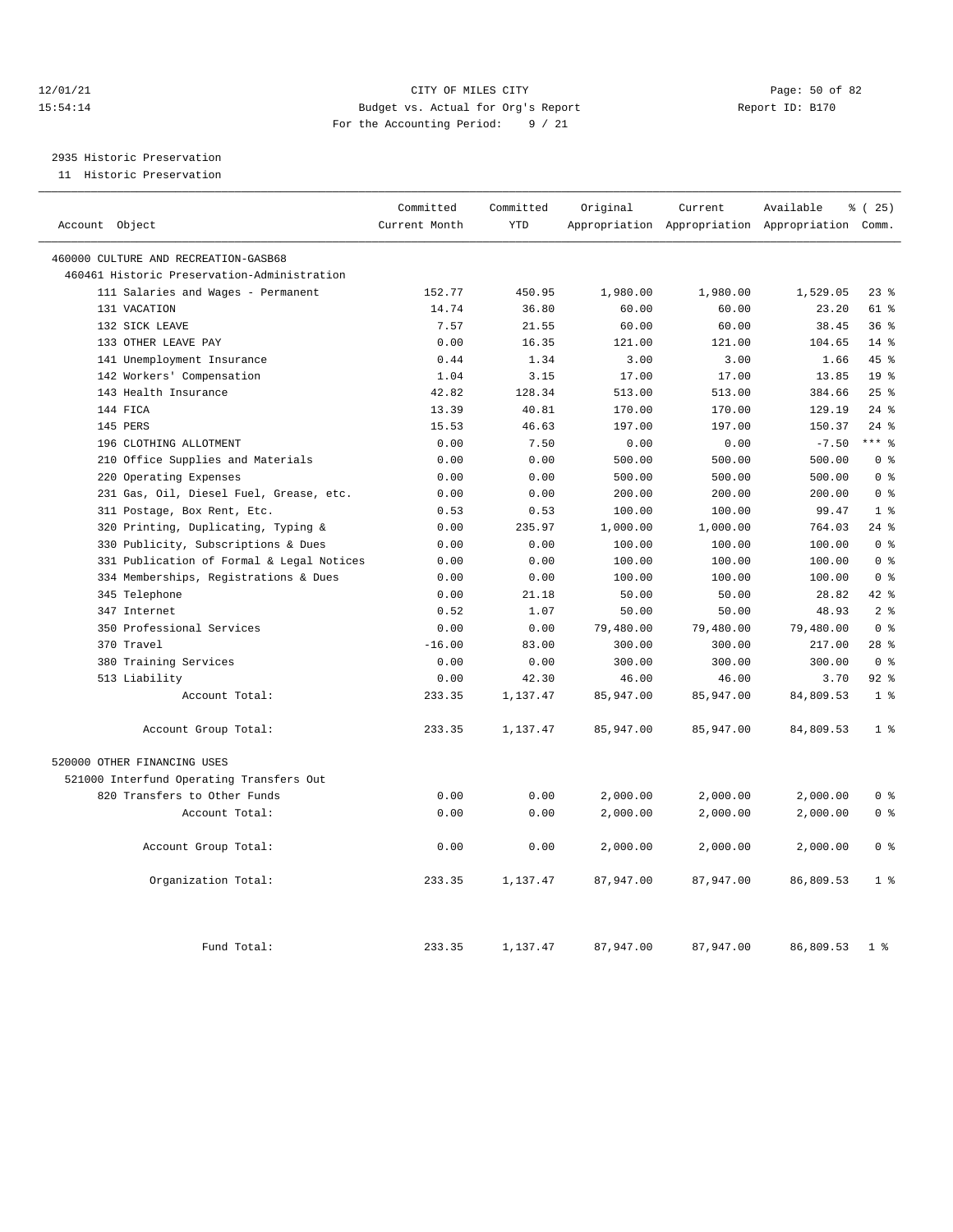#### 12/01/21 Page: 51 of 82 15:54:14 Budget vs. Actual for Org's Report Report ID: B170 For the Accounting Period: 9 / 21

————————————————————————————————————————————————————————————————————————————————————————————————————————————————————————————————————

#### 2985 RETIRED SENIOR VOLUNTEER PROG (RSVP)

15 Retired Senior Volunteer Program

|                                                             | Committed     | Committed        | Original   | Current    | Available                                       | % (25)          |
|-------------------------------------------------------------|---------------|------------------|------------|------------|-------------------------------------------------|-----------------|
| Account Object                                              | Current Month | YTD              |            |            | Appropriation Appropriation Appropriation Comm. |                 |
| 450000 Social and Economic Services-GASB68                  |               |                  |            |            |                                                 |                 |
| 450330 RSVP Non-Federal                                     |               |                  |            |            |                                                 |                 |
| 111 Salaries and Wages - Permanent                          | 195.73        | 581.04           | 4,000.00   | 4,000.00   | 3,418.96                                        | 15 <sup>8</sup> |
| 131 VACATION                                                | 9.84          | 45.53            | 0.00       | 0.00       | $-45.53$                                        | $***$ $_{8}$    |
| 132 SICK LEAVE                                              | 11.07         | 23.37            | 0.00       | 0.00       | $-23.37$                                        | $***$ $%$       |
| 141 Unemployment Insurance                                  | 0.54          | 1.62             | 60.00      | 60.00      | 58.38                                           | 3 <sup>8</sup>  |
| 142 Workers' Compensation                                   | 1.29          | 3.86             | 27.00      | 27.00      | 23.14                                           | $14$ %          |
| 143 Health Insurance                                        | 42.60         | 42.60            | 1,153.00   | 1,153.00   | 1,110.40                                        | 4%              |
| 144 FICA                                                    | 16.58         | 49.75            | 306.00     | 306.00     | 256.25                                          | 16 <sup>8</sup> |
| 145 PERS                                                    | 19.21         | 57.63            | 351.00     | 351.00     | 293.37                                          | 16 <sup>8</sup> |
|                                                             | 0.00          |                  | 1,675.00   | 1,675.00   | 1,675.00                                        | 0 <sup>8</sup>  |
| 210 Office Supplies and Materials<br>220 Operating Expenses | 1,081.27      | 0.00<br>1,081.27 | 3,464.00   |            | 2,382.73                                        | $31$ %          |
|                                                             |               |                  |            | 3,464.00   | 681.00                                          | 0 <sup>8</sup>  |
| 311 Postage, Box Rent, Etc.                                 | 0.00          | 0.00             | 681.00     | 681.00     |                                                 |                 |
| 330 Publicity, Subscriptions & Dues                         | 159.60        | 159.60           | 160.00     | 160.00     | 0.40                                            | 100 %           |
| 334 Memberships, Registrations & Dues                       | 0.00          | 0.00             | 190.00     | 190.00     | 190.00                                          | 0 <sup>8</sup>  |
| 345 Telephone                                               | 0.00          | 127.67           | 1,637.00   | 1,637.00   | 1,509.33                                        | 8 %             |
| 370 Travel                                                  | 98.10         | 357.20           | 5,356.00   | 5,356.00   | 4,998.80                                        | 7 %             |
| 379 Other Travel                                            | 55.90         | 145.25           | 2,360.00   | 2,360.00   | 2,214.75                                        | 6 %             |
| 512 Insurance on Vehicles & Equipment                       | 0.00          | 0.00             | 500.00     | 500.00     | 500.00                                          | 0 <sup>8</sup>  |
| 513 Liability                                               | 0.00          | 17.25            | 562.00     | 562.00     | 544.75                                          | 3%              |
| Account Total:                                              | 1,691.73      | 2,693.64         | 22,482.00  | 22,482.00  | 19,788.36                                       | $12*$           |
| 450340 RSVP FEDERAL GRANT- FALLON/CUSTER                    |               |                  |            |            |                                                 |                 |
| 111 Salaries and Wages - Permanent                          | 4,350.75      | 12,505.54        | 54, 417.00 | 54, 417.00 | 41,911.46                                       | $23$ $%$        |
| 131 VACATION                                                | 187.11        | 915.93           | 0.00       |            | $-915.93$                                       | $***$ $%$       |
|                                                             |               |                  |            | 0.00       |                                                 | $***$ $%$       |
| 132 SICK LEAVE                                              | 210.50        | 457.03           | 0.00       | 0.00       | $-457.03$                                       | 4%              |
| 141 Unemployment Insurance                                  | 11.88         | 34.72            | 816.00     | 816.00     | 781.28                                          |                 |
| 142 Workers' Compensation                                   | 26.05         | 77.11            | 398.00     | 398.00     | 320.89                                          | 19 <sup>°</sup> |
| 143 Health Insurance                                        | 811.97        | 2,516.49         | 9,647.00   | 9,647.00   | 7,130.51                                        | 26%             |
| 144 FICA                                                    | 363.22        | 1,061.62         | 4,163.00   | 4,163.00   | 3,101.38                                        | $26$ %          |
| 145 PERS                                                    | 365.13        | 1,095.39         | 325.00     | 325.00     | $-770.39$                                       | $337$ $%$       |
| 210 Office Supplies and Materials                           | 0.00          | 17.02            | 1,554.00   | 1,554.00   | 1,536.98                                        | 1 <sup>8</sup>  |
| 220 Operating Expenses                                      | 57.73         | 57.73            | 750.00     | 750.00     | 692.27                                          | 8 %             |
| 311 Postage, Box Rent, Etc.                                 | 92.68         | 211.43           | 0.00       | 0.00       | $-211.43$                                       | $***$ $8$       |
| 334 Memberships, Registrations & Dues                       | 0.00          | 75.00            | 260.00     | 260.00     | 185.00                                          | 29%             |
| 345 Telephone                                               | 126.46        | 126.46           | 1,509.00   | 1,509.00   | 1,382.54                                        | 8 %             |
| 530 Rent                                                    | 1,950.00      | 3,900.00         | 7,800.00   | 7,800.00   | 3,900.00                                        | 50%             |
| Account Total:                                              | 8,553.48      | 23,051.47        | 81,639.00  | 81,639.00  | 58,587.53                                       | $28$ %          |
| 450351 RSVP-Excess                                          |               |                  |            |            |                                                 |                 |
| 111 Salaries and Wages - Permanent                          | 0.00          | 0.00             | 2,040.00   | 2,040.00   | 2,040.00                                        | 0 <sup>8</sup>  |
| 133 OTHER LEAVE PAY                                         | 0.00          | 0.00             | 10,000.00  | 10,000.00  | 10,000.00                                       | 0 <sup>8</sup>  |
| 141 Unemployment Insurance                                  | 0.00          | 0.00             | 181.00     | 181.00     | 181.00                                          | 0 <sup>8</sup>  |
|                                                             |               |                  |            |            |                                                 |                 |
| 142 Workers' Compensation<br>144 FICA                       | 0.00          | 0.00             | 81.00      | 81.00      | 81.00                                           | 0 <sup>8</sup>  |
|                                                             | 0.00          | 0.00             | 921.00     | 921.00     | 921.00                                          | 0 <sup>8</sup>  |
| 145 PERS                                                    | 0.00          | 0.00<br>1,576.17 | 1,068.00   | 1,068.00   | 1,068.00                                        | 0 <sup>8</sup>  |
| 220 Operating Expenses                                      | 122.50        |                  | 2,000.00   | 2,000.00   | 423.83                                          | 79 %            |
| Account Total:                                              | 122.50        | 1,576.17         | 16,291.00  | 16,291.00  | 14,714.83                                       | $10*$           |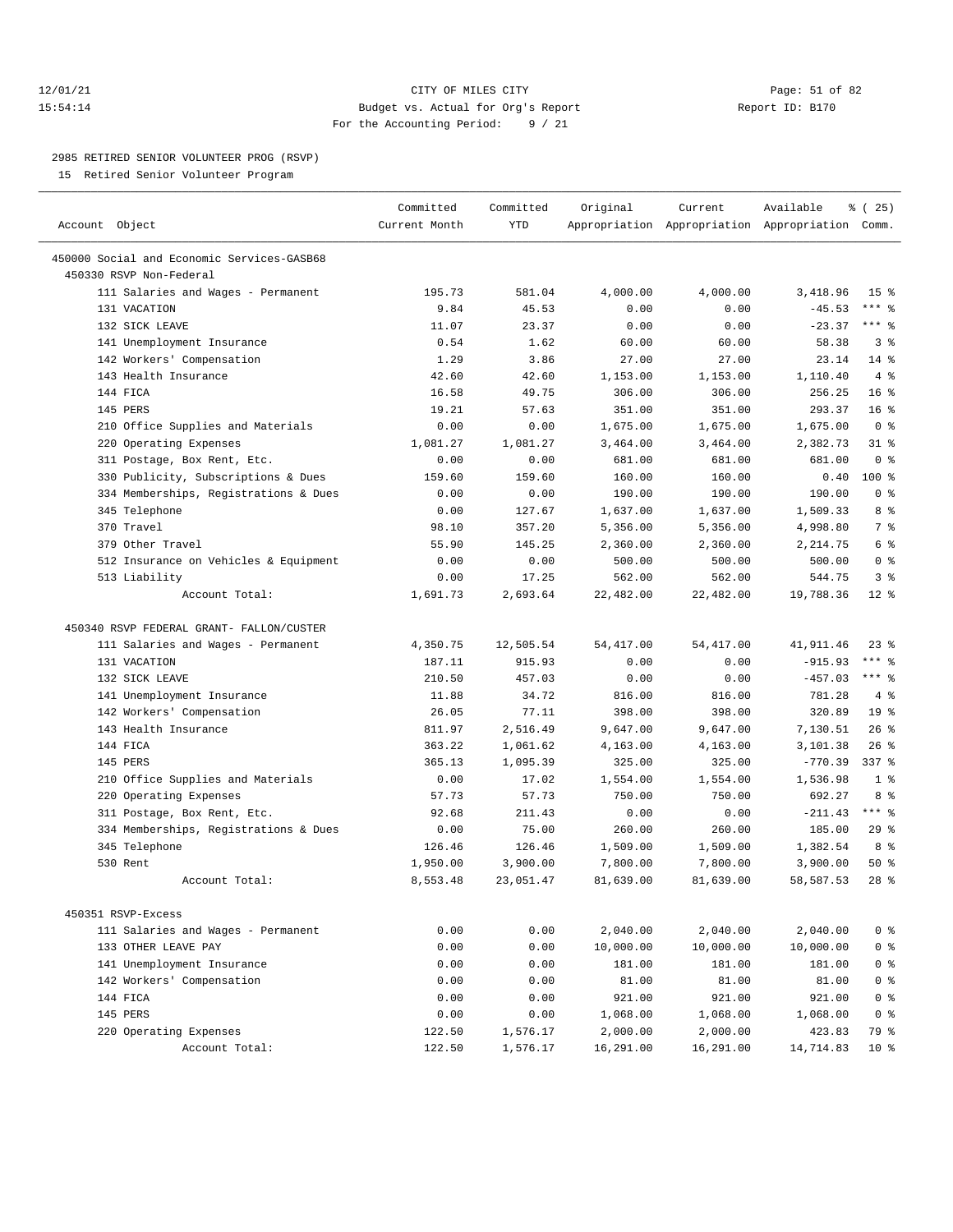#### 12/01/21 Page: 52 of 82 15:54:14 Budget vs. Actual for Org's Report Report ID: B170 For the Accounting Period: 9 / 21

# 2985 RETIRED SENIOR VOLUNTEER PROG (RSVP)

15 Retired Senior Volunteer Program

| Account Object       | Committed<br>Current Month | Committed<br>YTD | Original<br>Appropriation | Current<br>Appropriation | Available<br>Appropriation | $\frac{3}{6}$ ( 25)<br>Comm. |
|----------------------|----------------------------|------------------|---------------------------|--------------------------|----------------------------|------------------------------|
| Account Group Total: | 10,367.71                  | 27, 321.28       | 120,412.00                | 120,412.00               | 93,090.72                  | $23$ %                       |
| Organization Total:  | 10,367.71                  | 27, 321, 28      | 120,412.00                | 120,412.00               | 93,090.72                  | $23$ $%$                     |
| Fund Total:          | 10,367.71                  | 27, 321, 28      | 120,412.00                | 120,412.00               | 93,090.72 23 %             |                              |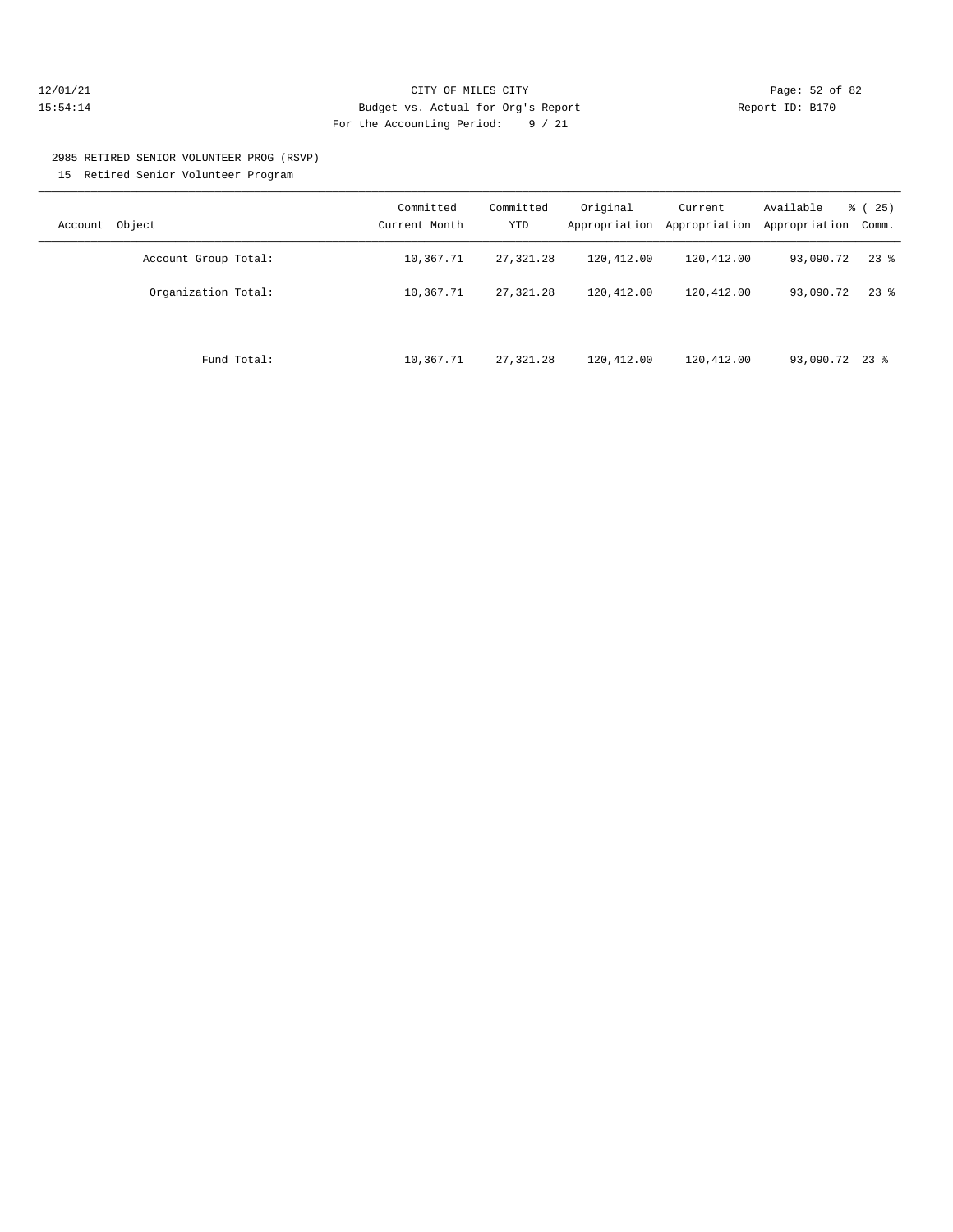#### 12/01/21 Page: 53 of 82 15:54:14 Budget vs. Actual for Org's Report Report ID: B170 For the Accounting Period: 9 / 21

## 2991 Federal Recovery Funds

22 Water Plant

| Account Object                                                              | Committed<br>Current Month | Committed<br>YTD | Original<br>Appropriation | Current<br>Appropriation | Available<br>Appropriation | 25)<br>ී (<br>Comm. |
|-----------------------------------------------------------------------------|----------------------------|------------------|---------------------------|--------------------------|----------------------------|---------------------|
| 430000 Public Works-GASB68<br>430530 Water Source of Supply and Pumping(22) |                            |                  |                           |                          |                            |                     |
| 940 Machinery &<br>Equipment                                                | 0.00                       | 0.00             | 5,289,250.00              | 5,289,250.00             | 5,289,250.00               | 0 %                 |
| Account Total:                                                              | 0.00                       | 0.00             | 5,289,250.00              | 5,289,250.00             | 5,289,250.00               | 0 <sup>8</sup>      |
| Account Group Total:                                                        | 0.00                       | 0.00             | 5,289,250.00              | 5,289,250.00             | 5,289,250.00               | 0 <sup>8</sup>      |
| Organization Total:                                                         | 0.00                       | 0.00             | 5,289,250.00              | 5,289,250.00             | 5,289,250.00               | 0 %                 |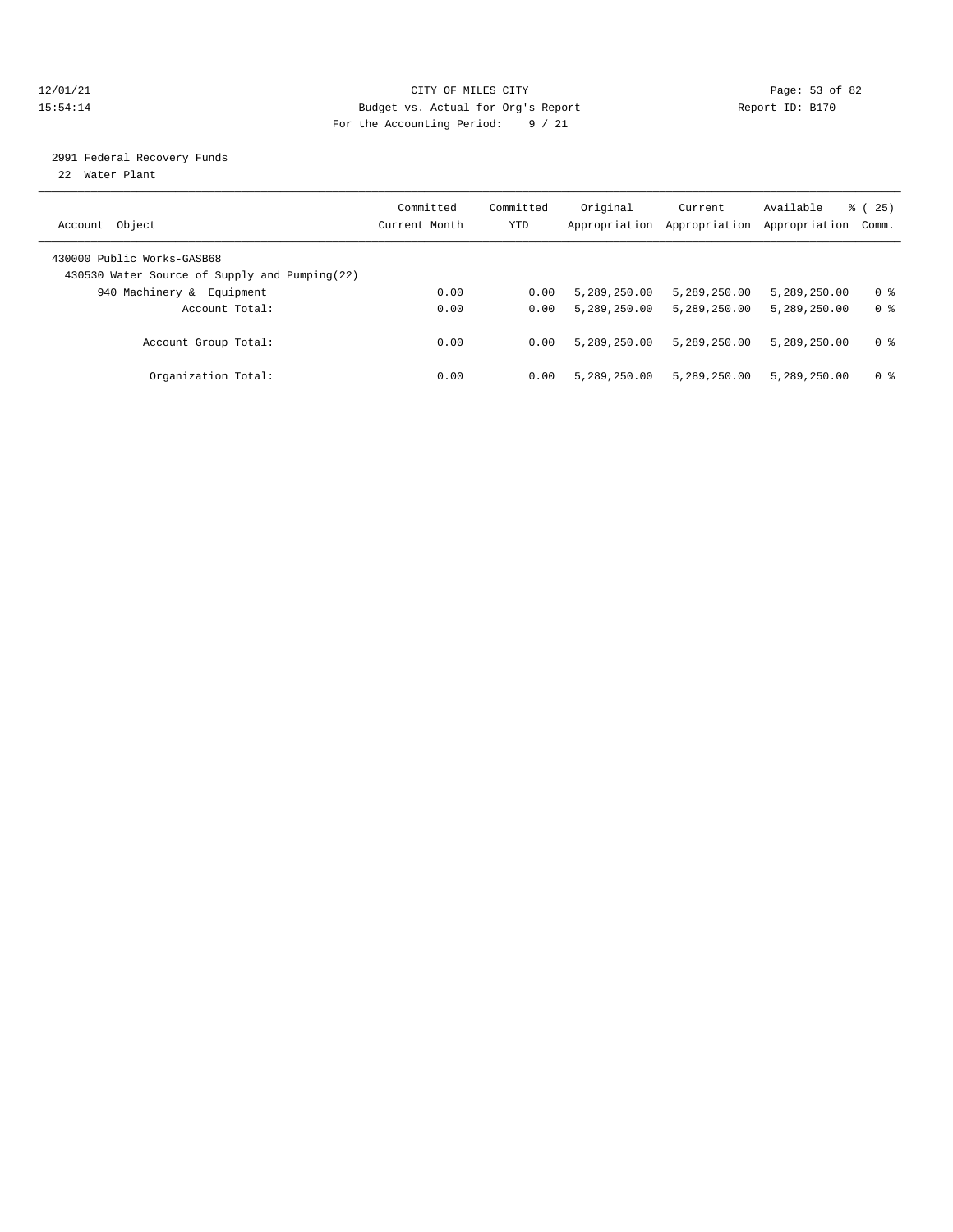#### 12/01/21 Page: 54 of 82 15:54:14 Budget vs. Actual for Org's Report Report ID: B170 For the Accounting Period: 9 / 21

### 2991 Federal Recovery Funds

23 Water Lines

| Account Object                                                          | Committed<br>Current Month | Committed<br>YTD | Original<br>Appropriation | Current<br>Appropriation | Available<br>Appropriation | 25)<br>ී (<br>Comm. |
|-------------------------------------------------------------------------|----------------------------|------------------|---------------------------|--------------------------|----------------------------|---------------------|
| 430000 Public Works-GASB68<br>430550 Transmission and Distribution (23) |                            |                  |                           |                          |                            |                     |
| 940 Machinery &<br>Equipment                                            | 0.00                       | 0.00             | 3,974,968.00              | 3,974,968.00             | 3,974,968,00               | 0 %                 |
| Account Total:                                                          | 0.00                       | 0.00             | 3,974,968.00              | 3,974,968.00             | 3,974,968.00               | 0 <sup>8</sup>      |
| Account Group Total:                                                    | 0.00                       | 0.00             | 3,974,968.00              | 3,974,968.00             | 3,974,968.00               | 0 <sup>8</sup>      |
| Organization Total:                                                     | 0.00                       | 0.00             | 3,974,968.00              | 3,974,968.00             | 3,974,968.00               | 0 %                 |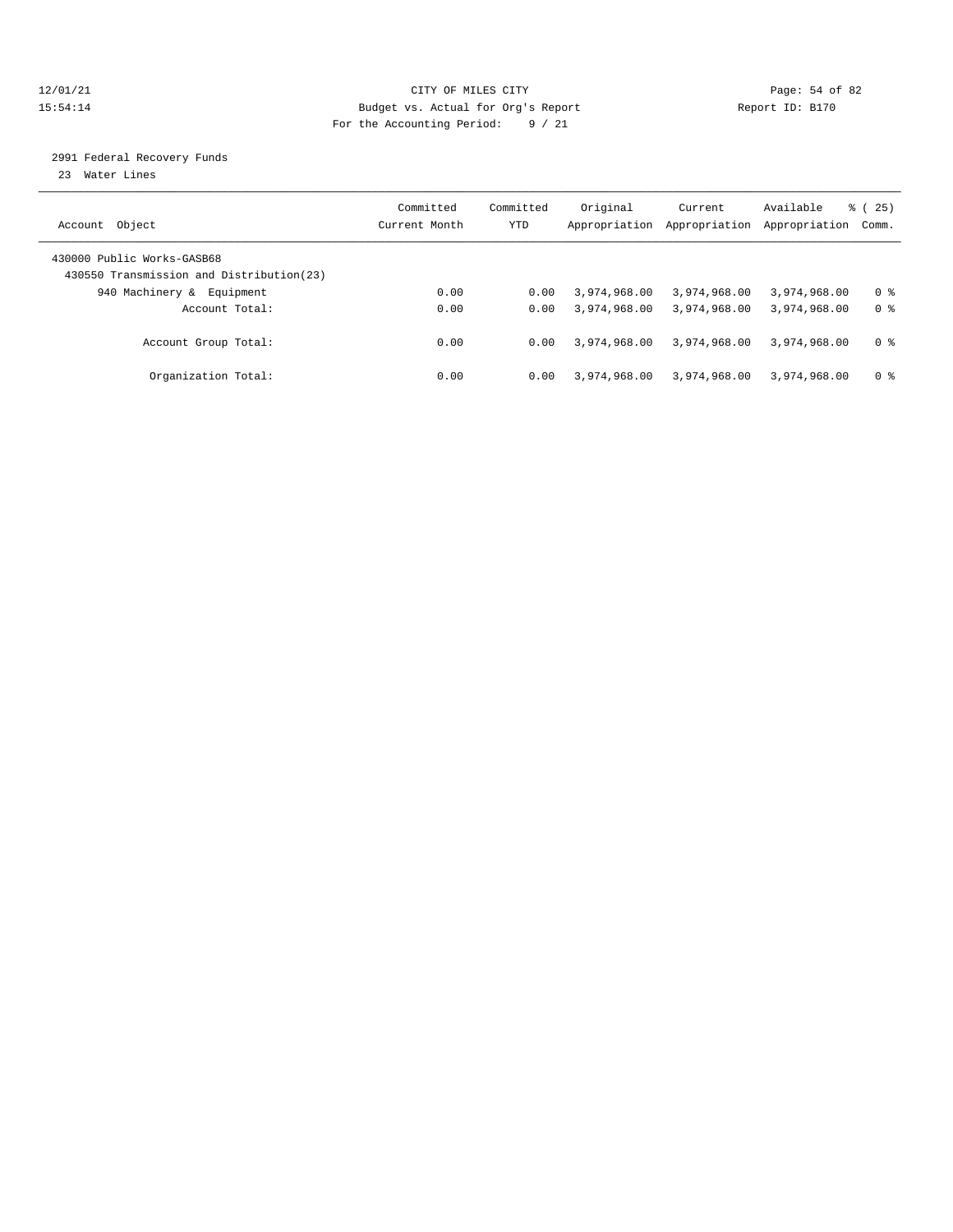#### 12/01/21 Page: 55 of 82 15:54:14 Budget vs. Actual for Org's Report Report ID: B170 For the Accounting Period: 9 / 21

### 2991 Federal Recovery Funds

31 Sewer Lines

| Account Object                                                              | Committed<br>Current Month | Committed<br>YTD | Original<br>Appropriation | Current<br>Appropriation | Available<br>Appropriation | 25)<br>ී (<br>Comm. |
|-----------------------------------------------------------------------------|----------------------------|------------------|---------------------------|--------------------------|----------------------------|---------------------|
| 430000 Public Works-GASB68<br>430630 Sewer Collection and Transmission (31) |                            |                  |                           |                          |                            |                     |
| 940 Machinery &<br>Equipment                                                | 0.00                       | 0.00             | 493,683.00                | 493,683.00               | 493,683.00                 | 0 %                 |
| Account Total:                                                              | 0.00                       | 0.00             | 493,683.00                | 493,683.00               | 493,683.00                 | 0 <sup>8</sup>      |
| Account Group Total:                                                        | 0.00                       | 0.00             | 493,683.00                | 493,683.00               | 493,683.00                 | 0 <sup>8</sup>      |
| Organization Total:                                                         | 0.00                       | 0.00             | 493,683.00                | 493,683.00               | 493,683.00                 | 0 %                 |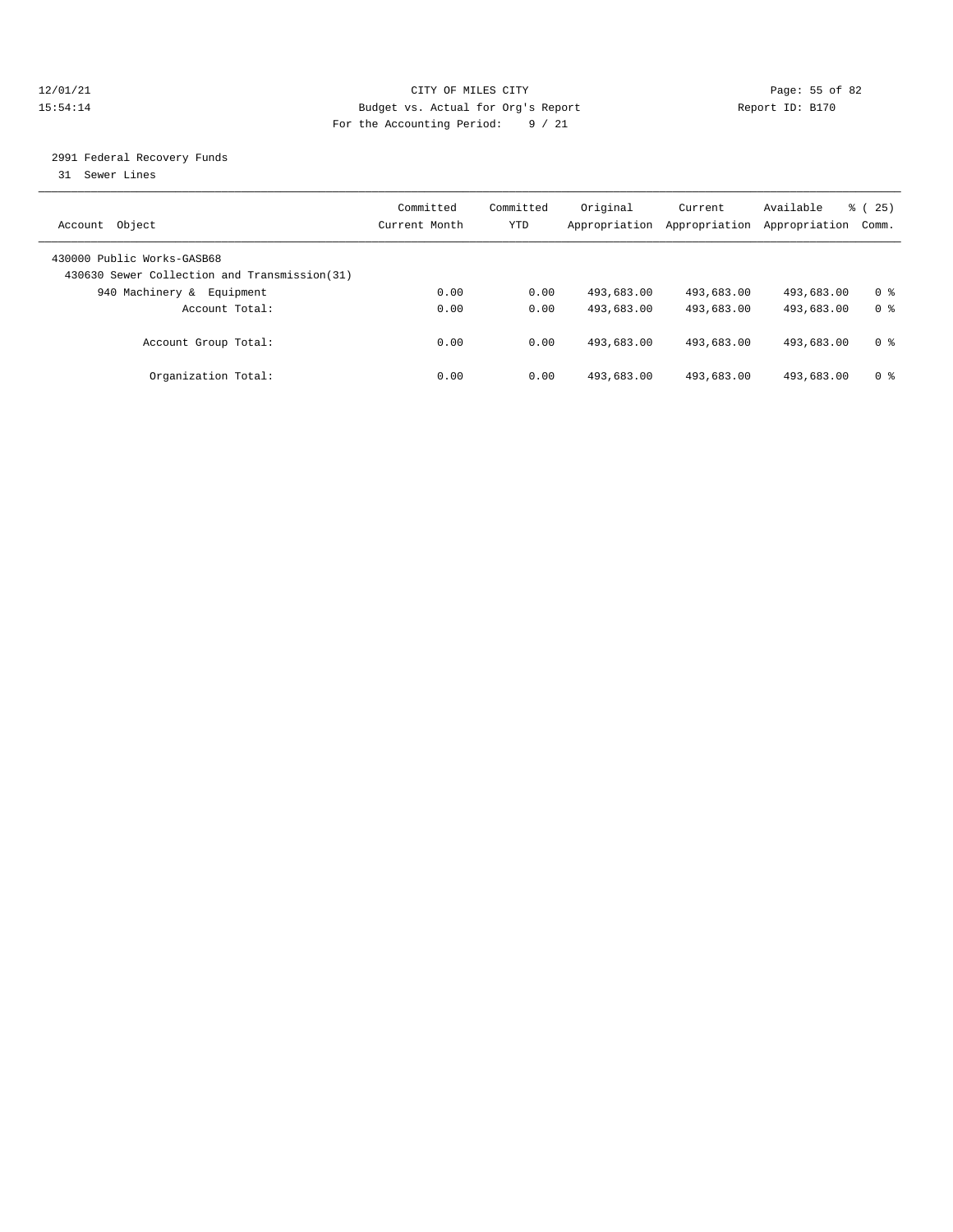#### $12/01/21$  Page: 56 of 82<br>
Budget vs. Actual for Org's Report Page: 56 of 82<br>
Budget vs. Actual for Org's Report Page: 15:54:14 15:54:14 Budget vs. Actual for Org's Report Report ID: B170 For the Accounting Period: 9 / 21

## 2991 Federal Recovery Funds

107 Paved St. Maint. Dist.#204

| Account Object                                                         | Committed<br>Current Month | Committed<br>YTD | Original<br>Appropriation | Current<br>Appropriation | Available<br>Appropriation | 25)<br>ී (<br>Comm. |
|------------------------------------------------------------------------|----------------------------|------------------|---------------------------|--------------------------|----------------------------|---------------------|
| 430000 Public Works-GASB68<br>430235 Storm Drain & Culvert Maintenance |                            |                  |                           |                          |                            |                     |
| 350 Professional Services                                              | 0.00                       | 0.00             | 499,785.00                | 499,785.00               | 499,785.00                 | 0 <sup>8</sup>      |
| Account Total:                                                         | 0.00                       | 0.00             | 499,785.00                | 499,785.00               | 499,785.00                 | 0 <sup>8</sup>      |
| Account Group Total:                                                   | 0.00                       | 0.00             | 499,785.00                | 499,785.00               | 499,785.00                 | 0 %                 |
| Organization Total:                                                    | 0.00                       | 0.00             | 499,785.00                | 499,785.00               | 499,785.00                 | 0 %                 |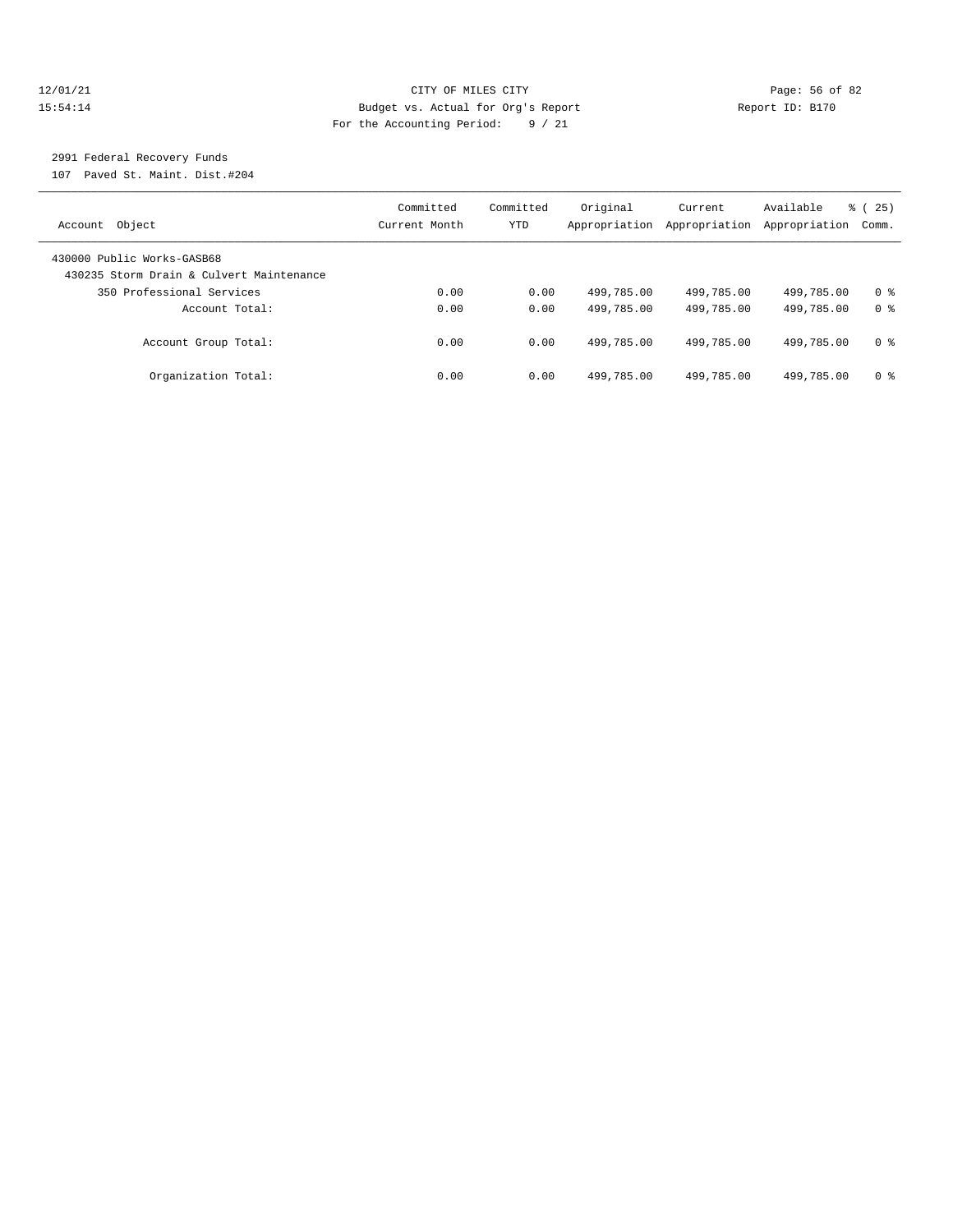#### 12/01/21 Page: 57 of 82 15:54:14 Budget vs. Actual for Org's Report Report ID: B170 For the Accounting Period: 9 / 21

### 2991 Federal Recovery Funds

108 Street Maintenance (North Side)

| Account Object                                                         | Committed<br>Current Month | Committed<br>YTD | Original<br>Appropriation | Current<br>Appropriation | Available<br>Appropriation | 25)<br>ී (<br>Comm. |
|------------------------------------------------------------------------|----------------------------|------------------|---------------------------|--------------------------|----------------------------|---------------------|
| 430000 Public Works-GASB68<br>430235 Storm Drain & Culvert Maintenance |                            |                  |                           |                          |                            |                     |
| 350 Professional Services                                              | 0.00                       | 0.00             | 124,947.00                | 124,947.00               | 124,947.00                 | 0 <sup>8</sup>      |
| Account Total:                                                         | 0.00                       | 0.00             | 124,947.00                | 124,947.00               | 124,947.00                 | 0 <sup>8</sup>      |
| Account Group Total:                                                   | 0.00                       | 0.00             | 124,947.00                | 124,947.00               | 124,947.00                 | 0 %                 |
| Organization Total:                                                    | 0.00                       | 0.00             | 124,947.00                | 124,947.00               | 124,947.00                 | 0 <sup>8</sup>      |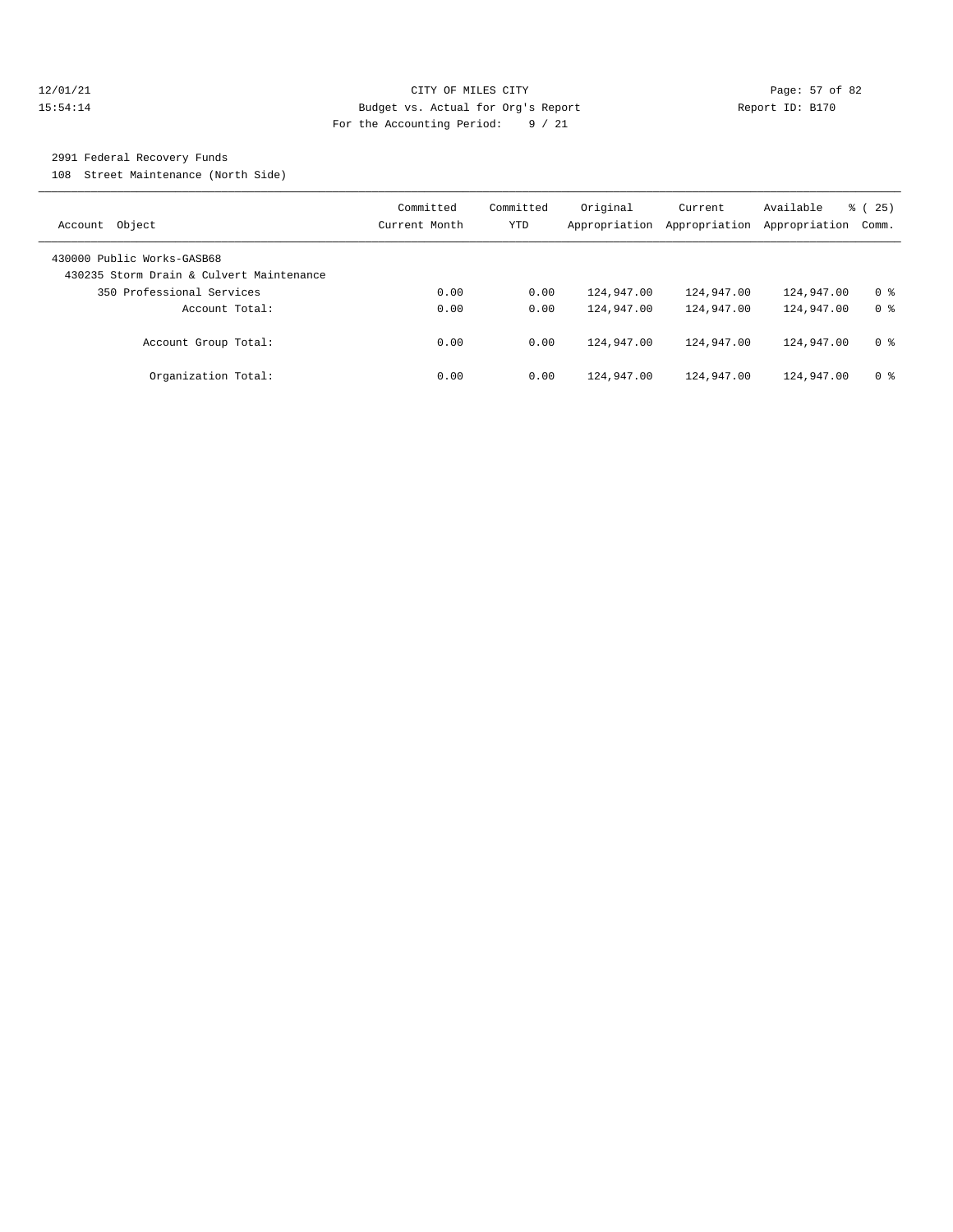#### 12/01/21 Page: 58 of 82 15:54:14 Budget vs. Actual for Org's Report Report ID: B170 For the Accounting Period: 9 / 21

## 2991 Federal Recovery Funds

201 Flood Prevention

| Account Object                                     | Committed<br>Current Month | Committed<br><b>YTD</b> | Original                                                           | Current<br>Appropriation Appropriation | Available<br>Appropriation | $\approx$ (<br>25)<br>Comm. |
|----------------------------------------------------|----------------------------|-------------------------|--------------------------------------------------------------------|----------------------------------------|----------------------------|-----------------------------|
| 430000 Public Works-GASB68<br>431200 Flood Control |                            |                         |                                                                    |                                        |                            |                             |
| 350 Professional Services                          | 0.00                       | 0.00                    | 5,560,000.00                                                       | 5,560,000.00                           | 5,560,000.00               | 0 <sup>8</sup>              |
| Account Total:                                     | 0.00                       | 0.00                    | 5,560,000.00                                                       | 5,560,000.00                           | 5,560,000.00               | 0 <sup>8</sup>              |
| Account Group Total:                               | 0.00                       | 0.00                    | 5,560,000.00                                                       | 5,560,000.00                           | 5,560,000.00               | 0 <sup>8</sup>              |
| Organization Total:                                | 0.00                       | 0.00                    | 5,560,000.00                                                       | 5,560,000.00                           | 5,560,000.00               | 0 <sup>8</sup>              |
|                                                    |                            |                         |                                                                    |                                        |                            |                             |
| Fund Total:                                        | 0.00                       |                         | $0.00 \quad 15,942,633.00 \quad 15,942,633.00 \quad 15,942,633.00$ |                                        |                            | 0 <sup>8</sup>              |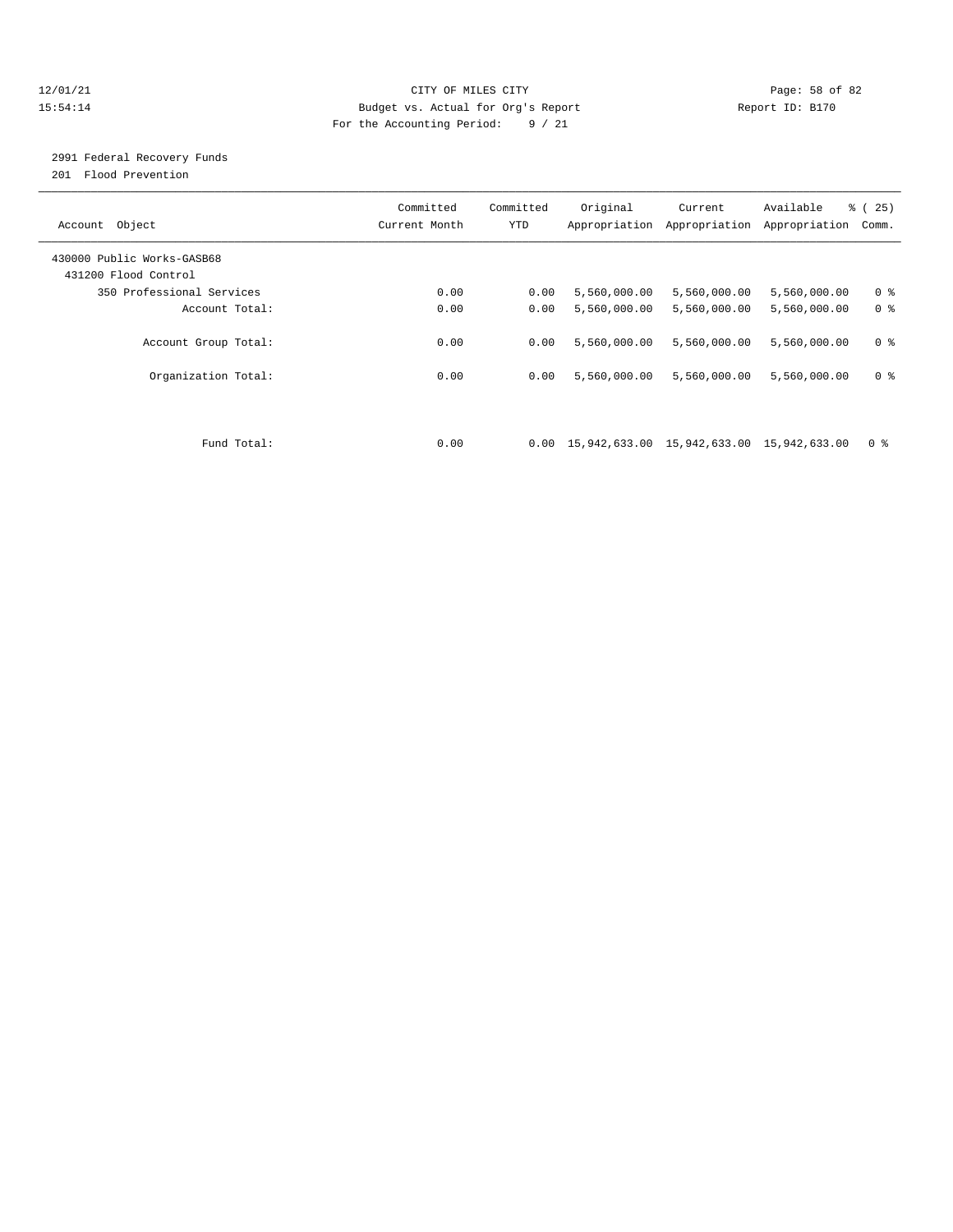#### 12/01/21 Page: 59 of 82<br>15:54:14 Pudget vs. Actual for Org's Report Report Report ID: B170 15:54:14 Budget vs. Actual for Org's Report For the Accounting Period: 9 / 21

#### 3670 SID 211 110 SID # 211

| Account Object                     | Committed<br>Current Month | Committed<br><b>YTD</b> | Original | Current<br>Appropriation Appropriation | Available<br>Appropriation | $\frac{6}{6}$ ( 25 )<br>Comm. |
|------------------------------------|----------------------------|-------------------------|----------|----------------------------------------|----------------------------|-------------------------------|
| 490000 DEBT SERVICE                |                            |                         |          |                                        |                            |                               |
| 490500 Other Debt Service Payments |                            |                         |          |                                        |                            |                               |
| 643 Principal- SID 211             | 0.00                       | 1,946.79                | 3,902.00 | 3,902.00                               | 1,955.21                   | 50%                           |
| 644 Interest- SID 211              | 0.00                       | 319.31                  | 628.00   | 628.00                                 | 308.69                     | $51$ $\approx$                |
| Account Total:                     | 0.00                       | 2,266.10                | 4,530.00 | 4,530.00                               | 2,263.90                   | 50%                           |
| Account Group Total:               | 0.00                       | 2,266.10                | 4,530.00 | 4,530.00                               | 2,263.90                   | $50*$                         |
| Organization Total:                | 0.00                       | 2,266.10                | 4,530.00 | 4,530.00                               | 2,263.90                   | $50*$                         |
|                                    |                            |                         |          |                                        |                            |                               |
| Fund Total:                        | 0.00                       | 2,266.10                | 4,530.00 | 4,530.00                               | 2,263.90                   | 50 %                          |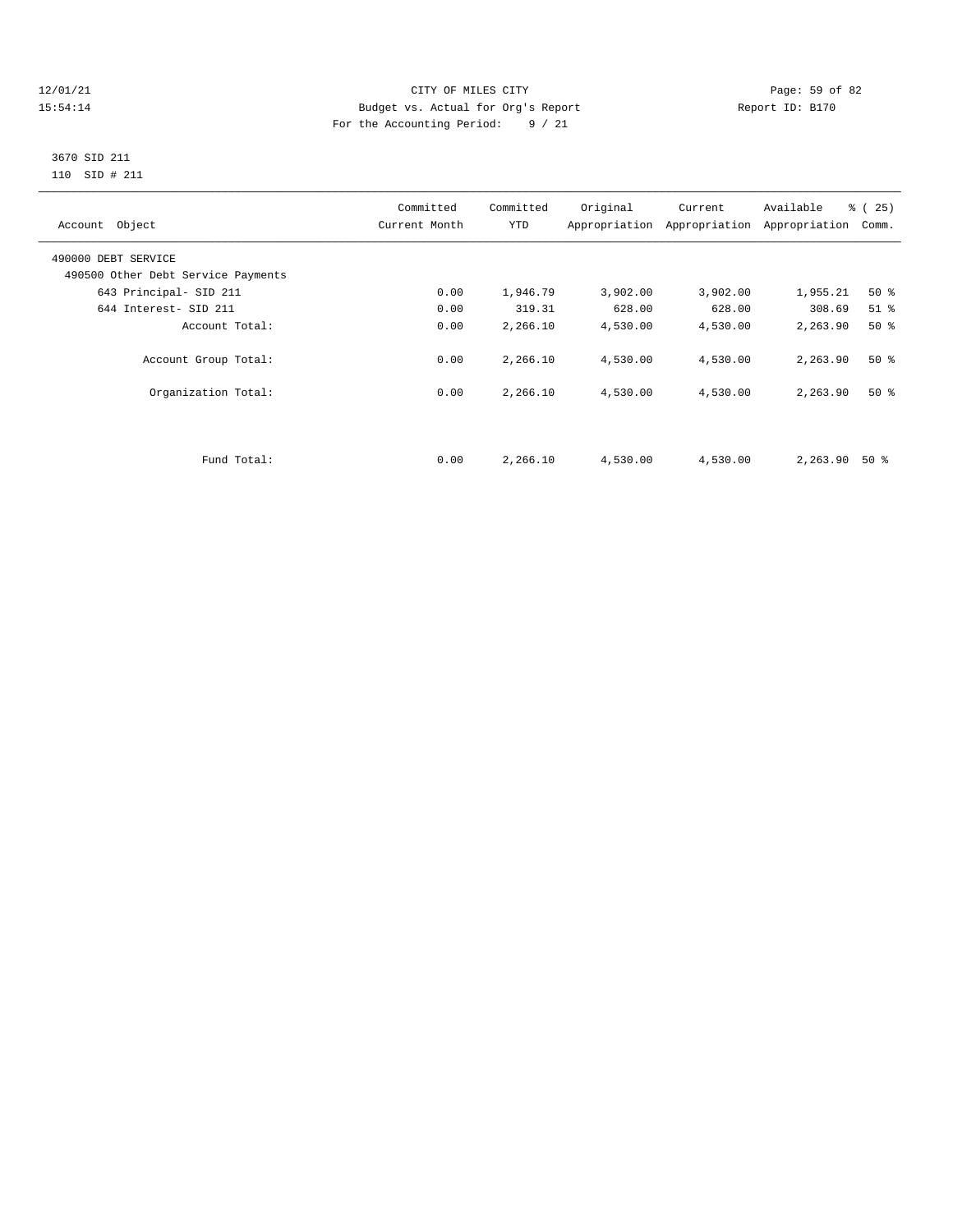#### 12/01/21 Page: 60 of 82 15:54:14 Budget vs. Actual for Org's Report Report ID: B170 For the Accounting Period: 9 / 21

4000 General Fund Capitol Improvement Fund

501 Capital Purchases

| Account Object                                                     | Committed<br>Current Month | Committed<br><b>YTD</b> | Original<br>Appropriation | Current<br>Appropriation | Available<br>Appropriation | $\approx$ (<br>25)<br>Comm. |
|--------------------------------------------------------------------|----------------------------|-------------------------|---------------------------|--------------------------|----------------------------|-----------------------------|
| 460000 CULTURE AND RECREATION-GASB68<br>460433 Park Operations(13) |                            |                         |                           |                          |                            |                             |
| 350 Professional Services                                          | 0.00                       | 62,386.00               | 80,000.00                 | 80,000.00                | 17,614.00                  | 78 %                        |
| Account Total:                                                     | 0.00                       | 62,386.00               | 80,000.00                 | 80,000.00                | 17,614.00                  | 78 %                        |
| Account Group Total:                                               | 0.00                       | 62,386.00               | 80,000.00                 | 80,000.00                | 17,614.00                  | 78 %                        |
| Organization Total:                                                | 0.00                       | 62,386.00               | 80,000.00                 | 80,000.00                | 17,614.00                  | 78 %                        |
|                                                                    |                            |                         |                           |                          |                            |                             |
| Fund Total:                                                        | 0.00                       | 62,386.00               | 80,000.00                 | 80,000.00                | 17,614.00                  | 78 %                        |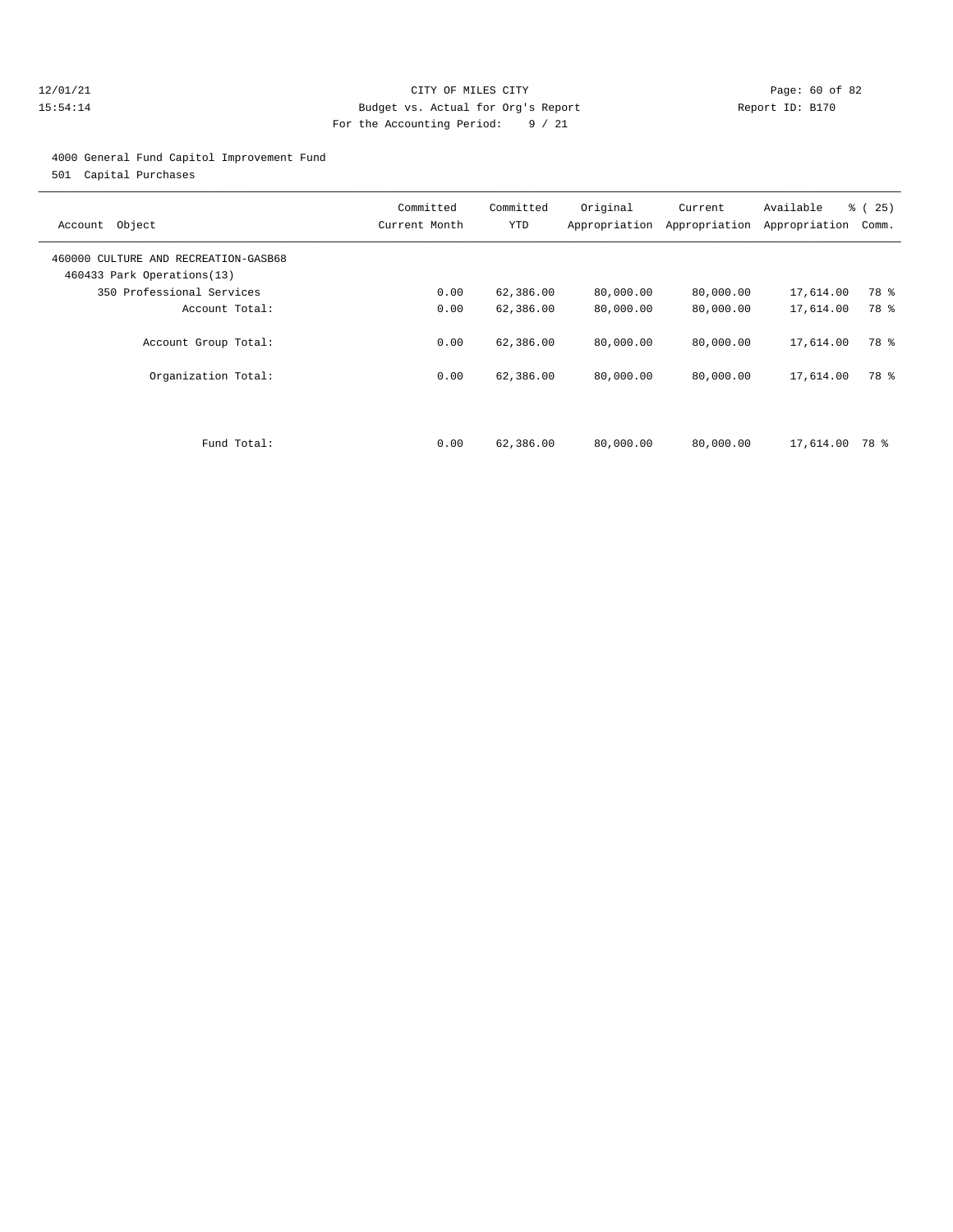#### 12/01/21 Page: 61 of 82 15:54:14 Budget vs. Actual for Org's Report Report ID: B170 For the Accounting Period: 9 / 21

4010 Fire Dept Captial Imprvmt Fund

501 Capital Purchases

| Account Object                                             | Committed<br>Current Month | Committed<br><b>YTD</b> | Original<br>Appropriation | Current<br>Appropriation | Available<br>Appropriation | $\approx$ (<br>25)<br>Comm. |
|------------------------------------------------------------|----------------------------|-------------------------|---------------------------|--------------------------|----------------------------|-----------------------------|
| 420000 PUBLIC SAFETY-GASB68<br>420460 Fire Suppression(07) |                            |                         |                           |                          |                            |                             |
| 940 Machinery & Equipment                                  | 0.00                       | 0.00                    | 1,000.00                  | 1,000.00                 | 1,000.00                   | 0 <sup>8</sup>              |
| Account Total:                                             | 0.00                       | 0.00                    | 1,000.00                  | 1,000.00                 | 1,000.00                   | 0 <sup>8</sup>              |
| Account Group Total:                                       | 0.00                       | 0.00                    | 1,000.00                  | 1,000.00                 | 1,000.00                   | 0 <sup>8</sup>              |
| Organization Total:                                        | 0.00                       | 0.00                    | 1,000.00                  | 1,000.00                 | 1,000.00                   | 0 <sup>8</sup>              |
|                                                            |                            |                         |                           |                          |                            |                             |
| Fund Total:                                                | 0.00                       | 0.00                    | 1,000.00                  | 1,000.00                 | 1,000.00                   | 0 <sup>8</sup>              |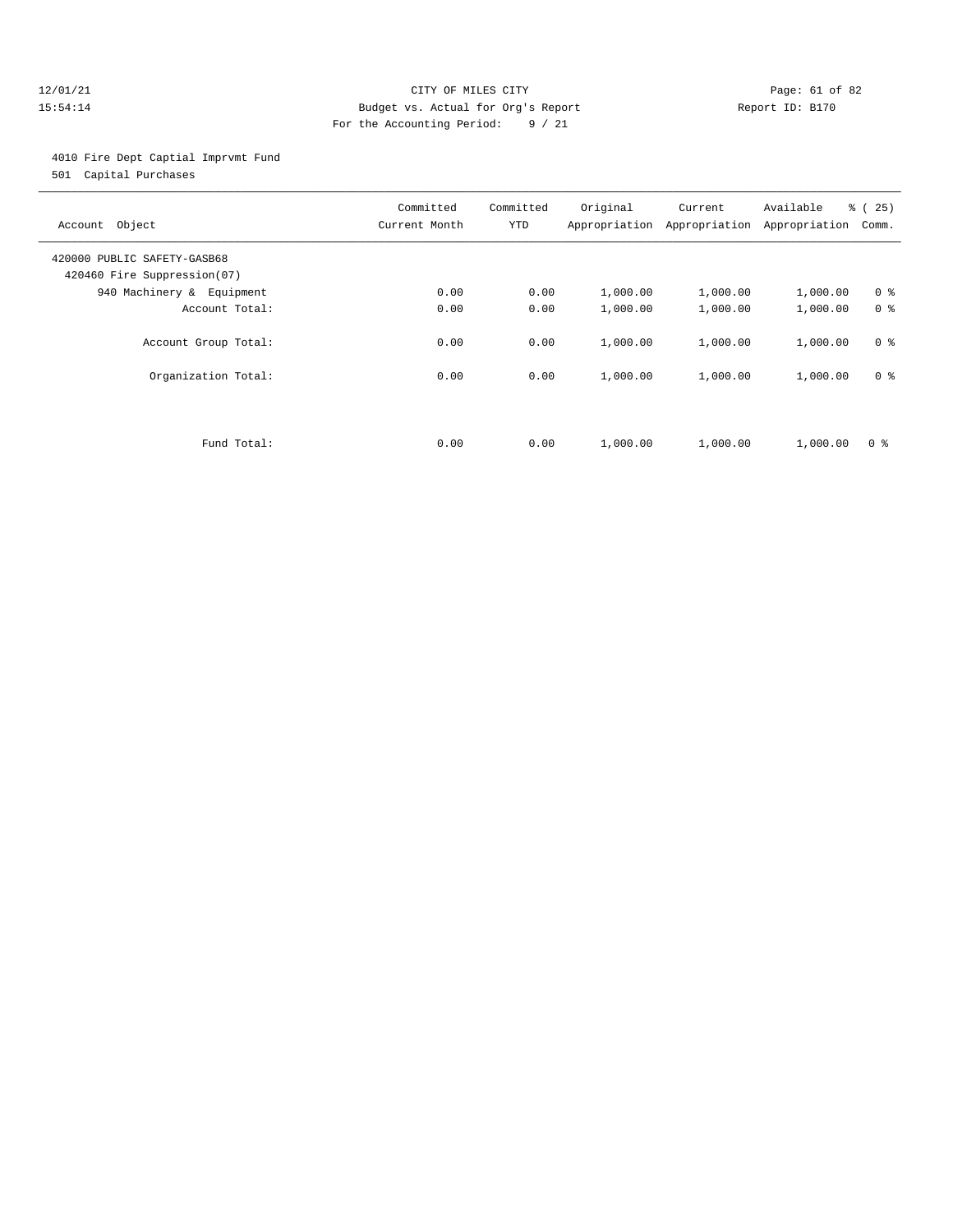#### 12/01/21 Page: 62 of 82 15:54:14 Budget vs. Actual for Org's Report Report ID: B170 For the Accounting Period: 9 / 21

## 4060 CAPITAL IMPROV-PUBLIC WORKS

911 Public Works Operations

| Account Object                                            | Committed<br>Current Month | Committed<br><b>YTD</b> | Original<br>Appropriation | Current<br>Appropriation | Available<br>Appropriation | $\approx$ (<br>25)<br>Comm. |
|-----------------------------------------------------------|----------------------------|-------------------------|---------------------------|--------------------------|----------------------------|-----------------------------|
| 430000 Public Works-GASB68<br>430233 Roadway/Re-surfacing |                            |                         |                           |                          |                            |                             |
| 940 Machinery & Equipment                                 | 0.00                       | 0.00                    | 270,500.00                | 270,500.00               | 270,500.00                 | 0 <sup>8</sup>              |
| Account Total:                                            | 0.00                       | 0.00                    | 270,500.00                | 270,500.00               | 270,500.00                 | 0 <sup>8</sup>              |
| Account Group Total:                                      | 0.00                       | 0.00                    | 270,500.00                | 270,500.00               | 270,500.00                 | 0 <sup>8</sup>              |
| Organization Total:                                       | 0.00                       | 0.00                    | 270,500.00                | 270,500.00               | 270,500.00                 | 0 <sup>8</sup>              |
|                                                           |                            |                         |                           |                          |                            |                             |
| Fund Total:                                               | 0.00                       | 0.00                    | 270,500.00                | 270,500.00               | 270,500.00                 | 0 ક                         |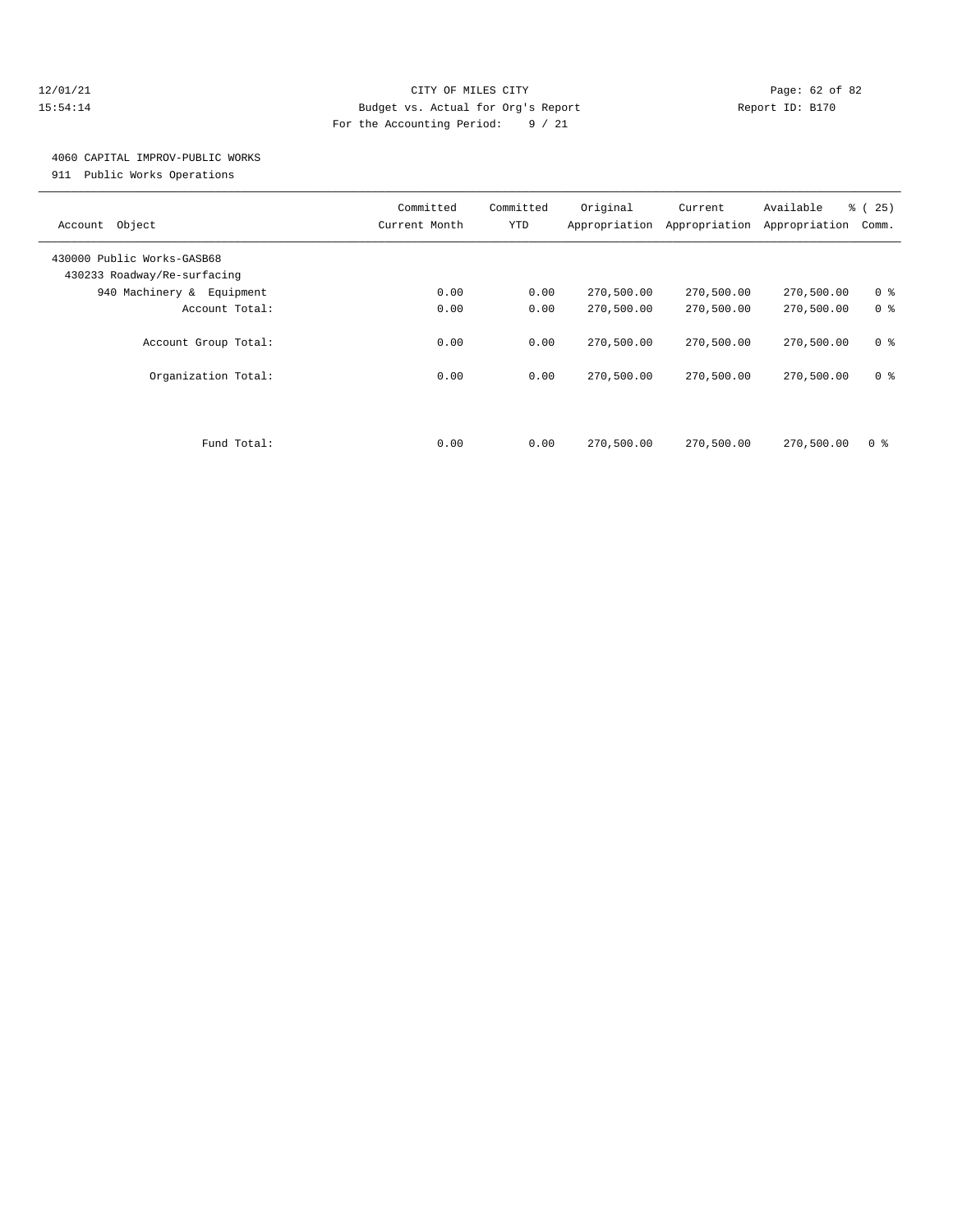#### 12/01/21 Page: 63 of 82<br>15:54:14 Pudget vs. Actual for Org's Report Report Report ID: B170 15:54:14 Budget vs. Actual for Org's Report For the Accounting Period: 9 / 21

## 5210 WATER UTILITY

22 Water Plant

| Account Object                                | Committed<br>Current Month | Committed<br>YTD | Original         | Current    | Available<br>Appropriation Appropriation Appropriation Comm. | <sub>है</sub> (25) |
|-----------------------------------------------|----------------------------|------------------|------------------|------------|--------------------------------------------------------------|--------------------|
| 430000 Public Works-GASB68                    |                            |                  |                  |            |                                                              |                    |
| 430530 Water Source of Supply and Pumping(22) |                            |                  |                  |            |                                                              |                    |
| 111 Salaries and Wages - Permanent            | 22,722.01                  | 65,640.39        | 197,216.00       | 197,216.00 | 131,575.61                                                   | $33*$              |
| 121 OVERTIME-PERMANENT                        | 1,060.67                   | 4,703.41         | 10,300.00        | 10,300.00  | 5,596.59                                                     | 46%                |
| 131 VACATION                                  | 2,087.14                   | 4,820.27         | 19,500.00        | 19,500.00  | 14,679.73                                                    | 25%                |
| 132 SICK LEAVE                                | 978.20                     | 2,986.67         | 5,500.00         | 5,500.00   | 2,513.33                                                     | 54 %               |
| 133 OTHER LEAVE PAY                           | 109.44                     | 642.68           | 1,456.00         | 1,456.00   | 813.32                                                       | 44 %               |
| 134 HOLIDAY PAY                               | 509.88                     | 1,273.11         | 5,400.00         | 5,400.00   | 4,126.89                                                     | $24$ %             |
| 141 Unemployment Insurance                    | 69.14                      | 203.19           | 359.00           | 359.00     | 155.81                                                       | 57%                |
| 142 Workers' Compensation                     | 370.87                     | 1,103.75         | 4,835.00         | 4,835.00   | 3,731.25                                                     | $23$ $%$           |
| 143 Health Insurance                          | 6,847.09                   | 16,419.01        | 57,422.00        | 57,422.00  | 41,002.99                                                    | 29%                |
| 144 FICA                                      | 2,020.91                   | 5,932.72         | 18,312.00        | 18,312.00  | 12,379.28                                                    | $32$ $%$           |
| 145 PERS                                      | 2,436.28                   | 6,899.45         | 21,232.00        | 21,232.00  | 14,332.55                                                    | $32$ $%$           |
| 196 CLOTHING ALLOTMENT                        | 150.00                     | 1,080.00         | 1,000.00         | 1,000.00   | $-80.00$                                                     | 108 %              |
| 210 Office Supplies and Materials             | 72.47                      | 125.92           | 250.00           | 250.00     | 124.08                                                       | 50%                |
| 214 Small Items of Equipment                  | 0.00                       | 0.00             | 12,000.00        | 12,000.00  | 12,000.00                                                    | 0 <sup>8</sup>     |
| 220 Operating Expenses                        | 151.43                     | 591.14           | 4,000.00         | 4,000.00   | 3,408.86                                                     | 15 <sup>°</sup>    |
| 222 Chemicals, Lab & Med Supplies             | 0.00                       | 0.00             |                  | 250.00     | 250.00                                                       | 0 <sup>8</sup>     |
| 226 Clothing and Uniforms                     | 54.00                      | 105.81           | 250.00<br>600.00 | 600.00     | 494.19                                                       | 18 %               |
|                                               |                            | 2,316.04         | 30,000.00        |            | 27,683.96                                                    | 8 %                |
| 230 Repair and Maintenance Supplies           | 463.67                     |                  |                  | 30,000.00  | 1,657.41                                                     |                    |
| 231 Gas, Oil, Diesel Fuel, Grease, etc.       | 89.76                      | 342.59           | 2,000.00         | 2,000.00   |                                                              | $17*$              |
| 241 Consumable Tools                          | 0.00                       | 0.00             | 200.00           | 200.00     | 200.00                                                       | 0 <sup>8</sup>     |
| 311 Postage, Box Rent, Etc.                   | 0.00                       | 0.00             | 50.00            | 50.00      | 50.00                                                        | 0 <sup>8</sup>     |
| 330 Publicity, Subscriptions & Dues           | 0.00                       | 0.00             | 750.00           | 750.00     | 750.00                                                       | 0 <sup>8</sup>     |
| 334 Memberships, Registrations & Dues         | 0.00                       | 0.00             | 200.00           | 200.00     | 200.00                                                       | 0 <sup>8</sup>     |
| 341 Electric Utility Services                 | 6,735.08                   | 17,863.72        | 77,000.00        | 77,000.00  | 59,136.28                                                    | $23$ %             |
| 344 Gas Utility Service                       | 86.96                      | 7,388.62         | 12,400.00        | 12,400.00  | 5,011.38                                                     | 60 %               |
| 345 Telephone                                 | 88.39                      | 176.28           | 1,000.00         | 1,000.00   | 823.72                                                       | 18 %               |
| 346 Garbage Service                           | 0.00                       | 231.00           | 750.00           | 750.00     | 519.00                                                       | $31$ %             |
| 347 Internet                                  | 22.82                      | 45.64            | 500.00           | 500.00     | 454.36                                                       | 9 <sup>8</sup>     |
| 350 Professional Services                     | 56.80                      | 21,090.63        | 1,000.00         | 1,000.00   | $-20,090.63$                                                 | $***$ $%$          |
| 352 Wtr/Swr Lab Testing                       | 0.00                       | 0.00             | 1,000.00         | 1,000.00   | 1,000.00                                                     | 0 <sup>8</sup>     |
| 357 Architectual, Engineering Serv Etc.       | 0.00                       | 5,570.00         | 8,000.00         | 8,000.00   | 2,430.00                                                     | 70 %               |
| 360 Contr R & M                               | 0.00                       | 141.00           | 150,000.00       | 150,000.00 | 149,859.00                                                   | 0 <sup>8</sup>     |
| 363 R&M Vehicles/Equip/Labor-PW               | 553.19                     | 1,286.85         | 4,500.00         | 4,500.00   | 3, 213. 15                                                   | 29%                |
| 369 Other Repair and Maintenance              | 0.00                       | 0.00             | 2,000.00         | 2,000.00   | 2,000.00                                                     | 0 <sup>8</sup>     |
| 370 Travel                                    | 0.00                       | 116.40           | 1,000.00         | 1,000.00   | 883.60                                                       | $12*$              |
| 380 Training Services                         | 130.43                     | 130.43           | 1,500.00         | 1,500.00   | 1,369.57                                                     | 9 <sup>8</sup>     |
| 382 Books                                     | 0.00                       | 0.00             | 200.00           | 200.00     | 200.00                                                       | 0 <sup>8</sup>     |
| 400 BUILDING MATERIALS                        | 0.00                       | 0.00             | 500.00           | 500.00     | 500.00                                                       | 0 <sup>8</sup>     |
| 511 Insurance on Buildings                    | 0.00                       | 10,794.85        | 11,173.00        | 11,173.00  | 378.15                                                       | 97%                |
| 512 Insurance on Vehicles & Equipment         | 0.00                       | 186.91           | 187.00           | 187.00     | 0.09                                                         | 100 %              |
| 940 Machinery & Equipment                     | 0.00                       | 0.00             | 125,000.00       | 125,000.00 | 125,000.00                                                   | 0 <sup>8</sup>     |
| Account Total:                                | 47,866.63                  | 180,208.48       | 790,542.00       | 790,542.00 | 610, 333.52                                                  | $23$ $%$           |
| Account Group Total:                          | 47,866.63                  | 180,208.48       | 790,542.00       | 790,542.00 | 610, 333.52                                                  | $23$ %             |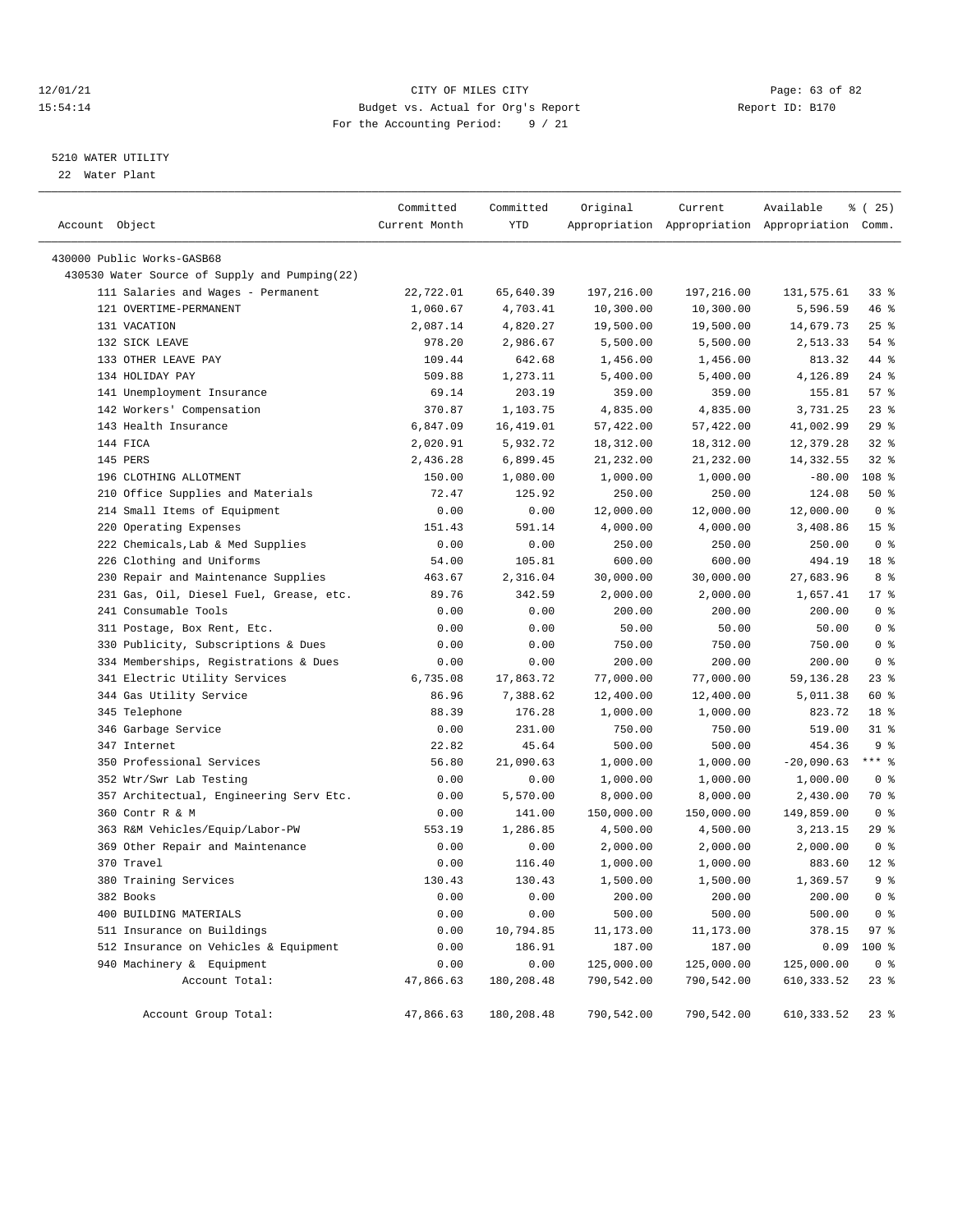#### $12/01/21$  Page: 64 of 82<br>15:54:14 Budget vs. Actual for Org's Report  $\frac{P}{Q}$  Report ID: B170 15:54:14 Budget vs. Actual for Org's Report For the Accounting Period: 9 / 21

## 5210 WATER UTILITY

22 Water Plant

| Account Object                                                          | Committed<br>Current Month | Committed<br>YTD | Original<br>Appropriation | Current<br>Appropriation | Available<br>Appropriation | 25)<br>ී (<br>Comm. |
|-------------------------------------------------------------------------|----------------------------|------------------|---------------------------|--------------------------|----------------------------|---------------------|
| 520000 OTHER FINANCING USES<br>521000 Interfund Operating Transfers Out |                            |                  |                           |                          |                            |                     |
| 820 Transfers to Other Funds                                            | 0.00                       | 0.00             | 1,776,363.00              | 1,776,363.00             | 1,776,363.00               | 0 %                 |
| Account Total:                                                          | 0.00                       | 0.00             | 1,776,363.00              | 1,776,363.00             | 1,776,363.00               | 0 <sup>8</sup>      |
| Account Group Total:                                                    | 0.00                       | 0.00             | 1,776,363.00              | 1,776,363.00             | 1,776,363.00               | 0 <sup>8</sup>      |
| Organization Total:                                                     | 47,866.63                  | 180,208.48       | 2,566,905.00              | 2,566,905.00             | 2,386,696.52               | 7 දි                |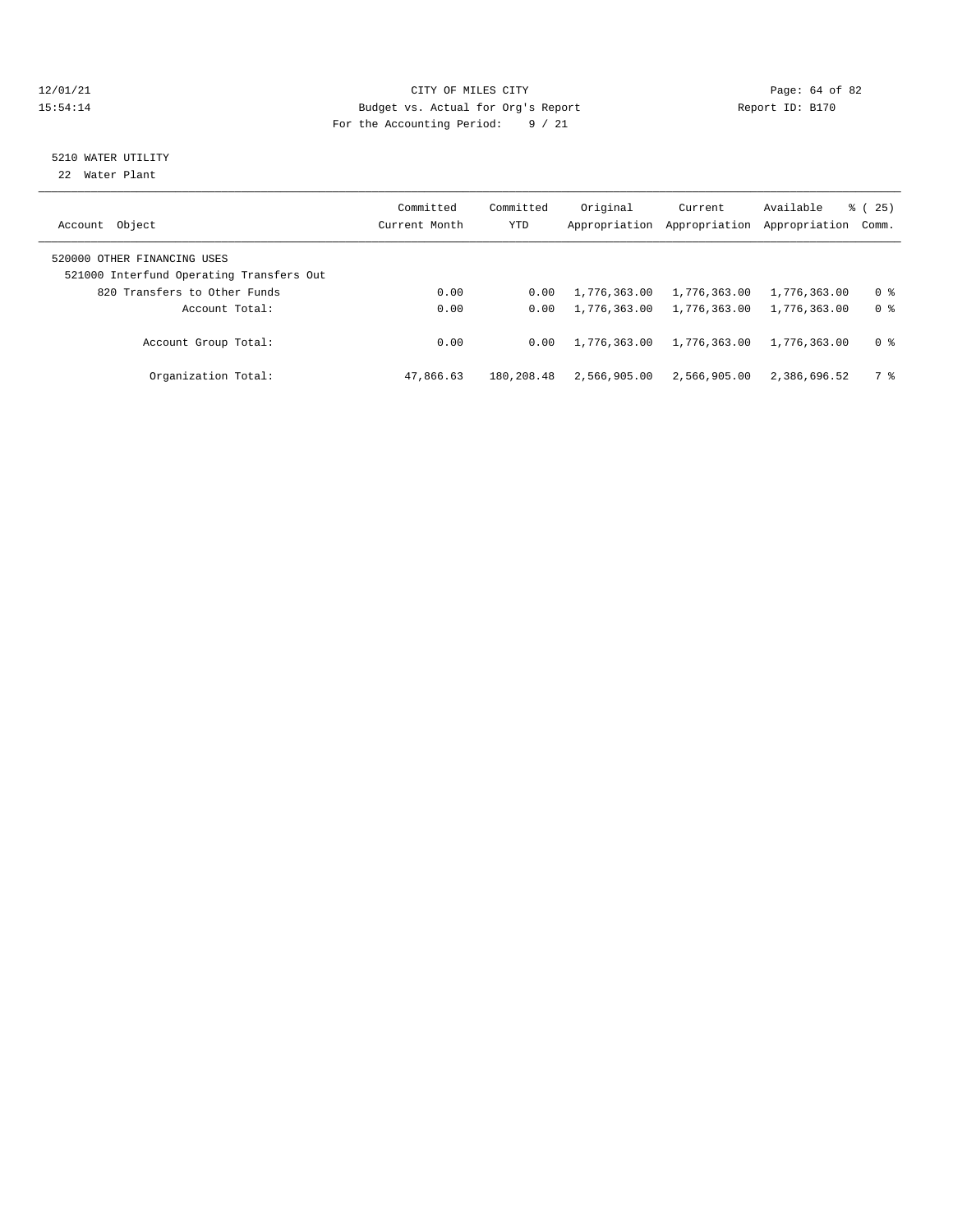#### 12/01/21 Page: 65 of 82<br>15:54:14 Pudget vs. Actual for Org's Report Report Report ID: B170 15:54:14 Budget vs. Actual for Org's Report For the Accounting Period: 9 / 21

————————————————————————————————————————————————————————————————————————————————————————————————————————————————————————————————————

## 5210 WATER UTILITY

23 Water Lines

|                                           | Committed     | Committed  | Original     | Current      | Available                                       | $*(25)$         |
|-------------------------------------------|---------------|------------|--------------|--------------|-------------------------------------------------|-----------------|
| Account Object                            | Current Month | YTD        |              |              | Appropriation Appropriation Appropriation Comm. |                 |
|                                           |               |            |              |              |                                                 |                 |
| 430000 Public Works-GASB68                |               |            |              |              |                                                 |                 |
| 430550 Transmission and Distribution(23)  |               |            |              |              |                                                 |                 |
| 111 Salaries and Wages - Permanent        | 12,409.80     | 36, 359.28 | 155,904.00   | 155,904.00   | 119,544.72                                      | $23$ $%$        |
| 121 OVERTIME-PERMANENT                    | 466.05        | 996.65     | 10,200.00    | 10,200.00    | 9,203.35                                        | $10*$           |
| 131 VACATION                              | 1,629.07      | 3,641.05   | 7,600.00     | 7,600.00     | 3,958.95                                        | 48 %            |
| 132 SICK LEAVE                            | 607.72        | 2,016.17   | 5,000.00     | 5,000.00     | 2,983.83                                        | 40 %            |
| 133 OTHER LEAVE PAY                       | 0.00          | 120.02     | 1,891.00     | 1,891.00     | 1,770.98                                        | 6 %             |
| 134 HOLIDAY PAY                           | 0.00          | 691.14     | 2,100.00     | 2,100.00     | 1,408.86                                        | 33%             |
| 141 Unemployment Insurance                | 37.75         | 110.91     | 274.00       | 274.00       | 163.09                                          | $40*$           |
| 142 Workers' Compensation                 | 482.87        | 1,390.81   | 3,148.00     | 3,148.00     | 1,757.19                                        | 44 %            |
| 143 Health Insurance                      | 3,219.86      | 9,633.98   | 36,709.00    | 36,709.00    | 27,075.02                                       | $26$ %          |
| 144 FICA                                  | 1,112.64      | 3,265.55   | 13,976.00    | 13,976.00    | 10,710.45                                       | $23$ $%$        |
| 145 PERS                                  | 1,340.47      | 3,887.17   | 16,205.00    | 16,205.00    | 12, 317.83                                      | $24$ %          |
| 196 CLOTHING ALLOTMENT                    | 0.00          | 564.00     | 800.00       | 800.00       | 236.00                                          | 71 %            |
| 210 Office Supplies and Materials         | 0.00          | 37.28      | 750.00       | 750.00       | 712.72                                          | 5 <sup>8</sup>  |
| 214 Small Items of Equipment              | 0.00          | 7,014.16   | 65,000.00    | 65,000.00    | 57,985.84                                       | $11$ %          |
| 220 Operating Expenses                    | 6,802.95      | 21,769.26  | 38,835.00    | 38,835.00    | 17,065.74                                       | 56 %            |
| 222 Chemicals, Lab & Med Supplies         | 0.00          | 0.00       | 200.00       | 200.00       | 200.00                                          | 0 <sup>8</sup>  |
| 226 Clothing and Uniforms                 | 0.00          | 77.00      | 700.00       | 700.00       | 623.00                                          | $11$ %          |
| 230 Repair and Maintenance Supplies       | 3,026.14      | 5,110.73   | 50,000.00    | 50,000.00    | 44,889.27                                       | $10*$           |
| 231 Gas, Oil, Diesel Fuel, Grease, etc.   | 1,101.86      | 2,564.05   | 15,000.00    | 15,000.00    | 12,435.95                                       | $17*$           |
| 233 Water/Sewer Main Replacement and      | 0.00          | 0.00       | 10,000.00    | 10,000.00    | 10,000.00                                       | 0 <sup>8</sup>  |
| 234 Hydrant/Manhole Replacement, Valves   | 302.32        | 1,848.75   | 15,000.00    | 15,000.00    | 13, 151. 25                                     | $12*$           |
| 235 Curb Stop Replacement                 | 2,308.55      | 4,751.80   | 22,000.00    | 22,000.00    | 17,248.20                                       | $22$ %          |
| 241 Consumable Tools                      | 0.00          | 0.00       | 1,000.00     | 1,000.00     | 1,000.00                                        | 0 <sup>8</sup>  |
| 320 Printing, Duplicating, Typing &       | 0.00          | 0.00       | 150.00       | 150.00       | 150.00                                          | 0 <sup>8</sup>  |
| 330 Publicity, Subscriptions & Dues       | 0.00          | 0.00       | 2,000.00     | 2,000.00     | 2,000.00                                        | 0 <sup>8</sup>  |
| 331 Publication of Formal & Legal Notices | 0.00          | 0.00       | 250.00       | 250.00       | 250.00                                          | 0 <sup>8</sup>  |
| 334 Memberships, Registrations & Dues     | 0.00          | 0.00       | 500.00       | 500.00       | 500.00                                          | 0 <sup>8</sup>  |
| 341 Electric Utility Services             | 15.05         | 45.24      | 500.00       | 500.00       | 454.76                                          | 9%              |
| 344 Gas Utility Service                   | 8.22          | 26.04      | 750.00       | 750.00       | 723.96                                          | 3%              |
| 345 Telephone                             | 152.34        | 320.18     | 1,500.00     | 1,500.00     | 1,179.82                                        | 21 %            |
| 347 Internet                              | 11.83         | 23.66      | 200.00       | 200.00       | 176.34                                          | $12*$           |
| 350 Professional Services                 | 4,627.96      | 5,029.42   | 40,000.00    | 40,000.00    | 34,970.58                                       | $13*$           |
| 357 Architectual, Engineering Serv Etc.   | 0.00          | 47,486.77  | 80,000.00    | 80,000.00    | 32, 513.23                                      | 59 %            |
| 360 Contr R & M                           | 350.13        | 584.76     | 40,000.00    | 40,000.00    | 39, 415.24                                      | $1$ %           |
| 363 R&M Vehicles/Equip/Labor-PW           | 7,470.00      | 7,470.00   | 50,000.00    | 50,000.00    | 42,530.00                                       | 15 <sup>8</sup> |
| 369 Other Repair and Maintenance          | 0.00          | 0.00       | 1,000.00     | 1,000.00     | 1,000.00                                        | 0 <sup>8</sup>  |
| 370 Travel                                | 0.00          | 166.88     | 1,200.00     | 1,200.00     | 1,033.12 14 %                                   |                 |
| 380 Training Services                     | 0.00          | 60.00      | 500.00       | 500.00       | 440.00                                          | $12*$           |
| 382 Books                                 | 0.00          | 0.00       | 150.00       | 150.00       | 150.00                                          | 0 <sup>8</sup>  |
| 400 BUILDING MATERIALS                    | 94.55         | 94.55      | 4,000.00     | 4,000.00     | 3,905.45                                        | 2 <sub>8</sub>  |
| 511 Insurance on Buildings                | 0.00          | 4,330.17   | 4,331.00     | 4,331.00     | 0.83                                            | 100 %           |
| 512 Insurance on Vehicles & Equipment     | 0.00          | 797.42     | 798.00       | 798.00       | 0.58                                            | $100$ %         |
| 531 Building & Office Rental              | 0.00          | 284.85     | 0.00         | 0.00         | $-284.85$                                       | $***$ $_{8}$    |
| 532 Land Rental                           | 0.00          | 0.00       | 2,000.00     | 2,000.00     | 2,000.00                                        | 0 <sup>8</sup>  |
| 940 Machinery & Equipment                 | 0.00          | 0.00       | 350,000.00   | 350,000.00   | 350,000.00                                      | 0 <sup>8</sup>  |
| Account Total:                            | 47,578.13     | 172,569.70 | 1,052,121.00 | 1,052,121.00 | 879,551.30                                      | 16 <sup>8</sup> |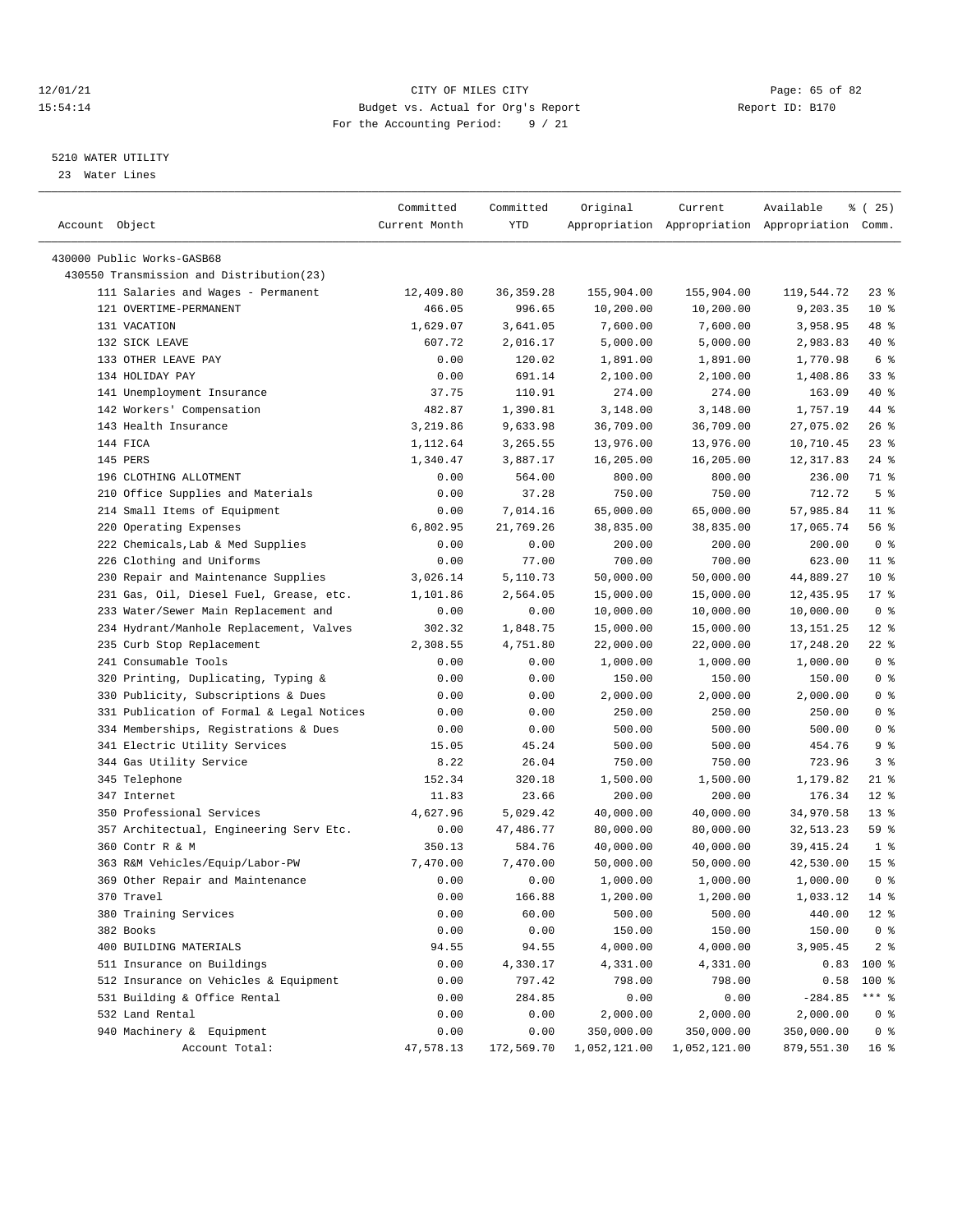#### 12/01/21 CITY OF MILES CITY CHES CITY CONTRIBUTE AND REPORT TO PAGE: 66 OF 82<br>15179 Budget vs. Actual for Org's Report (1999) Report ID: B170 15:54:14 Budget vs. Actual for Org's Report For the Accounting Period: 9 / 21

## 5210 WATER UTILITY

23 Water Lines

| Account Object                             | Committed<br>Current Month | Committed<br><b>YTD</b> | Original       | Current      | Available<br>Appropriation Appropriation Appropriation | % (25)<br>Comm. |  |
|--------------------------------------------|----------------------------|-------------------------|----------------|--------------|--------------------------------------------------------|-----------------|--|
| Account Group Total:                       | 47,578.13                  | 172,569.70              | 1,052,121.00   | 1,052,121.00 | 879,551.30                                             | 16 <sup>8</sup> |  |
| 490000 DEBT SERVICE                        |                            |                         |                |              |                                                        |                 |  |
| 490200 Revenue Bonds                       |                            |                         |                |              |                                                        |                 |  |
| 611 Principal-NE Wtr Line Phase II         | 0.00                       | 0.00                    | 18,000.00      | 18,000.00    | 18,000.00                                              | 0 <sup>8</sup>  |  |
| 615 Principal-Northeast Water Ln \$2.2     | 0.00                       | 0.00                    | 72,000.00      | 72,000.00    | 72,000.00                                              | 0 <sup>8</sup>  |  |
| 616 Principal-Carbon Hill Water Tank \$2.2 | 0.00                       | 0.00                    | 70,000.00      | 70,000.00    | 70,000.00                                              | 0 <sup>8</sup>  |  |
| 617 Principal - NE Wtr Line \$500k         | 0.00                       | 0.00                    | 16,000.00      | 16,000.00    | 16,000.00                                              | 0 <sup>8</sup>  |  |
| 618 Principal-Carbon Hill \$500k           | 0.00                       | 0.00                    | 16,000.00      | 16,000.00    | 16,000.00                                              | 0 <sup>8</sup>  |  |
| 622 Interest-NE Wtr Line Phase II          | 0.00                       | 0.00                    | 1,054.00       | 1,054.00     | 1,054.00                                               | 0 <sup>8</sup>  |  |
| 631 Interest - NE Wtr Line \$500k          | 0.00                       | 0.00                    | 9,130.00       | 9,130.00     | 9,130.00                                               | 0 <sup>8</sup>  |  |
| 632 Interest - Carbon Hill Wtr Tank \$500k | 0.00                       | 0.00                    | 9,130.00       | 9,130.00     | 9,130.00                                               | 0 <sup>8</sup>  |  |
| 634 Interest-Northeast Wtr Ln \$2.2        | 0.00                       | 0.00                    | 44,580.00      | 44,580.00    | 44,580.00                                              | 0 <sup>8</sup>  |  |
| 638 Interest-Carbon Hill Tank \$2.2        | 0.00                       | 0.00                    | 43,365.00      | 43,365.00    | 43,365.00                                              | 0 <sup>8</sup>  |  |
| Account Total:                             | 0.00                       | 0.00                    | 299,259.00     | 299,259.00   | 299,259.00                                             | 0 <sup>8</sup>  |  |
| Account Group Total:                       | 0.00                       | 0.00                    | 299,259.00     | 299,259.00   | 299,259.00                                             | 0 <sup>8</sup>  |  |
| 520000 OTHER FINANCING USES                |                            |                         |                |              |                                                        |                 |  |
| 521000 Interfund Operating Transfers Out   |                            |                         |                |              |                                                        |                 |  |
| 820 Transfers to Other Funds               | 1,000.00                   | 3.000.00                | 1,871,836.00   | 1,871,836.00 | 1,868,836.00                                           | 0 <sup>8</sup>  |  |
| Account Total:                             | 1,000.00                   | 3,000.00                | 1,871,836.00   | 1,871,836.00 | 1,868,836.00                                           | 0 <sup>8</sup>  |  |
| Account Group Total:                       | 1,000.00                   | 3,000.00                | 1,871,836.00   | 1,871,836.00 | 1,868,836.00                                           | 0 <sup>8</sup>  |  |
| Organization Total:                        | 48,578.13                  | 175,569.70              | 3, 223, 216.00 | 3,223,216.00 | 3,047,646.30                                           | 5 <sup>8</sup>  |  |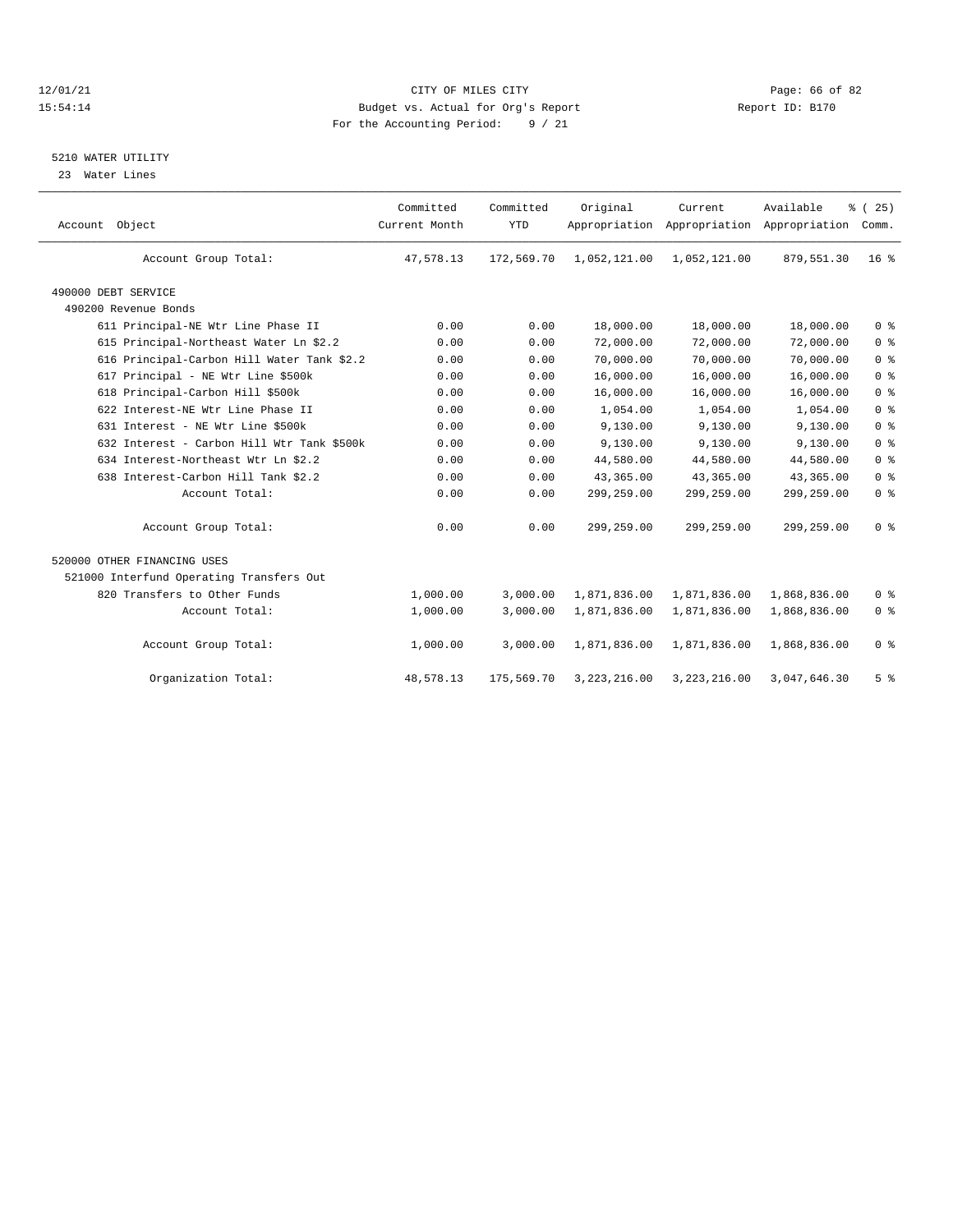#### 12/01/21 Page: 67 of 82<br>15:54:14 Pudget vs. Actual for Org's Report Report Report ID: B170 15:54:14 Budget vs. Actual for Org's Report For the Accounting Period: 9 / 21

#### 5210 WATER UTILITY

25 Water Administration

| Account Object                            | Committed<br>Current Month | Committed<br>YTD | Original  | Current   | Available<br>Appropriation Appropriation Appropriation Comm. | <sub>है</sub> (25) |
|-------------------------------------------|----------------------------|------------------|-----------|-----------|--------------------------------------------------------------|--------------------|
| 430000 Public Works-GASB68                |                            |                  |           |           |                                                              |                    |
| 430510 Water Administration (25)          |                            |                  |           |           |                                                              |                    |
| 111 Salaries and Wages - Permanent        | 1,699.86                   | 5,368.12         | 23,828.00 | 23,828.00 | 18,459.88                                                    | 23 %               |
| 121 OVERTIME-PERMANENT                    | 0.00                       | 117.80           | 156.00    | 156.00    | 38.20                                                        | 76 %               |
| 131 VACATION                              | 2,466.15                   | 2,812.35         | 1,700.00  | 1,700.00  | $-1, 112.35$                                                 | $165$ %            |
| 132 SICK LEAVE                            | 638.14                     | 638.14           | 1,100.00  | 1,100.00  | 461.86                                                       | 58 %               |
| 141 Unemployment Insurance                | 12.01                      | 22.62            | 40.00     | 40.00     | 17.38                                                        | 57%                |
| 142 Workers' Compensation                 | 13.69                      | 25.69            | 180.00    | 180.00    | 154.31                                                       | $14*$              |
| 143 Health Insurance                      | 428.66                     | 1,283.00         | 5,640.00  | 5,640.00  | 4,357.00                                                     | $23$ %             |
| 144 FICA                                  | 367.51                     | 692.22           | 2,049.00  | 2,049.00  | 1,356.78                                                     | $34$ $%$           |
| 145 PERS                                  | 426.11                     | 792.61           | 2,376.00  | 2,376.00  | 1,583.39                                                     | $33$ $%$           |
| 196 CLOTHING ALLOTMENT                    | 0.00                       | 112.50           | 150.00    | 150.00    | 37.50                                                        | 75 %               |
| 210 Office Supplies and Materials         | 408.85                     | 408.85           | 3,200.00  | 3,200.00  | 2,791.15                                                     | $13*$              |
| 214 Small Items of Equipment              | 0.00                       | 0.00             | 2,000.00  | 2,000.00  | 2,000.00                                                     | 0 <sup>8</sup>     |
| 220 Operating Expenses                    | 5.00                       | 181.04           | 3,500.00  | 3,500.00  | 3,318.96                                                     | 5 <sup>8</sup>     |
| 230 Repair and Maintenance Supplies       | 0.00                       | 0.00             | 1,000.00  | 1,000.00  | 1,000.00                                                     | 0 <sup>8</sup>     |
| 311 Postage, Box Rent, Etc.               | 1,153.79                   | 3,435.57         | 8,000.00  | 8,000.00  | 4,564.43                                                     | $43$ %             |
| 320 Printing, Duplicating, Typing &       | 0.00                       | 0.00             | 1,600.00  | 1,600.00  | 1,600.00                                                     | 0 <sup>8</sup>     |
| 330 Publicity, Subscriptions & Dues       | 0.00                       | 0.00             | 1,300.00  | 1,300.00  | 1,300.00                                                     | 0 <sup>8</sup>     |
| 345 Telephone                             | 63.44                      | 126.38           | 600.00    | 600.00    | 473.62                                                       | $21$ %             |
| 347 Internet                              | 1.04                       | 2.08             | 250.00    | 250.00    | 247.92                                                       | 1 <sup>8</sup>     |
| 350 Professional Services                 | 22.80                      | 22.80            | 6,000.00  | 6,000.00  | 5,977.20                                                     | 0 <sup>8</sup>     |
| 360 Contr R & M                           | 304.32                     | 7,520.59         | 10,600.00 | 10,600.00 | 3,079.41                                                     | 71 %               |
| 370 Travel                                | 0.00                       | 0.00             | 250.00    | 250.00    | 250.00                                                       | 0 <sup>8</sup>     |
| 380 Training Services                     | 0.00                       | 0.00             | 250.00    | 250.00    | 250.00                                                       | 0 <sup>8</sup>     |
| 382 Books                                 | 0.00                       | 0.00             | 125.00    | 125.00    | 125.00                                                       | 0 <sup>8</sup>     |
| 531 Building & Office Rental              | 500.00                     | 1,500.00         | 11,200.00 | 11,200.00 | 9,700.00                                                     | $13*$              |
| 555 Bank Service Charges                  | 16.67                      | 50.01            | 450.00    | 450.00    | 399.99                                                       | $11$ %             |
| 810 Losses (Bad debt expense - Enterprise | 0.00                       | 0.00             | 500.00    | 500.00    | 500.00                                                       | 0 <sup>8</sup>     |
| 920 Buildings                             | 0.00                       | 0.00             | 2,000.00  | 2,000.00  | 2,000.00                                                     | 0 <sup>8</sup>     |
| Account Total:                            | 8,528.04                   | 25, 112.37       | 90,044.00 | 90,044.00 | 64,931.63                                                    | $28$ %             |
| Account Group Total:                      | 8,528.04                   | 25, 112.37       | 90,044.00 | 90,044.00 | 64,931.63                                                    | $28$ %             |
| 510000 MISCELLANEOUS                      |                            |                  |           |           |                                                              |                    |
| 510330 Comprehensive Liability Insurance  |                            |                  |           |           |                                                              |                    |
| 513 Liability                             | 0.00                       | 16,444.22        | 12,500.00 | 12,500.00 | $-3,944.22$ 132 %                                            |                    |
| Account Total:                            | 0.00                       | 16, 444.22       | 12,500.00 | 12,500.00 | $-3,944.22$ 132 %                                            |                    |
| Account Group Total:                      | 0.00                       | 16, 444.22       | 12,500.00 | 12,500.00 | $-3,944.22$ 132 %                                            |                    |
| 520000 OTHER FINANCING USES               |                            |                  |           |           |                                                              |                    |
| 521000 Interfund Operating Transfers Out  |                            |                  |           |           |                                                              |                    |
| 820 Transfers to Other Funds              | 5,120.89                   | 15,362.67        | 61,451.00 | 61,451.00 | 46,088.33                                                    | $25$ %             |
| Account Total:                            | 5,120.89                   | 15,362.67        | 61,451.00 | 61,451.00 | 46,088.33                                                    | 25%                |
| Account Group Total:                      | 5,120.89                   | 15,362.67        | 61,451.00 | 61,451.00 | 46,088.33                                                    | 25%                |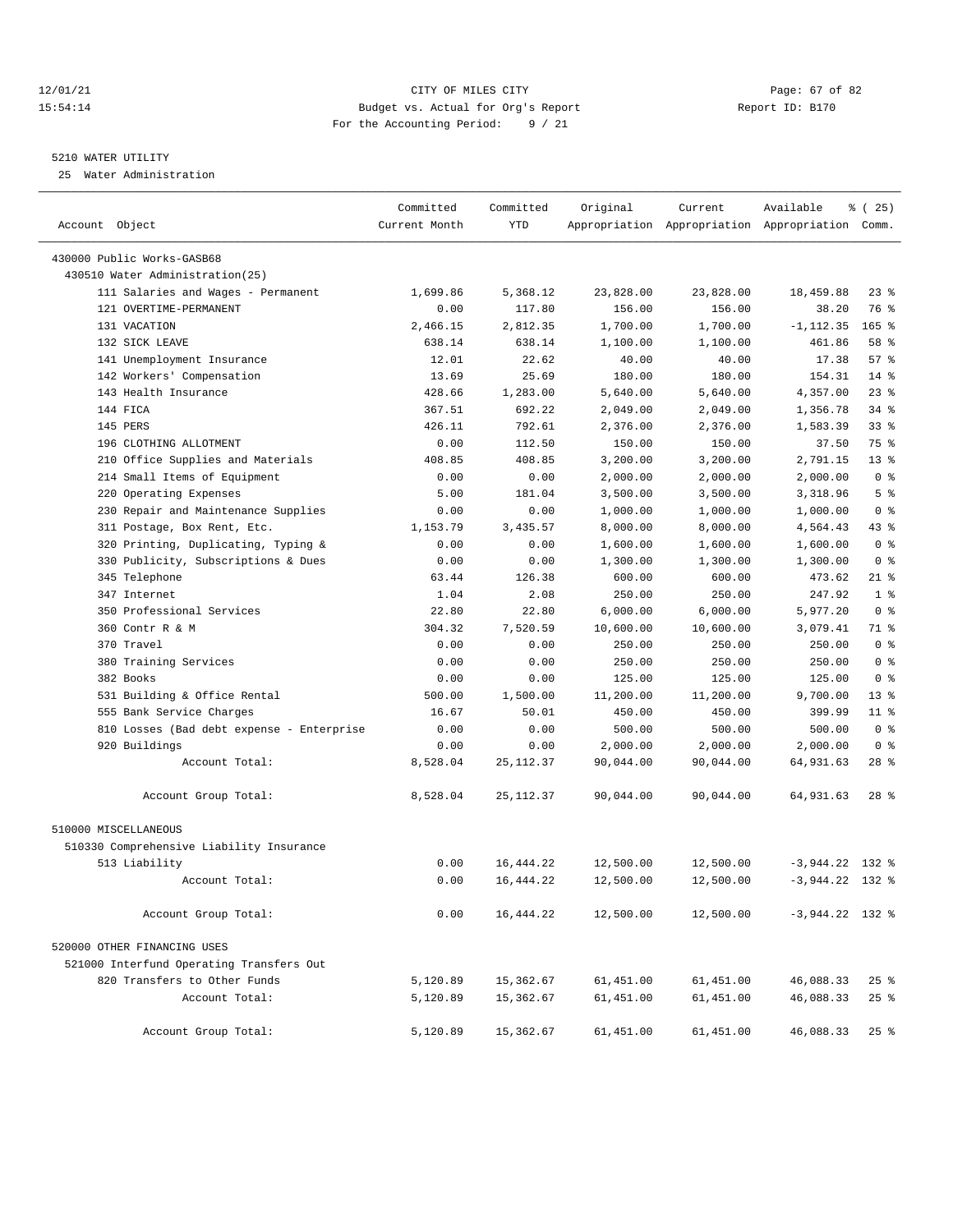#### 12/01/21 Page: 68 of 82<br>15:54:14 Pudget vs. Actual for Org's Report Report Report ID: B170 15:54:14 Budget vs. Actual for Org's Report For the Accounting Period: 9 / 21

## 5210 WATER UTILITY

25 Water Administration

| Account Object |                     | Committed<br>Current Month | Committed<br>YTD | Original   | Current    | Available<br>Appropriation Appropriation Appropriation Comm. | 8 (25) |
|----------------|---------------------|----------------------------|------------------|------------|------------|--------------------------------------------------------------|--------|
|                | Organization Total: | 13,648.93                  | 56,919.26        | 163,995.00 | 163,995.00 | 107,075.74 35%                                               |        |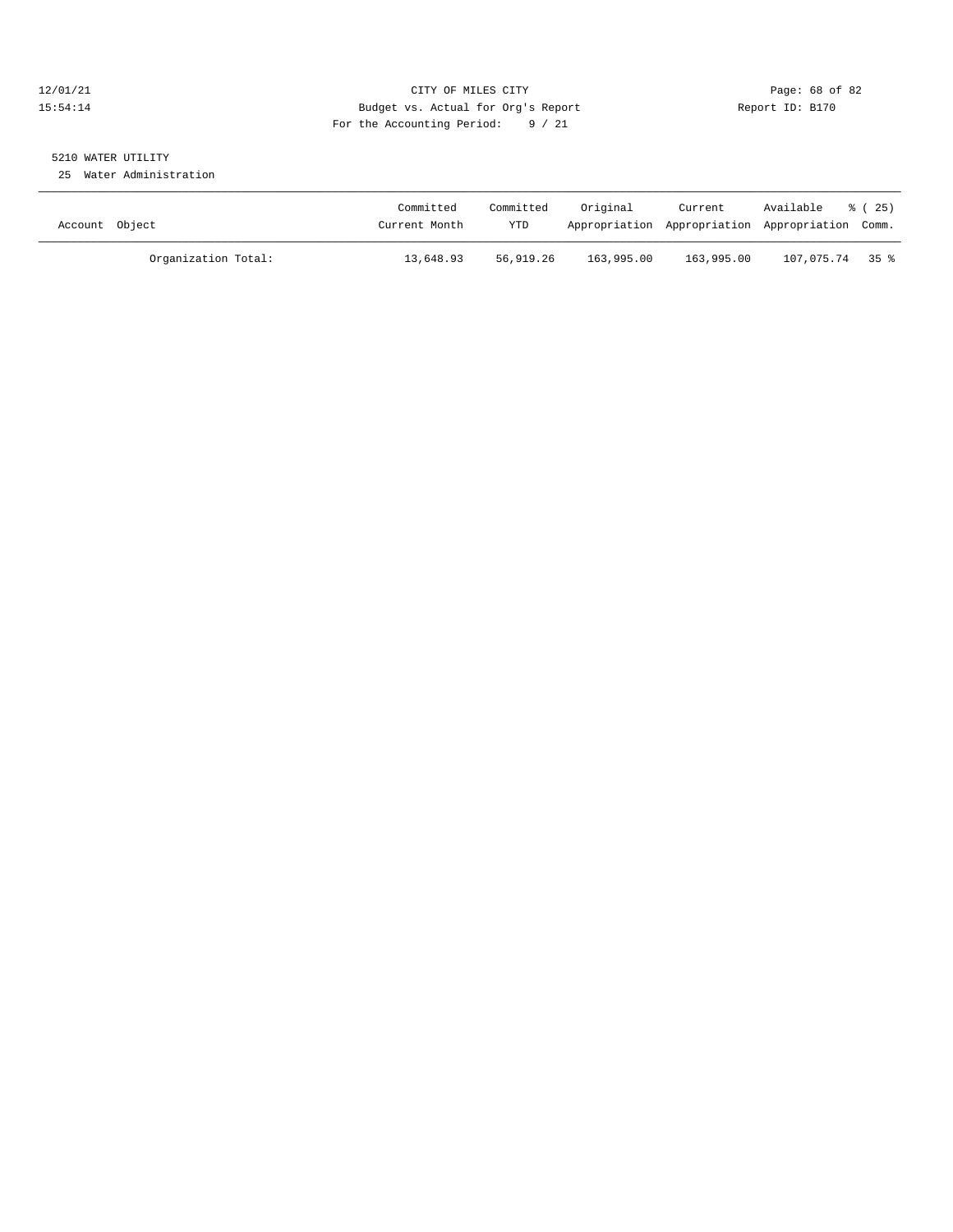#### $12/01/21$  Page: 69 of 82<br>15:54:14 Budget vs. Actual for Org's Report  $\frac{P}{Q}$  Report ID: B170 15:54:14 Budget vs. Actual for Org's Report For the Accounting Period: 9 / 21

## 5210 WATER UTILITY

80 Water Purification

| Account Object                          | Committed<br>Current Month | Committed<br><b>YTD</b> | Original   | Current    | Available<br>Appropriation Appropriation Appropriation Comm. | % (25)         |
|-----------------------------------------|----------------------------|-------------------------|------------|------------|--------------------------------------------------------------|----------------|
| 430000 Public Works-GASB68              |                            |                         |            |            |                                                              |                |
| 430540 Water Purification and Treatment |                            |                         |            |            |                                                              |                |
| 210 Office Supplies and Materials       | 87.66                      | 141.12                  | 400.00     | 400.00     | 258.88                                                       | 35%            |
| 214 Small Items of Equipment            | 0.00                       | 0.00                    | 8,000.00   | 8,000.00   | 8,000.00                                                     | 0 <sup>8</sup> |
| 220 Operating Expenses                  | 197.51                     | 428.16                  | 3,000.00   | 3,000.00   | 2,571.84                                                     | 14 %           |
| 222 Chemicals, Lab & Med Supplies       | 8,175.20                   | 22, 434.38              | 60,000.00  | 60,000.00  | 37,565.62                                                    | 378            |
| 226 Clothing and Uniforms               | 92.00                      | 135.18                  | 500.00     | 500.00     | 364.82                                                       | $27$ %         |
| 230 Repair and Maintenance Supplies     | 3,061.23                   | 8,919.35                | 15,000.00  | 15,000.00  | 6,080.65                                                     | 59 %           |
| 231 Gas, Oil, Diesel Fuel, Grease, etc. | 89.76                      | 342.59                  | 2,000.00   | 2,000.00   | 1,657.41                                                     | $17*$          |
| 311 Postage, Box Rent, Etc.             | 0.00                       | 9.50                    | 100.00     | 100.00     | 90.50                                                        | $10*$          |
| 320 Printing, Duplicating, Typing &     | 0.00                       | 0.00                    | 100.00     | 100.00     | 100.00                                                       | 0 <sup>8</sup> |
| 330 Publicity, Subscriptions & Dues     | 0.00                       | 0.00                    | 750.00     | 750.00     | 750.00                                                       | 0 <sup>8</sup> |
| 334 Memberships, Registrations & Dues   | 0.00                       | 0.00                    | 300.00     | 300.00     | 300.00                                                       | 0 <sup>8</sup> |
| 352 Wtr/Swr Lab Testing                 | 1,050.23                   | 2,025.87                | 10,000.00  | 10,000.00  | 7,974.13                                                     | $20*$          |
| 357 Architectual, Engineering Serv Etc. | 0.00                       | 0.00                    | 8,000.00   | 8,000.00   | 8,000.00                                                     | 0 <sup>8</sup> |
| 360 Contr R & M                         | 19.50                      | 180.00                  | 4,300.00   | 4,300.00   | 4,120.00                                                     | 4%             |
| 369 Other Repair and Maintenance        | 0.00                       | 0.00                    | 1,500.00   | 1,500.00   | 1,500.00                                                     | 0 <sup>8</sup> |
| 370 Travel                              | 0.00                       | 157.10                  | 1,500.00   | 1,500.00   | 1,342.90                                                     | $10*$          |
| 380 Training Services                   | 130.43                     | 130.43                  | 1,500.00   | 1,500.00   | 1,369.57                                                     | 9%             |
| 382 Books                               | 0.00                       | 0.00                    | 200.00     | 200.00     | 200.00                                                       | 0 <sup>8</sup> |
| 533 Machinery and Equipment Rental      | 0.00                       | 0.00                    | 500.00     | 500.00     | 500.00                                                       | 0 <sup>8</sup> |
| Account Total:                          | 12,903.52                  | 34,903.68               | 117,650.00 | 117,650.00 | 82,746.32                                                    | $30*$          |
| Account Group Total:                    | 12,903.52                  | 34,903.68               | 117,650.00 | 117,650.00 | 82,746.32                                                    | $30*$          |
| Organization Total:                     | 12,903.52                  | 34,903.68               | 117,650.00 | 117,650.00 | 82,746.32                                                    | $30*$          |
|                                         |                            |                         |            |            |                                                              |                |

Fund Total: 122,997.21 447,601.12 6,071,766.00 6,071,766.00 5,624,164.88 7 %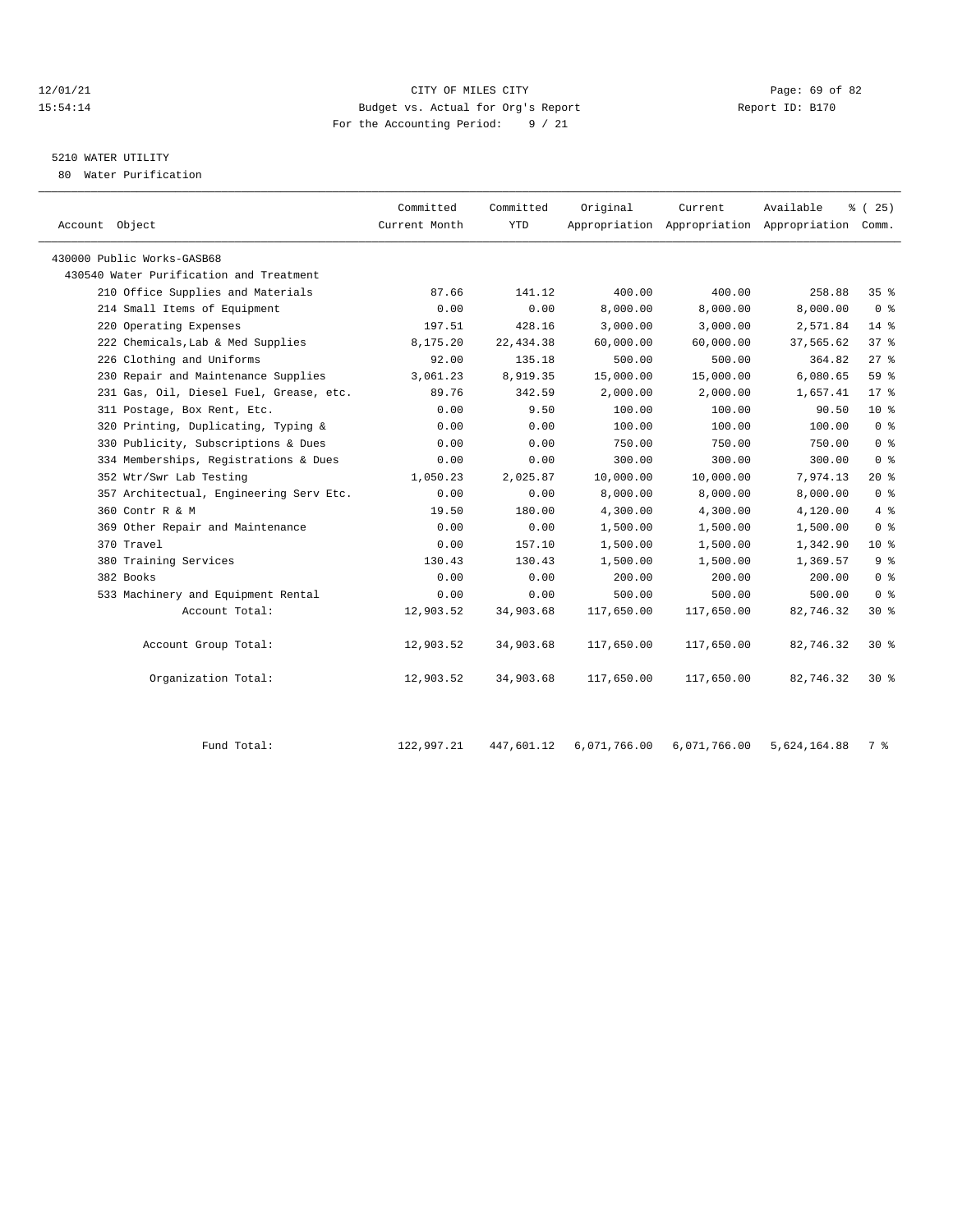#### 12/01/21 Page: 70 of 82 15:54:14 Budget vs. Actual for Org's Report Report ID: B170 For the Accounting Period: 9 / 21

#### 5310 SEWER UTILITY

29 Sewer Administration

|                                                                | Committed     | Committed  | Original          | Current            | Available                                       | <sub>है</sub> (25) |
|----------------------------------------------------------------|---------------|------------|-------------------|--------------------|-------------------------------------------------|--------------------|
| Account Object                                                 | Current Month | YTD        |                   |                    | Appropriation Appropriation Appropriation Comm. |                    |
|                                                                |               |            |                   |                    |                                                 |                    |
| 430000 Public Works-GASB68<br>430610 Sewer Administration (29) |               |            |                   |                    |                                                 |                    |
| 111 Salaries and Wages - Permanent                             | 1,699.86      | 5,368.14   | 23,828.00         | 23,828.00          | 18,459.86                                       | 23 %               |
| 121 OVERTIME-PERMANENT                                         | 0.00          | 117.82     | 156.00            | 156.00             | 38.18                                           | 76 %               |
| 131 VACATION                                                   | 2,466.16      | 2,812.36   | 1,700.00          | 1,700.00           | $-1, 112.36$                                    | $165$ %            |
| 132 SICK LEAVE                                                 | 638.13        | 638.13     |                   | 1,100.00           | 461.87                                          | 58 %               |
| 141 Unemployment Insurance                                     | 12.01         | 22.63      | 1,100.00<br>40.00 | 40.00              | 17.37                                           | 57%                |
|                                                                |               | 25.66      |                   | 180.00             | 154.34                                          | $14$ %             |
| 142 Workers' Compensation<br>143 Health Insurance              | 13.69         |            | 180.00            |                    |                                                 | $23$ %             |
|                                                                | 428.67        | 1,283.03   | 5,640.00          | 5,640.00           | 4,356.97<br>1,356.72                            |                    |
| 144 FICA                                                       | 367.53        | 692.28     | 2,049.00          | 2,049.00           |                                                 | $34$ $%$           |
| 145 PERS<br>196 CLOTHING ALLOTMENT                             | 426.14        | 792.70     | 2,376.00          | 2,376.00<br>150.00 | 1,583.30                                        | $33$ $%$<br>75 %   |
|                                                                | 0.00          | 112.50     | 150.00            |                    | 37.50                                           | $11$ %             |
| 210 Office Supplies and Materials                              | 283.52        | 358.17     | 3,200.00          | 3,200.00           | 2,841.83                                        |                    |
| 214 Small Items of Equipment                                   | 0.00          | 0.00       | 2,000.00          | 2,000.00           | 2,000.00                                        | 0 <sup>8</sup>     |
| 220 Operating Expenses                                         | 4.99          | 106.36     | 3,500.00          | 3,500.00           | 3,393.64                                        | 3%                 |
| 230 Repair and Maintenance Supplies                            | 0.00          | 0.00       | 1,000.00          | 1,000.00           | 1,000.00                                        | 0 <sup>8</sup>     |
| 311 Postage, Box Rent, Etc.                                    | 1,153.77      | 3,435.55   | 8,000.00          | 8,000.00           | 4,564.45                                        | $43$ %             |
| 320 Printing, Duplicating, Typing &                            | 0.00          | 0.00       | 1,600.00          | 1,600.00           | 1,600.00                                        | 0 <sup>8</sup>     |
| 330 Publicity, Subscriptions & Dues                            | 0.00          | 0.00       | 1,300.00          | 1,300.00           | 1,300.00                                        | 0 <sup>8</sup>     |
| 345 Telephone                                                  | 63.43         | 126.36     | 600.00            | 600.00             | 473.64                                          | $21$ %             |
| 347 Internet                                                   | 1.04          | 2.08       | 250.00            | 250.00             | 247.92                                          | 1 <sup>8</sup>     |
| 350 Professional Services                                      | 22.80         | 22.80      | 6,000.00          | 6,000.00           | 5,977.20                                        | 0 <sup>8</sup>     |
| 360 Contr R & M                                                | 304.32        | 7,520.59   | 10,600.00         | 10,600.00          | 3,079.41                                        | 71 %               |
| 370 Travel                                                     | 0.00          | 0.00       | 250.00            | 250.00             | 250.00                                          | 0 <sup>8</sup>     |
| 380 Training Services                                          | 0.00          | 0.00       | 250.00            | 250.00             | 250.00                                          | 0 <sup>8</sup>     |
| 382 Books                                                      | 0.00          | 0.00       | 125.00            | 125.00             | 125.00                                          | 0 <sup>8</sup>     |
| 531 Building & Office Rental                                   | 500.00        | 1,500.00   | 11,200.00         | 11,200.00          | 9,700.00                                        | $13*$              |
| 555 Bank Service Charges                                       | 16.67         | 50.01      | 450.00            | 450.00             | 399.99                                          | $11$ %             |
| 810 Losses (Bad debt expense - Enterprise                      | 0.00          | 0.00       | 500.00            | 500.00             | 500.00                                          | 0 <sup>8</sup>     |
| 920 Buildings                                                  | 0.00          | 0.00       | 2,000.00          | 2,000.00           | 2,000.00                                        | 0 <sup>8</sup>     |
| Account Total:                                                 | 8,402.73      | 24,987.17  | 90,044.00         | 90,044.00          | 65,056.83                                       | $28$ %             |
| Account Group Total:                                           | 8,402.73      | 24,987.17  | 90,044.00         | 90,044.00          | 65,056.83                                       | $28$ %             |
| 490000 DEBT SERVICE                                            |               |            |                   |                    |                                                 |                    |
| 490200 Revenue Bonds                                           |               |            |                   |                    |                                                 |                    |
| 608 Prpl-Wastewater Project Phase I                            | 0.00          | 0.00       | 73,000.00         | 73,000.00          | 73,000.00                                       | 0 <sup>8</sup>     |
| 619 Principal-WWTP Phase II                                    | 0.00          | 0.00       | 271,000.00        | 271,000.00         | 271,000.00                                      | 0 <sup>8</sup>     |
| 626 Interest-Wastewater Project Phase I                        | 0.00          | 0.00       | 27,660.00         | 27,660.00          | 27,660.00                                       | 0 <sup>8</sup>     |
| 639 Interest-WWTP Phase II                                     | 0.00          | 0.00       | 124,713.00        | 124,713.00         | 124,713.00                                      | $0$ %              |
| Account Total:                                                 | 0.00          | 0.00       | 496,373.00        | 496, 373.00        | 496, 373.00                                     | 0 <sup>8</sup>     |
|                                                                |               |            |                   |                    |                                                 |                    |
| Account Group Total:                                           | 0.00          | 0.00       | 496, 373.00       | 496,373.00         | 496, 373.00                                     | 0 <sup>8</sup>     |
| 510000 MISCELLANEOUS                                           |               |            |                   |                    |                                                 |                    |
| 510330 Comprehensive Liability Insurance                       |               |            |                   |                    |                                                 |                    |
| 513 Liability                                                  | 0.00          | 54, 255.84 | 13,000.00         | 13,000.00          | $-41, 255.84$ 417 %                             |                    |
| Account Total:                                                 | 0.00          | 54, 255.84 | 13,000.00         | 13,000.00          | $-41, 255.84$ 417 %                             |                    |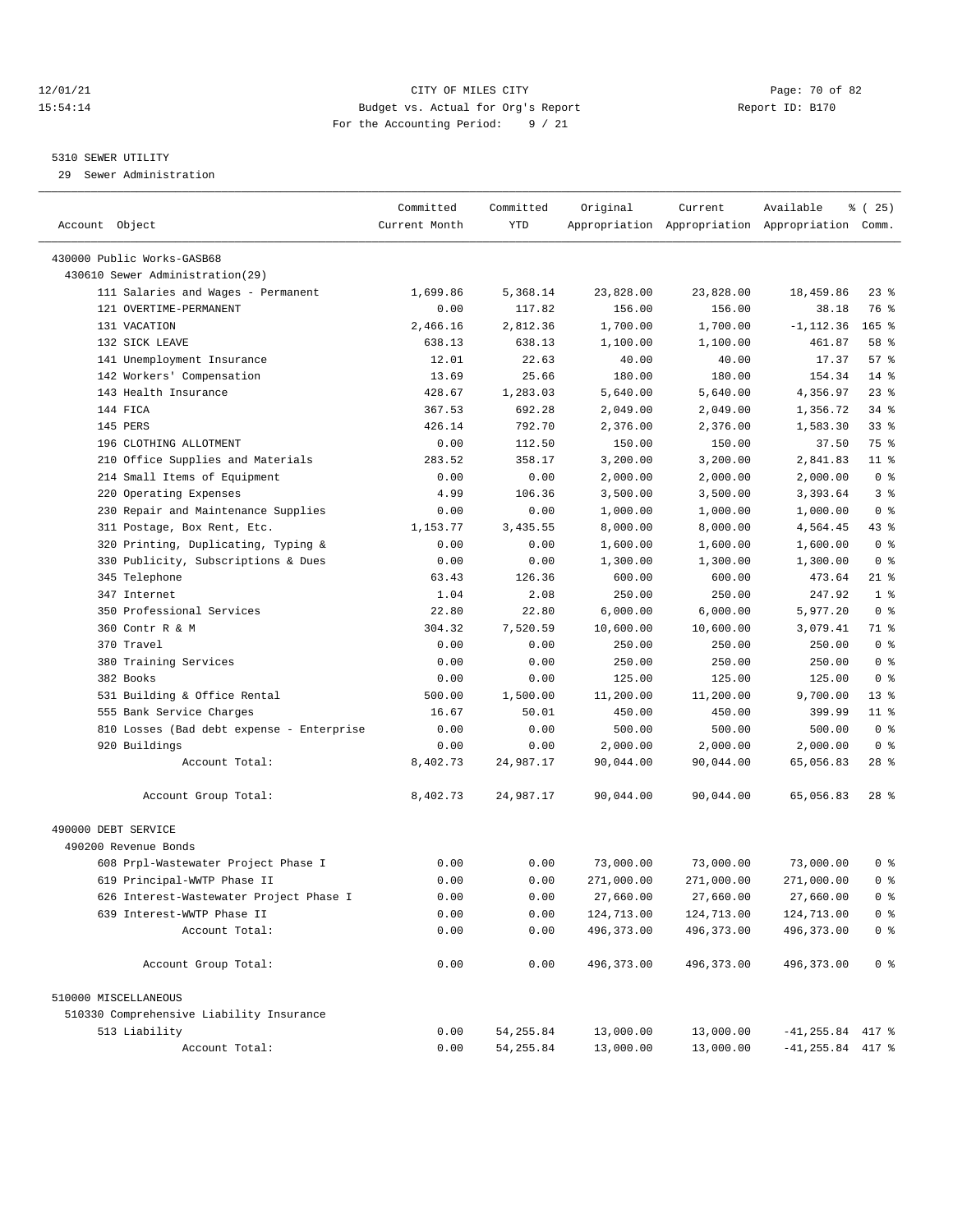#### 12/01/21 Page: 71 of 82 15:54:14 Budget vs. Actual for Org's Report Report ID: B170 For the Accounting Period: 9 / 21

#### 5310 SEWER UTILITY

29 Sewer Administration

| Object<br>Account                                                       | Committed<br>Current Month | Committed<br>YTD | Original<br>Appropriation | Current<br>Appropriation | Available<br>Appropriation | $\approx$ (<br>25)<br>Comm. |
|-------------------------------------------------------------------------|----------------------------|------------------|---------------------------|--------------------------|----------------------------|-----------------------------|
| Account Group Total:                                                    | 0.00                       | 54, 255.84       | 13,000.00                 | 13,000.00                | $-41, 255.84$ 417 %        |                             |
| 520000 OTHER FINANCING USES<br>521000 Interfund Operating Transfers Out |                            |                  |                           |                          |                            |                             |
| 820 Transfers to Other Funds                                            | 3,972.70                   | 11,918.10        | 47,673.00                 | 47,673.00                | 35,754.90                  | $25$ $%$                    |
| Account Total:                                                          | 3,972.70                   | 11,918.10        | 47,673.00                 | 47,673.00                | 35,754.90                  | $25$ $\frac{6}{5}$          |
| Account Group Total:                                                    | 3,972.70                   | 11,918.10        | 47,673.00                 | 47,673.00                | 35,754.90                  | $25$ $\frac{6}{5}$          |
| Organization Total:                                                     | 12,375.43                  | 91, 161, 11      | 647,090.00                | 647,090.00               | 555,928.89                 | $14*$                       |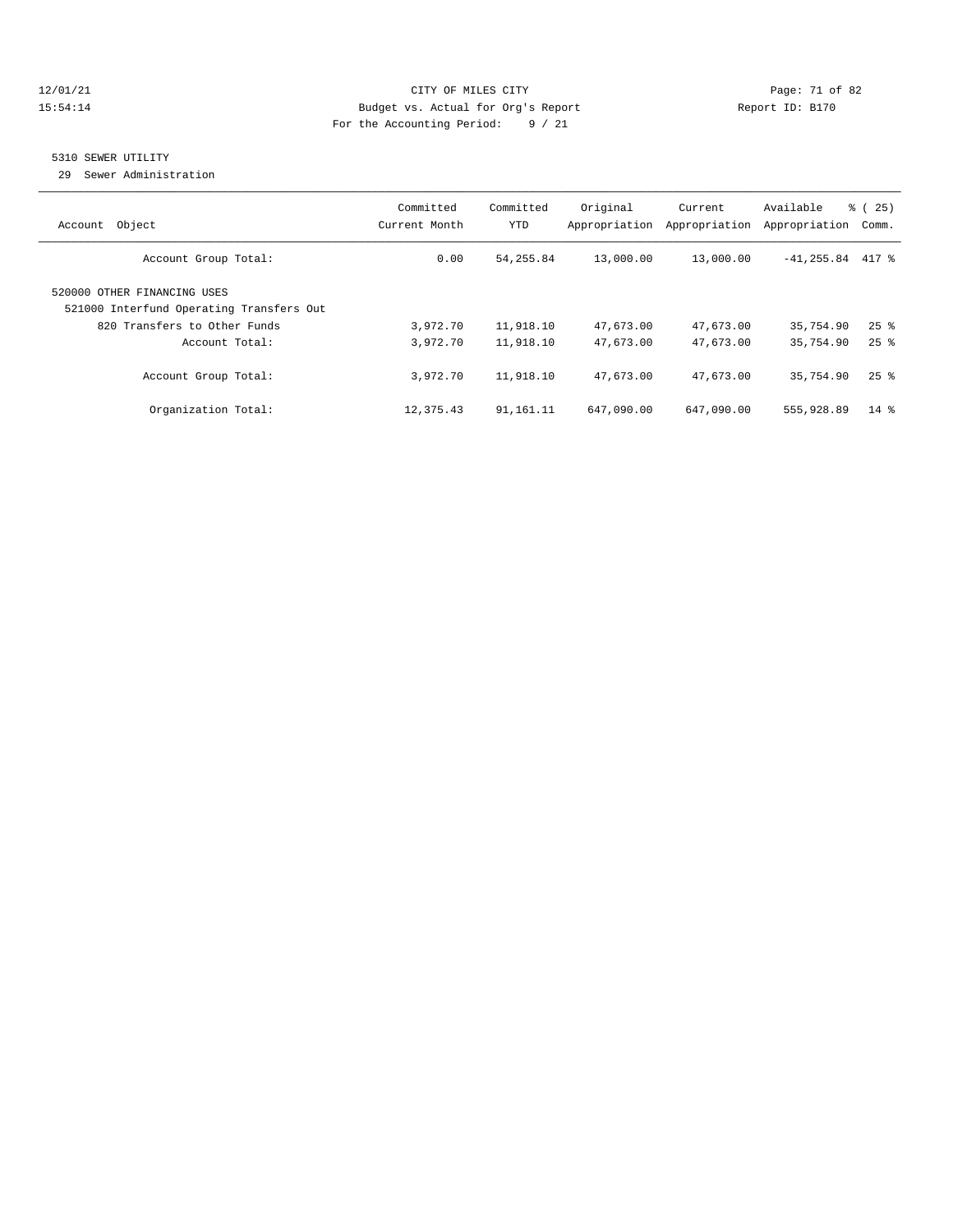#### 12/01/21 Page: 72 of 82<br>15:54:14 Page: 72 of 82<br>15:54:14 Budget vs. Actual for Org's Report Page: 72 of 82 15:54:14 Budget vs. Actual for Org's Report For the Accounting Period: 9 / 21

————————————————————————————————————————————————————————————————————————————————————————————————————————————————————————————————————

### 5310 SEWER UTILITY

31 Sewer Lines

|                                              | Committed     | Committed  | Original     | Current      | Available                                       | ៖ (25)          |
|----------------------------------------------|---------------|------------|--------------|--------------|-------------------------------------------------|-----------------|
| Account Object                               | Current Month | YTD        |              |              | Appropriation Appropriation Appropriation Comm. |                 |
|                                              |               |            |              |              |                                                 |                 |
| 430000 Public Works-GASB68                   |               |            |              |              |                                                 |                 |
| 430630 Sewer Collection and Transmission(31) |               |            |              |              |                                                 |                 |
| 111 Salaries and Wages - Permanent           | 12,141.04     | 35,485.08  | 150,260.00   | 150,260.00   | 114,774.92                                      | $24$ %          |
| 121 OVERTIME-PERMANENT                       | 466.05        | 996.66     | 10,200.00    | 10,200.00    | 9,203.34                                        | 10 <sup>°</sup> |
| 131 VACATION                                 | 1,601.76      | 3,582.97   | 7,300.00     | 7,300.00     | 3,717.03                                        | 49 %            |
| 132 SICK LEAVE                               | 579.40        | 1,979.40   | 4,800.00     | 4,800.00     | 2,820.60                                        | 41 %            |
| 133 OTHER LEAVE PAY                          | 0.00          | 119.27     | 1,692.00     | 1,692.00     | 1,572.73                                        | 7 %             |
| 134 HOLIDAY PAY                              | 0.00          | 691.15     | 2,100.00     | 2,100.00     | 1,408.85                                        | 33%             |
| 141 Unemployment Insurance                   | 36.99         | 108.54     | 265.00       | 265.00       | 156.46                                          | 41 %            |
| 142 Workers' Compensation                    | 481.13        | 1,385.40   | 3,019.00     | 3,019.00     | 1,633.60                                        | 46 %            |
| 143 Health Insurance                         | 3,168.29      | 9,480.09   | 36,094.00    | 36,094.00    | 26,613.91                                       | $26$ %          |
| 144 FICA                                     | 1,090.34      | 3,198.33   | 13,491.00    | 13,491.00    | 10,292.67                                       | $24$ %          |
| 145 PERS                                     | 1,311.75      | 3,801.23   | 15,642.00    | 15,642.00    | 11,840.77                                       | $24$ %          |
| 196 CLOTHING ALLOTMENT                       | 0.00          | 555.00     | 700.00       | 700.00       | 145.00                                          | 79 %            |
| 210 Office Supplies and Materials            | 0.00          | 37.28      | 600.00       | 600.00       | 562.72                                          | 6 %             |
| 214 Small Items of Equipment                 | 0.00          | 171.28     | 25,000.00    | 25,000.00    | 24,828.72                                       | 1 <sup>8</sup>  |
| 220 Operating Expenses                       | 6,594.35      | 22, 249.97 | 28,835.00    | 28,835.00    | 6,585.03                                        | $77$ $%$        |
| 222 Chemicals, Lab & Med Supplies            | 0.00          | 0.00       | 500.00       | 500.00       | 500.00                                          | 0 <sup>8</sup>  |
| 226 Clothing and Uniforms                    | 0.00          | 77.00      | 750.00       | 750.00       | 673.00                                          | $10*$           |
| 230 Repair and Maintenance Supplies          | 139.05        | 168.52     | 15,000.00    | 15,000.00    | 14,831.48                                       | 1 <sup>8</sup>  |
| 231 Gas, Oil, Diesel Fuel, Grease, etc.      | 1,101.86      | 2,564.03   | 15,000.00    | 15,000.00    | 12,435.97                                       | $17*$           |
| 233 Water/Sewer Main Replacement and         | 0.00          | 0.00       | 10,000.00    | 10,000.00    | 10,000.00                                       | 0 <sup>8</sup>  |
| 234 Hydrant/Manhole Replacement, Valves      | 1,290.00      | 7,010.00   | 10,000.00    | 10,000.00    | 2,990.00                                        | 70 %            |
| 241 Consumable Tools                         | 0.00          | 0.00       | 1,000.00     | 1,000.00     | 1,000.00                                        | 0 <sup>8</sup>  |
| 311 Postage, Box Rent, Etc.                  | 0.00          | 0.00       | 100.00       | 100.00       | 100.00                                          | 0 <sup>8</sup>  |
| 320 Printing, Duplicating, Typing &          | 0.00          | 0.00       | 100.00       | 100.00       | 100.00                                          | 0 <sup>8</sup>  |
| 330 Publicity, Subscriptions & Dues          | 0.00          | 0.00       | 1,500.00     | 1,500.00     | 1,500.00                                        | 0 <sup>8</sup>  |
| 331 Publication of Formal & Legal Notices    | 0.00          | 0.00       | 250.00       | 250.00       | 250.00                                          | 0 <sup>8</sup>  |
| 334 Memberships, Registrations & Dues        | 0.00          | 0.00       | 750.00       | 750.00       | 750.00                                          | 0 <sup>8</sup>  |
| 341 Electric Utility Services                | 15.05         | 45.24      | 1,000.00     | 1,000.00     | 954.76                                          | 5 <sup>°</sup>  |
| 344 Gas Utility Service                      | 8.22          | 26.04      | 500.00       | 500.00       | 473.96                                          | 5 <sup>8</sup>  |
| 345 Telephone                                | 152.34        | 320.20     | 1,500.00     | 1,500.00     | 1,179.80                                        | $21$ %          |
| 347 Internet                                 | 11.83         | 23.66      | 170.00       | 170.00       | 146.34                                          | $14$ %          |
| 350 Professional Services                    | 385.66        | 5,567.13   | 40,000.00    | 40,000.00    | 34, 432.87                                      | $14$ %          |
| 357 Architectual, Engineering Serv Etc.      | 0.00          | 8,551.49   | 225,000.00   | 225,000.00   | 216, 448.51                                     | 4%              |
| 360 Contr R & M                              | 350.13        | 2,058.39   | 5,000.00     | 5,000.00     | 2,941.61                                        | 41 %            |
| 363 R&M Vehicles/Equip/Labor-PW              | 7,402.50      | 7,402.50   | 50,000.00    | 50,000.00    | 42,597.50                                       | 15 <sup>°</sup> |
| 369 Other Repair and Maintenance             | 0.00          | 0.00       | 1,000.00     | 1,000.00     | 1,000.00                                        | 0 <sup>8</sup>  |
| 370 Travel                                   | 0.00          | 166.87     | 1,200.00     | 1,200.00     | 1,033.13                                        | $14*$           |
| 380 Training Services                        | 0.00          | 60.00      | 750.00       | 750.00       | 690.00                                          | 8 %             |
| 382 Books                                    | 0.00          | 0.00       | 150.00       | 150.00       | 150.00                                          | 0 <sup>8</sup>  |
| 400 BUILDING MATERIALS                       | 0.00          | 0.00       | 4,000.00     | 4,000.00     | 4,000.00                                        | 0 <sup>8</sup>  |
| 512 Insurance on Vehicles & Equipment        | 0.00          | 2,302.11   | 2,303.00     | 2,303.00     | 0.89                                            | 100 %           |
| 532 Land Rental                              | 0.00          | 652.38     | 1,200.00     | 1,200.00     | 547.62                                          | 54 %            |
| 940 Machinery & Equipment                    | 0.00          | 0.00       | 1,568,000.00 | 1,568,000.00 | 1,568,000.00                                    | 0 <sup>8</sup>  |
| Account Total:                               | 38, 327. 74   | 120,837.21 | 2,256,721.00 | 2,256,721.00 | 2,135,883.79                                    | 5 <sup>8</sup>  |
| Account Group Total:                         | 38, 327.74    | 120,837.21 | 2,256,721.00 | 2,256,721.00 | 2,135,883.79                                    | 5 %             |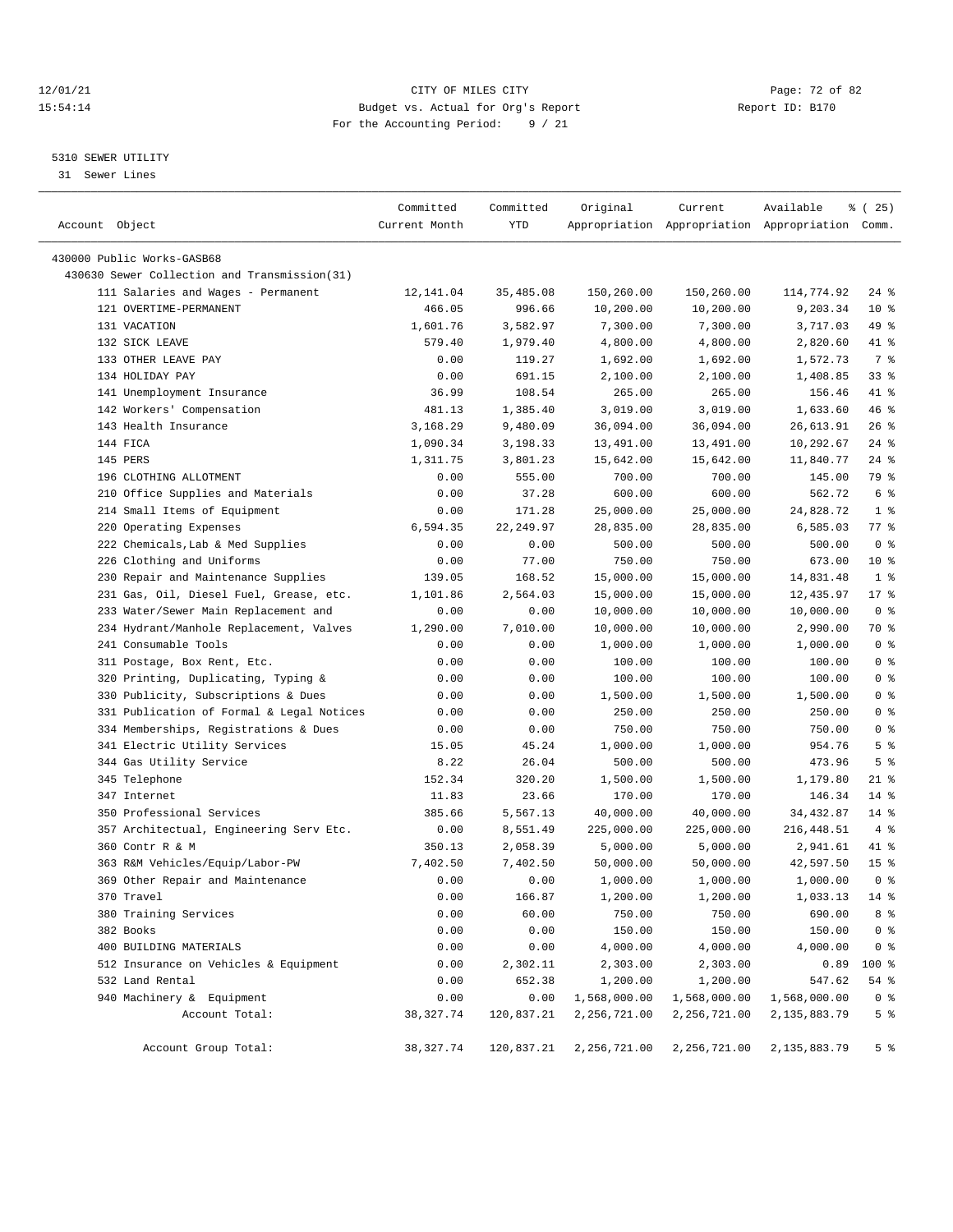# 12/01/21 CITY OF MILES CITY COMPUTER CITY CONSUMING THE PAGE: 73 of 82<br>15:54:14 Budget vs. Actual for Org's Report (1999) Report ID: B170 15:54:14 Budget vs. Actual for Org's Report For the Accounting Period: 9 / 21

# 5310 SEWER UTILITY

31 Sewer Lines

| Object<br>Account                                                       | Committed<br>Current Month | Committed<br>YTD | Original<br>Appropriation | Current<br>Appropriation | Available<br>Appropriation | 25)<br>ී (<br>Comm. |
|-------------------------------------------------------------------------|----------------------------|------------------|---------------------------|--------------------------|----------------------------|---------------------|
| 520000 OTHER FINANCING USES<br>521000 Interfund Operating Transfers Out |                            |                  |                           |                          |                            |                     |
| 820 Transfers to Other Funds                                            | 1,000.00                   | 3,000.00         | 336,246.00                | 336,246.00               | 333,246.00                 | $1 \text{ }$        |
| Account Total:                                                          | 1,000.00                   | 3.000.00         | 336,246.00                | 336,246.00               | 333, 246, 00               | 1 <sup>8</sup>      |
| Account Group Total:                                                    | 1,000.00                   | 3.000.00         | 336,246.00                | 336,246.00               | 333, 246, 00               | $1 \circ$           |
| Organization Total:                                                     | 39, 327, 74                | 123,837.21       | 2,592,967.00              | 2,592,967.00             | 2,469,129.79               | 5 <sup>8</sup>      |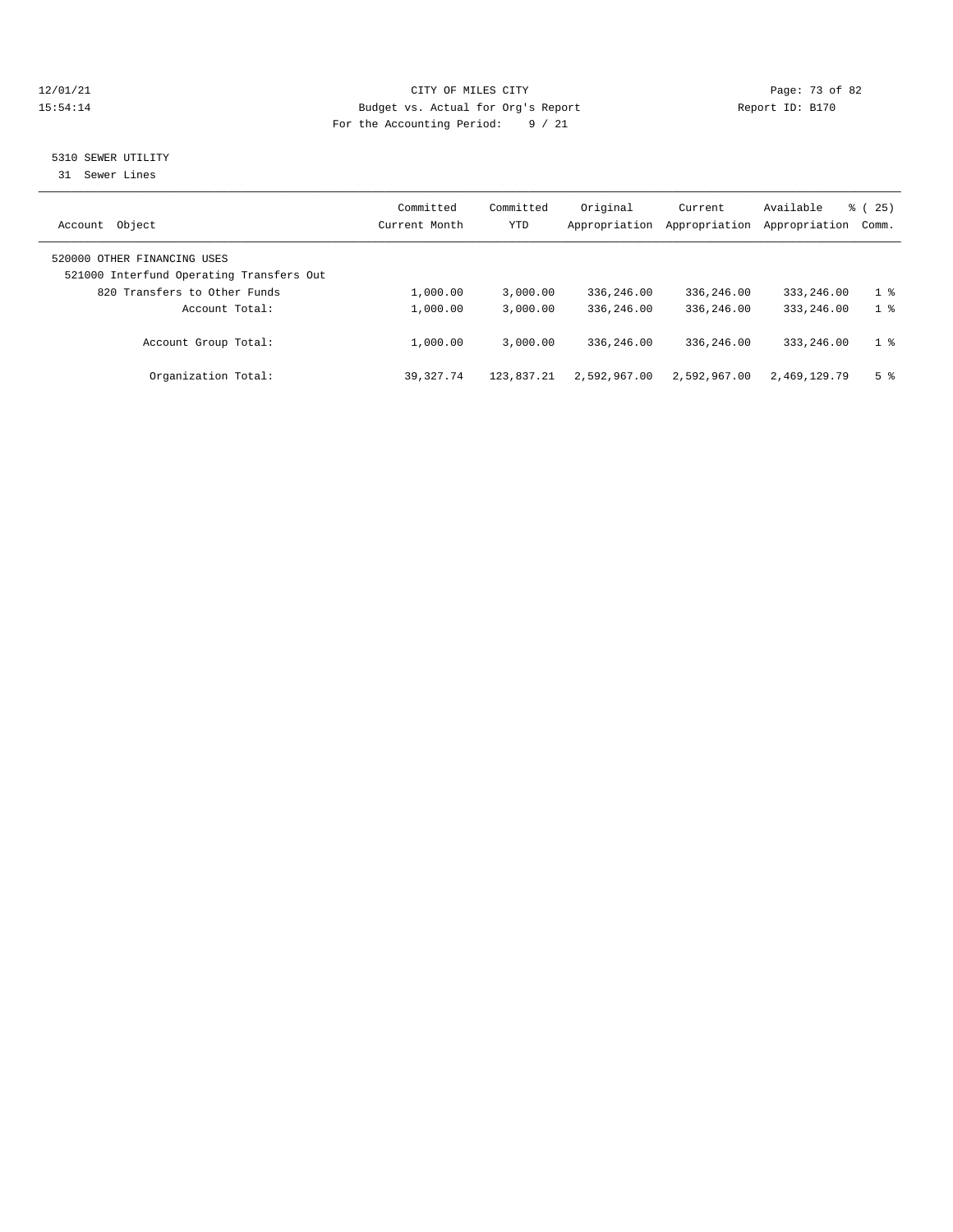# 12/01/21 Page: 74 of 82<br>15:54:14 Pudget vs. Actual for Org's Report Report Report ID: B170 15:54:14 Budget vs. Actual for Org's Report For the Accounting Period: 9 / 21

# 5310 SEWER UTILITY

32 Sewer Lifts

| Account Object                          | Committed<br>Current Month | Committed<br><b>YTD</b> | Original   | Current    | Available<br>Appropriation Appropriation Appropriation Comm. | $*(25)$         |
|-----------------------------------------|----------------------------|-------------------------|------------|------------|--------------------------------------------------------------|-----------------|
| 430000 Public Works-GASB68              |                            |                         |            |            |                                                              |                 |
| 430690 Sewer Lift Stations(32)          |                            |                         |            |            |                                                              |                 |
| 111 Salaries and Wages - Permanent      | 6,137.49                   | 17,763.50               | 35, 312.00 | 35, 312.00 | 17,548.50                                                    | 50%             |
| 121 OVERTIME-PERMANENT                  | 282.59                     | 1,254.21                | 10,300.00  | 10,300.00  | 9,045.79                                                     | $12*$           |
| 131 VACATION                            | 565.26                     | 1,302.69                | 19,500.00  | 19,500.00  | 18, 197. 31                                                  | 7 %             |
| 132 SICK LEAVE                          | 269.55                     | 806.72                  | 5,500.00   | 5,500.00   | 4,693.28                                                     | 15 <sup>°</sup> |
| 133 OTHER LEAVE PAY                     | 29.18                      | 171.36                  | 388.00     | 388.00     | 216.64                                                       | 44 %            |
| 134 HOLIDAY PAY                         | 135.97                     | 339.50                  | 5,400.00   | 5,400.00   | 5,060.50                                                     | 6 %             |
| 141 Unemployment Insurance              | 18.62                      | 54.77                   | 115.00     | 115.00     | 60.23                                                        | 48 %            |
| 142 Workers' Compensation               | 99.53                      | 296.18                  | 1,544.00   | 1,544.00   | 1,247.82                                                     | 19 <sup>°</sup> |
| 143 Health Insurance                    | 1,840.08                   | 4,420.96                | 15,484.00  | 15,484.00  | 11,063.04                                                    | 29%             |
| 144 FICA                                | 545.46                     | 1,601.73                | 5,845.00   | 5,845.00   | 4,243.27                                                     | 27%             |
| 145 PERS                                | 658.21                     | 1,865.48                | 6,777.00   | 6,777.00   | 4,911.52                                                     | $28$ $%$        |
| 196 CLOTHING ALLOTMENT                  | 40.00                      | 290.50                  | 600.00     | 600.00     | 309.50                                                       | 48 %            |
| 210 Office Supplies and Materials       | 5.94                       | 5.94                    | 400.00     | 400.00     | 394.06                                                       | 1 <sup>8</sup>  |
| 214 Small Items of Equipment            | 0.00                       | 0.00                    | 25,000.00  | 25,000.00  | 25,000.00                                                    | 0 <sup>8</sup>  |
| 220 Operating Expenses                  | 29.81                      | 635.80                  | 5,000.00   | 5,000.00   | 4,364.20                                                     | $13*$           |
| 222 Chemicals, Lab & Med Supplies       | 149.07                     | 149.07                  | 1,000.00   | 1,000.00   | 850.93                                                       | 15 <sup>°</sup> |
| 226 Clothing and Uniforms               | 92.00                      | 135.19                  | 500.00     | 500.00     | 364.81                                                       | $27$ %          |
| 230 Repair and Maintenance Supplies     | 176.30                     | 4,974.83                | 25,000.00  | 25,000.00  | 20,025.17                                                    | 20%             |
| 231 Gas, Oil, Diesel Fuel, Grease, etc. | 112.20                     | 463.79                  | 2,000.00   | 2,000.00   | 1,536.21                                                     | $23$ $%$        |
| 341 Electric Utility Services           | 1,677.67                   | 5,170.51                | 25,000.00  | 25,000.00  | 19,829.49                                                    | $21$ %          |
| 344 Gas Utility Service                 | 75.63                      | 282.06                  | 2,000.00   | 2,000.00   | 1,717.94                                                     | $14*$           |
| 352 Wtr/Swr Lab Testing                 | 0.00                       | 0.00                    | 250.00     | 250.00     | 250.00                                                       | 0 <sup>8</sup>  |
| 360 Contr R & M                         | 0.00                       | 52.65                   | 5,000.00   | 5,000.00   | 4,947.35                                                     | 1 <sup>8</sup>  |
| 369 Other Repair and Maintenance        | 0.00                       | 0.00                    | 1,000.00   | 1,000.00   | 1,000.00                                                     | 0 <sup>8</sup>  |
| 370 Travel                              | 0.00                       | 48.85                   | 600.00     | 600.00     | 551.15                                                       | 8 %             |
| 380 Training Services                   | 52.19                      | 93.39                   | 600.00     | 600.00     | 506.61                                                       | 16 <sup>°</sup> |
| 400 BUILDING MATERIALS                  | 0.00                       | 0.00                    | 200.00     | 200.00     | 200.00                                                       | 0 <sup>8</sup>  |
| 511 Insurance on Buildings              | 0.00                       | 2,086.29                | 2,087.00   | 2,087.00   | 0.71                                                         | $100*$          |
| 533 Machinery and Equipment Rental      | 0.00                       | 0.00                    | 500.00     | 500.00     | 500.00                                                       | 0 <sup>8</sup>  |
| Account Total:                          | 12,992.75                  | 44,265.97               | 202,902.00 | 202,902.00 | 158,636.03                                                   | $22$ %          |
| Account Group Total:                    | 12,992.75                  | 44,265.97               | 202,902.00 | 202,902.00 | 158,636.03                                                   | $22$ %          |
| Organization Total:                     | 12,992.75                  | 44,265.97               | 202,902.00 | 202,902.00 | 158,636.03                                                   | $22$ %          |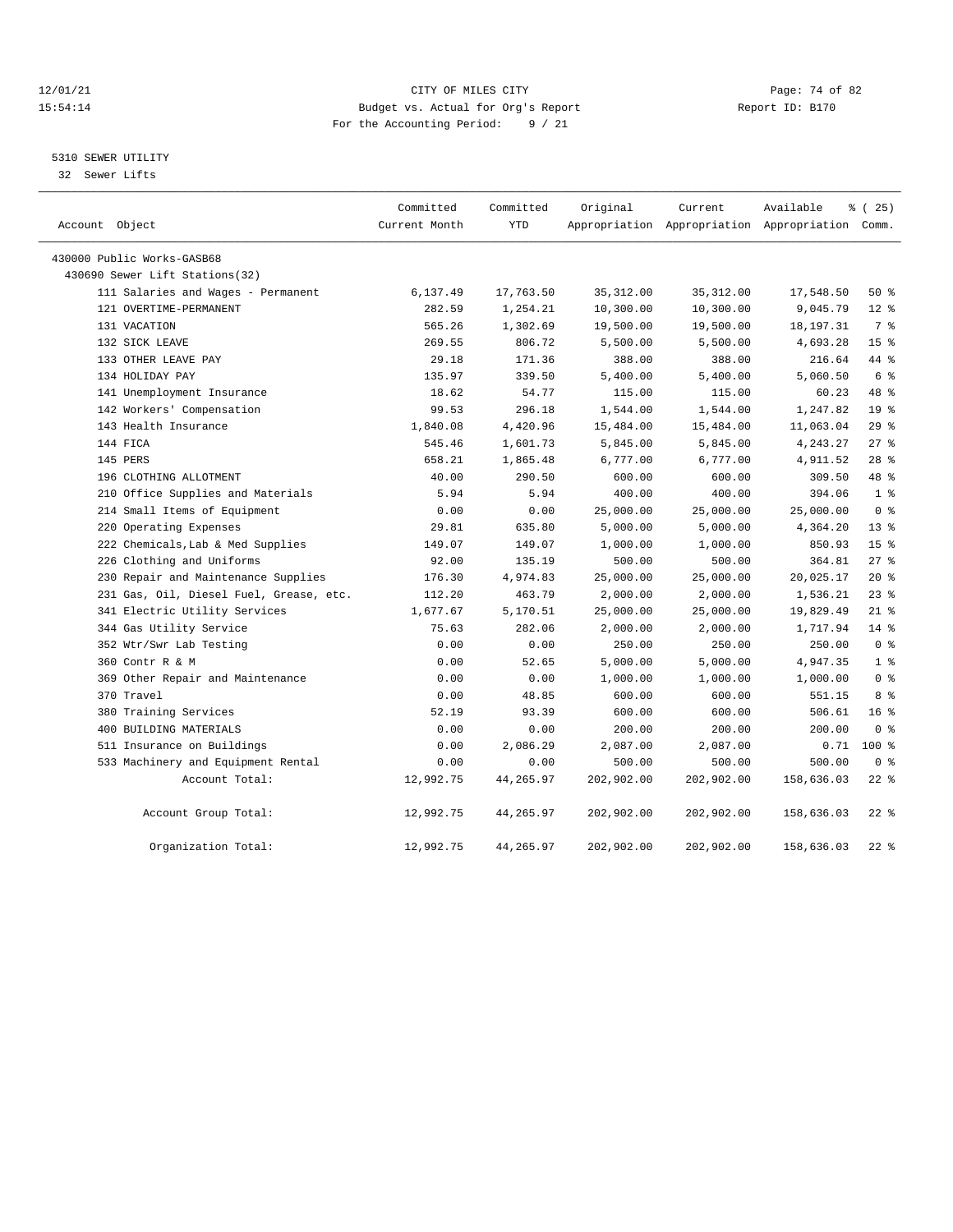# 12/01/21 Page: 75 of 82<br>15:54:14 Pudget vs. Actual for Org's Report Page: 75 of 82<br>15:54:14 Pudget vs. Actual for Org's Report Page: 75 of 82 15:54:14 Budget vs. Actual for Org's Report For the Accounting Period: 9 / 21

# 5310 SEWER UTILITY

33 Sewer Plant

| Account Object                          | Committed<br>Current Month | Committed<br>YTD | Original   | Current     | Available<br>Appropriation Appropriation Appropriation Comm. | <sub>है</sub> (25) |
|-----------------------------------------|----------------------------|------------------|------------|-------------|--------------------------------------------------------------|--------------------|
| 430000 Public Works-GASB68              |                            |                  |            |             |                                                              |                    |
| 430640 Sewer Treatment and Disposal(33) |                            |                  |            |             |                                                              |                    |
| 111 Salaries and Wages - Permanent      | 9,558.42                   | 27,812.45        | 70,664.00  | 70,664.00   | 42,851.55                                                    | 39 <sub>8</sub>    |
| 121 OVERTIME-PERMANENT                  |                            |                  |            |             |                                                              | 18 %               |
|                                         | 424.50                     | 1,881.48         | 10,300.00  | 10,300.00   | 8,418.52                                                     |                    |
| 131 VACATION                            | 887.04                     | 2,031.85         | 19,500.00  | 19,500.00   | 17,468.15                                                    | $10*$              |
| 132 SICK LEAVE<br>133 OTHER LEAVE PAY   | 443.45                     | 1,256.54         | 5,500.00   | 5,500.00    | 4,243.46                                                     | $23$ %             |
|                                         | 43.78                      | 257.07           | 582.00     | 582.00      | 324.93                                                       | 44 %               |
| 134 HOLIDAY PAY                         | 203.95                     | 509.24           | 5,400.00   | 5,400.00    | 4,890.76                                                     | 9 <sub>8</sub>     |
| 141 Unemployment Insurance              | 29.00                      | 85.32            | 168.00     | 168.00      | 82.68                                                        | $51$ %             |
| 142 Workers' Compensation               | 151.79                     | 451.83           | 2,261.00   | 2,261.00    | 1,809.17                                                     | 20%                |
| 143 Health Insurance                    | 2,824.46                   | 6,824.11         | 23,994.00  | 23,994.00   | 17,169.89                                                    | $28$ %             |
| 144 FICA                                | 847.45                     | 2,490.99         | 8,564.00   | 8,564.00    | 6,073.01                                                     | 29%                |
| 145 PERS                                | 1,025.47                   | 2,912.66         | 9,930.00   | 9,930.00    | 7,017.34                                                     | 29%                |
| 196 CLOTHING ALLOTMENT                  | 60.00                      | 447.00           | 500.00     | 500.00      | 53.00                                                        | 89 %               |
| 210 Office Supplies and Materials       | 7.24                       | 95.89            | 250.00     | 250.00      | 154.11                                                       | 38 %               |
| 214 Small Items of Equipment            | 0.00                       | 2,721.96         | 15,000.00  | 15,000.00   | 12,278.04                                                    | 18 %               |
| 220 Operating Expenses                  | 261.77                     | 1,124.60         | 18,000.00  | 18,000.00   | 16,875.40                                                    | 6 <sup>8</sup>     |
| 222 Chemicals, Lab & Med Supplies       | 10.00                      | 681.73           | 30,000.00  | 30,000.00   | 29, 318.27                                                   | 2 <sub>8</sub>     |
| 226 Clothing and Uniforms               | 107.98                     | 159.79           | 600.00     | 600.00      | 440.21                                                       | $27$ %             |
| 230 Repair and Maintenance Supplies     | 1,479.44                   | 4,142.86         | 20,000.00  | 20,000.00   | 15,857.14                                                    | $21$ %             |
| 231 Gas, Oil, Diesel Fuel, Grease, etc. | 147.34                     | 435.75           | 5,000.00   | 5,000.00    | 4,564.25                                                     | 9 <sup>8</sup>     |
| 311 Postage, Box Rent, Etc.             | 33.60                      | 51.20            | 100.00     | 100.00      | 48.80                                                        | $51$ %             |
| 320 Printing, Duplicating, Typing &     | 0.00                       | 0.00             | 100.00     | 100.00      | 100.00                                                       | 0 <sup>8</sup>     |
| 330 Publicity, Subscriptions & Dues     | 0.00                       | 0.00             | 500.00     | 500.00      | 500.00                                                       | 0 <sup>8</sup>     |
| 334 Memberships, Registrations & Dues   | 0.00                       | 0.00             | 400.00     | 400.00      | 400.00                                                       | 0 <sup>8</sup>     |
| 341 Electric Utility Services           | 7,727.69                   | 28, 230.64       | 130,000.00 | 130,000.00  | 101,769.36                                                   | $22$ %             |
| 342 Water Utility Services              | 0.00                       | 40.71            | 1,500.00   | 1,500.00    | 1,459.29                                                     | 3%                 |
| 345 Telephone                           | 75.43                      | 150.36           | 800.00     | 800.00      | 649.64                                                       | 19 <sup>°</sup>    |
| 346 Garbage Service                     | 1,452.00                   | 1,452.00         | 2,000.00   | 2,000.00    | 548.00                                                       | 73 %               |
| 347 Internet                            | 44.95                      | 89.90            | 650.00     | 650.00      | 560.10                                                       | $14$ %             |
| 350 Professional Services               | 56.80                      | 79.60            | 5,000.00   | 5,000.00    | 4,920.40                                                     | 2 <sup>8</sup>     |
| 352 Wtr/Swr Lab Testing                 | 1,084.00                   | 1,692.64         | 8,000.00   | 8,000.00    | 6,307.36                                                     | $21$ %             |
| 357 Architectual, Engineering Serv Etc. | 0.00                       | 0.00             | 10,000.00  | 10,000.00   | 10,000.00                                                    | 0 <sup>8</sup>     |
| 360 Contr R & M                         | 15.00                      | 343.35           | 10,000.00  | 10,000.00   | 9,656.65                                                     | 3%                 |
| 363 R&M Vehicles/Equip/Labor-PW         | 532.75                     | 1,452.19         | 7,500.00   | 7,500.00    | 6,047.81                                                     | 19 <sup>°</sup>    |
| 370 Travel                              | 0.00                       | 0.00             | 1,000.00   | 1,000.00    | 1,000.00                                                     | 0 <sup>8</sup>     |
| 380 Training Services                   | 86.95                      | 127.15           | 1,000.00   | 1,000.00    | 872.85                                                       | $13*$              |
| 382 Books                               | 0.00                       | 0.00             | 200.00     | 200.00      | 200.00                                                       | 0 <sup>8</sup>     |
| 400 BUILDING MATERIALS                  | 68.54                      | 68.54            | 500.00     | 500.00      | 431.46                                                       | $14*$              |
| 511 Insurance on Buildings              | 0.00                       | 12,793.83        | 12,794.00  | 12,794.00   | 0.17                                                         | 100 %              |
| 512 Insurance on Vehicles & Equipment   | 0.00                       | 157.14           | 158.00     | 158.00      | 0.86                                                         | 99 %               |
| 533 Machinery and Equipment Rental      | 0.00                       | 0.00             | 1,000.00   | 1,000.00    | 1,000.00                                                     | 0 <sup>8</sup>     |
| 940 Machinery & Equipment               | 0.00                       | 0.00             | 150,000.00 | 150,000.00  | 150,000.00                                                   | 0 <sup>8</sup>     |
| Account Total:                          | 29,690.79                  | 103,052.37       | 589,415.00 | 589, 415.00 | 486, 362.63                                                  | $17*$              |
| Account Group Total:                    | 29,690.79                  | 103,052.37       | 589,415.00 | 589,415.00  | 486,362.63                                                   | $17$ %             |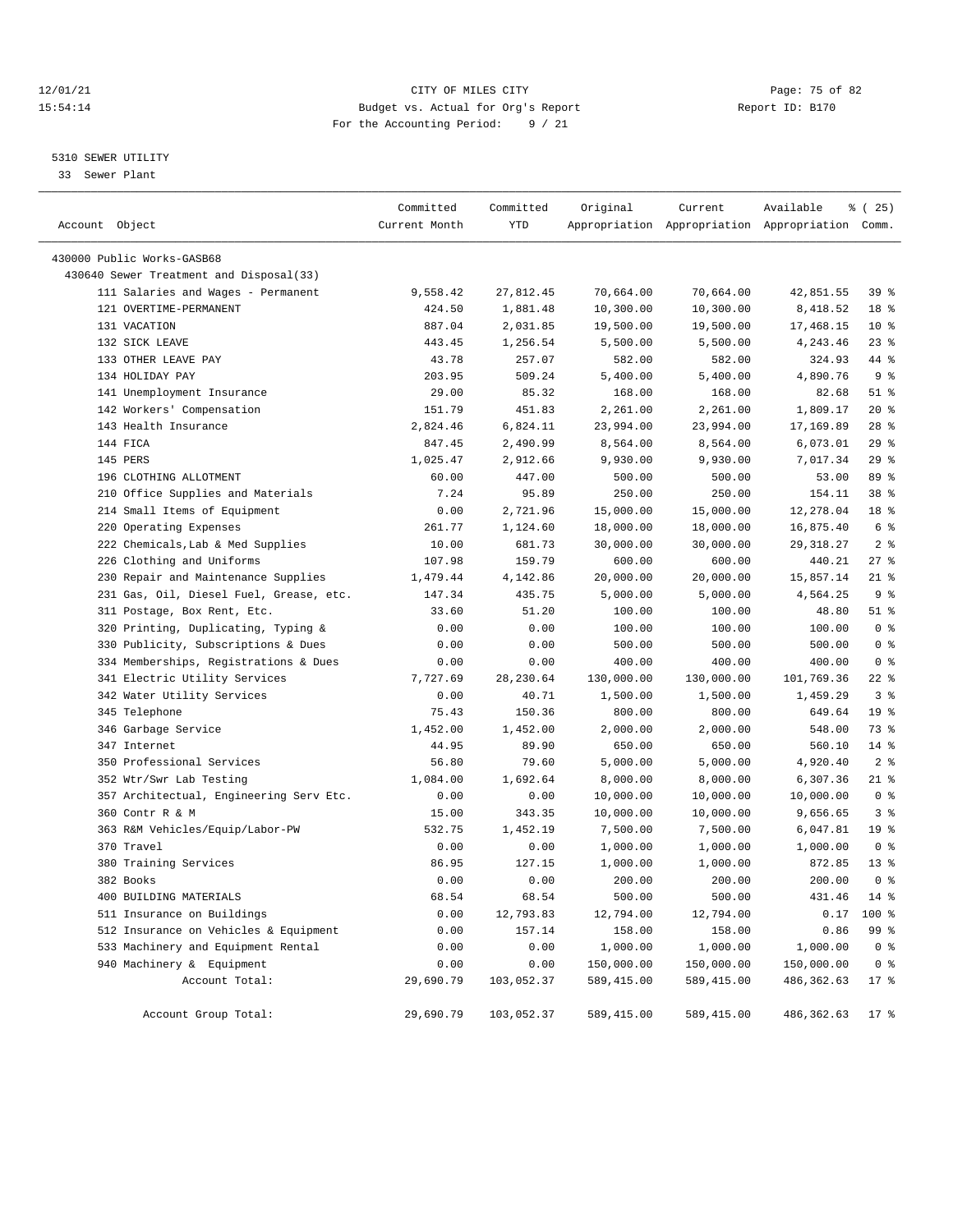# 12/01/21 Page: 76 of 82<br>15:54:14 Pudget vs. Actual for Org's Report Report Report ID: B170 15:54:14 Budget vs. Actual for Org's Report For the Accounting Period: 9 / 21

# 5310 SEWER UTILITY

33 Sewer Plant

| Account Object      | Committed<br>Current Month | Committed<br>YTD | Original     | Current      | Available<br>Appropriation Appropriation Appropriation Comm. | 8 (25) |
|---------------------|----------------------------|------------------|--------------|--------------|--------------------------------------------------------------|--------|
| Organization Total: | 29,690.79                  | 103,052.37       | 589,415.00   | 589,415.00   | 486,362.63                                                   | $17$ % |
| Fund Total:         | 94,386.71                  | 362,316.66       | 4,032,374.00 | 4,032,374.00 | $3,670,057.34$ 9 %                                           |        |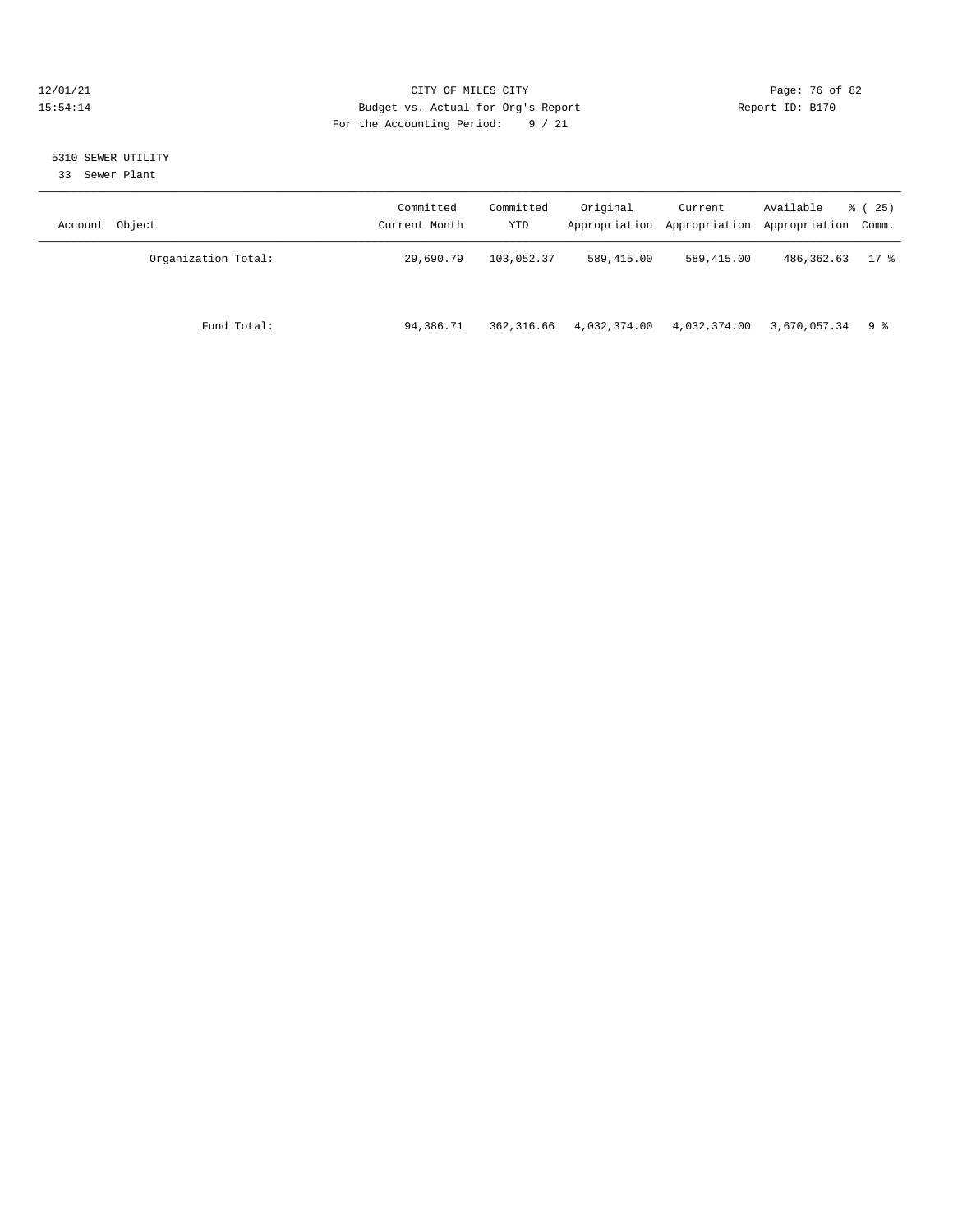# 12/01/21 Page: 77 of 82 15:54:14 Budget vs. Actual for Org's Report Report ID: B170 For the Accounting Period: 9 / 21

————————————————————————————————————————————————————————————————————————————————————————————————————————————————————————————————————

#### 5510 AMBULANCE FUND

10 Ambulance

|                                             | Committed     | Committed  | Original     | Current      | Available                                       | $*(25)$         |
|---------------------------------------------|---------------|------------|--------------|--------------|-------------------------------------------------|-----------------|
| Account Object                              | Current Month | YTD        |              |              | Appropriation Appropriation Appropriation Comm. |                 |
| 420000 PUBLIC SAFETY-GASB68                 |               |            |              |              |                                                 |                 |
| 420730 Emergency Medical Services-Ambulance |               |            |              |              |                                                 |                 |
| 111 Salaries and Wages - Permanent          | 23,403.91     | 71,394.87  | 293,676.00   | 293,676.00   | 222, 281.13                                     | $24$ %          |
| 112 SALARIES AND WAGES - PART PAID          | 1,110.00      | 3,587.00   | 20,000.00    | 20,000.00    | 16,413.00                                       | 18 %            |
| 121 OVERTIME-PERMANENT                      | 2,291.40      | 6,520.03   | 65,780.00    | 65,780.00    | 59,259.97                                       | $10*$           |
| 124 Amb OT Trips                            | 927.76        | 9,066.15   | 40,796.00    | 40,796.00    | 31,729.85                                       | $22$ %          |
| 131 VACATION                                | 5,425.90      | 9,980.89   | 22,500.00    | 22,500.00    | 12,519.11                                       | 44 %            |
| 132 SICK LEAVE                              | 763.99        | 4,548.97   | 12,700.00    | 12,700.00    | 8,151.03                                        | 36%             |
| 133 OTHER LEAVE PAY                         | 0.00          | 56.50      | 9,729.00     | 9,729.00     | 9,672.50                                        | 1 <sup>8</sup>  |
| 134 HOLIDAY PAY                             | 648.01        | 1,470.81   | 12,000.00    | 12,000.00    | 10,529.19                                       | $12*$           |
| 141 Unemployment Insurance                  | 86.45         | 266.52     | 658.00       | 658.00       | 391.48                                          | 41 %            |
| 142 Workers' Compensation                   | 2,050.13      | 6,400.14   | 21,209.00    | 21,209.00    | 14,808.86                                       | $30*$           |
| 143 Health Insurance                        | 4,873.48      | 15,467.24  | 59,986.00    | 59,986.00    | 44,518.76                                       | $26$ %          |
| 144 FICA                                    | 574.22        | 1,786.74   | 6,353.00     | 6,353.00     | 4,566.26                                        | $28$ %          |
| 147 Firemen's Pension                       | 3,934.36      | 12,309.07  | 48,623.00    | 48,623.00    | 36, 313.93                                      | $25$ %          |
| 149 Firemen's 457B Match                    | 320.61        | 1,024.11   | 4,328.00     | 4,328.00     | 3,303.89                                        | $24$ %          |
| 196 CLOTHING ALLOTMENT                      | 0.00          | 0.00       | 4,500.00     | 4,500.00     | 4,500.00                                        | 0 <sup>8</sup>  |
| 210 Office Supplies and Materials           | 0.00          | 25.76      | 0.00         | 0.00         | $-25.76$                                        | $***$ $%$       |
| 214 Small Items of Equipment                | 143.80        | 163.93     | 5,000.00     | 5,000.00     | 4,836.07                                        | 3%              |
| 220 Operating Expenses                      | 181.05        | 181.05     | 59,661.00    | 59,661.00    | 59,479.95                                       | 0 <sup>8</sup>  |
| 222 Chemicals, Lab & Med Supplies           | 2,129.46      | 9,340.71   | 40,000.00    | 40,000.00    | 30,659.29                                       | $23$ %          |
| 230 Repair and Maintenance Supplies         | 103.52        | 103.52     | 3,000.00     | 3,000.00     | 2,896.48                                        | 3%              |
| 231 Gas, Oil, Diesel Fuel, Grease, etc.     | 818.46        | 2,828.40   | 15,000.00    | 15,000.00    | 12,171.60                                       | 19 <sup>°</sup> |
| 241 Consumable Tools                        | 0.00          | 126.83     | 3,000.00     | 3,000.00     | 2,873.17                                        | 4%              |
| 300 PURCHASED SERVICES                      | 0.00          | 0.00       | 3,000.00     | 3,000.00     | 3,000.00                                        | 0 <sup>8</sup>  |
| 311 Postage, Box Rent, Etc.                 | 0.00          | 0.00       | 100.00       | 100.00       | 100.00                                          | 0 <sup>8</sup>  |
| 320 Printing, Duplicating, Typing &         | 0.00          | 0.00       | 350.00       | 350.00       | 350.00                                          | 0 <sup>8</sup>  |
| 341 Electric Utility Services               | 168.22        | 810.19     | 2,750.00     | 2,750.00     | 1,939.81                                        | 29%             |
| 342 Water Utility Services                  | 23.01         | 71.41      | 400.00       | 400.00       | 328.59                                          | 18 %            |
| 343 Sewer Utility Services                  | 27.57         | 82.71      | 400.00       | 400.00       | 317.29                                          | $21$ %          |
| 344 Gas Utility Service                     | 105.14        | 141.51     | 1,250.00     | 1,250.00     | 1,108.49                                        | $11$ %          |
| 345 Telephone                               | 169.00        | 337.84     | 1,850.00     | 1,850.00     | 1,512.16                                        | 18 %            |
| 346 Garbage Service                         | 0.00          | 0.00       | 1,000.00     | 1,000.00     | 1,000.00                                        | 0 <sup>8</sup>  |
| 347 Internet                                | 24.96         | 85.77      | 600.00       | 600.00       | 514.23                                          | $14*$           |
| 350 Professional Services                   | 2,539.98      | 5,991.91   | 65,000.00    | 65,000.00    | 59,008.09                                       | 9%              |
| 360 Contr R & M                             | 0.00          | 4,178.43   | 15,000.00    | 15,000.00    | 10,821.57                                       | $28$ %          |
| 364 R&M Vehicles - Fire/Amb                 | 1,389.89      | 5,275.30   | 15,000.00    | 15,000.00    | 9,724.70                                        | 35%             |
| 370 Travel                                  | 0.00          | 0.00       | 2,500.00     | 2,500.00     | 2,500.00                                        | 0 <sup>8</sup>  |
| 380 Training Services                       | 500.00        | 1,000.00   | 6,000.00     | 6,000.00     | 5,000.00                                        | 17 <sub>8</sub> |
| 382 Books                                   | 0.00          | 0.00       | 2,000.00     | 2,000.00     | 2,000.00                                        | 0 <sup>8</sup>  |
| 400 BUILDING MATERIALS                      | 0.00          | 0.00       | 5,000.00     | 5,000.00     | 5,000.00                                        | 0 <sup>8</sup>  |
| 511 Insurance on Buildings                  | 0.00          | 943.62     | 944.00       | 944.00       | 0.38                                            | 100 %           |
| 512 Insurance on Vehicles & Equipment       | 0.00          | 2,761.90   | 2,762.00     | 2,762.00     | 0.10                                            | 100 %           |
| 810 Losses (Bad debt expense - Enterprise   | 4,761.98      | 4,305.01   | 123,699.00   | 123,699.00   | 119,393.99                                      | 3%              |
| 811 Contractual Allowances (Ambl)           | 18,905.43     | 81,039.18  | 425,000.00   | 425,000.00   | 343,960.82                                      | 19 <sup>°</sup> |
| 940 Machinery & Equipment                   | 0.00          | 0.00       | 10,000.00    | 10,000.00    | 10,000.00                                       | 0 <sup>8</sup>  |
| Account Total:                              | 78,401.69     | 263,674.02 | 1,433,104.00 | 1,433,104.00 | 1,169,429.98                                    | 18 %            |
|                                             |               |            |              |              |                                                 |                 |
| Account Group Total:                        | 78,401.69     | 263,674.02 | 1,433,104.00 | 1,433,104.00 | 1,169,429.98                                    | 18 %            |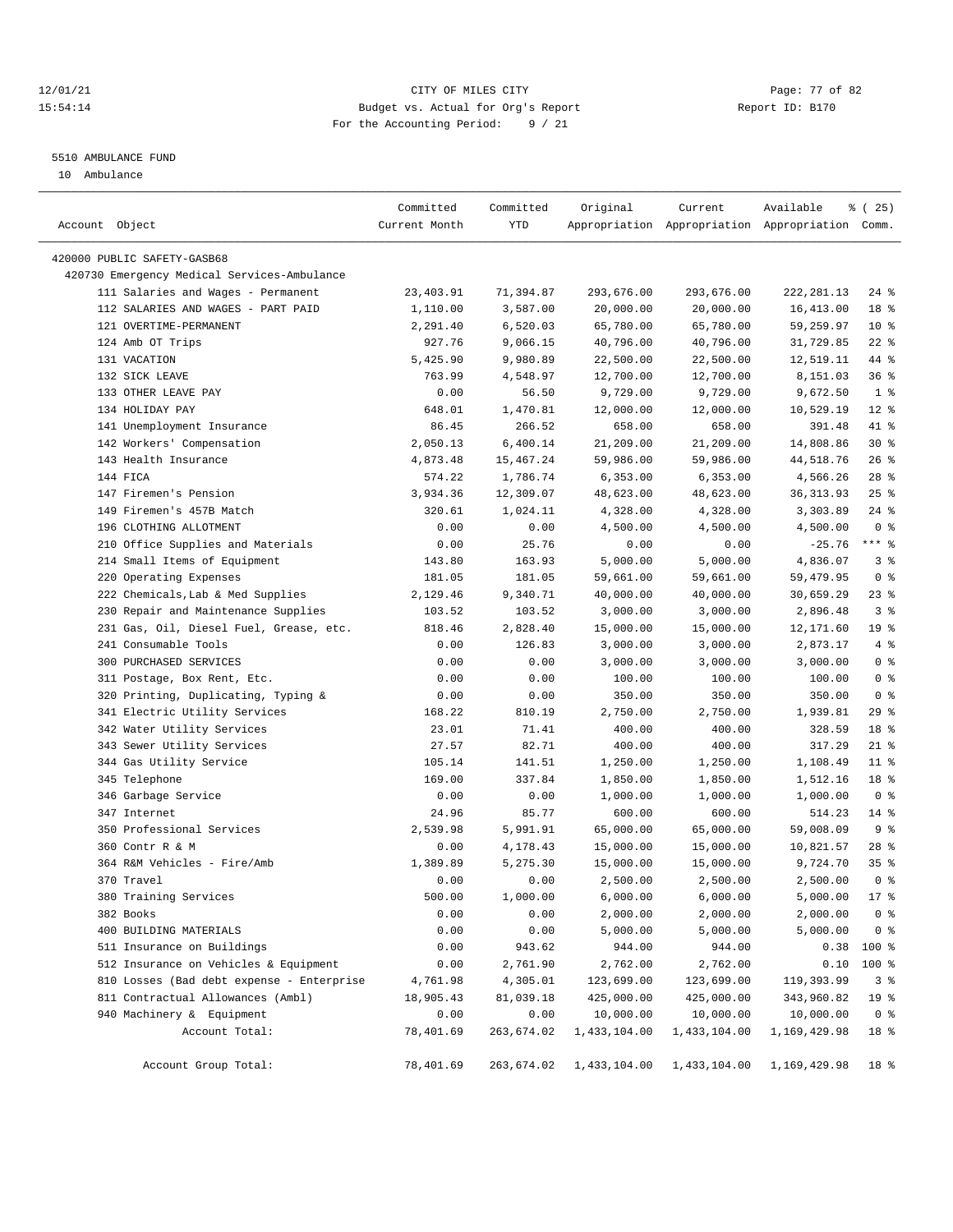# 12/01/21 Page: 78 of 82 15:54:14 Budget vs. Actual for Org's Report Report ID: B170 For the Accounting Period: 9 / 21

#### 5510 AMBULANCE FUND

10 Ambulance

| Account Object                           | Committed<br>Current Month | Committed<br><b>YTD</b> | Original     | Current      | Available<br>Appropriation Appropriation Appropriation Comm. | % (25)         |  |
|------------------------------------------|----------------------------|-------------------------|--------------|--------------|--------------------------------------------------------------|----------------|--|
| 510000 MISCELLANEOUS                     |                            |                         |              |              |                                                              |                |  |
| 510330 Comprehensive Liability Insurance |                            |                         |              |              |                                                              |                |  |
| 513 Liability                            | 0.00                       | 6,728.68                | 6,311.00     | 6,311.00     | $-417.68$ 107 %                                              |                |  |
| Account Total:                           | 0.00                       | 6,728.68                | 6,311.00     | 6,311.00     | $-417.68$                                                    | 107 %          |  |
| Account Group Total:                     | 0.00                       | 6,728.68                | 6,311.00     | 6,311.00     | $-417.68$ 107 %                                              |                |  |
| 520000 OTHER FINANCING USES              |                            |                         |              |              |                                                              |                |  |
| 521000 Interfund Operating Transfers Out |                            |                         |              |              |                                                              |                |  |
| 820 Transfers to Other Funds             | 2,874.18                   | 8,622.54                | 94,491.00    | 94,491.00    | 85,868.46                                                    | 9 <sup>8</sup> |  |
| Account Total:                           | 2,874.18                   | 8,622.54                | 94,491.00    | 94,491.00    | 85,868.46                                                    | 9 <sup>8</sup> |  |
| Account Group Total:                     | 2,874.18                   | 8,622.54                | 94,491.00    | 94,491.00    | 85,868.46                                                    | 9 <sup>8</sup> |  |
| Organization Total:                      | 81,275.87                  | 279,025.24              | 1,533,906.00 | 1,533,906.00 | 1,254,880.76                                                 | $18*$          |  |
|                                          |                            |                         |              |              |                                                              |                |  |
| Fund Total:                              | 81,275.87                  | 279,025.24              | 1,533,906.00 | 1,533,906.00 | 1,254,880.76 18 %                                            |                |  |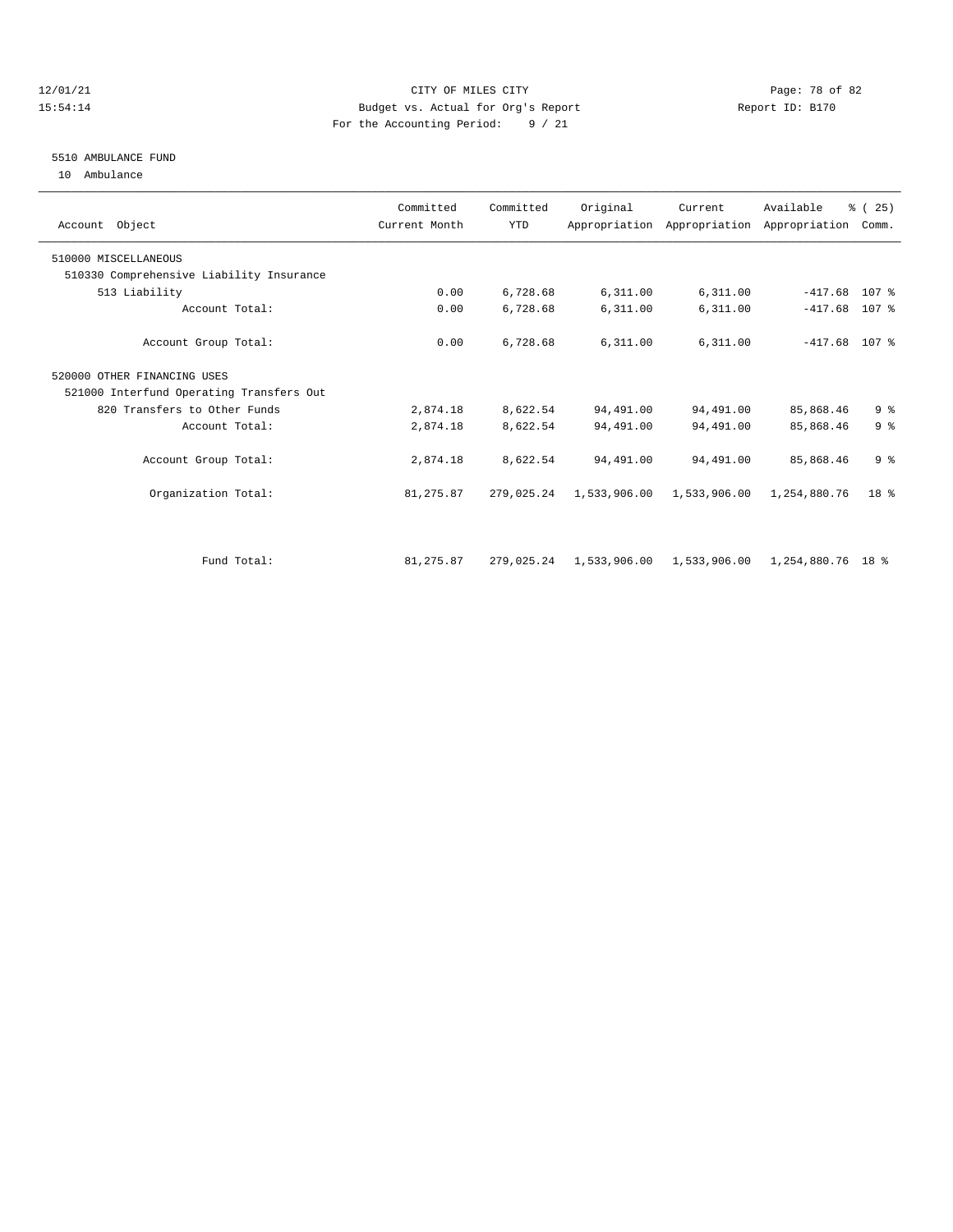# 12/01/21 Page: 79 of 82<br>15:54:14 Pudget vs. Actual for Org's Report Report Report ID: B170 15:54:14 Budget vs. Actual for Org's Report For the Accounting Period: 9 / 21

————————————————————————————————————————————————————————————————————————————————————————————————————————————————————————————————————

# 5610 AIRPORT OPERATING

87 Airport

|                                            | Committed     | Committed                 | Original     | Current      | Available                                       | <sub>है</sub> (25) |
|--------------------------------------------|---------------|---------------------------|--------------|--------------|-------------------------------------------------|--------------------|
| Account Object                             | Current Month | YTD                       |              |              | Appropriation Appropriation Appropriation Comm. |                    |
| 430000 Public Works-GASB68                 |               |                           |              |              |                                                 |                    |
| 430300 Airport (87)                        |               |                           |              |              |                                                 |                    |
| 111 Salaries and Wages - Permanent         | 7,033.90      | 24,036.95                 | 101,844.00   | 101,844.00   | 77,807.05                                       | $24$ %             |
| 121 OVERTIME-PERMANENT                     | 256.00        | 1,714.65                  | 2,800.00     | 2,800.00     | 1,085.35                                        | 61 %               |
| 131 VACATION                               | 0.00          | 2,464.68                  | 2,100.00     | 2,100.00     | $-364.68$                                       | 117 %              |
| 132 SICK LEAVE                             | 2,064.16      | 2,064.16                  | 1,800.00     | 1,800.00     | $-264.16$                                       | $115$ %            |
| 133 OTHER LEAVE PAY                        | 0.00          | 136.64                    | 3,302.00     | 3,302.00     | 3,165.36                                        | 4%                 |
| 134 HOLIDAY PAY                            | 0.00          | 0.00                      | 1,600.00     | 1,600.00     | 1,600.00                                        | 0 <sup>8</sup>     |
| 141 Unemployment Insurance                 | 23.38         | 77.00                     | 170.00       | 170.00       | 93.00                                           | 45 %               |
| 142 Workers' Compensation                  | 118.17        | 386.52                    | 2,203.00     | 2,203.00     | 1,816.48                                        | 18 <sup>8</sup>    |
| 143 Health Insurance                       | 1,713.67      | 5,131.77                  | 20,508.00    | 20,508.00    | 15, 376. 23                                     | 25%                |
| 144 FICA                                   | 530.16        | 2,170.19                  | 8,679.00     | 8,679.00     | 6,508.81                                        | $25$ %             |
| 145 PERS                                   | 697.72        | 2,294.21                  | 10,063.00    | 10,063.00    | 7,768.79                                        | $23$ $%$           |
| 196 CLOTHING ALLOTMENT                     | 0.00          | 375.00                    | 375.00       | 375.00       | 0.00                                            | $100$ %            |
| 210 Office Supplies and Materials          | 3.98          | 3.98                      | 700.00       | 700.00       | 696.02                                          | 1 <sup>8</sup>     |
| 214 Small Items of Equipment               | 0.00          | 0.00                      | 250.00       | 250.00       | 250.00                                          | 0 <sup>8</sup>     |
| 220 Operating Expenses                     | 71.98         | 221.98                    | 4,000.00     | 4,000.00     | 3,778.02                                        | 6 %                |
| 230 Repair and Maintenance Supplies        | 2,015.23      | 7,606.66                  | 40,000.00    | 40,000.00    | 32, 393.34                                      | 19 <sup>°</sup>    |
| 231 Gas, Oil, Diesel Fuel, Grease, etc.    | 139.87        | 455.97                    | 3,000.00     | 3,000.00     | 2,544.03                                        | 15 <sup>°</sup>    |
| 237 Aviation Fuel                          | 0.00          | 242,327.79                | 300,000.00   | 300,000.00   | 57,672.21                                       | 81 %               |
| 239 Tires, Tubes Etc.                      | 0.00          | 0.00                      | 2,500.00     | 2,500.00     | 2,500.00                                        | 0 <sup>8</sup>     |
| 250 Supplies for Resale                    | 0.00          | 0.00                      | 1,500.00     | 1,500.00     | 1,500.00                                        | 0 <sup>8</sup>     |
| 311 Postage, Box Rent, Etc.                | 0.00          | 16.20                     | 250.00       | 250.00       | 233.80                                          | 6 %                |
| 319 Other Communication and Transportation | 143.95        | 293.90                    | 1,500.00     | 1,500.00     | 1,206.10                                        | $20*$              |
| 330 Publicity, Subscriptions & Dues        | 0.00          | 156.00                    | 1,200.00     | 1,200.00     | 1,044.00                                        | $13*$              |
| 334 Memberships, Registrations & Dues      | 0.00          | 0.00                      | 800.00       | 800.00       | 800.00                                          | 0 <sup>8</sup>     |
| 341 Electric Utility Services              | 969.60        | 3,435.50                  | 12,000.00    | 12,000.00    | 8,564.50                                        | 29 %               |
| 344 Gas Utility Service                    | 137.77        | 454.25                    | 5,000.00     | 5,000.00     | 4,545.75                                        | 9 <sup>8</sup>     |
| 345 Telephone                              | 179.07        | 474.24                    | 2,500.00     | 2,500.00     | 2,025.76                                        | 19 <sup>°</sup>    |
| 347 Internet                               | 22.40         | 34.17                     | 300.00       | 300.00       | 265.83                                          | $11$ %             |
| 350 Professional Services                  | 0.00          | 0.00                      | 1,000.00     | 1,000.00     | 1,000.00                                        | 0 <sup>8</sup>     |
| 360 Contr R & M                            | 0.00          | 0.00                      | 30,000.00    | 30,000.00    | 30,000.00                                       | 0 <sup>8</sup>     |
| 363 R&M Vehicles/Equip/Labor-PW            | 0.00          | 5,609.45                  | 10,000.00    | 10,000.00    | 4,390.55                                        | 56%                |
| 367 Plumbing, Heating, Electrical          | 0.00          | 0.00                      | 1,000.00     | 1,000.00     | 1,000.00                                        | 0 <sup>8</sup>     |
| 380 Training Services                      | 0.00          | 0.00                      | 250.00       | 250.00       | 250.00                                          | 0 <sup>8</sup>     |
| 511 Insurance on Buildings                 | 0.00          | 4,036.38                  | 4,037.00     | 4,037.00     | 0.62                                            | $100*$             |
| 512 Insurance on Vehicles & Equipment      | 0.00          | 2,216.03                  | 2,217.00     | 2,217.00     | 0.97                                            | $100*$             |
| 513 Liability                              | 0.00          | 0.00                      | 4,800.00     | 4,800.00     | 4,800.00                                        | 0 <sup>8</sup>     |
| 937 AIP 020-2021                           |               | $0.00 \quad 1,255,972.19$ | 4,296,975.00 |              | 4, 296, 975.00 3, 041, 002.81                   | 29%                |
| Account Total:                             |               | 16, 121.01 1, 564, 166.46 | 4,881,223.00 | 4,881,223.00 | 3, 317, 056.54                                  | $32*$              |
| 430320 Airport - Improvements              |               |                           |              |              |                                                 |                    |
| 940 Machinery & Equipment                  | 0.00          | 50,000.00                 | 1,338,495.00 | 1,338,495.00 | 1,288,495.00                                    | $4\degree$         |
| Account Total:                             | 0.00          | 50,000.00                 | 1,338,495.00 | 1,338,495.00 | 1,288,495.00                                    | 4%                 |
| Account Group Total:                       |               | 16, 121.01 1, 614, 166.46 | 6,219,718.00 | 6,219,718.00 | 4,605,551.54                                    | $26$ %             |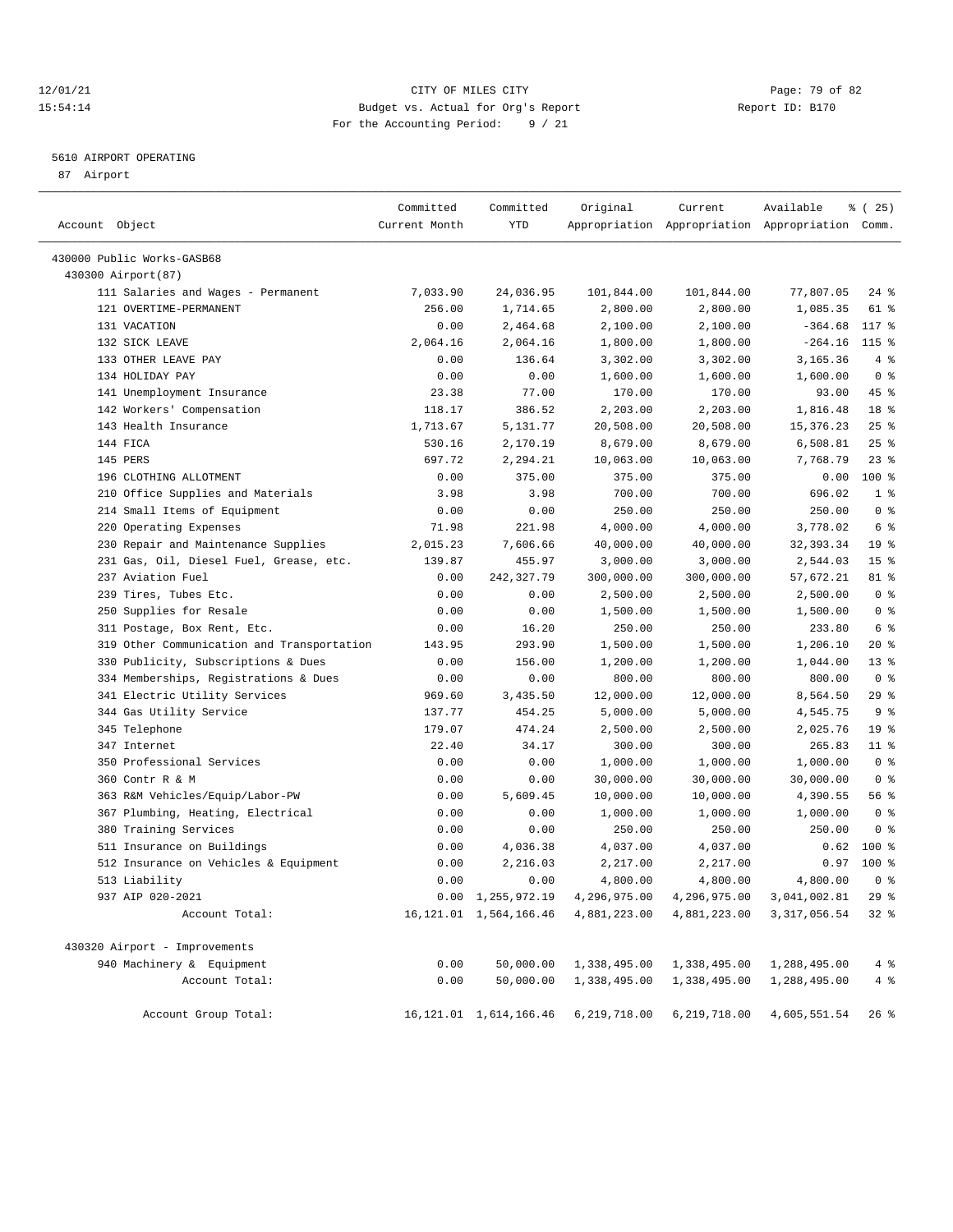# $12/01/21$  Page: 80 of 82<br>15:54:14 Budget vs. Actual for Org's Report Physics (Page: 80 of 82<br>15:54:14 Page: Montevel Budget vs. Actual for Org's Report Physics (Page: 80 of 82 15:54:14 Budget vs. Actual for Org's Report For the Accounting Period: 9 / 21

# 5610 AIRPORT OPERATING

87 Airport

| Account Object                           | Committed<br>Current Month | Committed<br>YTD       | Original       | Current      | Available<br>Appropriation Appropriation Appropriation Comm. | % (25)         |
|------------------------------------------|----------------------------|------------------------|----------------|--------------|--------------------------------------------------------------|----------------|
| 490000 DEBT SERVICE                      |                            |                        |                |              |                                                              |                |
| 490500 Other Debt Service Payments       |                            |                        |                |              |                                                              |                |
| 635 Principle- Hanger 8 Door Loan        | 0.00                       | 0.00                   | 1,500.00       | 1,500.00     | 1,500.00                                                     | 0 <sup>8</sup> |
| 636 Interest-Hanger 8 Door Loan          | 0.00                       | 0.00                   | 321.00         | 321.00       | 321.00                                                       | 0 <sup>8</sup> |
| 648 MT Aero Principle 06-2015            | 0.00                       | 0.00                   | 16,953.00      | 16,953.00    | 16,953.00                                                    | 0 <sup>8</sup> |
| 649 MT Aero Interest06-2015              | 0.00                       | 0.00                   | 1,102.00       | 1,102.00     | 1,102.00                                                     | 0 <sup>8</sup> |
| 650 Principle-Purchase Fuel Truck        | 0.00                       | 1,226.73               | 0.00           | 0.00         | $-1, 226.73$                                                 | $***$ $%$      |
| Account Total:                           | 0.00                       | 1,226.73               | 19,876.00      | 19,876.00    | 18,649.27                                                    | 6 %            |
| Account Group Total:                     | 0.00                       | 1,226.73               | 19,876.00      | 19,876.00    | 18,649.27                                                    | 6 %            |
| 520000 OTHER FINANCING USES              |                            |                        |                |              |                                                              |                |
| 521000 Interfund Operating Transfers Out |                            |                        |                |              |                                                              |                |
| 820 Transfers to Other Funds             | 1,716.86                   | 5,150.58               | 20,603.00      | 20,603.00    | 15, 452.42                                                   | 25%            |
| Account Total:                           | 1,716.86                   | 5,150.58               | 20,603.00      | 20,603.00    | 15, 452.42                                                   | 25%            |
| Account Group Total:                     | 1,716.86                   | 5,150.58               | 20,603.00      | 20,603.00    | 15, 452.42                                                   | 25%            |
| Organization Total:                      |                            | 17,837.87 1,620,543.77 | 6, 260, 197.00 | 6,260,197.00 | 4,639,653.23                                                 | $26$ %         |
|                                          |                            |                        |                |              |                                                              |                |

Fund Total: 17,837.87 1,620,543.77 6,260,197.00 6,260,197.00 4,639,653.23 26 %